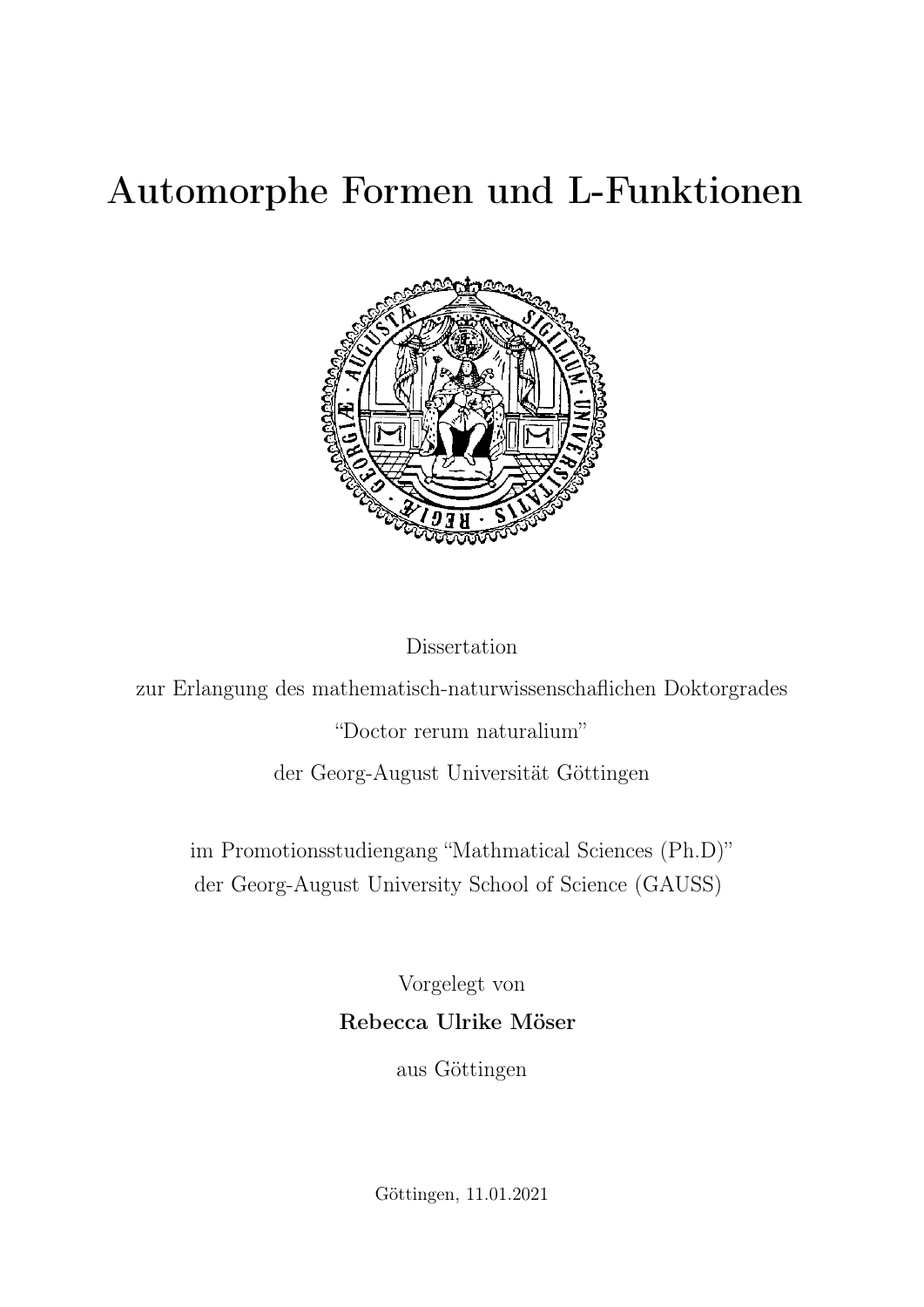### Betreuungsausschuss:

Professor Dr. VALENTIN BLOMER, Mathematisches Institut, Universität Bonn

Professor Dr. JÖRG BRÜDERN, Mathematisches Institut, Georg-August Universität

### Mitglieder der Prüfungskommission

Referent: Professor Dr. VALENTIN BLOMER

Korreferent: Professor Dr. JÖRG BRÜDERN

Weitere Mitglieder der Prüfungskommission:

Professor Dr. PREDA MIHAILESCU, Mathematisches Institut, Georg-August Universität

Professor Dr. DAMARIS SCHINDLER, Mathematisches Institut, Georg-August Universität

Professor Dr. Russell Luke, Institut für Numerische und Angewandte Mathematik, Georg-August Universität

Juniorprofessor Dr. DANIEL RUDOLF, Institut für Mathematische Stochastik, Georg-August Universität

Tag der mündlichen Prüfung: Montag 01.03.2021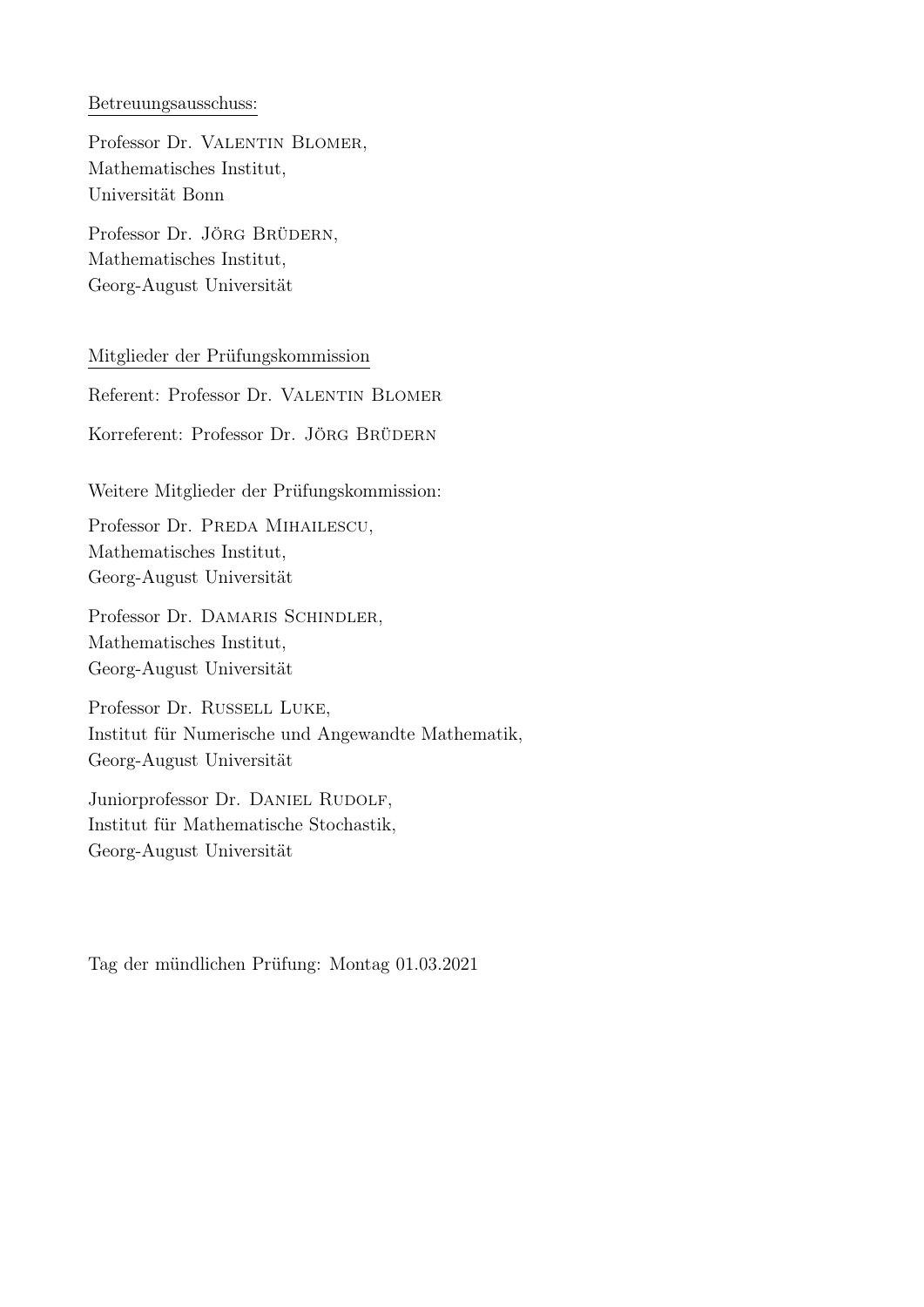### Acknowledgements

First of all I want to thank Prof. Dr. Valentin Blomer for his support during my final thesis and his time for detailed feedback. Further I sincerely thank Prof. Dr. J. Brüdern for his advice. Moreover I thank my husband Theo and my office mates Fabian and Burkhard for advice, emotional support and consistent encouragement, my sister Johanna for supplying me with the best cakes and pies. Further I thank my grandfather Prof. Dr. Wolfgang Fischer and my uncle Daniel for proofreading and stylistic advice. Of course I thank my parents for their support. Last but not least I thank my son Johann without whom there would have been a lot less laughter during the working times.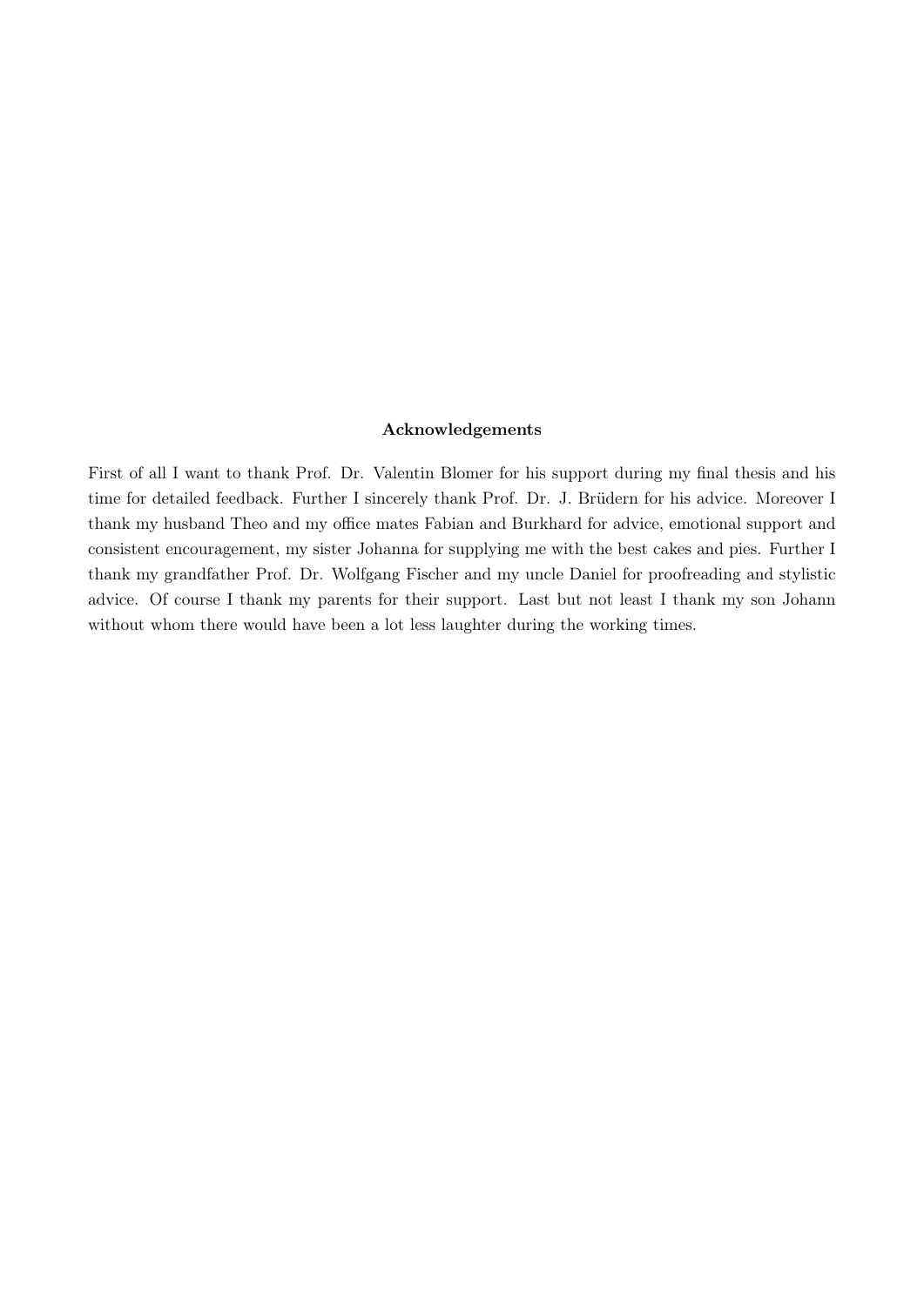## **Contents**

| $\mathbf{1}$   | Introduction                                                                      |                                                          |               | $\mathbf{1}$     |  |  |
|----------------|-----------------------------------------------------------------------------------|----------------------------------------------------------|---------------|------------------|--|--|
|                | 1.1                                                                               |                                                          |               | $\overline{4}$   |  |  |
|                |                                                                                   | 1.1.1                                                    | Results       | $\overline{4}$   |  |  |
|                |                                                                                   | 1.1.2                                                    |               | $\overline{5}$   |  |  |
|                | 1.2                                                                               |                                                          |               | $\boldsymbol{6}$ |  |  |
|                |                                                                                   | 1.2.1                                                    |               | $\boldsymbol{6}$ |  |  |
|                |                                                                                   | 1.2.2                                                    |               | $\overline{7}$   |  |  |
|                | 1.3                                                                               |                                                          |               | $\overline{7}$   |  |  |
| $\overline{2}$ |                                                                                   | Definitions                                              |               | 8                |  |  |
| 3              | Fourth Power Moment of Hecke L-functions over Totally Real Number Fields          |                                                          |               |                  |  |  |
|                | 3.1                                                                               |                                                          | Preliminaries | 10               |  |  |
|                |                                                                                   | 3.1.1                                                    |               | 14               |  |  |
|                |                                                                                   |                                                          |               | 15               |  |  |
|                |                                                                                   | 3.1.2                                                    |               | 17               |  |  |
|                |                                                                                   |                                                          |               | 21               |  |  |
|                |                                                                                   |                                                          |               | 23               |  |  |
|                | 3.2                                                                               | Spectral Decomposition of The Fourth Moment of $\zeta_K$ |               |                  |  |  |
|                |                                                                                   | 3.2.1                                                    |               | 26               |  |  |
|                |                                                                                   | 3.2.2                                                    |               | 30               |  |  |
|                |                                                                                   | 3.2.3                                                    |               | 34               |  |  |
|                |                                                                                   | 3.2.4                                                    |               | 42               |  |  |
|                | 3.3                                                                               |                                                          |               | 48               |  |  |
|                |                                                                                   | 3.3.1                                                    |               | 48               |  |  |
|                |                                                                                   | 3.3.2                                                    |               | 52               |  |  |
| 4              | Second Moment of Rankin-Selberg L-functions over Totally Real Number Fields<br>56 |                                                          |               |                  |  |  |
|                | 4.1                                                                               |                                                          |               | 56               |  |  |
|                |                                                                                   | 4.1.1                                                    |               | 56               |  |  |
|                |                                                                                   | 4.1.2                                                    |               | 57               |  |  |
|                |                                                                                   | 4.1.3                                                    |               | 59               |  |  |
|                |                                                                                   | 4.1.4                                                    |               | 62               |  |  |
|                |                                                                                   | 4.1.5                                                    |               | 64               |  |  |
|                | 4.2                                                                               |                                                          |               | 66               |  |  |
|                |                                                                                   | 4.2.1                                                    |               | 66               |  |  |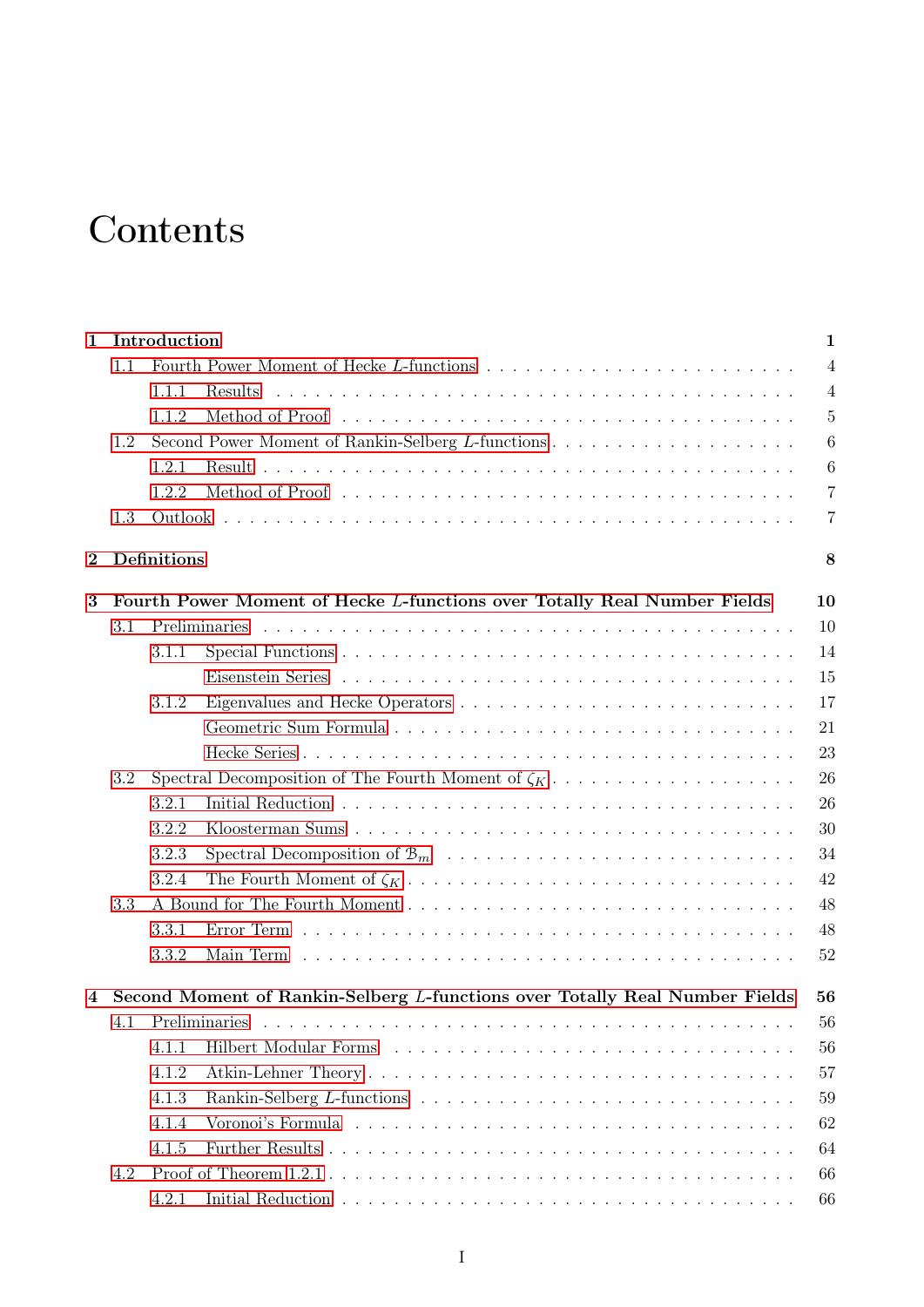|  | 5 Appendix | 77 |
|--|------------|----|
|  |            |    |
|  |            |    |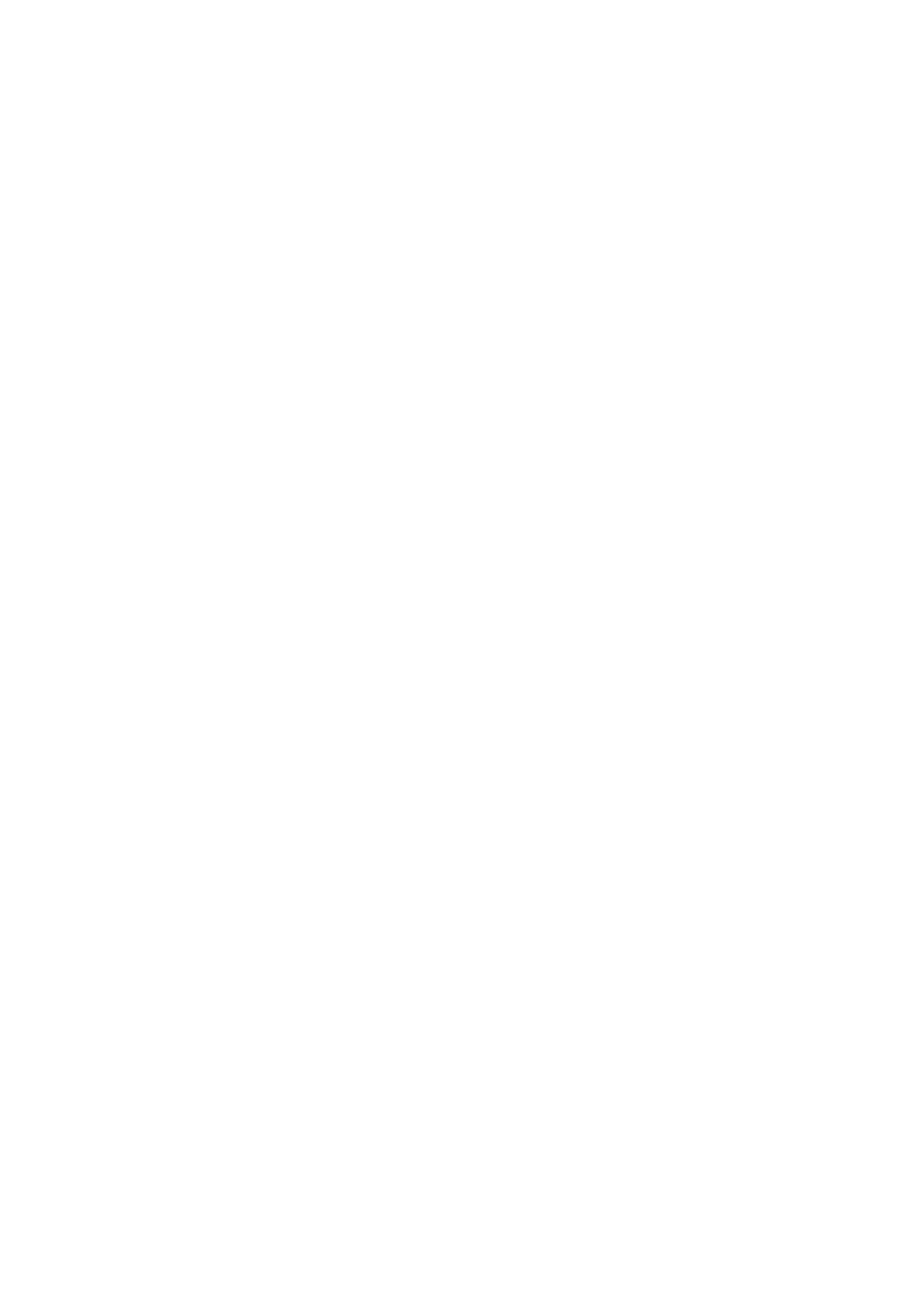## <span id="page-6-0"></span>Chapter 1

## Introduction

Estimating moments of families of L-functions over number fields is a central problem in number theory.

On the one hand, such estimates serve as tools: An upper bound for the second power moment of Rankin-Selberg L-functions combined with a lower bound of the first moment can be used to show non-vanishing of Rankin-Selberg L-functions at the central point.

In addition, an upper bound for the fourth power moment of Hecke L-functions is used in [\[D89\]](#page-86-0) to estimate the number of zeros of Hecke L-functions with a certain distance to the critical line.

On the other hand, these moments are also seen as natural objects that have to be studied independently because they illuminate the structure of the family and expose beautiful symmetries.

In Chapter [3](#page-15-0) of this thesis we will establish an asymptotic formula for the fourth moment of Hecke L-functions and in Chapter [4](#page-61-0) an upper bound for the second moment of Rankin-Selberg L-functions.

Several results on moments of L-functions are well known. A classical approach to compute moments of L-functions is to start with the application of an approximate functional equation. Then, one can for example apply the Montgomery-Vaughan identity or a trace formula and other estimates. This works very well for the second and the fourth power moment. For higher moments, the error terms of the approximate functional equation and of other methods become too large.

A special L-function that received a lot of attention is the Riemann ζ-function. Ingham proved 1928 in [\[I28\]](#page-86-1) the asymptotic formula

$$
\int_{0}^{T} |\zeta(\frac{1}{2} + it)|^4 dt = a_4 T (\log T)^4 + \mathcal{O}(T (\log T)^3).
$$

In 1979 Heath-Brown ( [\[HB79\]](#page-86-2) ) improved this by showing

$$
\int_{0}^{T} |\zeta(\frac{1}{2} + it)|^4 dt = T p_4(\log T) + \mathcal{O}(T^{\frac{7}{8} + \varepsilon}).
$$

The coefficients of the fourth degree polynomial  $p_4$  can be explicitly computed. Motohashi proved an exact formula for the smoothed version of the fourth moment. In his paper [\[M97\]](#page-87-0)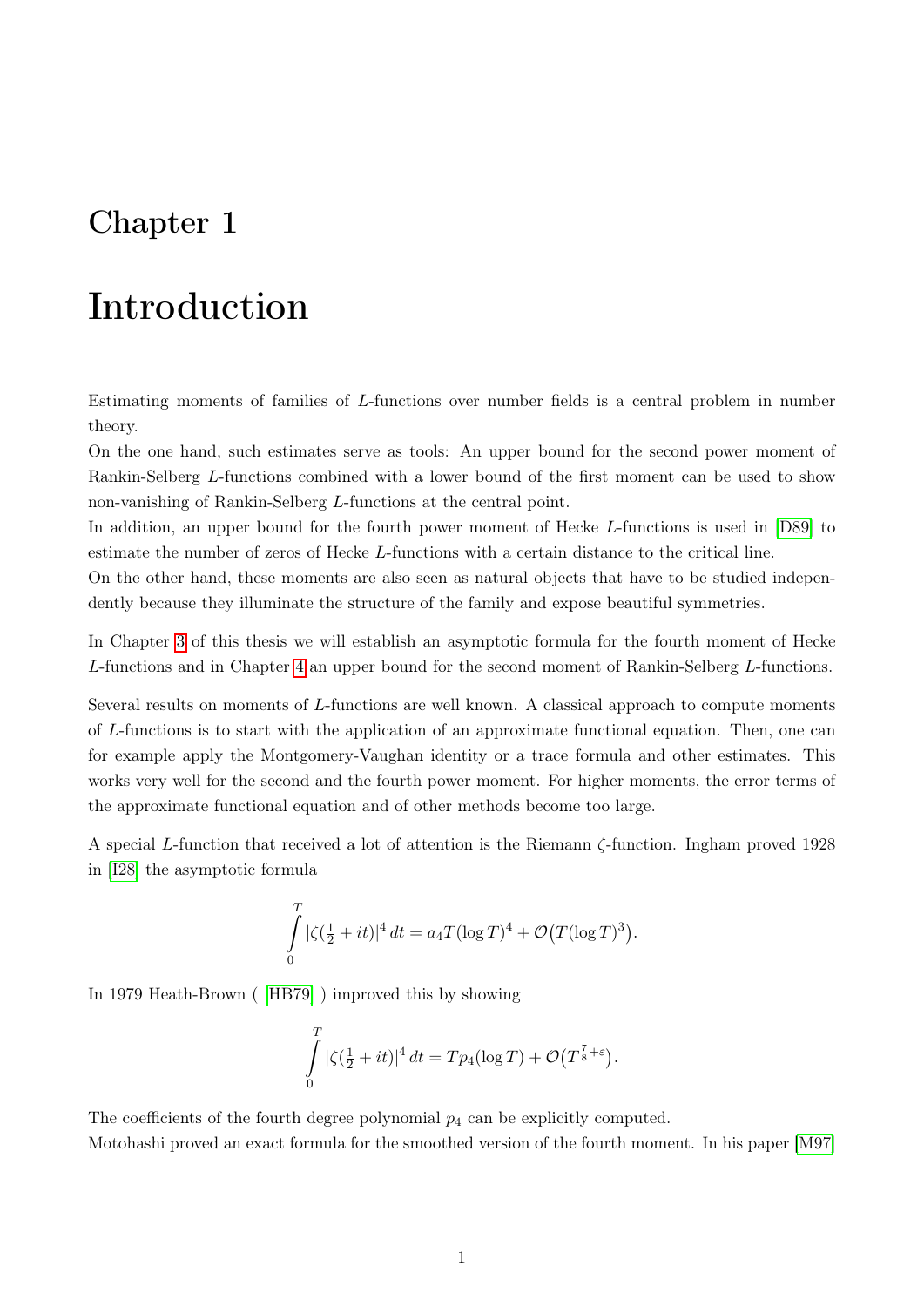he considered the integral

$$
\int_{-\infty}^{\infty} \left| \zeta(\tfrac{1}{2} + it) \right|^4 g(t) dt
$$

where g is a smooth function, of rapid decay outside an interval  $[0, T]$ . To deduce an asymptotic formula he considered the integral

$$
\int_{-\infty}^{\infty} \zeta(z_1+it)\zeta(z_2+it)\zeta(z_3-it)\zeta(z_4-it)g(t) dt.
$$

He rewrote this as sums over Kloosterman sums and used a spectral decomposition to get a sum containing a residual contribution, a cuspidal contribution and a contribution of Eisenstein series. The obtained sum has a continuation to a neighborhood of the point  $(z_1, z_2, z_3, z_4) = (\frac{1}{2}, \frac{1}{2})$  $\frac{1}{2}, \frac{1}{2}$  $\frac{1}{2}, \frac{1}{2}$  $(\frac{1}{2})$ . To obtain the asymptotic formula for the fourth moment, he estimated the cuspidal and the Eisenstein contribution and computed asymptotics for the contribution of the residues. This improves Heath-Brown's error term to

$$
\int_{0}^{T} |\zeta(\frac{1}{2} + it)|^4 dt = T p_4(\log T) + \mathcal{O}(T^{\frac{2}{3}}(\log T)^8).
$$

These asymptotic formulas improve the standard estimate

<span id="page-7-0"></span>
$$
\int_{0}^{T} |\zeta(\frac{1}{2} + it)|^4 dt \ll T(\log T)^4,
$$
\n(1.0.1)

see for example [\[T51,](#page-87-1) Theorem 7.16].

There are further results on moments of the Riemann ζ-function, for example those given by Motohashi, Beineke and Bump. In his paper [\[M07\]](#page-87-2) Motohashi considers integrals of the form

$$
\int_{1}^{\infty} |\zeta(\frac{1}{2} + it)|^4 \Big| \sum_{n \le N} a_n n^{-\frac{1}{2} - it} \Big|^2 g(t) dt.
$$

Furthermore, Beineke and Bump considered the second moment of the Riemann ζ-function in parts of the critical strip in their paper [\[BB04\]](#page-85-0).

Moreover there are some investigations on moments of Dirichlet L-functions and modular forms. For example, in [\[Y06\]](#page-87-3) Young considered the fourth moment of Dirichlet L-functions. Blomer, Milićević, Fouvry, Kowalski and Michel give asymptotic formulas for moments of twisted L-functions and modular forms in the papers [\[BM15\]](#page-85-1) and [\[BFKMM17\]](#page-85-2).

The Rankin-Selberg L-functions were for example considered by Blomer [\[B11\]](#page-85-3). He proved the upper bound

$$
\sum_{g \in B_k(1)} |L(f \otimes g, \frac{1}{2})|^2 \ll k^{1+\varepsilon}
$$

for the second power moment of Hecke eigenforms of level one, by introducing an unfolding method.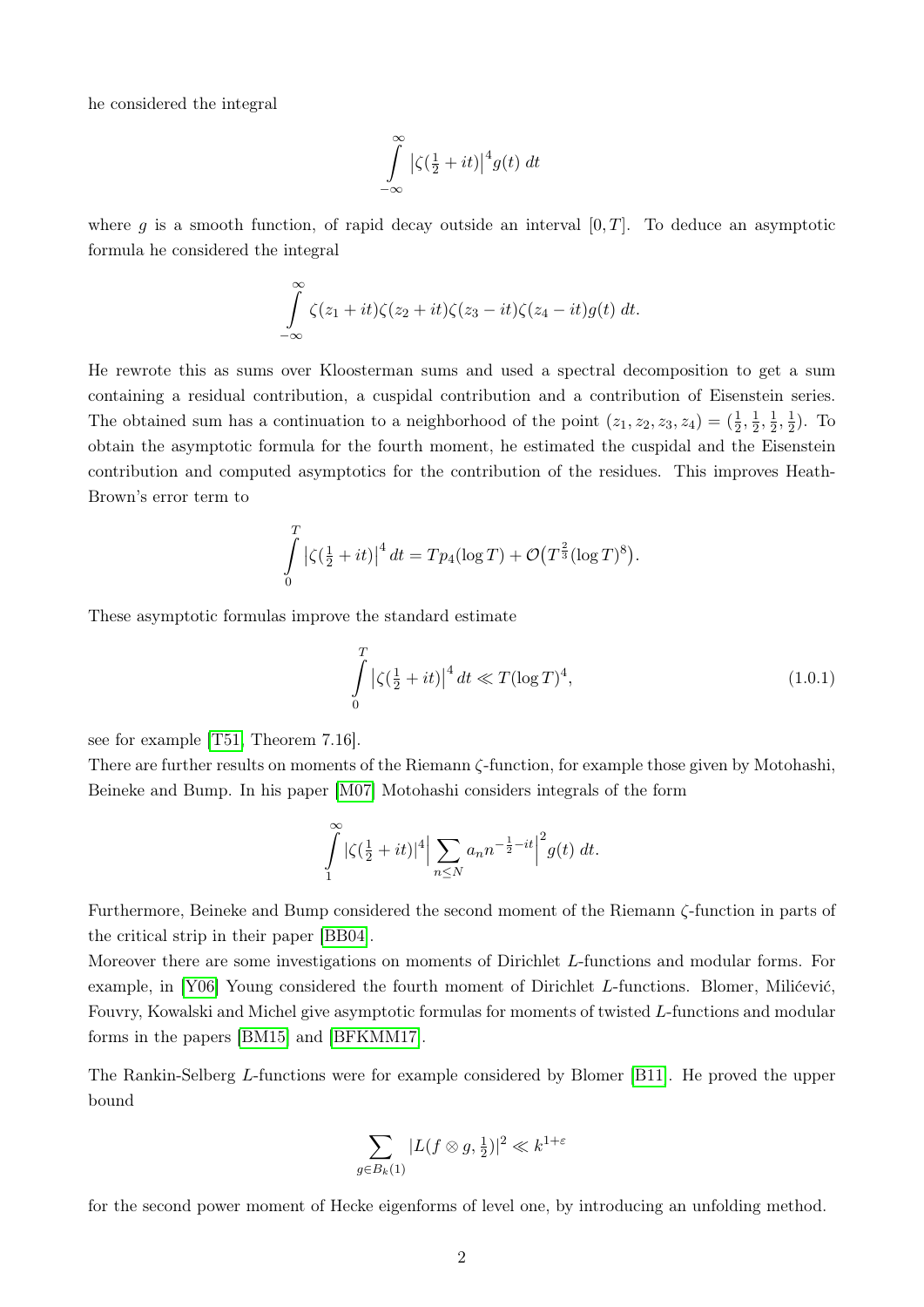In my masters thesis I generalized this result for f and g newforms of weight k and level N. The estimate is given by

$$
\sum_{f \in B_k^{\sharp}(N)} \frac{|L(f \otimes g, \frac{1}{2})|^2}{L(\text{sym}^2 f, 1)} \ll (Nk)^{1+\varepsilon},
$$

simultaneously in N and k. Since the space of cusp forms has dimension  $(Nk)^{1+o(1)}$  this is the best possible result.

Kowalski, Michel and Vanderkam proved an upper bound for the Rankin-Selberg L-functions and all their derivatives in [\[KMV00\]](#page-86-3).

There are also some results for general number fields K.

The Hecke L-series of a number field K with class number one attached to a Größencharacter  $\lambda_{\nu}$  is, for  $\text{Re } s > 1$ , defined by

$$
\zeta_K(s,\underline{\nu})=\sum_{\mathfrak{a}=(a)}\lambda_{\underline{\nu}}(a)(N\mathfrak{a})^{-s};
$$

for the notation see Section [3.1.](#page-15-1) The Dedekind ζ-function is the Hecke L-function attached to the trivial character, i.e.  $\lambda_{\nu} \equiv 1$ .

An analogue to the classical estimate [\(1.0.1\)](#page-7-0) for the Riemann ζ-function was proven by Duke in [\[D89\]](#page-86-0), namely he proved the estimate

$$
\sum_{|m| \le T} \int\limits_{-T}^{T} \left| \zeta_K(\tfrac{1}{2} + it, \chi \lambda^m) \right|^4 dt \ll T^n (\log T)^A \tag{1.0.2}
$$

for a general number field K with degree n. The exponent A depends only on K. Here  $\chi$  is a character of the class group and the character  $\lambda^m = \lambda_1^{m_1} \cdots \lambda_n^{m_n}$  where  $\{\lambda_j\}$  is a basis for the torsion-free Hecke characters.

For some number fields, Bruggeman and Motohashi proved a decomposition of the fourth moment of the Dedekind ζ-function into third moments analogous to that of Motohashi in [\[M97\]](#page-87-0). They considered the integral

$$
\int_{-\infty}^{\infty} \left| \zeta_K(\tfrac{1}{2} + it) \right|^4 g(t) dt
$$

where  $g$  is an entire function, of rapid decay in each fixed horizontal strip.

In [\[BM01\]](#page-85-4) they compute the spectral decomposition of the smoothed fourth moment of Dedekind  $\zeta$ -functions for a real quadratic number field K of class number one. For the Gaussian number field this is done in their paper [\[BM02\]](#page-85-5).

A more general result was proved by Nelson. In his paper [\[N20\]](#page-87-4) he spectrally decomposes a third moment of L-series in an abstract way into a fourth moment for general number fields, reversing the decomposition of [\[BM01\]](#page-85-4) and [\[BM02\]](#page-85-5).

Similarly, moments for the Dedekind  $\zeta$ -function and Hecke L-functions are for example investigated by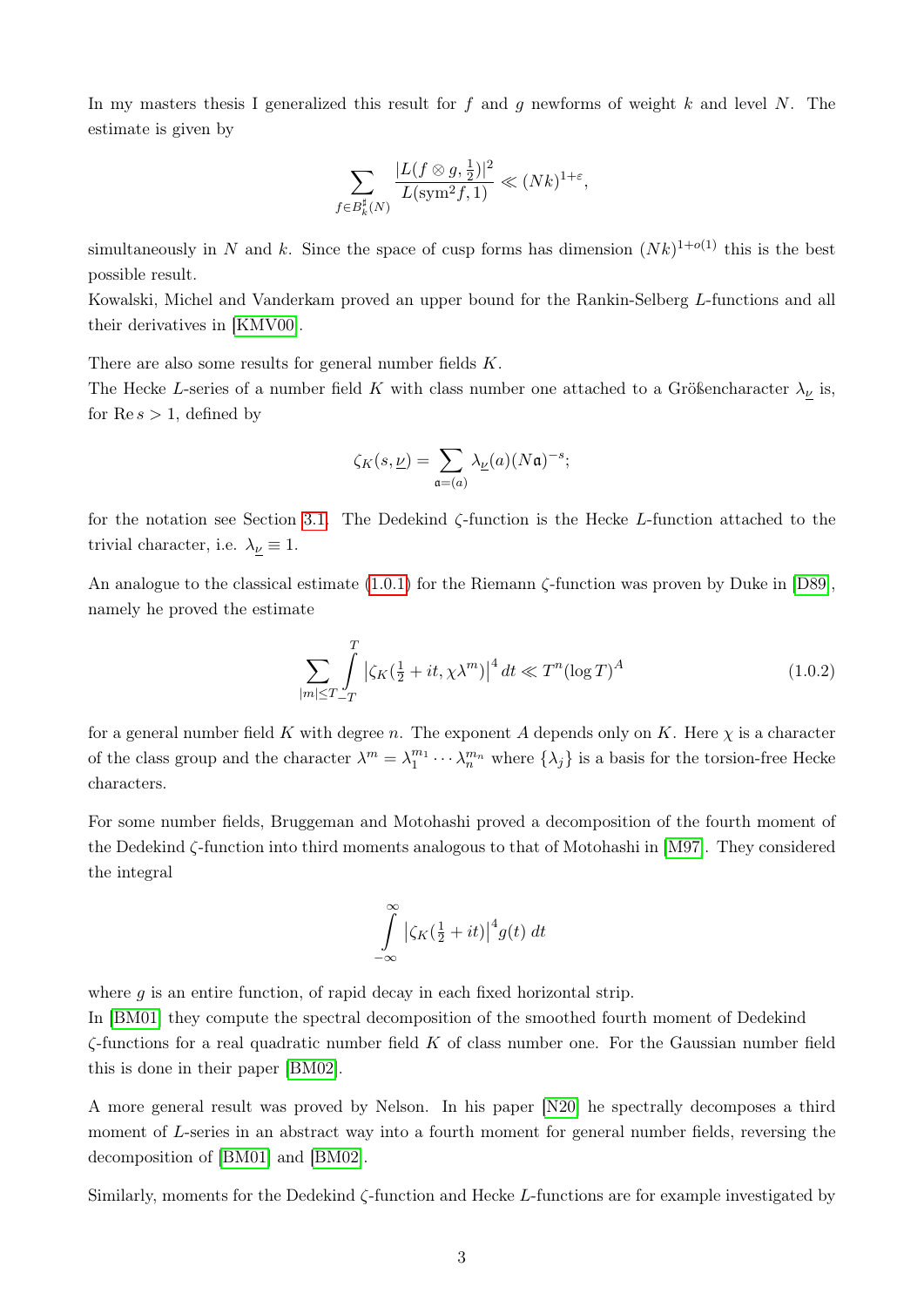Heap in [\[H12\]](#page-86-4) and [\[H19\]](#page-86-5). He considered the 2k-th moment of the Dedekind ζ-function and the twisted second moment of the Dedekind ζ-function and an L-function for quadratic fields. Watt, in [\[W13\]](#page-87-5), gave an estimate analogous to Motohashi's result in [\[M07\]](#page-87-2). Topacogullari computed an asymptotic formula for Hecke L-functions in [\[To19\]](#page-87-6). Thorner also considered the fourth moment of Hecke L-functions and computed an upper bound in [\[Th19\]](#page-87-7). Diaconu, Garrett and Goldfeld considered moments of twisted L-functions in their papers [\[DG09\]](#page-86-6) and [\[DGG11\]](#page-86-7).

Coleman in [\[C92\]](#page-85-6) used the result of Duke [\[D89\]](#page-86-0) to examine the local distribution of prime ideals in narrow ideal classes within any number field.

The Rankin-Selberg L-functions over number fields were considered by Liu and Masri and by Hamieh and Tanabe. Liu and Masri proved in their paper [\[LM14\]](#page-86-8) an asymptotic formula for the first moment and an upper bound for the second power moment for Hilbert modular forms of parallel weight 2k and level one attached to a totally real number field of degree n with class number one. They get the result

$$
\sum_{g \in B_{2k}} |L(f \otimes g, \frac{1}{2})|^2 \ll k^{n+\varepsilon}.
$$

They adapted the unfolding method of [\[B11\]](#page-85-3) and use this estimate in combination with an asymptotic formula for the first moment to show non-vanishing of the Rankin-Selberg L-function at the central point.

Hamieh and Tanabe generalized this result in their paper [\[HT20\]](#page-86-9). They fix a Hilbert modular form f of parallel weight k and level  $\mathfrak n$ , sum over a basis of primitive forms of parallel weight k and level one and prove the bounds

$$
\sum_{g \in B_k} |L(f \otimes g, \frac{1}{2})| \gg k, \qquad \sum_{g \in B_k} |L(f \otimes g, \frac{1}{2})|^2 \ll k(\log k)^c.
$$

Hamieh and Tanabe also use their results to prove non-vanishing of Rankin-Selberg L-functions.

### <span id="page-9-0"></span>1.1 Fourth Power Moment of Hecke L-functions

### <span id="page-9-1"></span>1.1.1 Results

In Chapter [3](#page-15-0) we deduce a result similar to that of Motohashi [\[M97\]](#page-87-0) for a totally real number field K of degree d with class number one. We compute an explicit spectral decomposition for the fourth power moment of Hecke L-functions over a totally real number field with class number one and deduce from this an asymptotic formula.

In such a number field, the Größencharacters are given by

$$
\lambda_{\underline{\nu}}(n) = \left| \frac{n_1}{n_d} \right|^{i\nu_1} \cdots \left| \frac{n_{d-1}}{n_d} \right|^{i\nu_{d-1}},
$$

where  $\underline{\nu}$  is a  $(d-1)$ -dimensional vector in  $\mathbb{R}^{d-1}$  that satisfies certain conditions. We write  $\Lambda^{d-1}$  for the lattice consisting of these vectors. Then a Hecke L-series is defined as

$$
\zeta_K(s,\underline{\nu})=\sum_{\mathfrak{a}=(a)}\lambda_{\underline{\nu}}(a)(N\mathfrak{a})^{-s}.
$$

Using the spectral decomposition of sums over Kloosterman sums given in [\[BMP01\]](#page-85-7), we follow the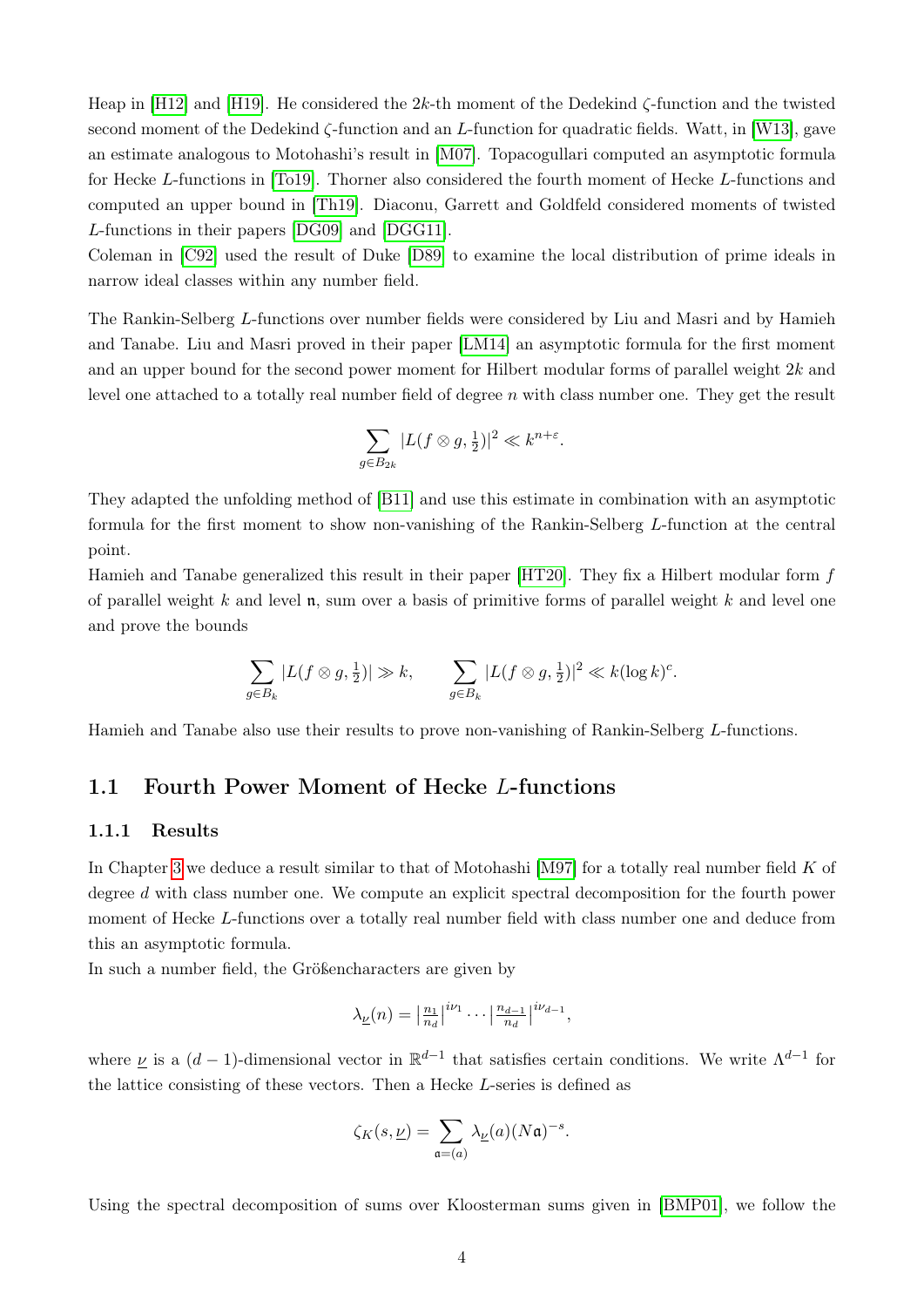steps of [\[BM01\]](#page-85-4) to get a spectral decomposition for the average value of Hecke L-functions, namely

### <span id="page-10-1"></span>(1.1.1) Theorem

Let  $K$  be a totally real number field of degree d and class number one, and let  $K$  be such that every ideal has a totally positive generator. Let  $g(t)$  and  $\omega(\nu_1, \ldots, \nu_{d-1})$  be entire, and of rapid decay in every fixed horizontal strip for every variable.

Then, we have

$$
\sum_{\underline{\nu}\in\Lambda^{d-1}}\omega(\underline{\nu})\int_{-\infty}^{\infty}|\zeta_K(\tfrac{1}{2}+it,\underline{\nu})|^4g(t) dt = M_K(g,\omega)
$$
  
+
$$
\sum_{V}a_V\eta_V(1)H_V(\tfrac{1}{2})^3\Lambda_V(g,\omega) + 2^d\sqrt{|D_K|}\sum_{\underline{\nu}\in\Lambda^{d-1}-\infty}\int_{-\infty}^{\infty}\frac{|\zeta_K(\tfrac{1}{2}+it,\underline{\nu})|^6}{|\zeta_K(1+2it,2\underline{\nu})|^2}\Xi_{\underline{\nu}}(t;g,\omega) dt
$$

where  $D_K$  is the discriminant of K, and V runs over the cuspidal subspaces of the Hilbert space of all  $\Gamma$ -automorphic functions on G, see [\(3.1.28\)](#page-22-1), where  $G = \text{PSL}_2(\mathbb{R})^d$  and  $\Gamma = \text{PSL}_2(\mathfrak{o})$  is the Hilbert modular group. The functions  $\Lambda_V(g,\omega)$  and  $\Xi_\nu(t;g,\omega)$  are integral transforms of g and  $\omega$ . The term  $M_K(g,\omega)$  comes from the residual contributions, it is defined in Theorem [3.2.5.](#page-52-0) The functions  $a_V$ ,  $\eta_V$ and the Hecke series  $H_V$  are defined in Section [3.1.2.](#page-22-0)

We use this decomposition to obtain an asymptotic formula for the fourth moment of Hecke L-series:

### <span id="page-10-2"></span>(1.1.2) Theorem

Let  $K$  be a totally real number field of degree d and class number one, and let  $K$  have fundamental units  ${}_{i}\epsilon$  such that every ideal has a totally positive generator. Let G and  $\Omega$  be two entire functions that are of rapid decay and satisfy the estimates

$$
G^{(j)}(x) \ll_{A,j} (1+|x|)^{-A},
$$
  

$$
\frac{\partial^{j_1}}{\partial y_1^{j_1}} \cdots \frac{\partial^{j_{d-1}}}{\partial y_{d-1}^{j_{d-1}}} \Omega(\underline{y}) \ll_{A,j} (1+|y_1|+\cdots+|y_{d-1}|)^{-A}
$$

with  $A > 2$  for all  $j, j_1, \ldots, j_{d-1} \in \mathbb{N}_0$ . In addition, we define  $g(t) = G(\frac{t}{7})$  $(\frac{t}{T})$  and  $\omega(\underline{\nu}) = \Omega(\frac{\nu_1}{T}, \dots, \frac{\nu_{d-1}}{T})$  $\frac{d-1}{T}$ ) =  $\Omega(\underline{\nu}/T)$ . Then, we have

$$
\sum_{\underline{\nu}\in\Lambda^{d-1}}\omega(\underline{\nu})\int\limits_{\mathbb{R}}|\zeta_K(\tfrac{1}{2}+it,\underline{\nu})|^4g(t)\;dt=T^dP_{3+d}(\log T)+\mathcal{O}\big(T^{d-1+\varepsilon}+T^{\frac{d}{2}+d\theta}\big),
$$

where  $P_{3+d}$  is a polynomial of degree  $3+d$ , and  $\theta$  is an admissible exponent for the Ramanujan conjecture.

By [\[BB11\]](#page-85-8), one may take  $\theta = \frac{7}{64}$ .

### <span id="page-10-0"></span>1.1.2 Method of Proof

We give a brief sketch of the proof of Theorem [1.1.1](#page-10-1) and Theorem [1.1.2.](#page-10-2) The proof of Theorem [1.1.1](#page-10-1) follows the paper [\[BM01\]](#page-85-4) of Bruggeman and Motohashi.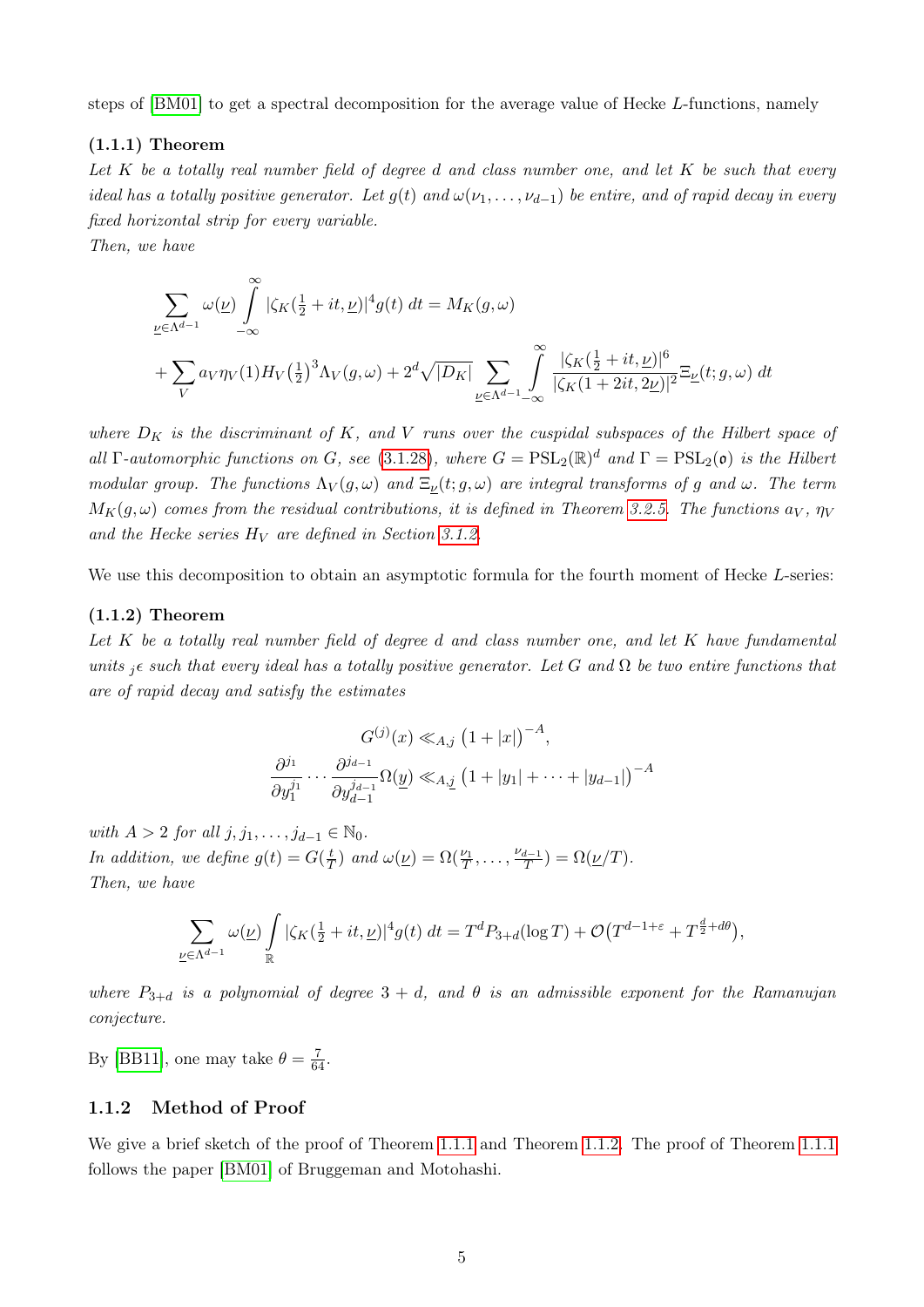We consider the more general expression

$$
\sum_{\underline{\nu}\in\Lambda^{d-1}}\omega(\underline{\nu})\int_{-\infty}^{\infty}\zeta_K(z_1+it,\underline{\nu})\zeta_K(z_2+it,\underline{\nu})\zeta_K(z_3-it,-\underline{\nu})\zeta_K(z_4-it,-\underline{\nu})g(t) dt
$$

which is absolutely convergent for Re  $z_j > 1$ , and has a meromorphic continuation to  $\mathbb{C}^4$ . In particular, it is regular at the central point  $(z_1, z_2, z_3, z_4) = (\frac{1}{2}, \frac{1}{2})$  $\frac{1}{2}, \frac{1}{2}$  $\frac{1}{2}, \frac{1}{2}$  $(\frac{1}{2})$  for which we want to compute the asymptotic formula.

We have to rewrite this expression as sums over Kloosterman sums. To this end we use a relation, namely [\(3.1.10\)](#page-18-0), between the product of Hecke L-series and divisor functions, and several reformulations as well as the Ramanujan expansion in Section [3.2.1.](#page-31-1) Then, the functional equation of a resulting factor leads to an expression in terms of Kloosterman sums in Section [3.2.2.](#page-35-0) In Section [3.1.2](#page-22-0) we state the spectral decomposition that we apply in Section [3.2.3](#page-39-0) to our expression of Kloosterman sums. Finally we expand this decomposition to a region around the central point  $(z_1, z_2, z_3, z_4) = (\frac{1}{2}, \frac{1}{2})$  $\frac{1}{2}, \frac{1}{2}$  $\frac{1}{2}, \frac{1}{2}$  $(\frac{1}{2})$ .

To prove Theorem [1.1.2](#page-10-2) we use the decomposition stated in Theorem [1.1.1](#page-10-1) and compute the terms separately.

The summand  $M_K(q,\omega)$  is regular but consists of summands that individually have poles. In Lemma [3.3.3](#page-57-1) we rewrite it into an expression that can be handled more easily. Then Stirling's formula and trivial operations give an asymptotic formula.

To estimate the two remaining summands, we estimate the integral transformations  $\Lambda_V(g,\omega)$  and  $\Xi_{\nu}(t; g, \omega)$  of g and  $\omega$ . Further we use estimates on  $H_V$  and the sum over  $a_V$  and  $\eta_V$  stated in Section [3.1.2](#page-22-0) for the cuspidal contribution. Estimates for the Hecke L-functions appearing in the Eisenstein contribution are stated in Section [3.1.](#page-15-1) Combining these bounds, we find that the cuspidal and the Eisenstein contribution enter the error term.

### <span id="page-11-0"></span>1.2 Second Power Moment of Rankin-Selberg L-functions

### <span id="page-11-1"></span>1.2.1 Result

In Chapter [4](#page-61-0) we prove an upper bound for the second power moment of Rankin-Selberg L-functions of Hecke eigenforms attached to a totally real number field  $K$  of degree  $d$  and class number one.

In K, we fix a prime ideal q and an integral ideal c that is either coprime to q or equal to q. Next, we pick some primitive Hilbert modular form  $g \in S_k(q)$ , and sum over a basis of primitve Hilbert modular forms of level c.

### <span id="page-11-2"></span>(1.2.1) Theorem

Let K be a totally real number field of degree d and class number one. Let  $\frak q$  be a prime ideal and  $\frak c$  be a squarefree integral ideal either coprime or equal to q, let  $\underline{k} = (k, \ldots, k) \in \mathbb{N}^d$ , with k large relatively to Nc, more precisely  $k > (N \mathfrak{q} \mathfrak{c})^{\varepsilon}$ . Further let  $g \in S_k^{\sharp}$  $\frac{\sharp}{k}(\mathfrak{q})$  be a newform with  $C_g(\mathfrak{q})\neq 0$  and  $\mathcal{B}_{k}^{\sharp}$  $\frac{d}{dt}(\mathfrak{c})$  be a basis of primitive Hilbert modular forms of weight  $\underline{k}$  and level c. Then for  $\varepsilon > 0$  the following estimate holds:

$$
\frac{\Gamma(k-1)^d}{(4\pi)^{d(k-1)}|D_K|^{\frac{1}{2}}}\sum_{f\in\mathcal{B}_k^{\sharp}(\mathfrak{c})}\frac{|L(f\otimes g,\frac{1}{2})|^2}{\langle f,f\rangle}\ll (N\mathfrak{c})^{\varepsilon}k^{d\varepsilon}.
$$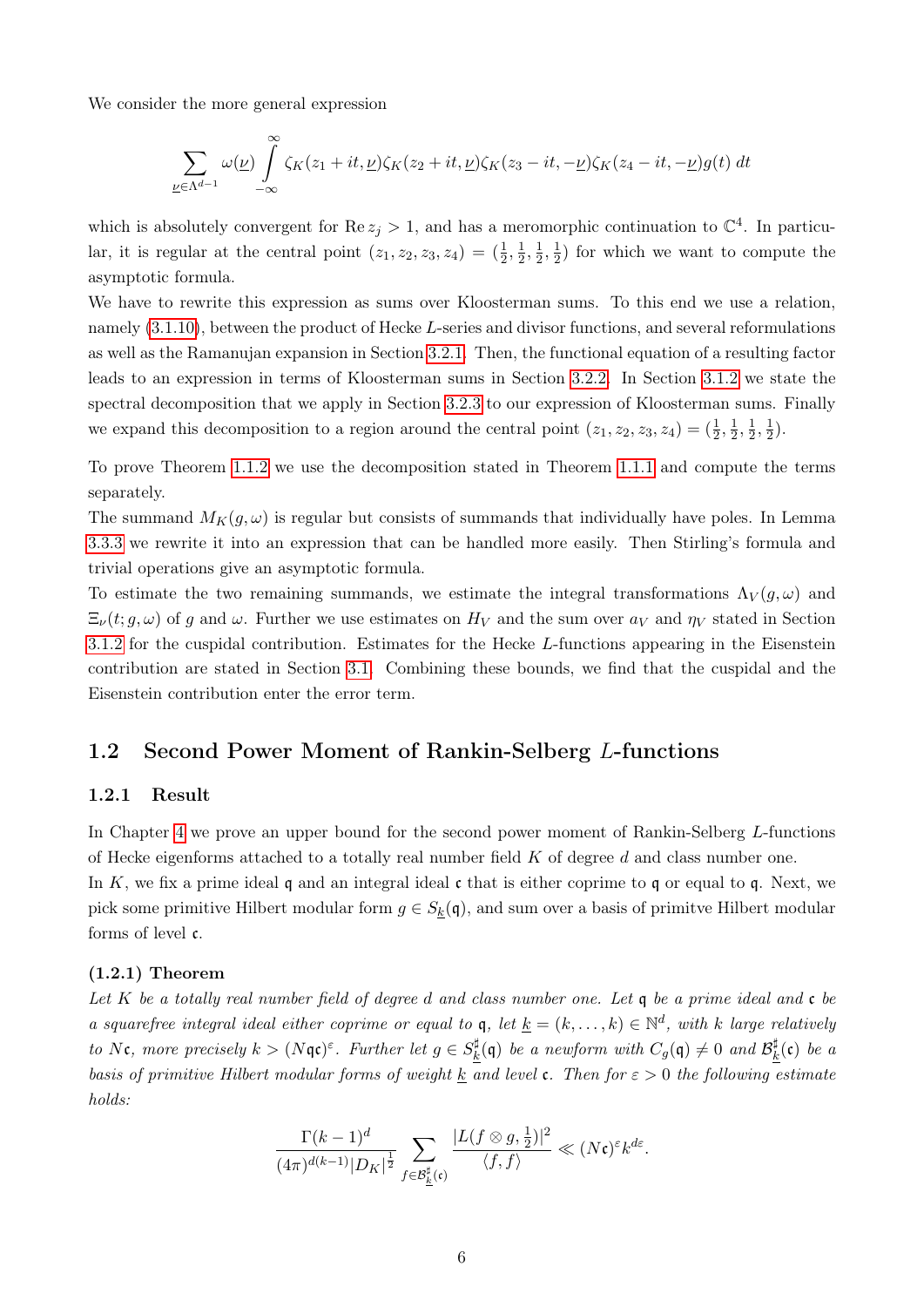The implicit constant depends on K and if  $(q, c) = 1$  on Nq. The inner product  $\langle f, f \rangle$  is defined in  $(4.1.2).$  $(4.1.2).$ 

### <span id="page-12-0"></span>1.2.2 Method of Proof

We give a brief sketch of the proof.

To begin with, we apply an approximate functional equation, as in the classical approach. Extending the sum to a basis of the whole space and writing out the square allows us to apply the Petersson trace formula [\[L03,](#page-87-8) (8)] to the sum over  $f \in \mathcal{B}_k(\mathfrak{c})$ .

This yields a diagonal term and an off-diagonal term. The second one contains a sum over a product of Kloosterman sums and a product of Bessel J-functions.

The diagonal term can be estimated trivially. By the decay properties of the Bessel J-function and the the approximate functional equation, we can also estimate large parts of the off-diagonal term trivially. The remaining sum is over ideals  $m_1$ ,  $m_2$  and  $c \in \mathfrak{c}$  with small norm. We apply a Voronoi summation formula to the sum over  $\mathfrak{m}_1$  and estimate the resulting expression carefully to prove Theorem [1.2.1.](#page-11-2)

### <span id="page-12-1"></span>1.3 Outlook

Naturally, the question arises, whether one can expect similar results for more general fields. This is the case, albeit with a lot more technical work.

For the computation of the asymptotic formula of the fourth power moment, the arguments used to deduce the representation in terms of Kloosterman sums are based on the class number one assumption. Thus for a real number field with arbitrary class number this step must be modified.

For number fields that are not totally real, the explicit spectral decomposition is not in the literature. For the Gaussian number field this is done by Bruggeman and Motohashi in their paper [\[BM02\]](#page-85-5). One expects that an explicit spectral decomposition formula can be proven in general. But until now there is no asymptotic formula. One expects that this could also be done as in the present work, but the combinatorics are more complicated.

To estimate the second moment of Rankin-Selberg L-functions, the Voronoi summation formula is based on the class number one assumption. Thus, for a real number field with arbitrary class number a new version of this has to be proven, a Kloosterman sum for totally real number fields of arbitrary class number is given in [\[HT16\]](#page-86-10).

The restriction on the level should be possible to remove. For newforms of squarefree level and trivial character, this should follow by the same steps. For more general level and character following the steps of [\[L79\]](#page-86-11) should give a functional equation.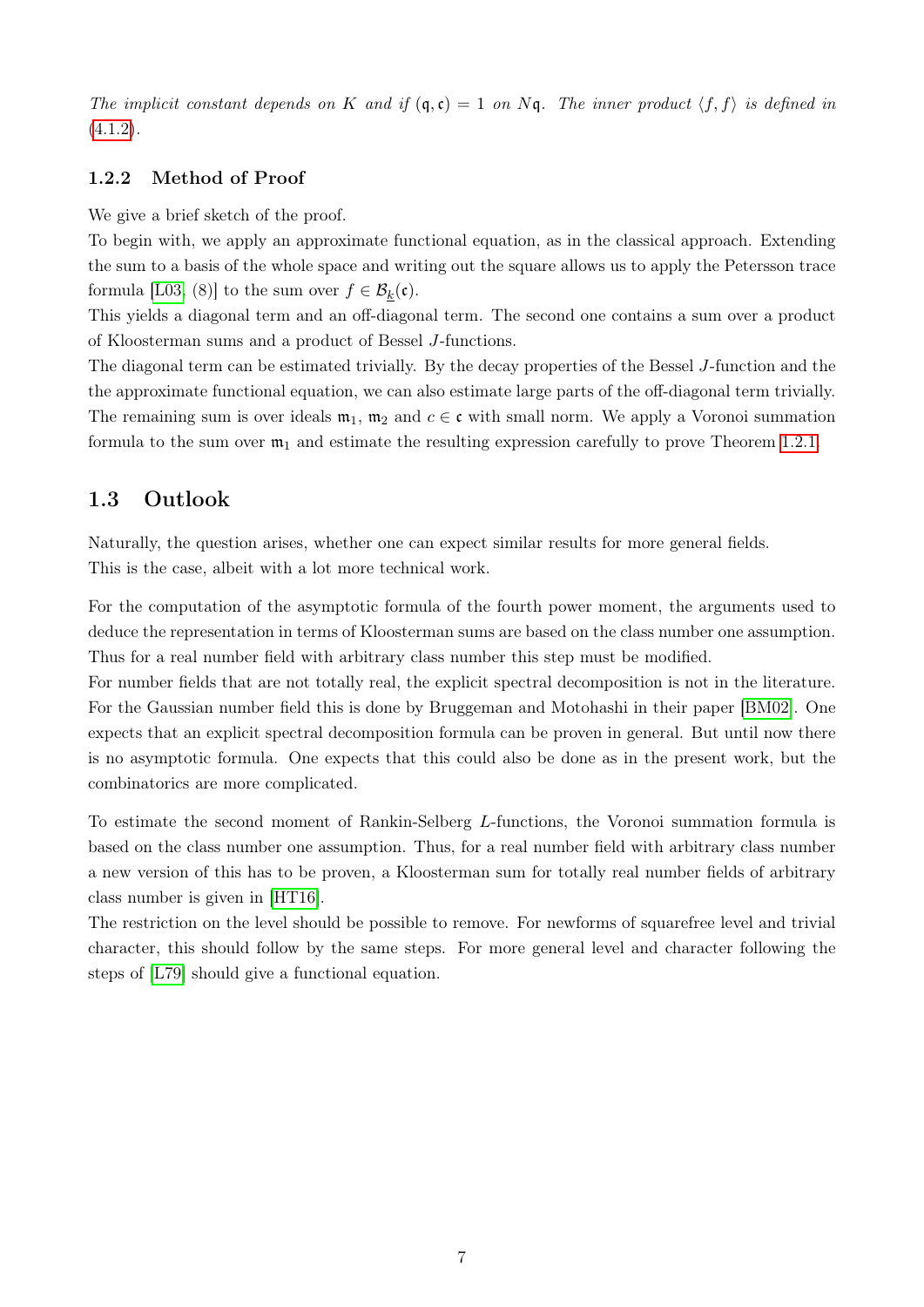## <span id="page-13-0"></span>Chapter 2

## Definitions

Before we prove our results, we specify the number field we work in and define some notation.

Let K be a totally real number field over  $\mathbb Q$  with degree d, of narrow class number one. Further let  $D_K$  denote the discriminant of K. We denote by  $\mathfrak o$  the ring of integers of K and by  $\mathfrak o^\times$  the group of units. For an ideal  $\mathfrak{n}$  let  $\mathfrak{n}^* = \mathfrak{n} \setminus \{0\}$ , in particular  $\mathfrak{o}^* = \mathfrak{o} \setminus \{0\}$ .

Let  $\sigma_j$  be the embeddings  $K \to \mathbb{R}$ . We identify  $n \in K$  with the corresponding vector  $(n_1, \ldots, n_d) \in \mathbb{R}^d$ where  $n_j = \sigma_j(n)$ .

We denote by  $i\epsilon, j = 1, \ldots, d-1$  a system of fundamental units of K. For sake of simplicity we assume that every ideal has a totally positive generator. We write  $a \succ 0$  for an element  $a \in K$  that is totally positive, i.e.  $a_j > 0$  for all  $j = 1, \ldots, d$ .

We denote by  $P(\epsilon)$  the product  $1 \epsilon \cdots d-1 \epsilon$ , and by  $R_K$  the regulator  $|\det(\log(j\epsilon))_{i,j=1,\dots,d-1}|$  of K. There is a natural bijection between  $\mathfrak{o}/\mathfrak{o}^{\times}$  and the set  $I = {\mathfrak{a} = (a) | a \in \mathfrak{o}}$  of integral ideals.

Let F be a fundamental domain of  $\mathfrak o$  with respect to the multiplication by units. We may choose F such that every element  $a \in \mathcal{F}$  satisfies  $a \succ 0$  and  $a_j \asymp a_i$  in  $\mathbb{R}$  for all  $j, i = 1, \ldots, d$ . Here  $a \asymp b$  means  $a \ll b$  and  $b \ll a$ .

In other words, every ideal **a** has a representation  $\mathfrak{a} = (a)$  where  $a_j \simeq (N\mathfrak{a})^{\frac{1}{d}}$  by choosing  $a \in \mathcal{F}$ , see [\[HT16,](#page-86-10) Lemma 1.1].

As usual  $N(\cdot)$  and  $Tr(\cdot)$  denote the norm and the trace of K.

In the following computations several vectors of dimension d or  $(d-1)$  appear. To have a short and readable notation we introduce the following conventions. Let  $d' = d$  or  $(d-1)$ . Then let  $\underline{x}, y \in \mathbb{R}^{d'}$ ,  $z \in \mathbb{C}$  and  $\circ = +, \cdot, -$ . We define the operations component wise:

$$
dx = dx_1 \dots dx_{d'},
$$
  
\n
$$
|\underline{x}| = (|x_1|, \dots, |x_{d'}|)
$$
  
\n
$$
\underline{x} \circ \underline{y} = (x_1 \circ y_1, \dots, x_{d'} \circ y_{d'}),
$$
  
\n
$$
\underline{x} \circ z = (x_1 \circ z, \dots, x_{d'} \circ z),
$$
  
\n
$$
\underline{x}^{\underline{y}} = x_1^{y_1} \cdots x_{d'}^{y_{d'}},
$$
  
\n
$$
z^{\underline{y}} = z^{\text{Tr}(\underline{y})},
$$
  
\n
$$
\Gamma(\underline{x}) = \prod_{j=1}^{d'} \Gamma(x_j),
$$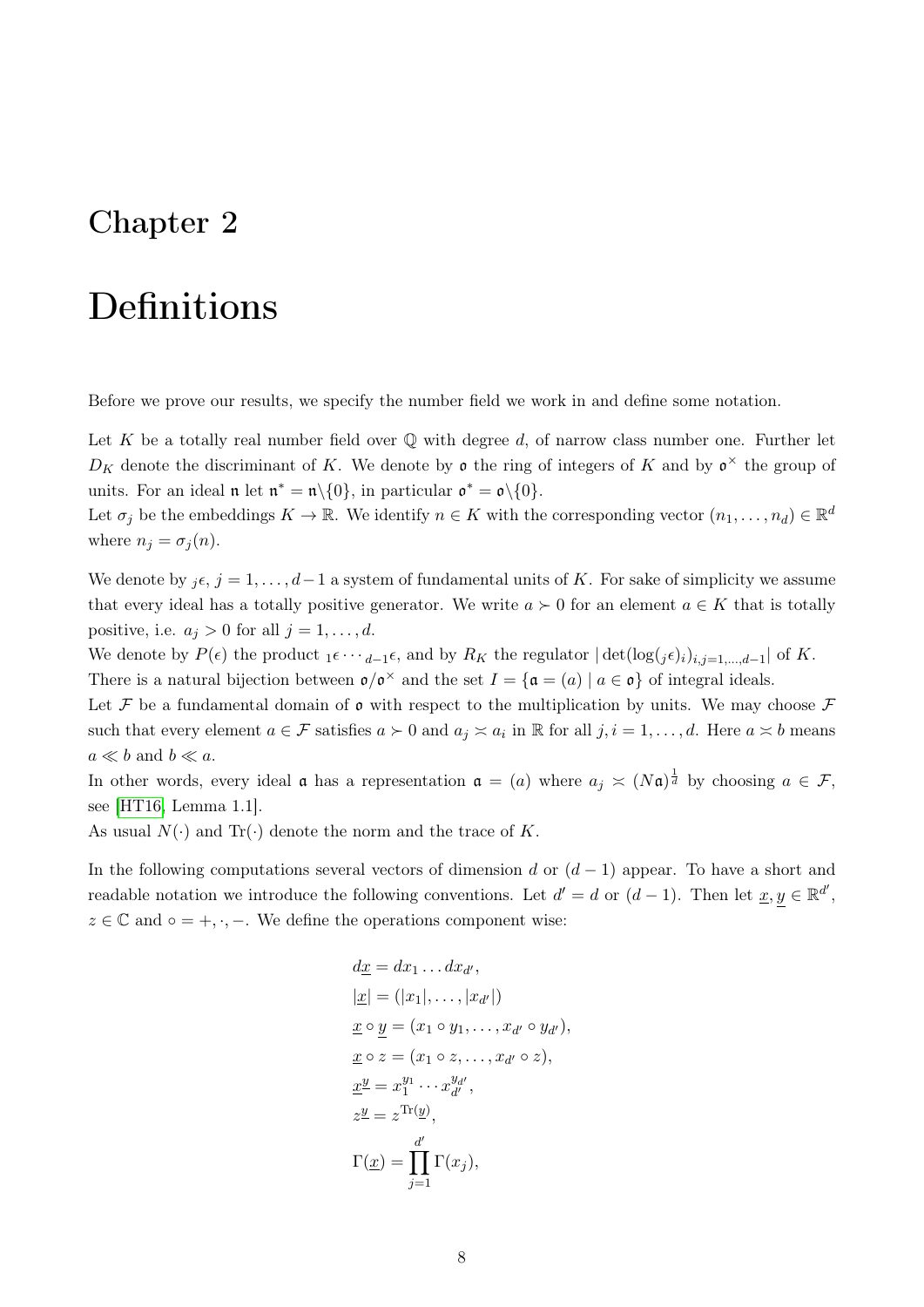and generalize the norm and the trace

$$
N(\underline{x}) = x_1 \cdots x_{d'},
$$
  
Tr( $\underline{x}$ ) =  $x_1 + \cdots + x_{d'}.$ 

For  $x \in K$ , we define

<span id="page-14-1"></span><span id="page-14-0"></span>
$$
e[x] = \exp\left(2\pi i \text{Tr}(x)\right). \tag{2.0.1}
$$

Let  $c, a \in \mathfrak{o}^*$  with  $(a, c) = 1$ , and denote by  $a^*$  the inverse of a modulo c, in other words  $aa^* \equiv 1$ (mod c). Then the Kloosterman sum  $S_K(m, n; c)$  over K is given by

$$
S_K(m, n; c) = \sum_{\substack{a \bmod c \\ (a, c) = 1}} e\left[\frac{am + a^*n}{c}\right].
$$
 (2.0.2)

The Kloosterman sum satisfies the bound

$$
|S_K(m, n; c)| \ll N((m, n, c))^{\frac{1}{2}} N(c)^{\frac{1}{2} + \varepsilon}
$$
\n(2.0.3)

where  $(m, n, c)$  is the greatest common divisor and  $\varepsilon > 0$ , see [\[HT20,](#page-86-9) (5.4)].

We denote by  $\int_{(a)}$  the integral over the vertical line Re  $s = a$ , and by  $\hat{f}(y)$  the Fourier transformation of  $f$  given by the integral

$$
\widehat{f}(\underline{y}) = \int \cdots \int f(\underline{x}) e^{i \text{Tr}(\underline{x} \underline{y})} dx.
$$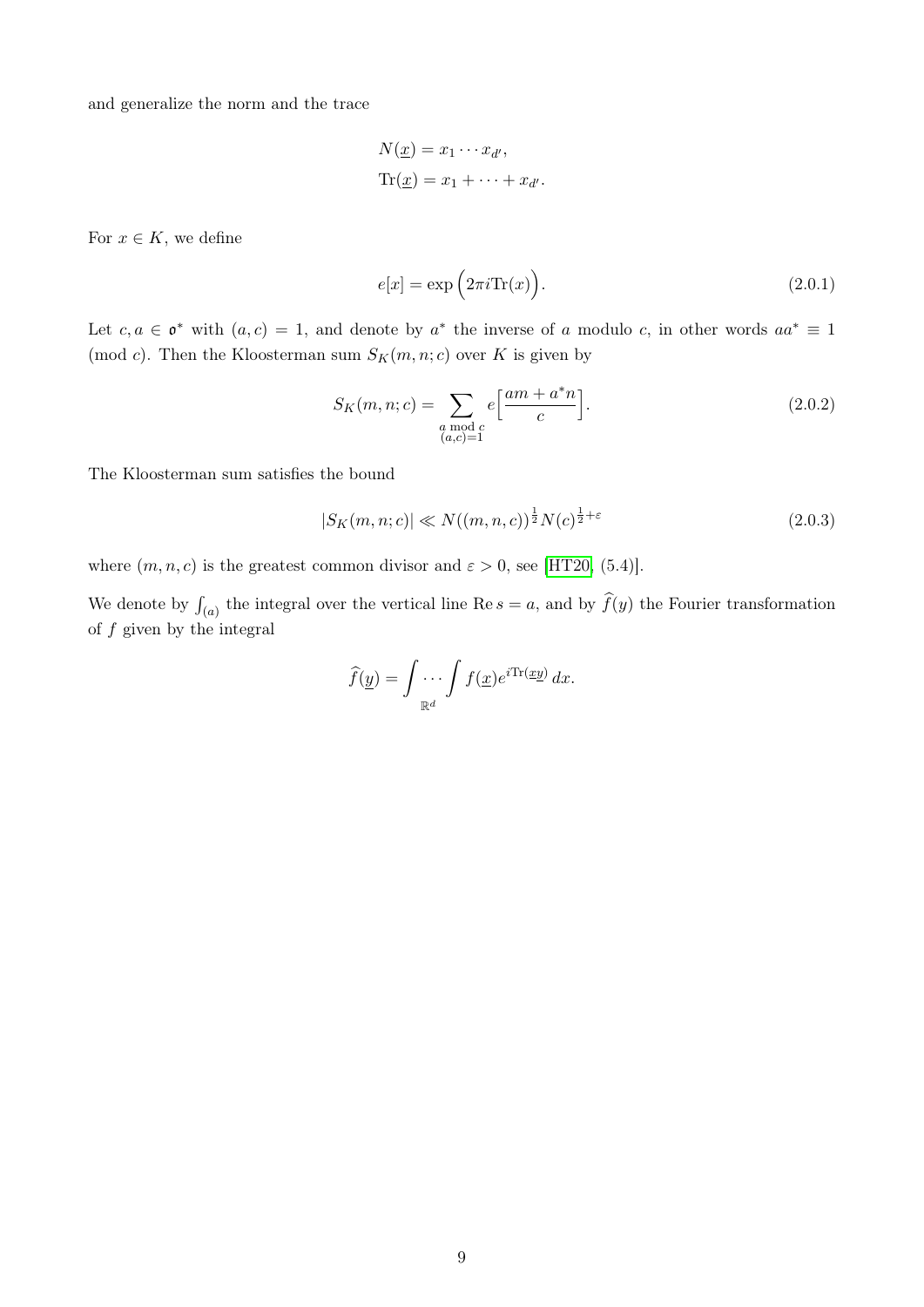### <span id="page-15-0"></span>Chapter 3

# Fourth Power Moment of Hecke L-functions over Totally Real Number Fields

### <span id="page-15-1"></span>3.1 Preliminaries

Before proving Theorems [1.1.1](#page-10-1) and [1.1.2,](#page-10-2) we need some further definitions and results.

Let  $\mathfrak{a} \in I$  be an integral ideal, with  $\mathfrak{a} = (a)$  where  $a \in \mathcal{F}$ . Then the Größencharacters  $\lambda$  are given by

$$
\lambda_{\underline{\nu}}(a) = |a_1|^{i\nu_1} \cdots |a_d|^{i\nu_d},
$$

with

<span id="page-15-3"></span><span id="page-15-2"></span>
$$
\sum_{j=1}^{d} \nu_j = 0,\tag{3.1.1}
$$

$$
\sum_{j=1}^{d} \nu_j \log(|_k \epsilon_j|) \in 2\pi \mathbb{Z},\tag{3.1.2}
$$

for  $k = 1, \ldots, d-1$ , c.f. [\[L90,](#page-86-12) 3.2]. The conditions [\(3.1.2\)](#page-15-2) make sure that  $\lambda$  really is a character on ideals.

Using the normalization condition [\(3.1.1\)](#page-15-3) we identify the d-dimensional vector  $(\nu_1, \ldots, \nu_d)$  with the  $(d-1)$ -dimensional vector  $\underline{\nu} = (\nu_1, \dots, \nu_{d-1})$  and write the character as

<span id="page-15-4"></span>
$$
\lambda_{\underline{\nu}}(a) = \left| \frac{a_1}{a_d} \right|^{i\nu_1} \cdots \left| \frac{a_{d-1}}{a_d} \right|^{i\nu_{d-1}};
$$

the condition [\(3.1.2\)](#page-15-2) changes to

$$
\sum_{j=1}^{d-1} \left( 2\nu_j + \sum_{\substack{l=1\\l \neq j}}^{d-1} \nu_l \right) \log(|_k \epsilon_j|) \in 2\pi \mathbb{Z}
$$
\n(3.1.3)

for  $k = 1, \ldots, d - 1$ . We denote by  $\Lambda^{d-1}$  the lattice consisting of the  $(d-1)$ -dimensional vectors satisfying [\(3.1.3\)](#page-15-4).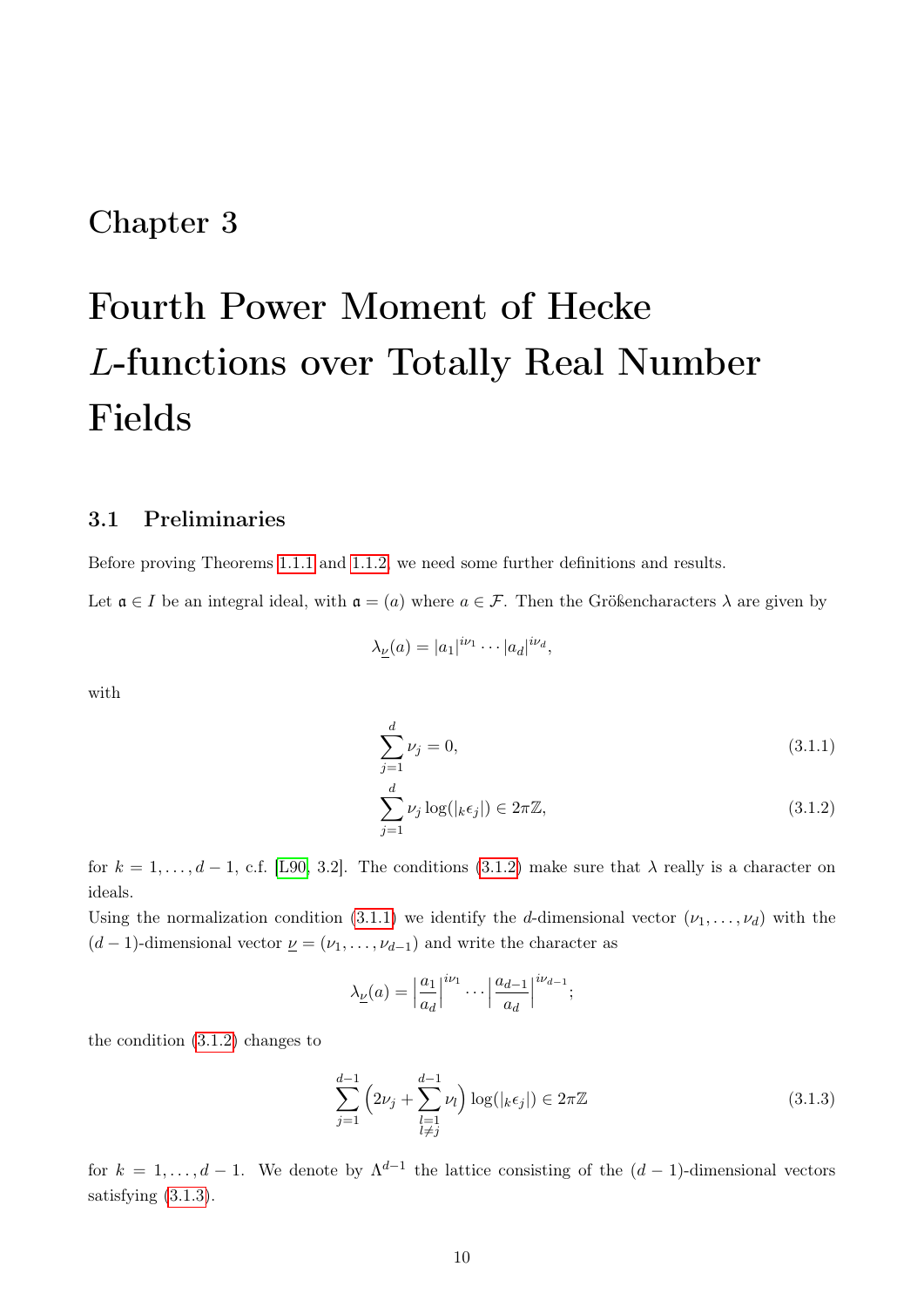In the special case  $d=2$  the lattice is given by  $\frac{\pi}{\log \epsilon} \mathbb{Z}$  where  $\epsilon$  is the fundamental unit. We denote by  $\bar{\nu} = (\bar{\nu}_1, \ldots, \bar{\nu}_{d-1})$  the unique basis element with

$$
\sum_{j=1}^{d-1} \left( 2\bar{\nu}_j + \sum_{\substack{l=1\\l \neq j}}^{d-1} \bar{\nu}_l \right) \log(|_k \epsilon_j|) = 2\pi \quad \text{ for all } k. \tag{3.1.4}
$$

In the following we identify a Größencharacter  $\lambda_{\nu}$  with its exponent  ${\nu}$ . At several points we interpret  $\underline{\nu} \in \Lambda^{d-1}$  as a d-dimensional vector with  $\nu_d = -\text{Tr}(\underline{\nu})$ .

We denote by  $\zeta_K(s, \underline{\nu})$  the Hecke L-function given by

<span id="page-16-1"></span><span id="page-16-0"></span>
$$
\zeta_K(s,\underline{\nu}) = \sum_{\substack{\mathfrak{n}\neq 0 \\ \mathfrak{n}=(n) \\ n\in \mathfrak{o}^*}} \lambda_{\underline{\nu}}(n) (N\mathfrak{n})^{-s}
$$
\n(3.1.5)

for  $\nu \in \Lambda^{d-1}$  and Re s > 1. For  $\nu = 0$ , the Hecke L-function reduces to the Dedekind  $\zeta$ -function. The Hecke L-function  $\zeta_K(s, \underline{\nu})$  has an analytic continuation to the whole plane, cf. [\[S97,](#page-87-9) page 228] and [\[C90,](#page-85-9) page 1, equation (2)], with a simple pole at  $s = 1$  if  $\nu = 0$ , it is an entire function if  $\nu \neq 0$ .

We collect some estimates for Hecke L-functions which will be needed for the computation of the asymptotic formula.

On the central line the Hecke L-functions have the subconvexity bound

<span id="page-16-2"></span>
$$
\left|\zeta_K\left(\frac{1}{2}+it,\underline{\nu}\right)\right| \ll \left(2+|t|+\mathrm{Tr}(|\underline{\nu}|)\right)^{\frac{1}{6}+\varepsilon},\tag{3.1.6}
$$

see [\[S97,](#page-87-9) page 227].

Furthermore the inverse of the Hecke L-function satisfies the following estimate on  $\text{Re } s = 1$ :

### (3.1.1) Lemma

Let  $\underline{\nu} \in \Lambda^{d-1}$  and  $s = \sigma + it$  with  $|t| \gg 1$ . Then the inverse of the Hecke L-function is bounded from above by

$$
\left|\frac{1}{\zeta_K(1+it,\underline{\nu})}\right| \ll \left(1+|t|+\text{Tr}(|\underline{\nu}|)\right)^{\varepsilon}
$$

for all  $\varepsilon > 0$ .

Proof.

We follow the arguments in the classical case of the Riemann  $\zeta$ -function, cf. [\[T51,](#page-87-1) §3.6]. For  $\sigma > 1$  we consider the expression

$$
\zeta_K(\sigma, \underline{0})^3 |\zeta_K(\sigma+it, \underline{\nu})|^4 |\zeta_K(\sigma+2it, 2\underline{\nu})|
$$
  
= 
$$
\exp \Big\{ \sum_{m=1}^{\infty} \sum_{\mathfrak{p}=(p)} \frac{3 + 4 \cos \big(m \log |\lambda_{\underline{\nu}}(p)| - mt \log (N\mathfrak{p})\big) + \cos \big(2(m \log |\lambda_{\underline{\nu}}(p)| - mt \log (N\mathfrak{p}))\big)}{m(N\mathfrak{p})^{m\sigma}} \Big\}.
$$

The inequality  $3 + 4\cos(\phi) + \cos(2\phi) = 2(1 + \cos(\phi))^2 \ge 0$  shows that every term in the above sum is non-negative. Hence  $\zeta_K(\sigma, \underline{0})^3 |\zeta_K(\sigma + it, \underline{\nu})|^4 |\zeta_K(\sigma + 2it, 2\underline{\nu})| \geq 1$ .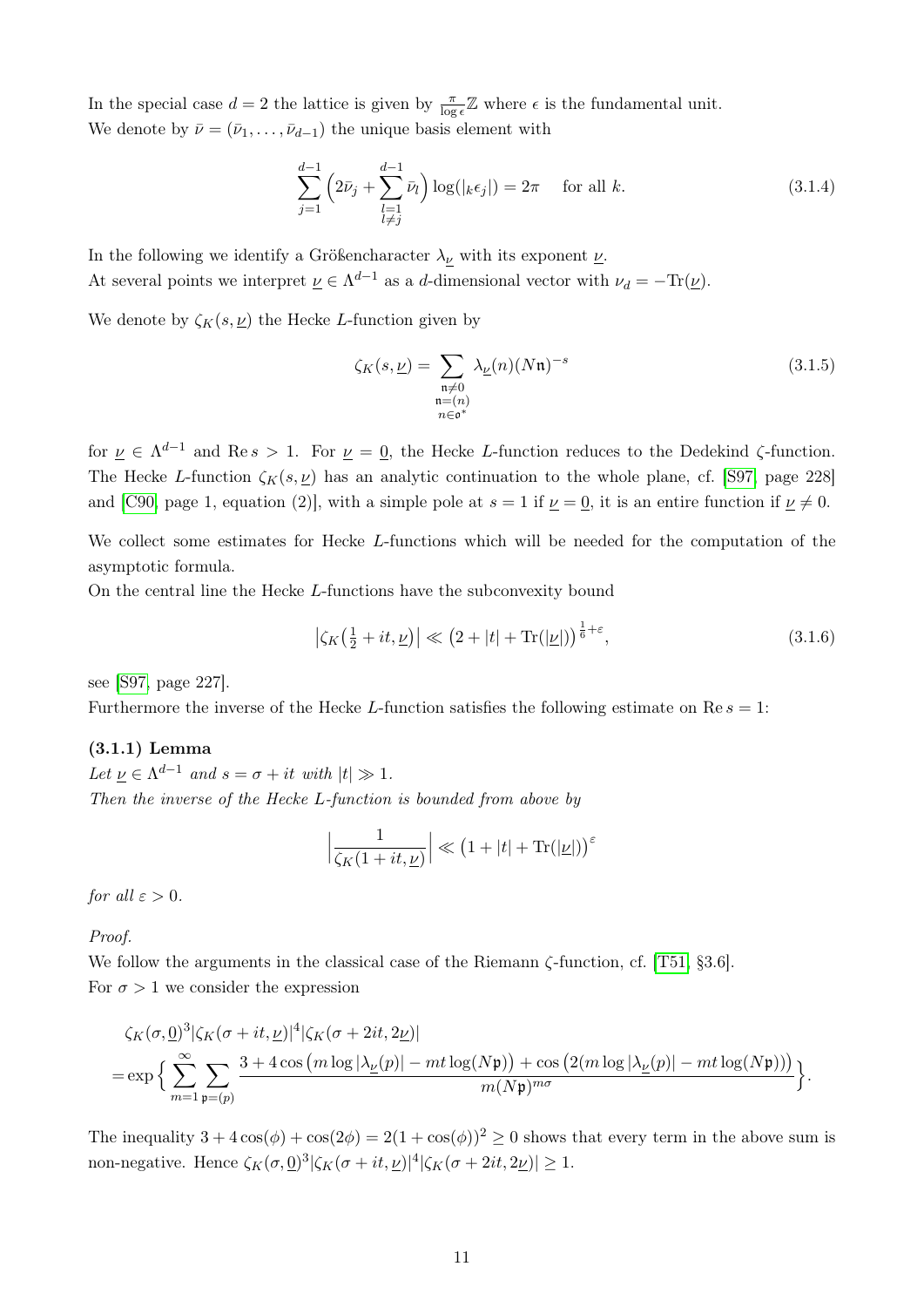Rearranging the inequality we get

$$
\left|\frac{1}{\zeta_K(\sigma+it,\underline{\nu})}\right| \leq \zeta_K(\sigma,\underline{0})^{\frac{3}{4}}|\zeta_K(\sigma+2it,2\underline{\nu})|^{\frac{1}{4}}.
$$

We bound the factors on the right hand side separately.

Duke [\[D89,](#page-86-0) equation (1.2.8)] gives a bound for the second term  $\zeta_K(s, \underline{\nu})$ , namely

$$
|\zeta_K(s,\lambda)| \ll \left[Aq^{\frac{1}{d}}(1+|s|+ \|\lambda\|)\right]^{d\frac{1-\sigma-\delta_0}{2}}
$$

for  $\delta_0 \le \sigma \le 1 - \delta_0$ ,  $0 > \delta_0 \ge -\frac{1}{2}$ . Here  $\lambda$  is a Größencharacter modulo q and  $q = N\mathfrak{q}$ , the constant A depends on the discriminant and the degree  $n$ .

The first factor,  $\zeta_K(s, \underline{0})$ , has a pole at  $s = 1$ , hence it grows like  $\frac{c}{\sigma-1}$  for  $\sigma \to 1$ , with a constant c. Combining these estimates we obtain

<span id="page-17-0"></span>
$$
\left|\frac{1}{\zeta_K(\sigma+it,\underline{\nu})}\right| \ll \left(1+|t|+\text{Tr}(|\underline{\nu}|)\right)^{\frac{\varepsilon}{4}}(\sigma-1)^{-\frac{3}{4}}.\tag{3.1.7}
$$

On the other hand, we consider

$$
\zeta_K(1+it,\underline{\nu}) - \zeta_K(\sigma+it,\underline{\nu}) = -\int\limits_1^\sigma \zeta_K'(x+it,\underline{\nu})\ dx.
$$

To estimate the derivative  $\zeta_K'(s, \nu)$  we again use [\[D89,](#page-86-0) equation (1.2.8)] and then apply Cauchy's formula for a circle with radius  $(1+|t|+Tr(|u|))^{-\epsilon}$  to obtain

$$
|\zeta_K'(s,\underline{\nu})| \ll \left(1+|t|+\text{Tr}(|\underline{\nu}|)\right)^{2\varepsilon}.
$$

Inserting this into the above equation we get the bound

$$
\zeta_K(1+it,\underline{\nu}) - \zeta_K(\sigma+it,\underline{\nu}) \ll (\sigma-1)\big(1+|t|+\text{Tr}(|\underline{\nu}|)\big)^{2\varepsilon}.\tag{3.1.8}
$$

Combining the estimates [\(3.1.7\)](#page-17-0) and [\(3.1.8\)](#page-17-1) leads to the lower bound

$$
|\zeta_K(1+it,\underline{\nu})| > A_1(1+|t|+\mathrm{Tr}(|\nu|))^{-\frac{\varepsilon}{4}}(\sigma-1)^{\frac{3}{4}}-A_2(\sigma-1)(1+\mathrm{Tr}(|\nu|)+|t|)^{2\varepsilon}.
$$

The two terms on the right have the same order of magnitude for  $\sigma - 1 \asymp (1 + |t| + \text{Tr}(|\nu|))^{-9\varepsilon}$ , e. g. choose  $\sigma - 1 = \left(\frac{A_1}{2A_2}\right)^4 (1 + |t| + \text{Tr}(|\nu|))^{-9\varepsilon}$ . Hence, with some  $A_3 > 0$  small enough, we obtain

$$
|\zeta_K(1+it,\underline{\nu})| > A_3(1+|t|+\mathrm{Tr}(|\nu|))^{-\varepsilon},
$$

and the statement follows.

Let  $\xi \in \mathbb{C}, \underline{\nu} \in \Lambda^{d-1}, \mu \in \mathbb{N}_0$  and  $\mathfrak{n} = (n)$  with  $n \succ 0$ . We define

$$
\sigma_{\xi}(n,\underline{\nu}) = \sum_{\substack{\mathfrak{d}|\mathfrak{n} \\ \mathfrak{d} = (d)}} \lambda_{\underline{\nu}}(d)(N\mathfrak{d})^{\xi},\tag{3.1.9}
$$

where the sums run over  $d \succ 0$ , c.f. [\[BM01,](#page-85-4) (3.15)]. For  $\underline{\nu} = \underline{0}$  we write  $\sigma_{\xi}(n, \underline{0}) = \sigma_{\xi}(n)$ .

<span id="page-17-2"></span><span id="page-17-1"></span> $\Box$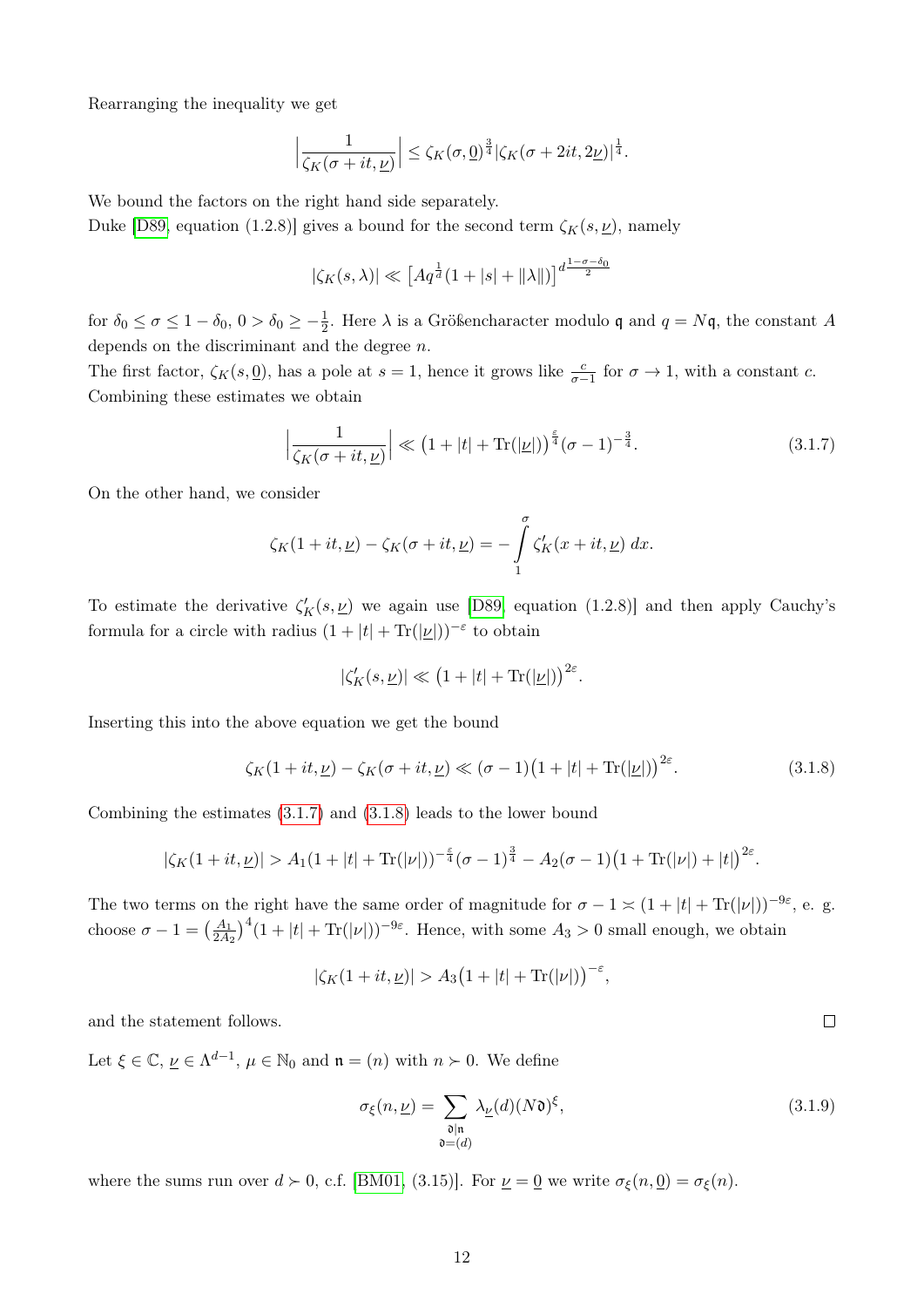For Re s,  $t > 1$  the Hecke L-functions and the divisor functions  $\sigma_{\xi}(n, \underline{\nu})$  are related via the equality

<span id="page-18-0"></span>
$$
\sum_{m \in \mathcal{F}} \lambda_{\underline{\nu}}(m) N(m)^{-s} \sigma_{s-t}(m, \underline{\mu} - \underline{\nu}) = \zeta_K(s, \underline{\nu}) \zeta_K(t, \underline{\mu}). \tag{3.1.10}
$$

In our case of a totally real number field there are infinitely many generators for each ideal, namely  $(x) = \left(\prod_{j=1}^{d-1} j \epsilon^{\nu_j} x\right)$  for every  $\underline{\nu} \in \mathbb{Z}^{d-1}$ . To overcome this difficulty we introduce a partition of unity, see [\[BM01,](#page-85-4) Lemma 2.1, (2.3)ff].

Let p be such that its Fourier transform  $\hat{p}(y)$  is even, real-valued, smooth, supported in  $(-\frac{\pi}{2})$  $\frac{\pi}{2}, \frac{\pi}{2}$  $\frac{\pi}{2}$ ) in each variable  $y_j$ ,  $j = 1, ..., d - 1$ , and with  $\hat{p}(\underline{0}) = 1$ . Then the function p is even, real-valued, smooth and of rapid decay on  $\mathbb{R}^{d-1}$ , and for  $\underline{x}, y \in \mathbb{R}^{d-1}$  we have

$$
\sum_{n \in \mathbb{Z}^{d-1}} \mathbf{p}(\underline{x} + \underline{n}) = 1,\tag{3.1.11}
$$

$$
\sum_{\underline{n}\in\mathbb{Z}^{d-1}}\mathbf{p}(\underline{x}+\underline{n})\mathbf{p}(\underline{y}+\underline{n})=\frac{1}{(2\pi)^{d-1}}\int_{\mathbb{R}^{d-1}}\int\widehat{\mathbf{p}}(\underline{\xi})^2e^{i\text{Tr}((\underline{y}-\underline{x})\underline{\xi})}\,d\underline{\xi}.\tag{3.1.12}
$$

This follows by Poisson's summation formula and by Parseval's formula. We define

<span id="page-18-1"></span>
$$
\Psi(x) = \frac{1}{2^{d-1}} \mathrm{p} \Big( \log \big| \frac{x_1}{x_d} \big| \bar{\nu}_1, \dots, \log \big| \frac{x_{d-1}}{x_d} \big| \bar{\nu}_{d-1} \Big)
$$

for an element  $x \in K \setminus \{0\}$ , with  $x = (x_1, \ldots, x_d)$  as a vector in  $\mathbb{R}^d$ , and  $\bar{\nu}$  the basis element of  $\Lambda^{d-1}$ chosen in [\(3.1.4\)](#page-16-0). Further let

<span id="page-18-3"></span><span id="page-18-2"></span>
$$
\Psi_{+}(x) = \begin{cases} 2^{d-1}\Psi(x), & x > 0, \\ 0, & \text{else.} \end{cases}
$$
 (3.1.13)

Then for  $x \in K \setminus \{0\}$  the identities [\(3.1.11\)](#page-18-1) and [\(3.1.12\)](#page-18-2) imply

$$
\sum_{\epsilon} \Psi(\varepsilon x) = 1,
$$
  

$$
\sum_{\epsilon} \Psi(\varepsilon x)^2 = \frac{1}{(4\pi)^{d-1}} \int_{\mathbb{R}^{d-1}} \int_{\mathbb{R}^{d-1}} \hat{p}^2(\underline{\xi}) d\underline{\xi} =: c_{\Psi}.
$$

For  $\Psi_+$ , with  $x > 0$  we have the similar results

$$
\sum_{\epsilon \succ 0} \Psi_+(\varepsilon x) = 1,\tag{3.1.14}
$$

<span id="page-18-4"></span>
$$
\sum_{\epsilon \succ 0} \Psi_+(\varepsilon x)^2 = 2^{1-d} c_{\Psi}.\tag{3.1.15}
$$

Thus for any function  $f$  defined over the positive reals, we have

$$
f(N\mathfrak{a}) = \sum_{\substack{a \in \mathfrak{o}^* \\ (a) = \mathfrak{a}}} f(|N(a)|) \Psi_+(a).
$$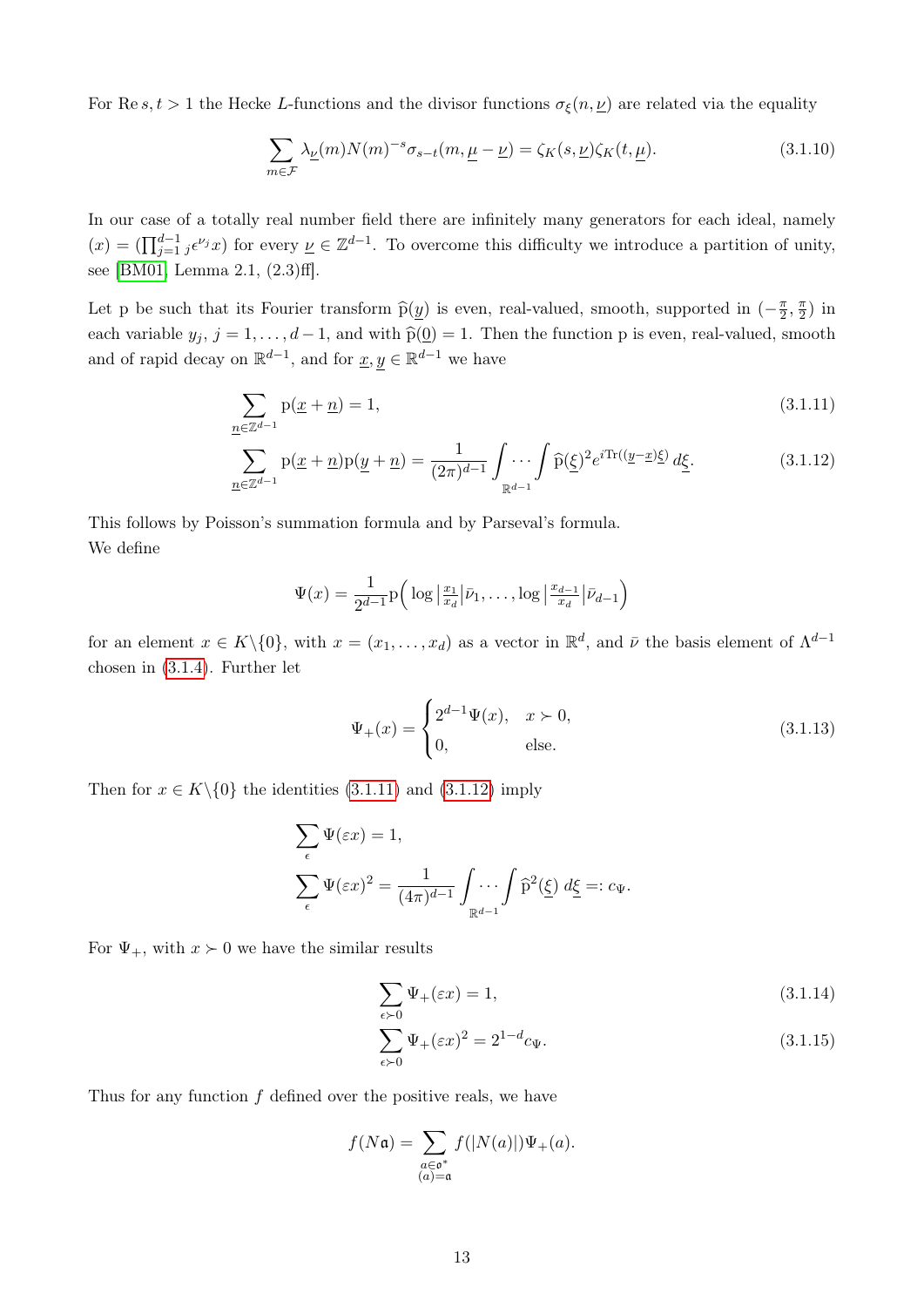### <span id="page-19-0"></span>3.1.1 Special Functions

For the spectral decomposition we shall need the Eisenstein series and Casimir elements of the Lie group  $G = \mathrm{PSL}_2(\mathbb{R})^d$ , see [\[BM01,](#page-85-4) Section 3].

The Hilbert modular group  $\Gamma = \text{PSl}_2(\mathfrak{o})$  of K is a discrete subgroup of the Lie group G, via the embedding  $g \mapsto (g_1, \ldots, g_d)$  of  $PSL_2(\mathfrak{o})$  into G where the conjugation is applied elementwise. The group G has the Iwasawa decomposition  $G = NAK$  where

$$
N = \{n[\underline{x}] \mid \underline{x} \in \mathbb{R}^d\}, \quad n[\underline{x}] = \left(\begin{bmatrix} 1 & x_j \\ & 1 \end{bmatrix}\right)_{j=1,\dots,d},
$$

$$
A = \{a[\underline{y}] \mid \underline{y} \in (0,\infty)^d\}, \quad a[\underline{y}] = \left(\begin{bmatrix} \sqrt{y_j} \\ & 1/\sqrt{y_j} \end{bmatrix}\right)_{j=1,\dots,d},
$$

$$
K = \{k[\underline{\theta}] \mid \underline{\theta} \in (\mathbb{R}/\pi\mathbb{Z})^d\}, \quad k[\underline{\theta}] = \left(\begin{bmatrix} \cos(\theta_j) & \sin(\theta_j) \\ -\sin(\theta_j) & \cos(\theta_j) \end{bmatrix}\right)_{j=1,\dots,d}.
$$

Every  $g \in G$  equals a product n[x]a[y]k[ $\theta$ ]. In the following we use this decomposition of G without mention. If a factor of the product contains expressions of  $K$ , this should be understood as resulting from the embedding.

A matrix that will come up several times is w, defined as

<span id="page-19-1"></span>
$$
\mathbf{w} = \mathbf{k} \begin{bmatrix} \frac{\pi}{2} \end{bmatrix} = \left( \begin{bmatrix} 1 \\ -1 \end{bmatrix} \right)_{j=1,\dots,d}.
$$
\n
$$
(3.1.16)
$$

The Lie algebra  $\mathfrak g$  of G has the basis

$$
\mathbf{w}_{j} = \frac{1}{2}\partial_{\theta_{j}},
$$
  
\n
$$
\mathbf{e}_{j}^{+} = e^{2i\theta_{j}} (iy_{j}\partial_{x_{j}} + y_{j}\partial_{y_{j}} - \frac{1}{2}i\partial_{\theta_{j}}),
$$
  
\n
$$
\mathbf{e}_{j}^{-} = \overline{\mathbf{e}_{j}^{+}}, \qquad j = 1, ..., d.
$$

The basis elements satisfy the relations

$$
[\mathbf{w}_j, \mathbf{e}_j^{\pm}] = \pm i \mathbf{e}_j^{\pm},\tag{3.1.17}
$$

<span id="page-19-2"></span>
$$
[\mathbf{e}_j^+, \mathbf{e}_j^-] = -2i\mathbf{w}_j, \qquad j = 1, \dots, d,
$$
\n(3.1.18)

and  $[\mathbf{x}_{j_1}, \mathbf{x}_{j_2}] = 0$  for  $j_1 \neq j_2$  and  $\mathbf{x}_{j_i} \in {\mathbf{w}_{j_i}, \mathbf{e}_{j_i}^+, \mathbf{e}_{j_i}^-}$ . Thus the center of the universal enveloping algebra  $\mathfrak U$  of  $\mathfrak g$  is the polynomial ring in the d Casimir elements

$$
\Omega_j = -\mathbf{e}_j^+ \mathbf{e}_j^- + \mathbf{w}_j^2 - i \mathbf{w}_j = -y_j^2 (\partial_{x_j}^2 + \partial_{y_j}^2) + y_j \partial_{x_j} \partial_{\theta_j}
$$
(3.1.19)

with  $j = 1, \ldots, d$ .

We say that a function f on G is left  $\Gamma$ -automorphic of weight  $2q = 2(q_1, \ldots, q_d)$  with  $q \in \mathbb{Z}^d$  if for any  $g \in G$  it holds true that

$$
f(\gamma g) = f(g), \text{ for } \gamma \in \Gamma; \quad f(gk[\underline{\theta}]) = e^{2i \text{Tr}(q\underline{\theta})} f(g).
$$

The second one is equivalent to

$$
\mathbf{w}_j f = iq_j f, \quad j = 1, \dots, d.
$$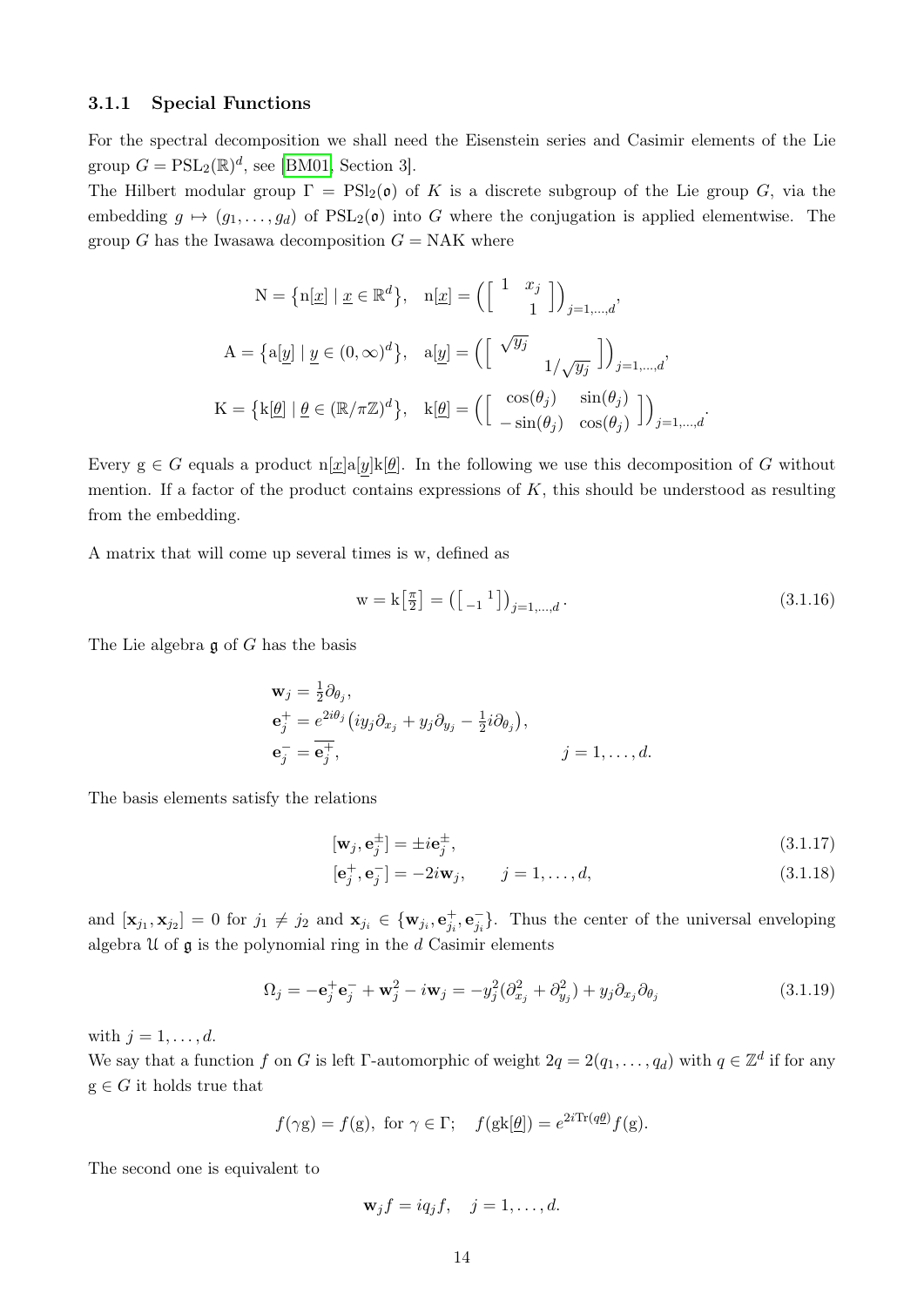Further

$$
\mathbf{e}_j^{\pm} f \text{ are } \Gamma \text{-automorphic of weight } 2(q \pm 1_j) \tag{3.1.20}
$$

where  $1_j$  is the vector with zeros everywhere except a one on the j-th place. Such an f trivially satisfies  $f(n[n]g) = f(g)$  for all  $n \in \mathfrak{o}$ . Thus, under a suitable smoothness condition, f has a Fourier expansion in terms of the additive characters given by

<span id="page-20-3"></span><span id="page-20-2"></span><span id="page-20-1"></span>
$$
\psi_n(\mathbf{g}) = \exp\left(2\pi i \text{Tr}(n\underline{x})\right), \quad n \in \mathfrak{o} \tag{3.1.21}
$$

where  $x$  comes from the Iwasawa decomposition of g.

### <span id="page-20-0"></span>Eisenstein Series

Now we introduce the Eisenstein series. Let  $\Gamma_{\infty} = \Gamma \cap N$  be the stabilizer in  $\Gamma$  of the point at infinity, and let  $q = (q_1, \ldots, q_d) \in \mathbb{Z}^d$ ,  $\underline{\nu} \in \Lambda^{d-1}$  and  $g \in G$ . Then for  $\text{Re } s > \frac{1}{2}$  we define the Eisenstein series

$$
E_q(g; s, \underline{\nu}) := \sum_{\gamma \in \Gamma_{\infty} \backslash \Gamma} \phi_q(\gamma g; s + i\nu_1, \dots, s + i\nu_{d-1}, s - i \text{Tr}(\underline{\nu})),
$$
(3.1.22)  
where 
$$
\phi_q(g; \underline{s}) = \prod_{j=1}^d y_j^{s_j + \frac{1}{2}} e^{2i \text{Tr}(q\underline{\theta})}
$$

where y and  $\theta$  come from the Iwasawa decomposition of g.

As a function of s the Eisenstein series has a meromorphic continuation to  $\mathbb C$  and satisfies a functional equation:

### (3.1.2) Lemma

Let  $q = (q_1, \ldots, q_d) \in \mathbb{Z}^d$ ,  $\underline{\nu} \in \Lambda^{d-1}$  and  $\nu_d = -\text{Tr}(\underline{\nu}) = -\sum_{j=1}^{d-1} \nu_j$ . Then, as a function of s, the Eisenstein series  $E_q(g; s, \underline{\nu})$  continues meromorphically to  $\mathbb{C}$ , and satisfies the functional equation

$$
E_q(g; -s, -\underline{\nu}) = \pi^{-2ds} \prod_{j=1}^d \left[ \frac{\Gamma(\frac{1}{2} + s + i\nu_j + |q_j|)}{\Gamma(\frac{1}{2} - s - i\nu_j + |q_j|)} \right] \frac{\zeta_K(1+2s, -2\underline{\nu})}{\zeta_K(1-2s, 2\underline{\nu})} E_q(g; s, \underline{\nu}).
$$

If  $E_q(g; s, \underline{\nu})$  is holomorphic, it is a Γ-automorphic function of weight 2q.

If Re  $s > 0$ , a singularity occurs only for  $\underline{\nu} = \underline{0}$  and  $q = \underline{0}$  and  $E_{\underline{0}}(g; s, \underline{0})$  has a simple pole at  $s = \frac{1}{2}$  $rac{1}{2}$ . Furthermore  $E_q(\mathbf{g}; s, \underline{\nu})$  has the Fourier expansion

<span id="page-20-4"></span>
$$
e^{-2i\text{Tr}(q\underline{\theta})}E_{q}(\mathbf{g};s,\underline{\nu}) = (N\underline{y})^{\frac{1}{2}+s}\lambda_{\underline{\nu}}(\underline{y})
$$
  
+  $\pi^{\frac{d}{2}}(-1)^{\text{Tr}(q)}(N\underline{y})^{\frac{1}{2}-s}\lambda_{-\underline{\nu}}(\underline{y})\prod_{j=1}^{d}\left[\frac{\Gamma(s+i\nu_{j})}{\Gamma(\frac{1}{2}+s+i\nu_{j})}\prod_{k=1}^{|q_{j}|-1}\left(\frac{s+i\nu_{j}-k-\frac{1}{2}}{\frac{1}{2}+s+i\nu_{j}+k}\right)\right]\frac{\zeta_{K}(2s,-2\underline{\nu})}{\zeta_{K}(1+2s,-2\underline{\nu})}$   
+  $\pi^{\frac{d}{2}}(-1)^{\text{Tr}(q)}\frac{\pi^{ds}}{\zeta_{K}(1+2s,-2\underline{\nu})}\sum_{n\in\mathfrak{o}_{*}}\frac{\lambda_{\underline{\nu}}(n)}{|Nn|^{s+\frac{1}{2}}}\sigma_{2s}(n,2\underline{\nu})\psi_{n}(\mathbf{n}[\underline{x}])\prod_{j=1}^{d}\frac{W_{q_{j}}\mathrm{sgn}(n_{j}),s+i\nu_{j}\left(4\pi|n_{j}|y_{j}\right)}{\Gamma(\frac{1}{2}+s+i\nu_{j}+q_{j}\mathrm{sgn}(n_{j}))}$ \n(3.1.23)

where  $g = n[\underline{x}]a[y]k[\underline{\theta}]$ , and  $W_{a,b}$  is the Whittaker function, see Section [5.1.](#page-82-1) The sum over  $n \in \mathfrak{o}^*$ converges absolutely and uniformly for all parameters involved. For  $Ny \to \infty$  it is of exponential decay.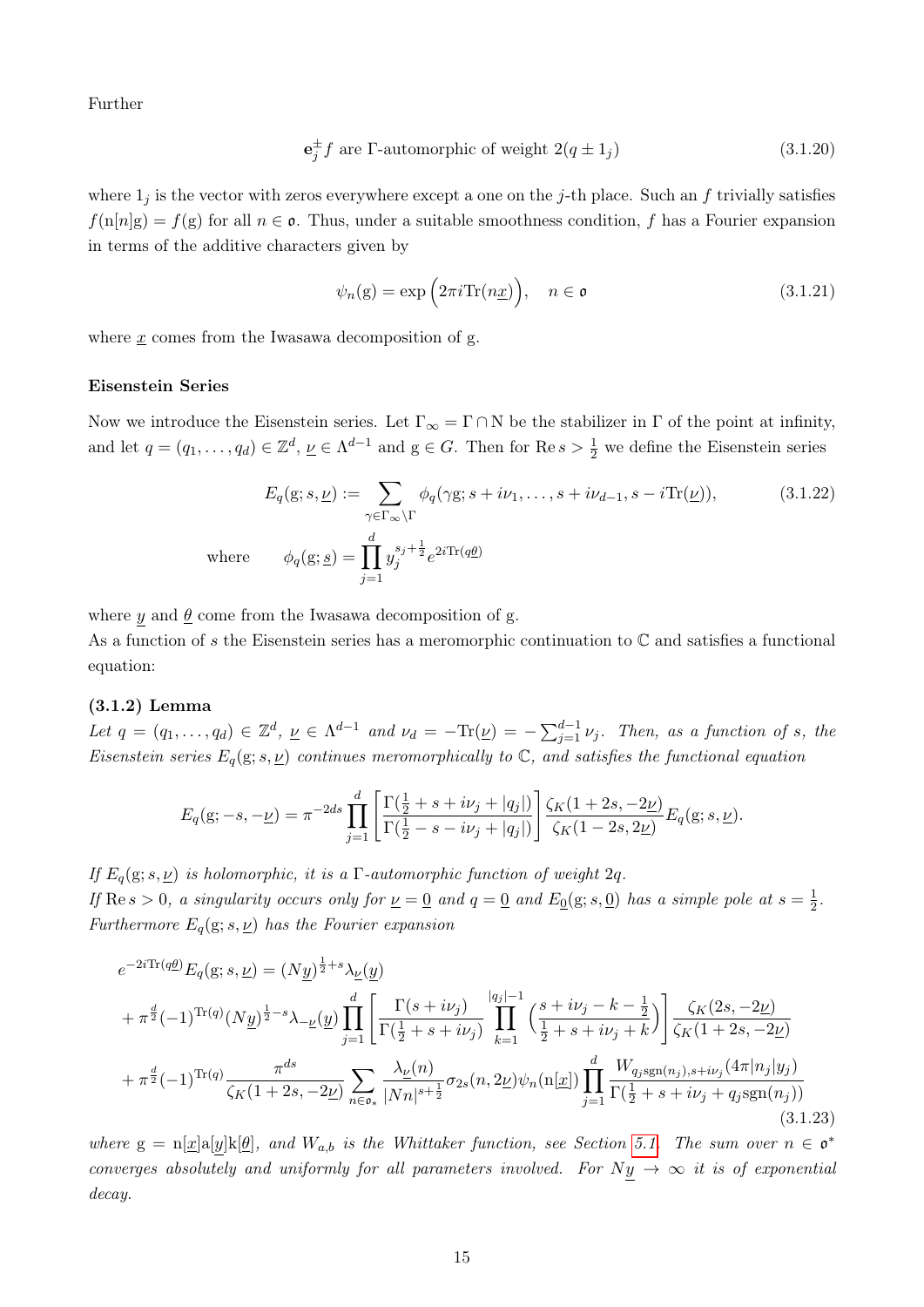Proof.

We follow the proof of [\[BM01,](#page-85-4) Lemma 3.1].

The functional equation follows from the Fourier expansion. Thus it is enough to prove the Fourier expansion. The Bruhat decomposition implies

<span id="page-21-1"></span>
$$
E_q(g; s, \underline{\nu}) = \phi_q(g; \underline{s}) + \sum_{\substack{\mathfrak{c} = (c) \\ c \succ 0}} \sum_{\substack{\mathfrak{a} \bmod(c) \\ \mathfrak{a} = (a), (a, c) = 1}} \sum_{n \in \mathfrak{o}} \phi_q(\mathfrak{a}[\frac{1}{c^2}] \text{wn}[\frac{a}{c} + n] \mathfrak{g}; \underline{s})
$$
(3.1.24)

where the vector  $\underline{s} = (s + i\nu_1, \dots, s + i\nu_{d-1}, s - i\text{Tr}(\underline{\nu}))$ , and the matrix  $w = k[\frac{\pi}{2}]$  is defined in [\(3.1.16\)](#page-19-1). Now, applying Poisson's formula to the sum over  $n$  yields

$$
\sum_{n\in\mathfrak{o}} \phi_q(\mathbf{a}[\tfrac{1}{c^2}]\mathbf{w}\mathbf{n}[\tfrac{a}{c}+n]g; \underline{s}) = \sum_{n\in\mathfrak{o}^*} e\left[\tfrac{an}{c}\right] \int_{N} \psi_n^{-1}(\mathbf{n}) \phi_q(\mathbf{a}[\tfrac{1}{c^2}]\mathbf{w}\mathbf{n}\mathbf{g}; \underline{s}) \ d\mathbf{n}.
$$

Then, using the equality  $a[\frac{1}{c^2}]$ wn $[x]a[y] = \text{wn}[c^2 \underline{x}]a[c^2 \underline{y}]$  and the coordinates of the Iwasawa decomposition of g, the right hand side changes to

$$
\frac{e^{2i\text{Tr}(q\underline{\theta})}}{(Nc)^2} \sum_{n\in\mathfrak{o}^*} e\left[\frac{an}{c}\right] \psi_n(\text{n}[\underline{x}]) \mathcal{A}_{\frac{n}{c^2}} \phi_q(\text{a}[c^2\underline{y}]; \underline{s})\tag{3.1.25}
$$

where  $A_n$  is the Jacquet operator given by

<span id="page-21-0"></span>
$$
\mathcal{A}_n f(\mathbf{g}) = \int_N \psi_n^{-1}(\mathbf{n}) f(\mathbf{wng}) \, d\mathbf{n}.
$$

An easy computation shows

$$
\text{wn}[x]a[y] = \begin{pmatrix} 1 & \frac{-x}{|x+iy|^2} \\ 0 & 1 \end{pmatrix} \begin{pmatrix} \frac{\sqrt{y}}{|x+iy|} & 0 \\ 0 & \frac{|x+iy|}{\sqrt{y}} \end{pmatrix} \begin{pmatrix} \frac{-x}{|x+iy|} & \frac{y}{|x+iy|} \\ \frac{-y}{|x+iy|} & \frac{-x}{|x+iy|} \end{pmatrix} = \text{n}\left[\frac{-x}{|x+iy|^2}\right]a\left[\frac{y}{|x+iy|^2}\right]k\left[i\log\left(\frac{x+iy}{|x+iy|}\right)\right].
$$

Thus, using the definition of  $\phi_q$  and inserting these coordinates, the Jacquet operator in [\(3.1.25\)](#page-21-0) can be written as

$$
\mathcal{A}_{n}\phi_{q}(\mathbf{a}[\underline{y}];\underline{s}) = \prod_{j=1}^{d} \int_{\mathbb{R}} \exp(-2\pi i x_{j}n_{j}) \left(\frac{y_{j}}{|x_{j}+iy_{j}|^{2}}\right)^{\frac{1}{2}+s+ i\nu_{j}} \left(\frac{x_{j}+iy_{j}}{|x_{j}+iy_{j}|}\right)^{-2q_{j}} dx_{j}
$$

$$
= (Ny)^{\frac{1}{2}-s} \lambda_{\underline{v}}(\underline{y}) \prod_{j=1}^{d} \int_{\mathbb{R}} \frac{\exp(2\pi i n_{j}y_{j}\xi_{j})}{(1+\xi_{j}^{2})^{\frac{1}{2}+s-i\nu_{j}}} \left(\frac{i+\xi_{j}}{|i+\xi_{j}|}\right)^{2q_{j}} d\xi_{j}.
$$

The last integral is known, see [\[BM01,](#page-85-4) (3.22)], and for  $\text{Re } s > 0$  and  $u \in \mathbb{R}$  satisfies the equality

$$
\int_{-\infty}^{\infty} \frac{e^{\frac{1}{2}i u \xi}}{(\xi^2 + 1)^{s + \frac{1}{2}}} \left(\frac{i + \xi}{|i + \xi|}\right)^{2q} d\xi = \pi (-1)^q \begin{cases} \left(\frac{|u|}{4}\right)^{s - \frac{1}{2}} \frac{W_{\text{sgn}(u),s}(|u|)}{\Gamma(s + \frac{1}{2} + q \text{sgn}(u))}, & \text{if } u \neq 0, \\ 2^{1 - 2s} \frac{\Gamma(2s)}{\Gamma(s + \frac{1}{2} + q) \Gamma(s + \frac{1}{2} - q)}, & \text{if } u = 0. \end{cases}
$$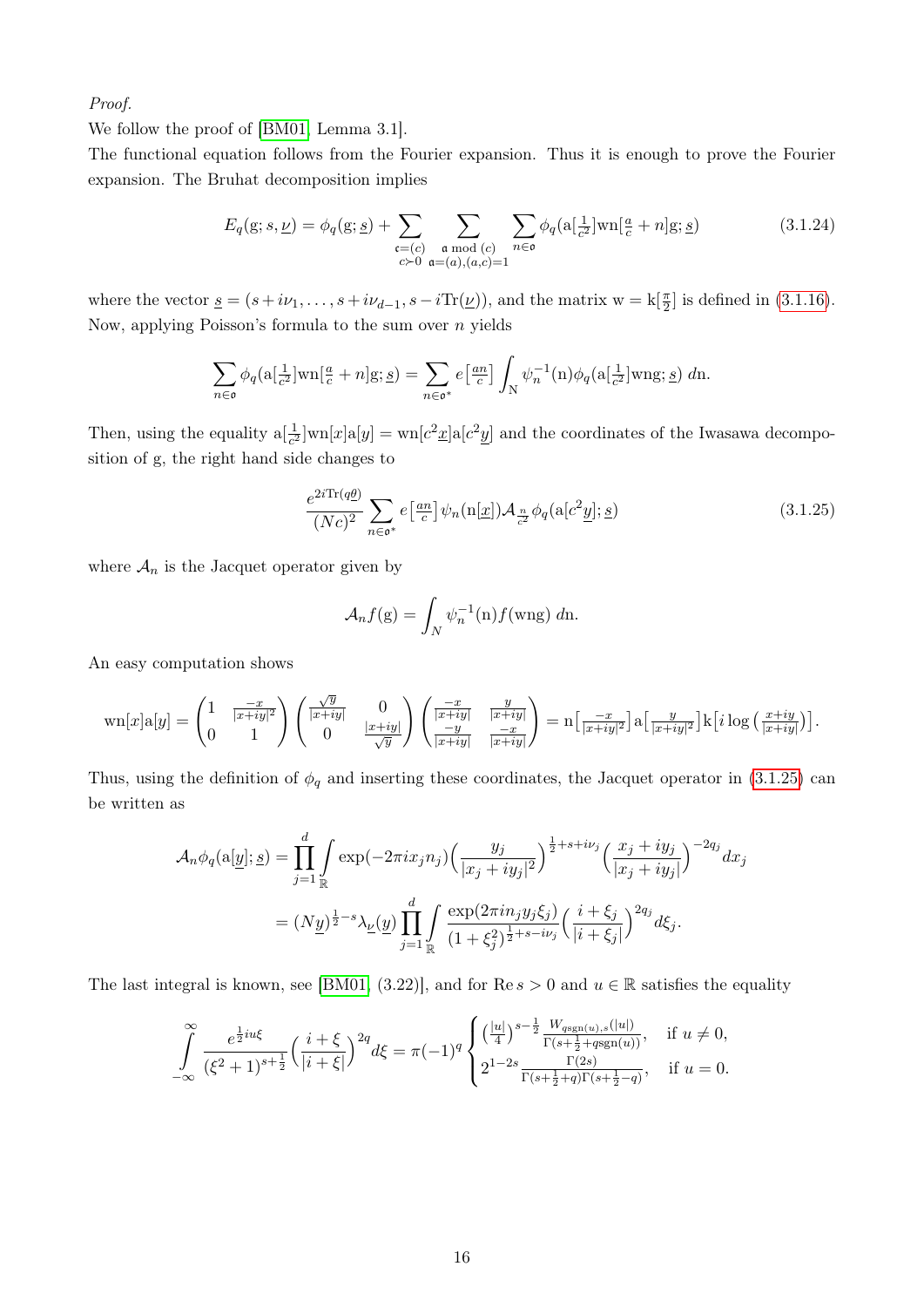Inserting this into [\(3.1.24\)](#page-21-1), for the second term of the right hand side we obtain

$$
e^{2i\text{Tr}(q\theta)}(-1)^{\text{Tr}(q)}\pi^{d}\sum_{\substack{\mathfrak{c}=(c)\\c>0}}\frac{\lambda_{-2\underline{\nu}}(c)}{(Nc)^{1+2s}}\sum_{\substack{\mathfrak{a}\bmod{c}\\ \mathfrak{a}=(a),(a,c)=1}}e\left[\frac{\mathfrak{a}n}{c}\right]\times
$$

$$
\times\left\{2^{d(1-2s)}(N\underline{y})^{\frac{1}{2}-s}\lambda_{\underline{\nu}}(\underline{y})\prod_{j=1}^{d}\frac{\Gamma(2s+2i\nu_{j})}{\Gamma(s+i\nu_{j}+\frac{1}{2}+q_{j})\Gamma(s+i\nu_{j}+\frac{1}{2}-q_{j})}\right.\right.
$$

$$
+\pi^{ds-\frac{d}{2}}\sum_{n\in\mathfrak{o}^{*}}\frac{\lambda_{\underline{\nu}}(n)}{(Nn)^{-s+\frac{1}{2}}}\psi_{n}(\mathbf{n}[\underline{x}])\prod_{j=1}^{d}\frac{W_{q_{j}\text{sgn}(n_{j}),s+i\nu_{j}(4\pi|n_{j}|y_{j})}}{\Gamma(s+i\nu_{j}+\frac{1}{2}+q_{j}\text{sgn}(n_{j}))}\right\}.
$$

Finally we need the Ramanujan expansion with a twist of Größencharacters, namely

$$
\sum_{\mathfrak{c}=(c)} \frac{\lambda_{2\underline{\nu}}(c)}{(Nc)^s} \sum_{\substack{\mathfrak{a} \bmod c \\ \mathfrak{a}=(a),(a,c)=1}} e\left[\frac{an}{c}\right] = \frac{1}{\zeta_K(s, 2\underline{\nu})} \begin{cases} \zeta_K(s-1, 2\underline{\nu}), & \text{if } n=0, \\ \sigma_{1-s}(n, 2\underline{\nu}), & \text{if } n \neq 0, \end{cases}
$$
(3.1.26)

to reformulate the sum over c and a. Then an application of the duplication formula for the Γ-functions if  $n = 0$ , leads to the Fourier expansion.

To see the convergence, we shift the contours of the Jacquet operator appropriately, and see that

$$
\mathcal{A}_{\frac{n}{c^2}} \phi_q(\mathbf{a}[c^2\underline{y}];s) \ll_K \left( Nc\sqrt{Ny} \right)^{1-2\operatorname{Re} s} \exp\big(-a\operatorname{Tr}(|n\underline{y}|)\big),\,
$$

for Re  $s > 0$ , and  $a > 0$ . Then, for Re  $s > 0$  the sum over n is bounded by

<span id="page-22-3"></span>
$$
\ll \left( (Nc)^2 N \underline{y} \right)^{\frac{1}{2} - \text{Re } s} \sum_{n \in \mathcal{F}} K_0 \big( a (N(n\underline{y}))^{\frac{1}{2}} \big),
$$

where  $K_0$  is the K-Bessel function of order 0, see Section [5.2.](#page-82-2) Hence, [\(3.1.24\)](#page-21-1) converges absolutely for  $\text{Re } s > \frac{1}{2}$ , and the last assertion of the lemma follows.  $\Box$ 

### <span id="page-22-0"></span>3.1.2 Eigenvalues and Hecke Operators

In this section we follow the steps of [\[BM01,](#page-85-4) Section 4] to obtain a geometric sum formula for the Hilbert modular group Γ.

Recall that  $G = \text{PSL}_2(\mathbb{R})^d$ . Let  $L^2(\Gamma \backslash G)$  be the Hilbert space consisting of all left Γ-automorphic functions on G which are square integrable against the measure dg. Let  ${}^{0}L^{2}(\Gamma\backslash G)$  be its cuspidal subspace. Then we have the decomposition

$$
L^{2}(\Gamma \backslash G) = \mathbb{C} \oplus {}^{0}L^{2} \oplus \mathcal{E}, \qquad (3.1.27)
$$

$$
{}^{0}L^{2}(\Gamma\backslash G)=\overline{\bigoplus V}=\overline{\bigoplus_{q\in\mathbb{Z}^{d}}V_{q}},\qquad(3.1.28)
$$

<span id="page-22-2"></span><span id="page-22-1"></span>
$$
\mathcal{E} = \overline{\bigoplus_{\underline{\nu} \in \Lambda^{d-1} q \in \mathbb{Z}^d} \mathcal{E}_{\underline{\nu}, q}}
$$
(3.1.29)

where  $V$  runs over an orthogonal system of right irreducible cuspidal subspaces and decomposes into  $\bigoplus V_q$ . In every subspace  $V_q$  the matrices k[ $\theta$ ], defined in Section [3.1.1,](#page-19-0) act as the multiplication by  $e^{2i\text{Tr}(q\underline{\theta})}$ , and dim  $V_q \leq 1$ .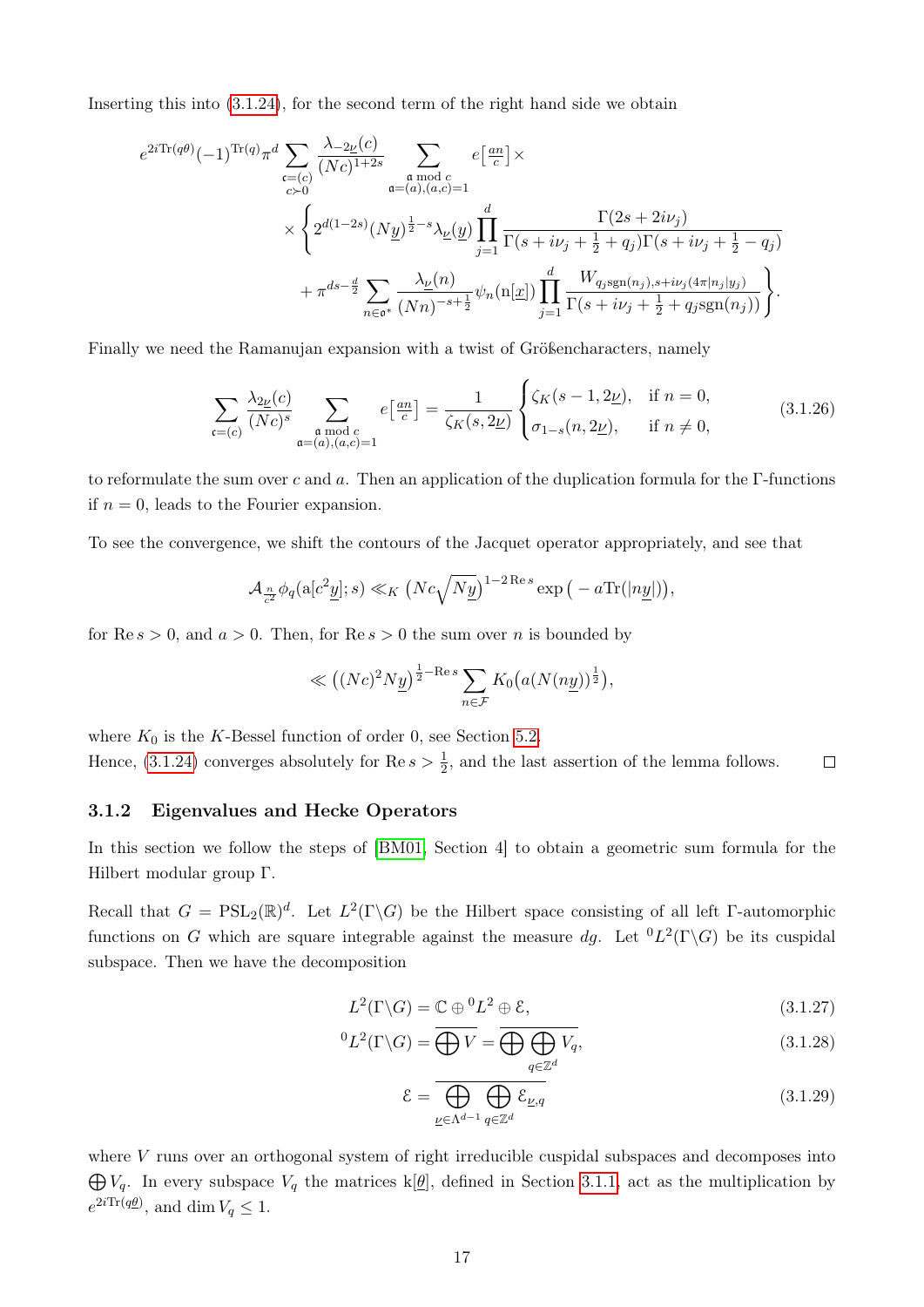The subspace  $\mathcal{E}_{\underline{\nu},q}$  is generated by the Eisenstein series  $E_q(\mathrm{g}; s, \underline{\nu})$ , defined in [\(3.1.22\)](#page-20-1), via

$$
\mathcal{E}_{\underline{\nu},q} = \left\{ \int_{-\infty}^{\infty} u(t) E_q(\mathbf{g}; \frac{1}{2} + it, \underline{\nu}) dt \mid \int_{-\infty}^{\infty} |u(t)|^2 dt < \infty \right\}.
$$
 (3.1.30)

The Casimir operator  $\Omega_j$  defined in [\(3.1.19\)](#page-19-2) acts on V as multiplication by a constant, namely

<span id="page-23-3"></span><span id="page-23-1"></span>
$$
\Omega_j|_V = \left(\frac{1}{4} + \kappa_j^2\right) \cdot 1\tag{3.1.31}
$$

with  $\kappa_j \in \mathbb{C}$ . Further we note that

$$
\mathbf{w}_j|_{V_q} = iq_j \cdot 1, \quad \mathbf{w}_j|_{\mathcal{E}_{\underline{\nu},q}} = iq_j \cdot 1, \quad j = 1, \dots, d.
$$

Now we restrict our attention to the cuspidal subspaces V and deduce the possible values of  $\kappa_i$ . We observe that the basis elements  $\mathbf{e}_j^{\pm}$  of  $\mathfrak g$  act on V and [\(3.1.20\)](#page-20-2) implies

<span id="page-23-0"></span>
$$
\mathbf{e}_j^{\pm} : V_q \to V_{q \pm 1_j} \tag{3.1.32}
$$

where  $1_j$  is as in  $(3.1.20)$ .

We choose a generator  $\varphi$  of  $V_q$ . Then  $\varphi$  is a cusp form over  $\Gamma \backslash G$ , i.e. it is an element of  ${}^0L^2(\Gamma \backslash G)$ , and it is an eigenfunction of the Casimir operator  $\Omega_j$  and the basis element  $\mathbf{w}_j$ . By the definition of the Casimir operator  $\mathbf{e}_j^{\mp} \mathbf{e}_j^{\pm} = -\Omega_j + \mathbf{w}_j^2 \pm i \mathbf{w}_j$ , we have

$$
\mathbf{e}_j^{\mp} \mathbf{e}_j^{\pm} \varphi = -((\pm q_j + \frac{1}{2})^2 + \kappa_j^2)\varphi.
$$

Then integration by parts yields

$$
\|\mathbf{e}_j^{\pm}\varphi\|^2 = -\langle \mathbf{e}_j^{\mp}\mathbf{e}_j^{\pm}\varphi, \varphi \rangle = \big((\pm q_j + \frac{1}{2})^2 + \kappa_j^2\big) \|\varphi\|^2.
$$

In particular the term  $(\pm q_j + \frac{1}{2})$  $(\frac{1}{2})^2 + \kappa_j^2$  is non-negative and we can choose  $\kappa_j$  to be

<span id="page-23-2"></span>either 
$$
\kappa_j \ge 0
$$
 or  $0 \le i\kappa_j \le ||q_j| - \frac{1}{2}.$  (3.1.33)

Thus, the mappings [\(3.1.32\)](#page-23-0) are bijective in many cases. Exceptions can occur only if  $i\kappa_j = l_j - \frac{1}{2}$ 2 with some  $l_j \in \mathbb{N}$ . More precisely

$$
V_q \neq \{0\}
$$
 and  $\mathbf{e}_j^{\pm} V_q = \{0\} \Leftrightarrow q_j = \mp l_j \text{ or } l_j = 1, q_j = 0.$ 

Thus the only possible values that  $i\kappa_j$  can attain if  $i\kappa_j \geq \frac{1}{2}$  $\frac{1}{2}$  are  $l_j - \frac{1}{2}$  with  $l_j \in \mathbb{N}$ .

We summarize the possible cases:

(I)  $q_i \in \mathbb{Z}, \ \kappa_i \geq 0$  (unitary principal series)

(II)  $q_j \in \mathbb{Z}, 0 \leq i \kappa_j < \frac{1}{2}$  $\frac{1}{2}$  (complementary series)

(III)  $q_j \ge l_j, i\kappa_j = l_j - \frac{1}{2}$  $\frac{1}{2}$  (holomorphic discrete series)

- (IV)  $q_j \leq -l_j$ ,  $i\kappa_j = l_j \frac{1}{2}$  $\frac{1}{2}$  (anti-holomorphic discrete series)
- (V)  $q_j = 0, i\kappa_j = \frac{1}{2}$  $\frac{1}{2}$  (trivial representation).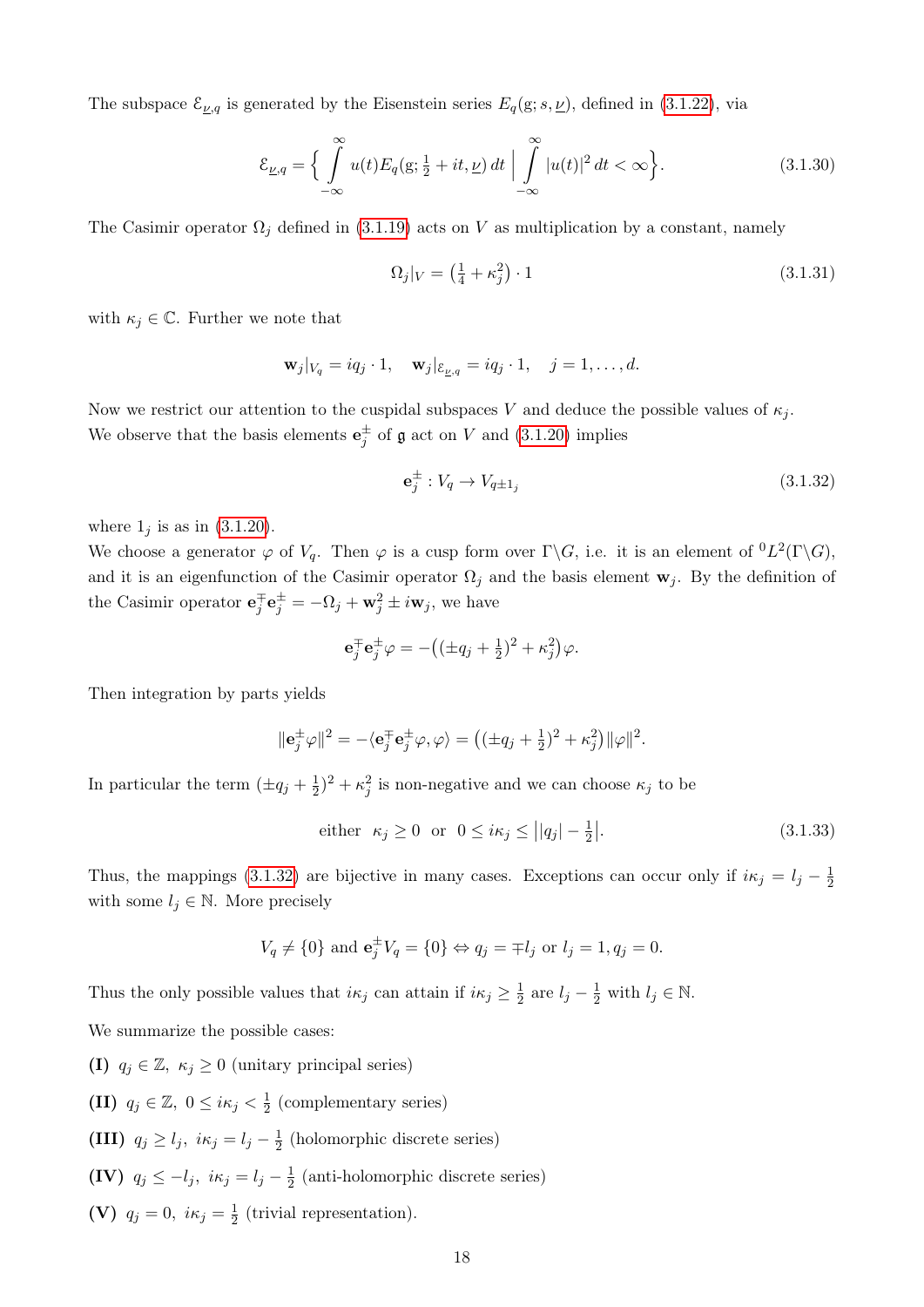The last case  $(V)$  cannot occur, as the elements of  $V$  are cusp forms. Thus, we have the following lemma.

### <span id="page-24-0"></span>(3.1.3) Lemma

Let  $V = \bigoplus$ q∈Z<sup>d</sup>  $\overline{V_q}$  be an irreducible cuspidal subspace of  ${}^0L^2(\Gamma \backslash G)$ , and let  $\kappa_j$  be given by [\(3.1.31\)](#page-23-1) and [\(3.1.33\)](#page-23-2). Then for  $j = 1, ..., d$  either

$$
1. \ \kappa_j \ge 0 \ \text{or} \ 0 \le i\kappa_j < \frac{1}{2},
$$

or 2.  $i\kappa_j = l_j - \frac{1}{2}$  $\frac{1}{2}$ , with  $\eta_j q_j \ge l_j$  and  $l_j \in \mathbb{N}$ .

Here  $\eta_i = \pm 1$ , and  $q_i \in \mathbb{Z}$ . We may choose a cusp form  $\varphi_V \in V$  of weight  $2q_V$  with  $q_V = (q_1, \ldots, q_d)$  where

$$
q_j = \begin{cases} 0, & \text{if } 1. \text{ holds,} \\ \eta_j l_j, & \text{if } 2. \text{ holds,} \end{cases}
$$

such that  $V = \overline{\mathfrak{U} \cdot \varphi_V}$ , with the universal enveloping algebra  $\mathfrak U$  of  $\mathfrak g$ .

The exceptional eigenvalues, i.e. the numbers  $\frac{1}{4} + \kappa^2_j$  with  $0 \le i\kappa_j < \frac{1}{2}$  $\frac{1}{2}$ , satisfy non-trivial lower bounds. The best known result is

$$
i\kappa_j \leq \frac{7}{64},
$$

see [\[BB11\]](#page-85-8).

As a next step we consider the Fourier expansion of a cusp form and obtain a relation between the Fourier coefficients and the Hecke eigenvalues.

Let  $\varphi_V \in V$  be a cusp form of weight  $2q_V$ . Its Fourier expansion is given by

$$
\varphi_V(\mathbf{g}) = (-1)^{\text{Tr}(q_V)} e^{2i \text{Tr}(q_V \underline{\theta})} \sum_{n \in \mathfrak{o}^*} \frac{\varrho_V(n)}{\sqrt{|Nn|}} \psi_n(\mathbf{g}) \prod_{j=1}^d \frac{W_{q_j \text{sgn}(n_j), i\kappa_j}(4\pi |n_j| y_j)}{\Gamma(\frac{1}{2} + i\kappa_j + q_j \text{sgn}(n_j))}
$$

where  $W_{a,b}$  is the Whittaker function given in Section [5.1.](#page-82-1) The additive character  $\psi_n(g)$  is defined in [\(3.1.21\)](#page-20-3); the  $\varrho_V(n)$  are certain complex numbers. This is a specialisation  $\varphi = \varphi_V$  where  $\varphi$  is a solution of the differential equation  $\Omega_j \varphi = (\frac{1}{4} + \kappa_j^2) \varphi$  with  $\varphi \in V_q$ .

The Γ-factors do not produce zeros with the possible combinations of  $q_V$  and  $\kappa_V$ . From now on we assume  $\{\varphi_V \mid V\}$  to be an orthonormal system in  $L^2(\Gamma \backslash G)$ . The  $\varrho_V(n)$  are called the Fourier coefficients of V. We note that the vector  $(\varrho_V(n))_{n\in\mathfrak{o}^*}$  is well-defined and stable under multiplication of *n* with  $\varepsilon = {}_1 \varepsilon^{2\nu_1} \cdots {}_{d-1} \varepsilon^{2\nu_{d-1}}$ , i. e.  $\varrho_V(\varepsilon n) = \varrho_V(n)$  – a consequence of  $\varphi_V(a[\varepsilon]g) = \varphi_V(g)$ . Now we consider the Hecke operators on the space  $L^2(\Gamma \backslash G)$  given by

$$
T_{\mathfrak{n}}f(\mathbf{g}) = \frac{1}{\sqrt{N\mathfrak{n}}} \sum_{\substack{\mathfrak{d}|\mathfrak{n} \\ \mathfrak{d} = (d), d \succ 0}} \sum_{b \bmod d} f\left(\mathfrak{n}[\frac{b}{d}] \mathfrak{a}[\frac{n}{d^2}] \mathbf{g}\right) \quad \text{for } \mathfrak{n} = (n) \text{ with } n \succ 0. \tag{3.1.34}
$$

The Hecke operators preserve the orthogonal decomposition [\(3.1.28\)](#page-22-1) and it can be shown that the equality  $T_nT_m = T_mT_n$  holds for any  $m, n$ , and each  $T_n$  is symmetric over  $L^2(\Gamma \backslash G)$ . Therefore, we may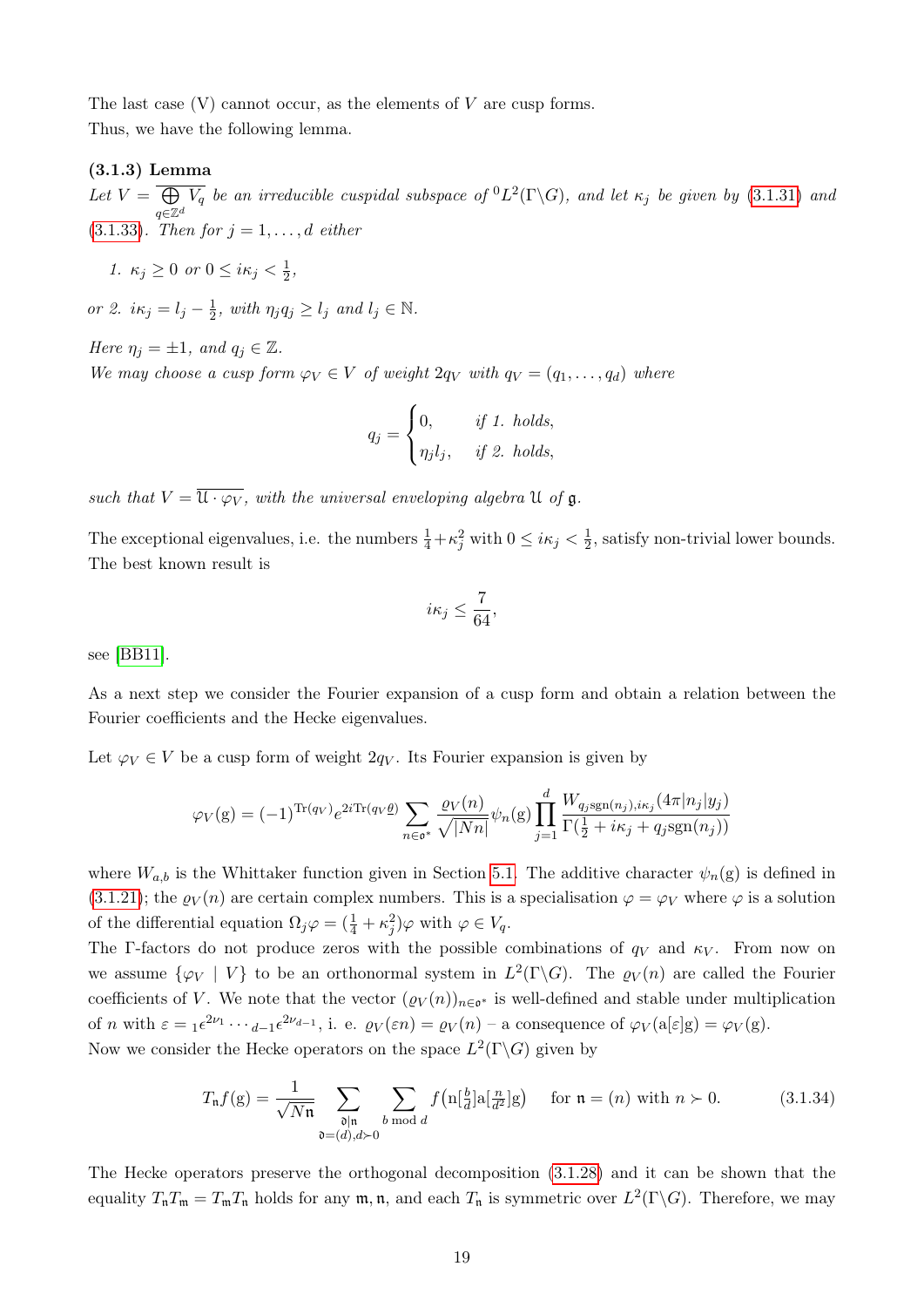assume that  $V$  is such that

<span id="page-25-3"></span>
$$
T_{n}|_{V} = t_{V}((n)) \cdot 1, \ t_{V}((n)) \in \mathbb{R}.
$$
\n(3.1.35)

Computing the Fourier coefficients of  $T_n\varphi_V$  we have for  $\mathfrak{n} = (n)$  and any  $m \in \mathfrak{o}^*$ 

$$
\varrho_V(m)t_V(\mathfrak{n}) = \sum_{(d)|(m,n)} \varrho_V\left(\frac{mn}{d^2}\right). \tag{3.1.36}
$$

Hence, for  $m = \varepsilon \in \mathfrak{o}^{\times}$  a unit and  $n \succ 0$  we have

<span id="page-25-0"></span>
$$
\varrho_V(\varepsilon n) = \varrho_V(\varepsilon) t_V((n)).
$$

In other words, for any  $n \in \mathfrak{o}^*$ 

<span id="page-25-1"></span>
$$
\varrho_V(n) = t_V((n)) \cdot \begin{cases} \varrho_V(1), & n \succ 0, \\ \vdots \\ \varrho_V(\varepsilon_n), & \varepsilon_n n \succ 0, \\ \vdots \\ \varrho_V(-1), & -n \succ 0 \end{cases} \tag{3.1.37}
$$

where  $\varepsilon_n$  is a product of the fundamental units  $j\epsilon$ ,  $j = 1, \ldots, d-1$ , such that  $\varepsilon_n n \succ 0$ , this exists by our assumptions.

For the special case  $d = 2$  the fundamental unit  $\epsilon > 1$  and has  $N\epsilon = -1$ . Thus we can give  $\varepsilon_n$  explicitly, if  $n_1 < 0$  and  $n_2 > 0$  the product  $n_1 \epsilon'$  is totally positive where  $\epsilon'$  is the conjugate of  $\epsilon$ , and if  $n_1 > 0$ and  $n_2 < 0$  we choose  $\varepsilon_n = \epsilon$ .

Thus, there is at least one unit  $\varepsilon$  such that  $\varrho_V(\varepsilon) \neq 0$ , otherwise we would have  $\varphi_V \equiv 0$ . For  $m, n \in \mathfrak{o}^*$ , we have by  $(3.1.36)$ 

<span id="page-25-4"></span>
$$
t_V((m))t_V((n)) = \sum_{(d)|(m,n)} t_V((\frac{mn}{d^2})).
$$
\n(3.1.38)

As in the modular case, Hecke operators  $T_n$  are to be supplemented with involutions with which one can distinguish the parities for the cases in [\(3.1.37\)](#page-25-1). To this end we define for any unit  $\varepsilon$ ,

$$
\jmath_{\varepsilon} = \left( \begin{bmatrix} \text{sgn}(\varepsilon_1) & 1 \\ 1 & 1 \end{bmatrix}, \dots, \begin{bmatrix} \text{sgn}(\varepsilon_d) & 1 \\ 1 & 1 \end{bmatrix} \right) \in PGL_2(\mathbb{R})^d
$$

where  $\varepsilon_j$  is the j-th embedding of  $\varepsilon$ . An easy computation shows that

<span id="page-25-2"></span>
$$
j_{\varepsilon}Gj_{\varepsilon} = G, \qquad (a[|\varepsilon|]j_{\varepsilon})\Gamma(a[|\varepsilon|]j_{\varepsilon})^{-1} = \Gamma.
$$
\n(3.1.39)

Then, for any Γ-automorphic function  $f \in G$ , we define

$$
i_{\varepsilon} f(g) = f\big(a[[\varepsilon]]_{\mathcal{J}\varepsilon} g_{\mathcal{J}\varepsilon}\big) = f\big(n[(\varepsilon_j x_j)_j]a[(\varepsilon_j|y_j)_j]k[(sgn(\varepsilon_j)\theta_j)_j]\big).
$$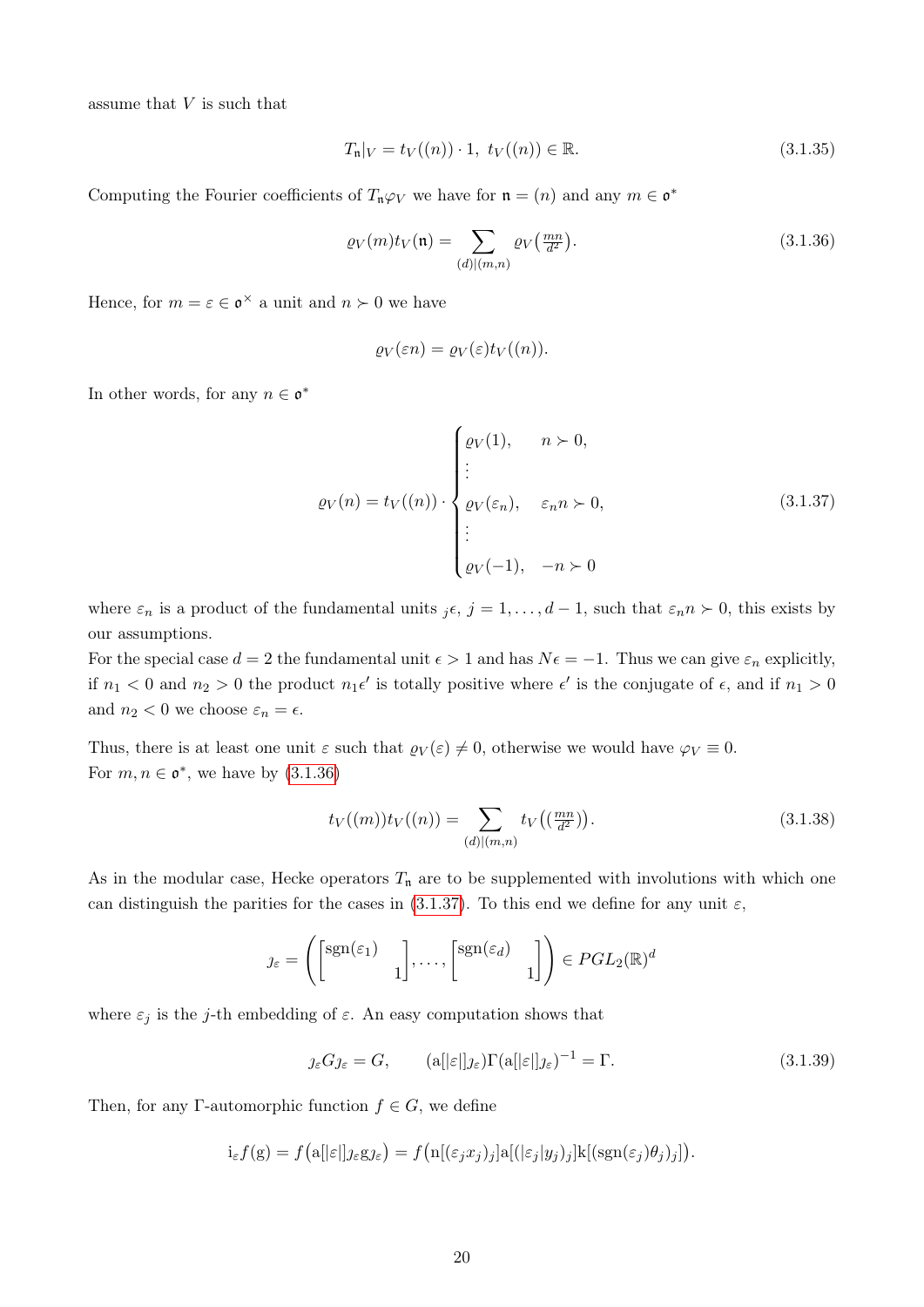By [\(3.1.39\)](#page-25-2) we see that the left Γ-automorphy is preserved by  $i_{\varepsilon}$  and that

$$
\mathbf{i}_{\varepsilon}^2=1, \qquad \mathbf{i}_{\varepsilon_1}\mathbf{i}_{\varepsilon_2}=\mathbf{i}_{\varepsilon_1\varepsilon_2}, \qquad \Omega_j\mathbf{i}_{\varepsilon}=\mathbf{i}_{\varepsilon}\Omega_j, \qquad T_\mathfrak{n}\mathbf{i}_{\varepsilon}=\mathbf{i}_{\varepsilon}T_\mathfrak{n},
$$

for  $\varepsilon, \varepsilon_1, \varepsilon_2 \in \mathfrak{o}^{\times}$ .

But the weight of f is in general not preserved: if f is of weight 2q, the function  $i_{\varepsilon} f$  has weight  $2(\text{sgn}(\epsilon_1)q_1,\ldots,\text{sgn}(\epsilon_d)q_d)$ . To get an involution we must either restrict the weights, or choose  $\epsilon$ appropriately.

We can write

$$
\varrho_V(\varepsilon_V \varepsilon) = \varrho_V(\varepsilon_V) \lambda_V(\varepsilon),
$$

where  $\lambda_V(\varepsilon) \in \{\pm 1\} \cup \{0\}$  lives on the units modulo  $P(\varepsilon)^2 = \prod_{j=1}^{d-1} j \varepsilon^2$ . The unit  $\varepsilon_V$  depends on sgn $(q)$ . For example, if  $q = 0$  we have  $\varepsilon_V = 1$  and  $\lambda_V$  is a real character of the unit group modulo  $P(\epsilon)^2$ .

In the case  $d = 2$  Bruggeman and Motohashi give explicit values for  $\varepsilon_V$ , namely  $\varepsilon_V = 1$  if  $q_V = (0, 0)$ , and  $\varepsilon_V = (-1)^{j-1} \text{sgn}(q_j)$  if  $q_V = (q_j, 0)$  or  $(0, q_j)$  and  $\varepsilon_V = \epsilon^{\frac{1+\text{sgn}(q_2)}{2}} \epsilon'^{\frac{1-\text{sgn}(q_1)}{2}}$  if  $q_V = (q_1, q_2)$ 

Thus, we may put for  $n \in \mathfrak{o}^*$  and any unit  $\varepsilon$  such that  $\varepsilon n \succ 0$ 

$$
\varrho_V(n) = \varrho_V \eta_V(n) t_V((n)), \qquad \eta_V(n) = \lambda_V\left(\frac{\varepsilon}{\varepsilon_V}\right) \tag{3.1.40}
$$

where

<span id="page-26-2"></span><span id="page-26-1"></span>
$$
\varrho_V = \varrho_V(\varepsilon_V). \tag{3.1.41}
$$

This definition of  $\lambda_*$  via  $i_{\varepsilon}$  is not limited to cuspidal subspaces. It can be extended to Eisenstein series as by the Fourier expansion given in [\(3.1.23\)](#page-20-4) it holds that

$$
i_{\varepsilon} E_{\underline{0}}(g; s, \underline{\nu}) = \left| \frac{\varepsilon_1}{\varepsilon_d} \right|^{i\nu_1} \cdots \left| \frac{\varepsilon_{d-1}}{\varepsilon_d} \right|^{i\nu_{d-1}} E_{\underline{0}}(g; s, \underline{\nu}).
$$

This, and the definition of  $\mathcal E$  given in [\(3.1.29\)](#page-22-2) and [\(3.1.30\)](#page-23-3) lead to the extension of  $\lambda_*$  and  $\eta_*$  given by

$$
\lambda_{\mathcal{E}_{\underline{\nu}}}(\varepsilon) = \eta_{\mathcal{E}_{\underline{\nu}}}(\varepsilon) = \left| \frac{\varepsilon_1}{\varepsilon_d} \right|^{i\nu_1} \cdots \left| \frac{\varepsilon_{d-1}}{\varepsilon_d} \right|^{i\nu_{d-1}} = \pm 1.
$$

### <span id="page-26-0"></span>Geometric Sum Formula

Now we are ready to state the spectral results that are essential for our purpose.

### <span id="page-26-3"></span>(3.1.4) Lemma

Let  $\kappa_V = (\kappa_1, \ldots, \kappa_d)$  with  $\kappa_j$  as in [\(3.1.31\)](#page-23-1) and Lemma [3.1.3;](#page-24-0)  $q_V = (q_1, \ldots, q_d)$  as defined in Lemma [3.1.3;](#page-24-0)  $t_V((n))$  as defined by [\(3.1.35\)](#page-25-3);  $\eta_V(n)$  as defined by [\(3.1.40\)](#page-26-1) and  $\rho_V$  as in [\(3.1.41\)](#page-26-2). Let

$$
a_V := \left(\frac{2}{\pi}\right)^d \sqrt{|D_K|} |Q_V|^2 \prod_{j=1}^d \frac{\Gamma(\frac{1}{2} + |q_j| + i\overline{\kappa_j})}{\Gamma(\frac{1}{2} + |q_j| + i\kappa_j)}.
$$

Further, let w be a function defined for all  $\kappa_V$  and satisfying  $w(\kappa_V) \ll ((1+|\kappa_1|) \cdots (1+|\kappa_d|))^{-2-\mu}$ with an arbitrary small constant  $\mu > 0$ .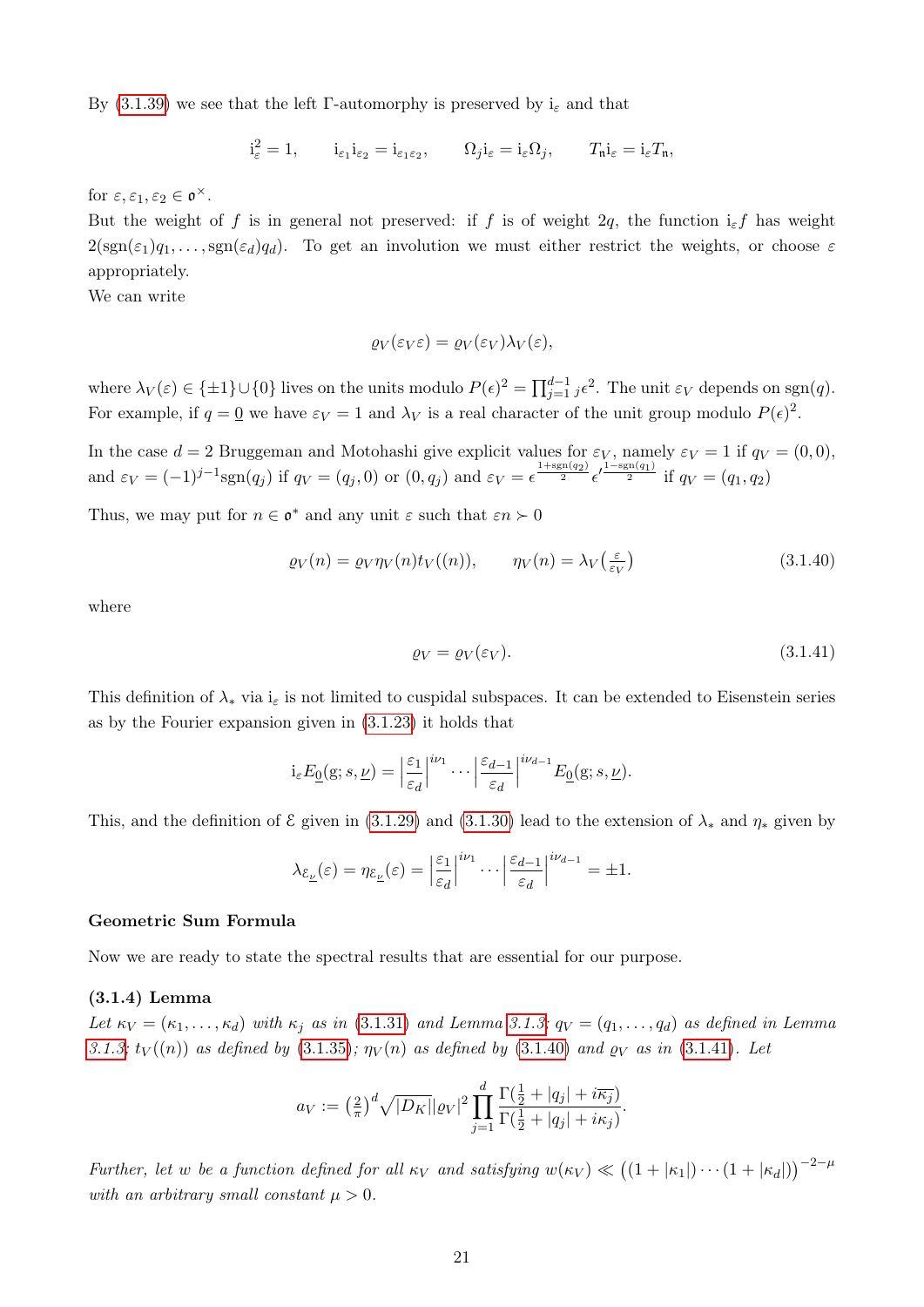Then we have for any  $n \in \mathfrak{o}^*$ ,

$$
\sum_{V} a_V |\eta_V(n)| t_V((n))^2 w(\kappa_V) \ll |Nn|^{\frac{1}{2} + \mu}
$$

where V runs over all cuspidal subspaces, and the implicit constant depends only on  $\mu$ . This implies, in particular, that

$$
t_V((n)) \ll (Nn)^{\frac{1}{4} + \mu}
$$

with the same dependency on  $\mu$ .

Proof.

This follows from [\[BMP01,](#page-85-7) equation 15, page 112].

#### (3.1.5) Lemma

Let f be smooth over  $(0,\infty)^d$ , and f and all its derivatives are of rapid decay if at least one variable tends to  $0+$  or  $+\infty$ . Let

$$
B_{\rm e}f(r_1,\ldots,r_d) = i^d \int \ldots \int \prod_{j=1}^d \frac{J_{2ir_j}^{(e_j)}(u_j) - J_{-2ir_j}^{(e_j)}(u_j)}{\sinh(\pi r_j)} f(\underline{u}) \frac{d\underline{u}}{N\underline{u}} \tag{3.1.42}
$$

where  $e = (e_1, \ldots, e_d)$  with  $e_j = \pm 1$ ,  $(r_1, \ldots, r_d) \in \mathbb{C}^d$ , and  $J_{\nu}^+ = J_{\nu}$ ,  $J_{\nu}^- = I_{\nu}$  are the Bessel functions defined in Section [5.2.](#page-82-2)

Then we have for any  $m, n \in \mathfrak{o}^*$ 

<span id="page-27-0"></span>
$$
\sum_{c \in \mathfrak{o}^*} \frac{S_K(m, n; c)}{Nc} f\left(\left(\frac{4\pi\sqrt{|m_j n_j|}}{|c_j|}\right)_j\right)
$$
\n
$$
= \sum_{V} a_V \eta_V(m) t_V(m) \eta_V(n) t_V(n) B_{[mn]} f(\kappa_V)
$$
\n
$$
+ C_e \sum_{\underline{\nu} \in \Lambda^{d-1}} \lambda_{-\underline{\nu}}(mn) \int_{-\infty}^{\infty} \frac{\sigma_{2it}(m, 2\underline{\nu}) \sigma_{2it}(n, 2\underline{\nu})}{|N(mn)|^{it} |\zeta_K(1+2it, 2\underline{\nu})|^2} B_{[mn]} f(t+\underline{\nu}) dt
$$
\n(3.1.43)

where  $t + \underline{\nu} = (t + \nu_1, \ldots, t + \nu_{d-1}, t - \text{Tr}(\underline{\nu}))$ ,  $[mn] = (\text{sgn}(m_1 n_1), \ldots, \text{sgn}(m_d n_d)), C_e = 2^d \sqrt{|D_K|}$ and the other symbols are as in the previous lemma. The functions  $\zeta_K(s, \underline{\nu})$  and  $\sigma_{\xi}(n, \underline{\nu})$  are defined in  $(3.1.5)$  and  $(3.1.9)$ , and  $S_K$  is defined in  $(2.0.2)$ .

Proof.

For a proof see [\[BMP01\]](#page-85-7) Theorem 2.7.1 combined with Proposition 2.5.6 and 2.6.3 and [\[B81,](#page-85-10) Proposition 14.2.8- 14.2.9].  $\Box$ 

We state an upper bound for  $B<sub>e</sub> f$  for later use. The right hand side of  $(3.1.43)$  converges rapidly, as follows from the estimates of Lemma [3.1.4](#page-26-3) and the estimate

<span id="page-27-2"></span>
$$
B_{e}f(\underline{r}) \ll (1+|r_{1}|+\cdots+|r_{d}|)^{-\frac{C_{f}}{2}}
$$
\n(3.1.44)

for  $|\operatorname{Im} r_j| < \frac{1}{4}C_f$ ,  $j = 1, ..., d$ , and  $C_f$  a large constant we specify in a moment. For f a smooth function with compact support, we can conclude this from [\[BMP01,](#page-85-7) Proposition 2.5.6].

<span id="page-27-1"></span> $\Box$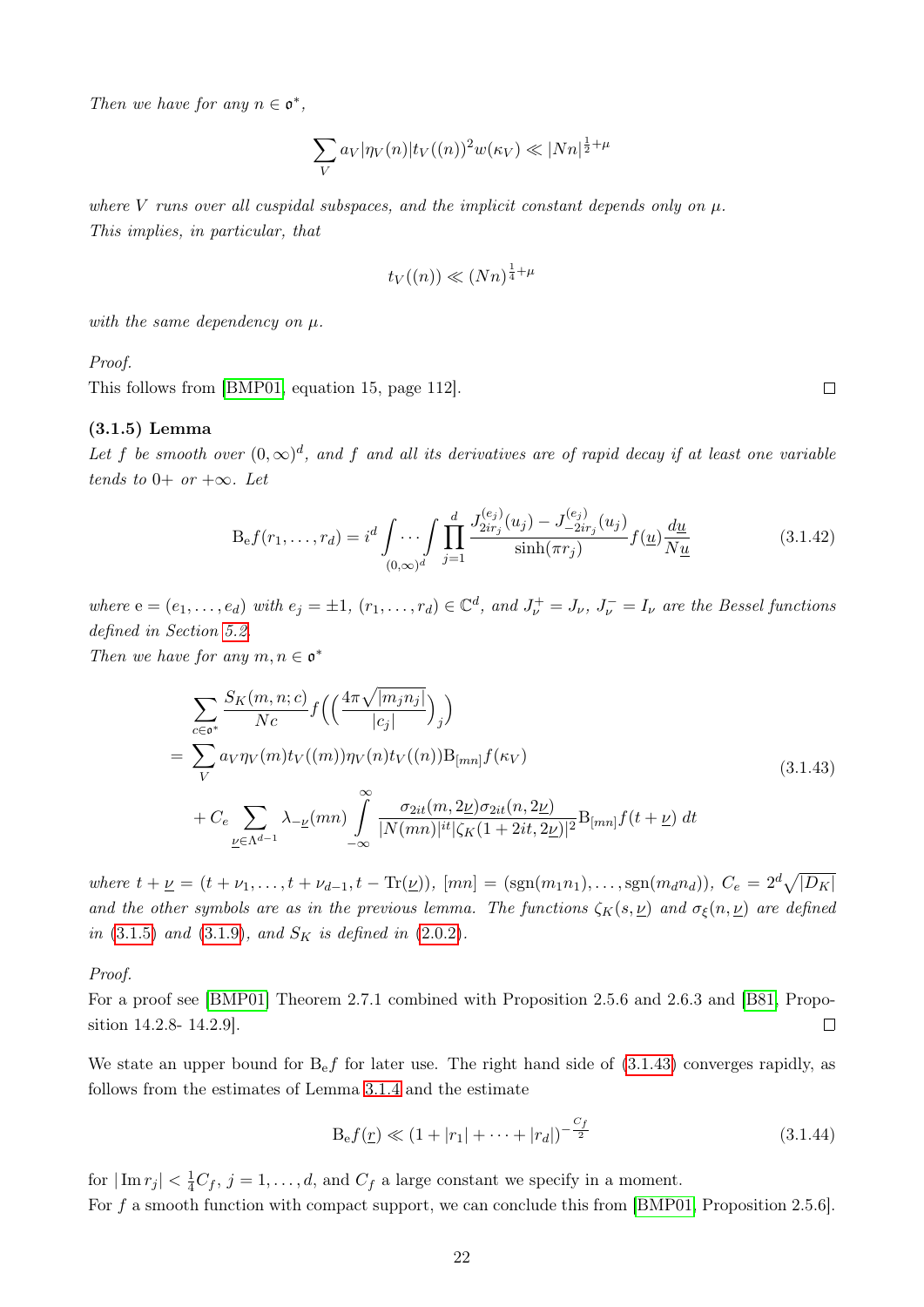But for a later use, we will deduce it by hand. Note that  $B_{\rm e}f(\underline{r})$  is regular for  $|\operatorname{Im} r_j| < C_f$  for all j and  $C_f$  a large constant, see [\[BMP01,](#page-85-7) Proposition 2.5.6, Definition 2.5.1]. We use the Mellin inversion theorem for suitable  $a_j, j = 1, \ldots, d$  and get

$$
f(\underline{u}) = \frac{1}{(2\pi i)^d} \int \cdots \int \widetilde{f}(s) \left(\frac{u_1}{2}\right)^{-2s_1} \cdots \left(\frac{u_d}{2}\right)^{-2s_d} d\underline{s}
$$
(3.1.45)

where

$$
\widetilde{f}(\underline{s}) = \int \cdots \int f(\underline{u}) \left(\frac{u_1}{2}\right)^{2s_1 - 1} \cdots \left(\frac{u_d}{2}\right)^{2s_d - 1} d\underline{u}
$$

is the Mellin transform of f; it is holomorphic if  $|\text{Re } s_j| < C_f$  for all j, and is, in this region, of rapid decay.

Inserting the Mellin inversion in [\(3.1.42\)](#page-27-1), we get

<span id="page-28-1"></span>
$$
B_{e}f(\underline{r}) = \frac{i^{d}2^{-d}}{(2\pi i)^{d}} \int \cdots \int \widetilde{f}(\underline{s}) \prod_{j=1}^{d} J^{(e_j)}(s_j, r_j) d\underline{s}
$$
 (3.1.46)

where  $e_j = \pm$  and

$$
J^{(e)}(s,r) = \int_{0}^{\infty} \frac{J_{2ir}^{(e)}(u) - J_{-2ir}^{(e)}(u)}{\sinh(\pi r)} \left(\frac{u}{2}\right)^{-2s-1} du.
$$

If  $|\operatorname{Im} r_j| < \frac{1}{4}$  $\frac{1}{4}$  for all  $j = 1, ..., d$  and  $a_j$  satisfies  $-\frac{1}{4} < a_j < -|\operatorname{Im} r_j|$ , the right hand side of  $(3.1.46)$ converges absolutely, and the equality holds. Then for  $-\frac{1}{4} < \text{Re } s < -|\text{Im } r_j|$  the function  $J^{(e)}(s,r)$ equals

$$
J^{\pm}(s,r) = \frac{1}{\pi i} \{ (1 \pm 1) \cos(\pi s) + (1 \mp 1) \cosh(\pi r) \} \Gamma(ir-s) \Gamma(-ir-s).
$$
 (3.1.47)

In the case  $e = +$  and  $ir = l - \frac{1}{2}$  $\frac{1}{2}$ ,  $l \in \mathbb{N}$ , this changes to

$$
J^+(s, i(\frac{1}{2} - l)) = 2i(-1)^{l-1} \frac{\Gamma(l - \frac{1}{2} - s)}{\Gamma(l + \frac{1}{2} + s)}.
$$
\n(3.1.48)

Inserting this in [\(3.1.46\)](#page-28-1) and shifting the contours to the left, we see that (3.1.46) holds for  $|\text{Im } r_j| < C_f$ . Now shifting the contour to the right yields the estimate [\(3.1.44\)](#page-27-2). Note that the poles we pass are of rapid decay in r as  $\tilde{f}$  is of rapid decay.

### <span id="page-28-0"></span>Hecke Series

We now introduce the Hecke series  $H_V$  associated to the cuspidal irreducible subspaces V. Let  $t_V(\mathfrak{n})$  be as defined in [\(3.1.35\)](#page-25-3), and put

$$
H_V(s) = \sum_{\mathfrak{n}} t_V(\mathfrak{n})(N\mathfrak{n})^{-s}.
$$
 (3.1.49)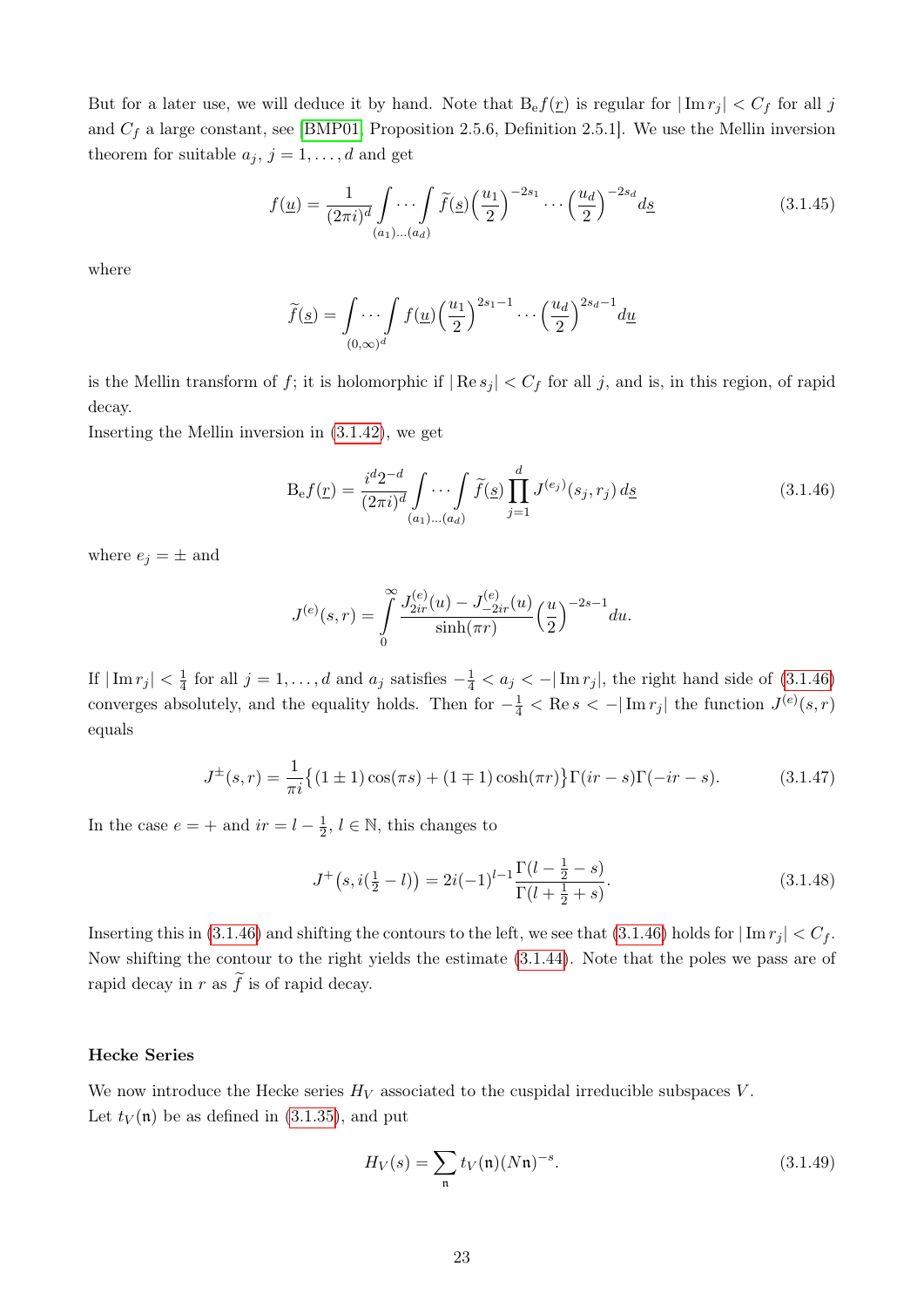The Hecke series converges absolutely at least for  $\text{Re } s > \frac{5}{4}$ , in this region it is bounded uniformly in V as follows from Lemma [3.1.4.](#page-26-3) Using the Rankin  $\zeta$ -function attached to V one can see that it converges for  $\mathop{\mathrm{Re}} s > 1$ .

The multiplication formula [\(3.1.38\)](#page-25-4) implies an Euler product for  $H_V$  and in the region of absolute convergence we have the relation

$$
H_V(s_1)H_V(s_2) = \zeta_K(s_1+s_2) \sum_{\mathfrak{n}} \frac{\sigma_{s_1-s_2}(\mathfrak{n}) t_V(\mathfrak{n})}{(N\mathfrak{n})^{s_1}}.
$$

Further, we have a functional equation:

### (3.1.6) Lemma

The Hecke series associated with a cuspidal irreducible subspace  $V$  is an entire function satisfying the functional equation

$$
H_V(s) = H_V(1-s)\frac{(2\pi)^{d(2s-1)}}{\pi^d} \prod_{j=1}^d \Big[ \big(\lambda_V(\varepsilon_j)\cosh(\pi\kappa_j) - \cos(\pi s)\big)\Gamma(1-s+i\kappa_j)\Gamma(1-s-i\kappa_j)\Big],
$$

where  $\kappa_V = (\kappa_1, \ldots, \kappa_d)$  as above, and  $\varepsilon_j$  is such that  $n\varepsilon_j \succ 0$  if  $n_j < 0$  and  $n_i > 0$  for  $i \neq j$ . In particular, we have the estimate

$$
H_V(s) \ll (1+|s|+|\kappa_1|+\cdots+|\kappa_d|)^c
$$

where  $c = C(\text{Re } s)$  depends only on  $\text{Re } s$ , and the implicit constant depends on K and  $\text{Re } s$ . Specifically, if  $\text{Re } s = \frac{1}{2}$  $\frac{1}{2}$  the convexity bound gives  $c = \frac{1}{2} + \epsilon$ .

### Proof.

The functional equation is given in [\[JL70,](#page-86-13) Theorem 11.1], in the form  $L(s, \pi) = \varepsilon(s, \pi) L(1 - s, \tilde{\pi})$ . To get the exact term that is named by  $\varepsilon(s, \pi)$  in [\[JL70\]](#page-86-13), we compute it directly.

We consider the case  $q_V = 0$ . The other cases are simpler, c.f. [\[BM01,](#page-85-4) Proof of Lemma 4.4]. Let  $\lambda_j = \frac{1}{2}$  $\frac{1}{2}(1 - \lambda_V(\varepsilon_j))$  for all  $j = 1, \ldots, d$ , with  $\varepsilon_j$  such that if  $n_j < 0$  and  $n_i > 0$  for all  $i \neq j$ , then  $(n\varepsilon_j) \succ 0$ . Let  $\underline{\lambda} = (\lambda_1, \ldots, \lambda_d)$ . Further define the function  $\varphi_V^* = (\frac{1}{2}(\mathbf{e}_1^+ - \mathbf{e}_j^-))^{\lambda_1} \ldots (\frac{1}{2}$  $\frac{1}{2}(\mathbf{e}_d^+ - \mathbf{e}_j^-))^{\lambda_d} \varphi_V$ and

$$
A_V(s) = \int \cdots \int \varphi_V^*(\mathbf{a}[y])(Ny)^{s-\frac{3}{2}}dy
$$
  

$$
\sum_{\substack{1 \le \frac{y_j}{y_d} \le j\epsilon^4 \\ j=1,\dots,d}}
$$

for Re s sufficiently large.

Using the Fourier expansion and the relation  $(3.1.40)$  with the special case  $q = 0$ , we have

$$
\varphi_V^*(\mathbf{a}[\underline{y}]) = 2^d(-2\pi)\frac{\lambda}{\underline{y}}\frac{\lambda}{\underline{y}}(Ny)^{\frac{1}{2}} \sum_{n \in \mathfrak{o}^*} \varrho_V^*(n) \prod_{j=1}^d \frac{K_{i\kappa_j}(2\pi|n_j|y_j)}{\Gamma(\frac{1}{2} + i\kappa_j)}
$$

where  $K_{\nu}$  is the Bessel K-function of order  $\nu$ , see Section [5.2,](#page-82-2) and

$$
\varrho_V^*(n) = \varrho_V(n) n^{\underline{\lambda}} = \varrho_V |n_1|^{\lambda_1} \cdots |n_d|^{\lambda_d} t_V((n)).
$$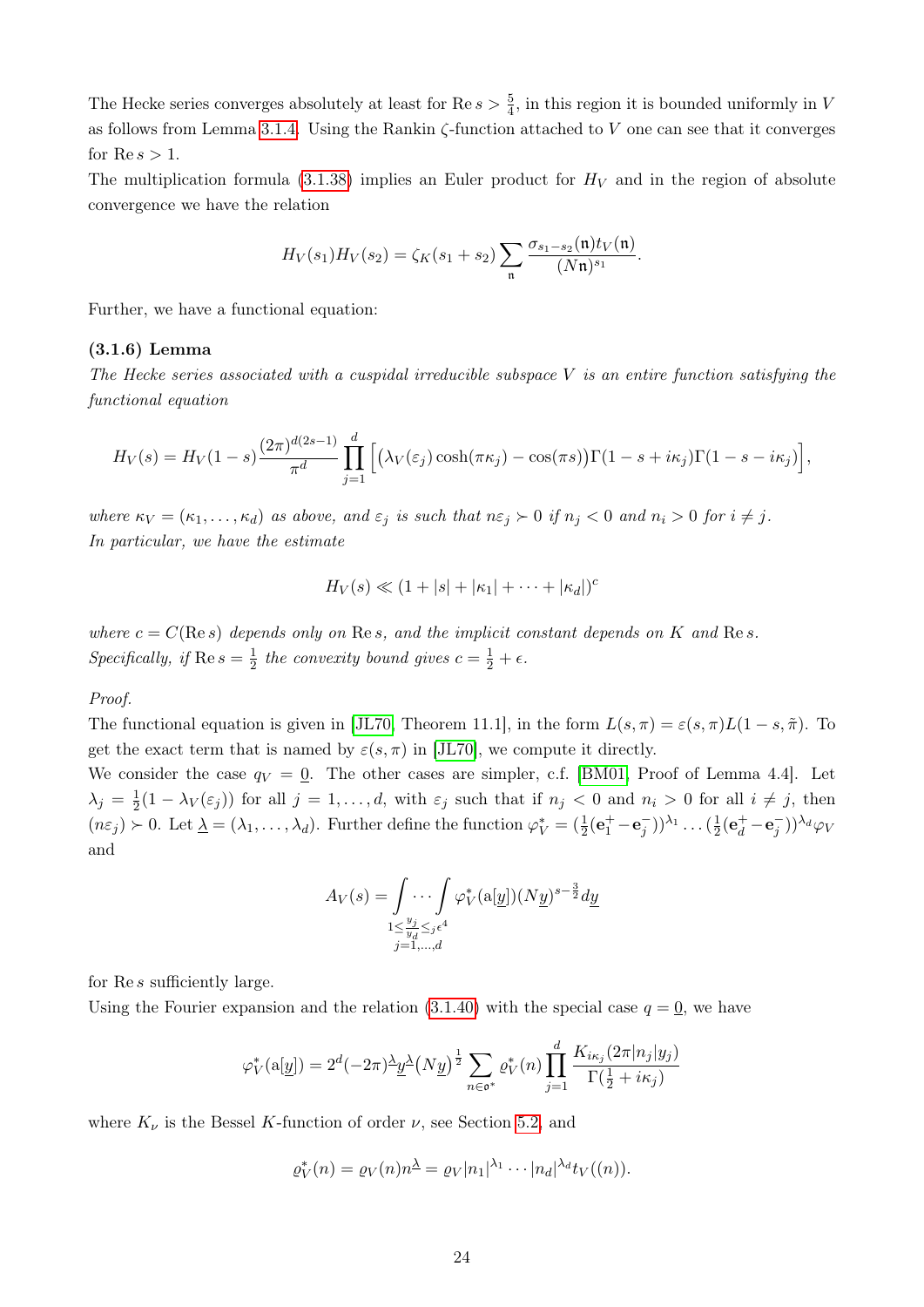In fact,  $\lambda_V(\varepsilon)$  is a non-trivial character of the unit group, provided  $\lambda_1 + \cdots + \lambda_d \neq 0$ . Inserting this in the definition of  $A_V(s)$  we have

$$
A_V(s) = 2^d \varrho_V(-2\pi)^\lambda \prod_{j=1}^d \frac{1}{\Gamma(\frac{1}{2} + i\kappa_j)} \times \times \sum_{n \bmod P(\epsilon)^2} t_V((n)) |n_1|^{\lambda_1} \cdots |n_d|^{\lambda_d} \int_{(0,\infty)^d} \prod_{j=1}^d K_{i\kappa_j}(2\pi |n_j| y_j) y_j^{\lambda_j+s-1} dy
$$

where  $P(\epsilon) = {}_1\epsilon \cdots {}_{d-1}\epsilon$ . This integral converges absolutely at least for Re  $s > \frac{5}{4}$ . Evaluating the integral, we find that

$$
A_V(s) = \varrho_V(-1)^{\underline{\lambda}} 2^{\underline{\lambda} - d} \pi^{-ds} \prod_{j=1}^d \frac{\Gamma(\frac{1}{2}(\lambda_j + s + i\kappa_j)\Gamma(\frac{1}{2}(\lambda_j + s - i\kappa_j)}{\Gamma(\frac{1}{2} + i\kappa_j)} H_V(s).
$$
(3.1.50)

On the other hand, with the same argument as in the proof of Lemma [3.2.1](#page-35-1) we have

<span id="page-30-0"></span>
$$
\varphi_V^*(\mathbf{a}[\underline{y}]) = (-1)^{\underline{\lambda}} \varphi_V^*(\mathbf{a}[\underline{y}]^{-1}).
$$

Then dividing the integral into two pieces, namely  $Ny \le 1$  and  $Ny \ge 1$ , we see that  $A_V(s)$  is an entire function, and satisfies the functional equation  $A_V(s) = (-1)^{\lambda} A_V(1-s)$ . Using [\(3.1.50\)](#page-30-0) we get the functional equation as claimed.

The second statement follows from the functional equation and the estimate on  $t_V((n))$  given in Lemma [3.1.4](#page-26-3) by using the Phragmén-Lindelöf convexity principle.  $\Box$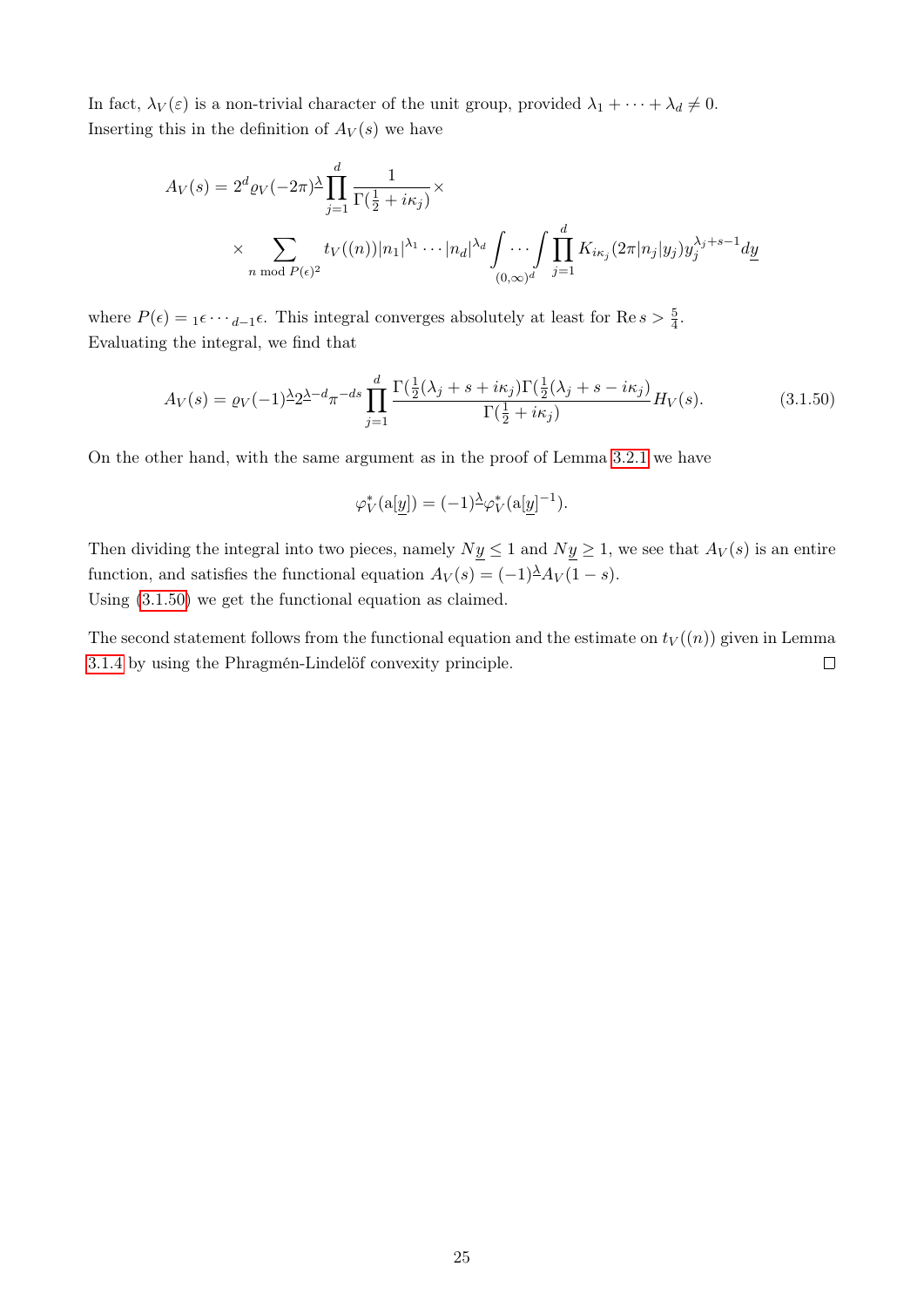### <span id="page-31-0"></span>3.2 Spectral Decomposition of The Fourth Moment of  $\zeta_K$

The goal of this section is to find a spectral decomposition for

$$
\mathcal{Z}_2(g,\omega;K) := \sum_{\underline{\nu} \in \Lambda^{d-1}} \omega(\underline{\nu}) \int_{-\infty}^{\infty} |\zeta_K(\tfrac{1}{2} + it, \underline{\nu})|^4 g(t) dt
$$

where g and  $\omega$  are assumed to be entire, real valued on  $\mathbb{R}$ , and of rapid decay in any fixed horizontal strip in every variable t,  $\nu_i$ . The number field K is as in Chapter [2.](#page-13-0)

Bruggeman and Motohashi have done this in their paper [\[BM01\]](#page-85-4) for the special case  $d = 2$ , this chapter follows closely their arguments.

### <span id="page-31-1"></span>3.2.1 Initial Reduction

To begin we set for  $\text{Re } z_j > 1, j = 1, \ldots, 4$ :

<span id="page-31-2"></span>
$$
J(z_1, z_2, z_3, z_4; g, \omega)
$$
  
= 
$$
\sum_{\underline{\nu} \in \Lambda^{d-1}} \omega(\underline{\nu}) \int_{-\infty}^{\infty} \zeta_K(z_1 + it, \underline{\nu}) \zeta_K(z_2 + it, \underline{\nu}) \zeta_K(z_3 - it, -\underline{\nu}) \zeta_K(z_4 - it, -\underline{\nu}) g(t) dt.
$$
 (3.2.1)

The function  $\mathfrak{I}(z_1, z_2, z_3, z_4)$  has a meromorphic continuation to  $\mathbb{C}^4$ . In particular, using the estimate [\(3.1.6\)](#page-16-2) we see that it is regular at  $p_{\frac{1}{2}} = (\frac{1}{2}, \frac{1}{2})$  $\frac{1}{2}, \frac{1}{2}$  $\frac{1}{2}, \frac{1}{2}$  $(\frac{1}{2})$ .

To obtain the continuation, let  $\text{Re } z_j > 1$  for all j. Moving the path of integration upwards, we collect two residues coming from the poles at  $t = (z_1 - 1)i$  and  $t = (z_2 - 1)i$  if  $\nu = 0$  and we see that J is a meromorphic function in a region  $|z_j| < B$  for some B depending on g and  $\omega$ . Now let  $\text{Re } z_j < 1$ for all j and move the path back to the original, collecting again two residues at  $t = (1 - z_3)i$  and  $t = (1 - z_4)i$  if  $\underline{\nu} = \underline{0}$ . Then we get for  $\text{Re } z_j < 1, j = 1, \ldots, 4$ ,

$$
\begin{split} \mathfrak{I}(z_1,z_2,z_3,z_4;g,\omega) &= \sum_{\underline{\nu}\in\Lambda^{d-1}} \omega(\underline{\nu}) \int_{-\infty}^{\infty} \zeta_K(z_1+it,\underline{\nu})\zeta_K(z_2+it,\underline{\nu})\zeta_K(z_3-it,-\underline{\nu})\zeta_K(z_4-it,-\underline{\nu})g(t) \, dt \\ &+ 2\pi\omega(\underline{0})\zeta_K(z_2-z_1+1,\underline{0})\zeta_K(z_1+z_3-1,\underline{0})\zeta_K(z_1+z_4-1,\underline{0})g((z_1-1)i) \\ &+ 2\pi\omega(\underline{0})\zeta_K(z_1-z_2+1,\underline{0})\zeta_K(z_2+z_3-1,\underline{0})\zeta_K(z_2+z_4-1,\underline{0})g((z_2-1)i) \\ &+ 2\pi\omega(\underline{0})\zeta_K(z_4-z_3+1,\underline{0})\zeta_K(z_1+z_3-1,\underline{0})\zeta_K(z_2+z_3-1,\underline{0})g((1-z_3)i) \\ &+ 2\pi\omega(\underline{0})\zeta_K(z_3-z_4+1,\underline{0})\zeta_K(z_1+z_4-1,\underline{0})\zeta_K(z_2+z_4-1,\underline{0})g((1-z_4)i). \end{split}
$$

Now we insert the point  $p_{\frac{1}{2}}$  and get

$$
\mathcal{Z}_2(g, \omega; K) = \mathfrak{I}(p_{\frac{1}{2}}; g, \omega) + C_K(g, \omega),
$$

where the constant  $C_K(g, \omega)$  comes from the terms  $g(\pm(z_j - 1)i)$  by considering the Laurent series of  $\zeta_K(\pm((z_{j'}-z_j)+1)i)$ . We have

$$
C_K(g,\omega) = \omega(\underline{0}) \left( a_0 g(\frac{1}{2}i) + b_0 g(-\frac{1}{2}i) + a_1 g'(\frac{1}{2}i) + b_1 g'(-\frac{1}{2}i) \right) \tag{3.2.2}
$$

with constants  $a_0, b_0, a_1, b_1$  depending on K that can be made explicit.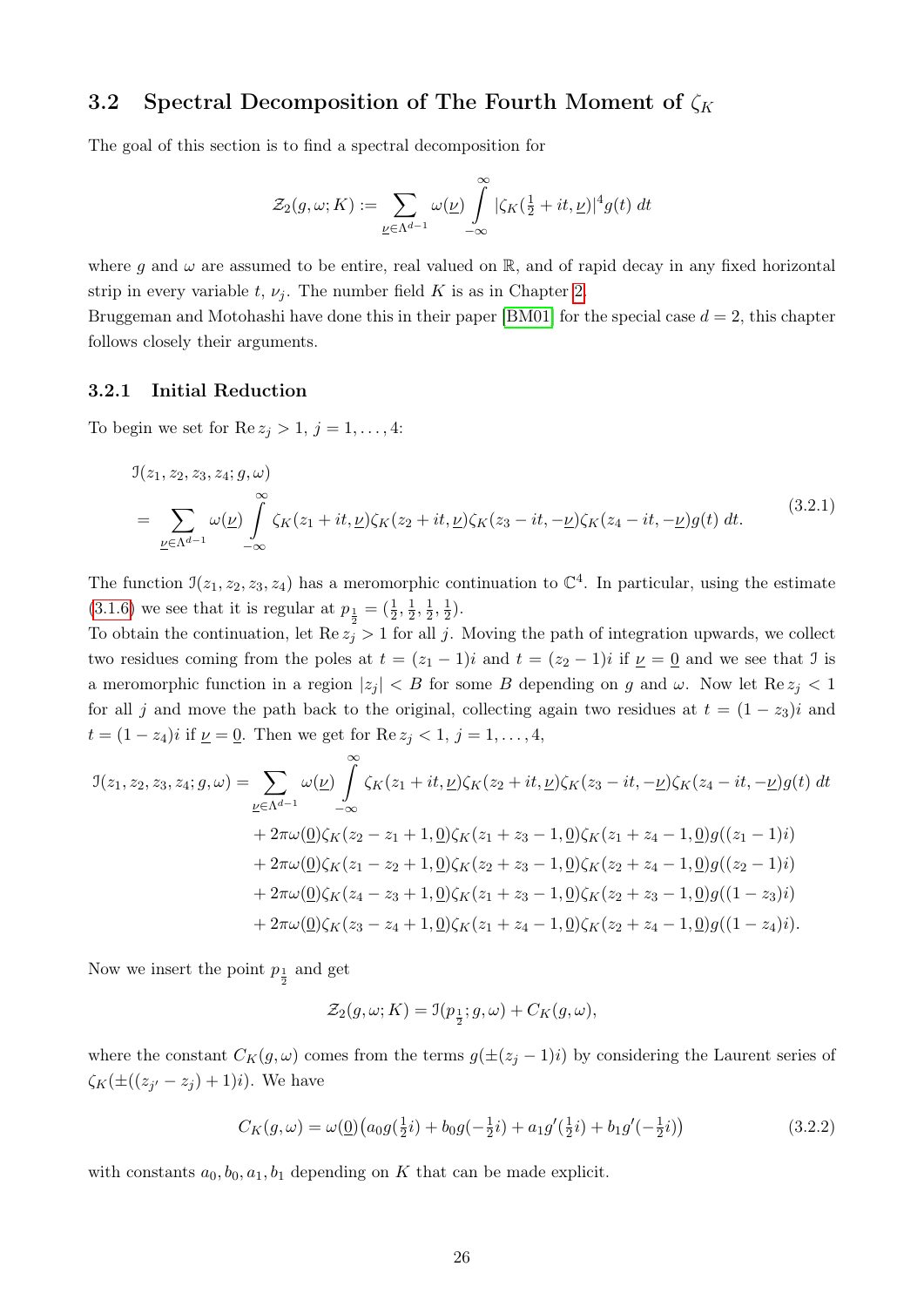Now we consider  $\mathcal{I}(z_1, z_2, z_3, z_4; g, \omega)$  in the domain Re  $z_j > 1$  for all j, so that the integral converges absolutely.

In this region of absolute convergence, we use the definitions in [\(3.2.1\)](#page-31-2) and insert the partition of unity  $\Psi_+$  defined in [\(3.1.13\)](#page-18-3). Further we use the identity [\(3.1.10\)](#page-18-0) to obtain

$$
\mathcal{I}(z_1, z_2, z_3, z_4; g, \omega) = \sum_{\underline{\nu} \in \Lambda^{d-1}} \omega(\underline{\nu}) \int_{-\infty}^{\infty} \sum_{a,b \in \mathfrak{o}^*} \frac{\sigma_{z_1 - z_2}(a) \sigma_{z_3 - z_4}(b)}{(Na)^{z_1 + it}(Nb)^{z_3 - it}} \Psi_{+}(a) \Psi_{+}(b) \lambda_{\underline{\nu}}\left(\frac{a}{b}\right) g(t) dt
$$

$$
= \sum_{a,b \in \mathfrak{o}^*} \frac{\sigma_{z_1 - z_2}(a) \sigma_{z_3 - z_4}(b)}{(Na)^{z_1}(Nb)^{z_3}} \Psi_{+}(a) \Psi_{+}(b) W\left(\frac{b}{a}\right)
$$

where the function  $W$  is given by

$$
W(x) = \hat{g}\left(\log(Nx)\right) \frac{1}{\text{vol}(\Lambda^{d-1})} \sum_{\underline{h} \in \hat{\Lambda}^{d-1}} \hat{\omega}\left(\left(h_j + \log\left(\frac{x_d}{x_j}\right)\right)_{j=1}^{d-1}\right) \tag{3.2.3}
$$

for  $x > 0$ . If  $x \neq 0$  the function  $W(x)$  vanishes. The lattice  $\widehat{\Lambda}^{d-1}$  is the dual lattice of  $\Lambda^{d-1}$ . The sum  $\sum_{a,b\in\mathfrak{o}^*}$  splits into two parts, namely  $\sum_{a=b}$  and  $\sum_{a\neq b}$ . We denote them by  $\mathfrak{I}_0$  and  $\mathfrak{I}_+$ respectively, and have  $\mathcal{I}(z_1, z_2, z_3, z_4; g, \omega) = {\mathcal{I}_0 + \mathcal{I}_+} (z_1, z_2, z_3, z_4; g, \omega)$ .

Due to  $(3.1.15)$  the sum  $\mathcal{I}_0$  equals

$$
\mathcal{I}_0(z_1, z_2, z_3, z_4; g, \omega) = 2^{1-d} c_\Psi W(\underline{1}) \frac{\zeta_K(z_1 + z_3) \zeta_K(z_1 + z_4) \zeta_K(z_2 + z_3) \zeta_K(z_2 + z_4)}{\zeta_K(z_1 + z_2 + z_3 + z_4)}.
$$
(3.2.4)

Now we consider the term  $\mathcal{I}_+$ . Let  $a = n$  and  $b = n + m$ . As  $a, b \succ 0$  we have  $n, n + m \succ 0$ , and  $\mathcal{I}_+$ becomes

$$
\mathbf{I}_{+}(z_1,z_2,z_3,z_4;g,\omega) = \sum_{m \in \mathfrak{o}^*} (Nm)^{-z_1-z_3} \sum_{\substack{n \in \mathfrak{o}^* \\ n+m \neq 0}} \frac{\sigma_{z_1-z_2}(n)\sigma_{z_3-z_4}(n+m)}{|N(\frac{n}{m})|^{z_1}|N(1+\frac{n}{m})|^{z_3}} W\big(1+\frac{m}{n}\big)\Psi_+(n)\Psi_+(n+m).
$$

We rewrite  $m \in \mathfrak{o}^*$  as  $\varepsilon m$ , with  $\varepsilon \in \mathfrak{o}^{\times}$  and  $m \in \mathcal{F}$ , and also split off a factor  $\varepsilon$  from n. Thus the sum over the units can be separated from the innermost sum, and formula  $(3.1.12)$  gives

$$
\sum_{\varepsilon \in \mathfrak{o}^{\times}} \Psi_{+}(\varepsilon n) \Psi_{+}(\varepsilon (n+m)) = c_{\Psi}(1 + \frac{m}{n})
$$

where

$$
c_{\Psi}(x) = \frac{1}{(8\pi)^{d-1}} \int \cdots \int \widehat{p}(\xi)^2 \exp\left(i \sum_{j=1}^{d-1} \xi_j \log \left|\frac{x_j}{x_d}\right| \bar{\nu}_j\right) d\xi, \tag{3.2.5}
$$

thus  $\frac{1}{2^{d-1}}c_{\Psi} = c_{\Psi}(1)$ .

For sufficiently nice  $h$  that are specified later, let

$$
\mathcal{B}_{m}(\alpha,\beta;h) := \sum_{\substack{n \in \mathfrak{g}^*\\ n+m \neq 0}} \sigma_{\alpha}(n)\sigma_{\beta}(n+m)h\left(\frac{n}{m}\right), \quad m \succ 0. \tag{3.2.6}
$$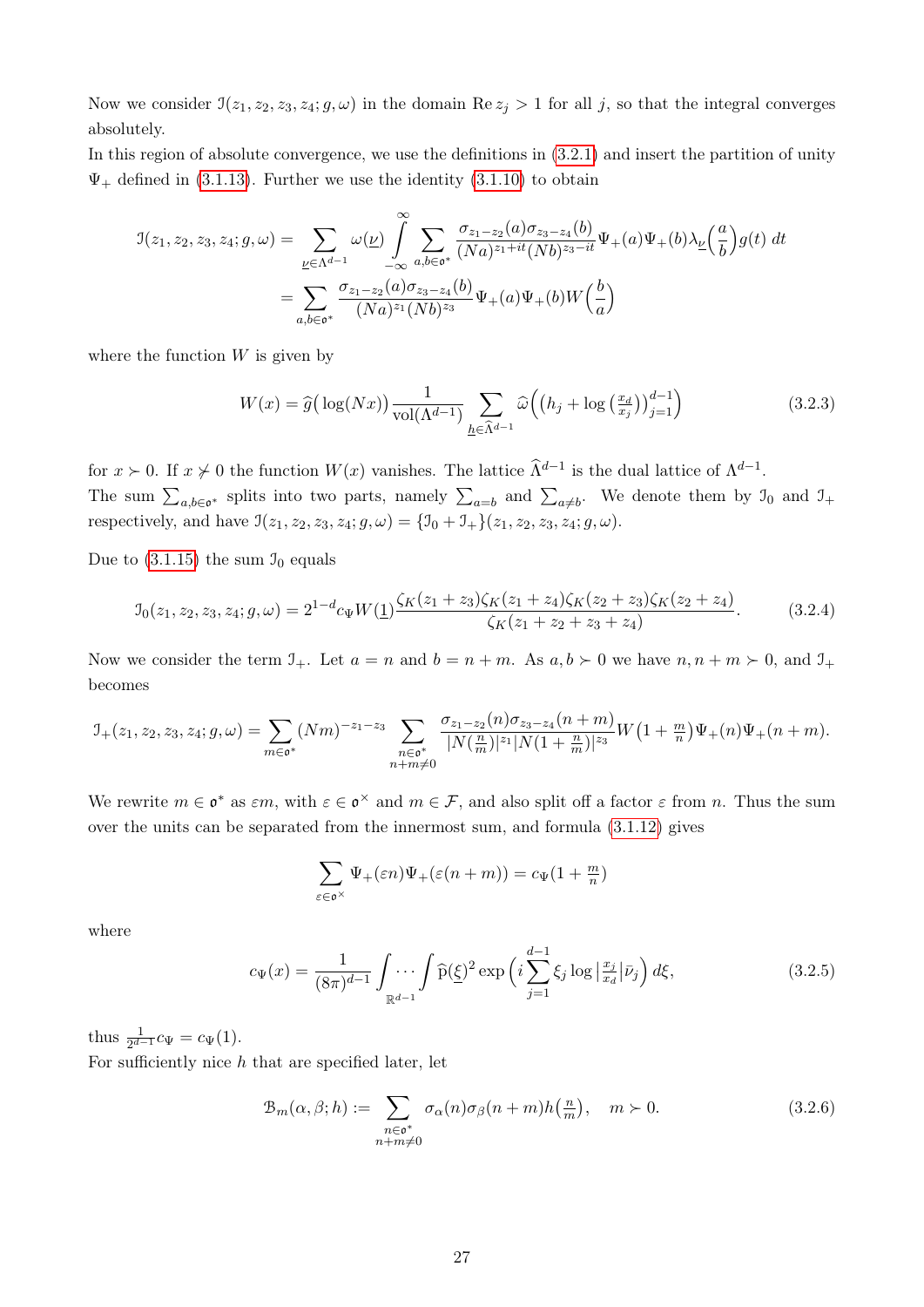Then in the region of absolute convergence, i.e. Re  $z_j > 1$  for all j, the function  $\mathcal{I}_+$  can be written as

$$
\mathcal{I}_{+}(z_1, z_2, z_3, z_4; g, \omega) = \sum_{m \in \mathcal{F}} (Nm)^{-z_1 - z_3} \mathcal{B}_m(z_1 - z_2, z_3 - z_4; W_{+}(\cdot; z_1, z_3)) \tag{3.2.7}
$$

where the function  $W_+$  is given by

$$
W_{+}(y; \gamma, \delta) = \frac{W(1 + \frac{1}{y})c_{\Psi}(1 + \frac{1}{y})}{|N(y)|^{\gamma}|N(1 + y)|^{\delta}}.
$$
\n(3.2.8)

Its support is contained in the region  $1 + \frac{1}{y} \succ 0$ , as  $W(x)$  is supported on  $x \succ 0$ .

Our aim is to transform  $\mathcal{B}_m(\alpha,\beta;h)$ , in the region of absolute convergence, into a sum over Kloosterman sums over  $K$ . Afterwards we decompose it spectrally with the geometric sum formula given in Section [3.1.2,](#page-22-0) provided that h satisfies the condition [\(3.2.17\)](#page-35-2). Then we continue it to a neighborhood of  $p_1$ . 2 Finally we check that W satisfies this condition and use the decomposition of  $\mathcal{B}_m(\alpha,\beta;h)$  to spectrally decompose  $\mathcal{Z}_2(g,\omega;K)$ .

To begin we use the Ramanujan expansion  $(3.1.26)$  with the character  $\nu = 0$  to separate the parameters n and m in  $\sigma_{\beta}(n+m)$  in  $\mathcal{B}_m(\alpha,\beta;h)$ . Recall the definition of  $e[x]$  for  $x \in K$ , given in [\(2.0.1\)](#page-14-1). Thus, for  $\text{Re}\,\beta < -1$ ,

$$
\mathcal{B}_{m}(\alpha,\beta;h) = \zeta_{K}(1-\beta) \sum_{c \in \mathfrak{o}^{*}} \Psi(c) |N c|^{\beta-1} \sum_{\substack{a \text{ mod } c \\ (a,c)=1}} e\left[\frac{am}{c}\right] \mathcal{D}_{m}(\alpha,\frac{a}{c};h)
$$
(3.2.9)

where

$$
\mathcal{D}_m(\alpha, \frac{a}{c}; h) := \sum_{n \in \mathfrak{o}^*/\mathbb{U}_c} \sigma_\alpha(n) e\left[\frac{an}{c}\right] h\left(\frac{n}{m}; c\right) \tag{3.2.10}
$$

with

<span id="page-33-1"></span>
$$
h(x; c) = \sum_{\varepsilon \in U_c} h(\varepsilon x) \tag{3.2.11}
$$

and  $U_c = \{\varepsilon \mid$  totally positive unit congruent to 1 mod c }. Let  $_1 \varepsilon_c, \ldots, d_{-1} \varepsilon_c$  be a system of generators of  $U_c$  with  $i\epsilon_c > 1$ , and  $i\epsilon_c > 0$ . Then every element  $\varepsilon \in U_c$  is of the form

<span id="page-33-2"></span><span id="page-33-0"></span>
$$
\varepsilon = \prod_{j=1}^{d-1} {}_j \epsilon_c^{\nu_j}
$$

where  $\nu_i \in \mathbb{Z}$ .

We assume h to be continuous and such that  $(3.2.11)$  converges absolutely. For  $x \in K$  let the function  $h(x; c)$  be regular and for Nx large, be bounded by

$$
h(x;c) \ll |Nx|^{-1-\max\{0,\text{Re}\,\alpha\}-\mu} \tag{3.2.12}
$$

uniformly in c, for some  $\mu > 0$ . Further let  $h(x; c)$  be of rapid decay if at least one variable tends to 0 or −1. Under these conditions the expansion [\(3.2.9\)](#page-33-1) of  $\mathcal{B}_m$  holds for  $\text{Re } \beta < -1$ .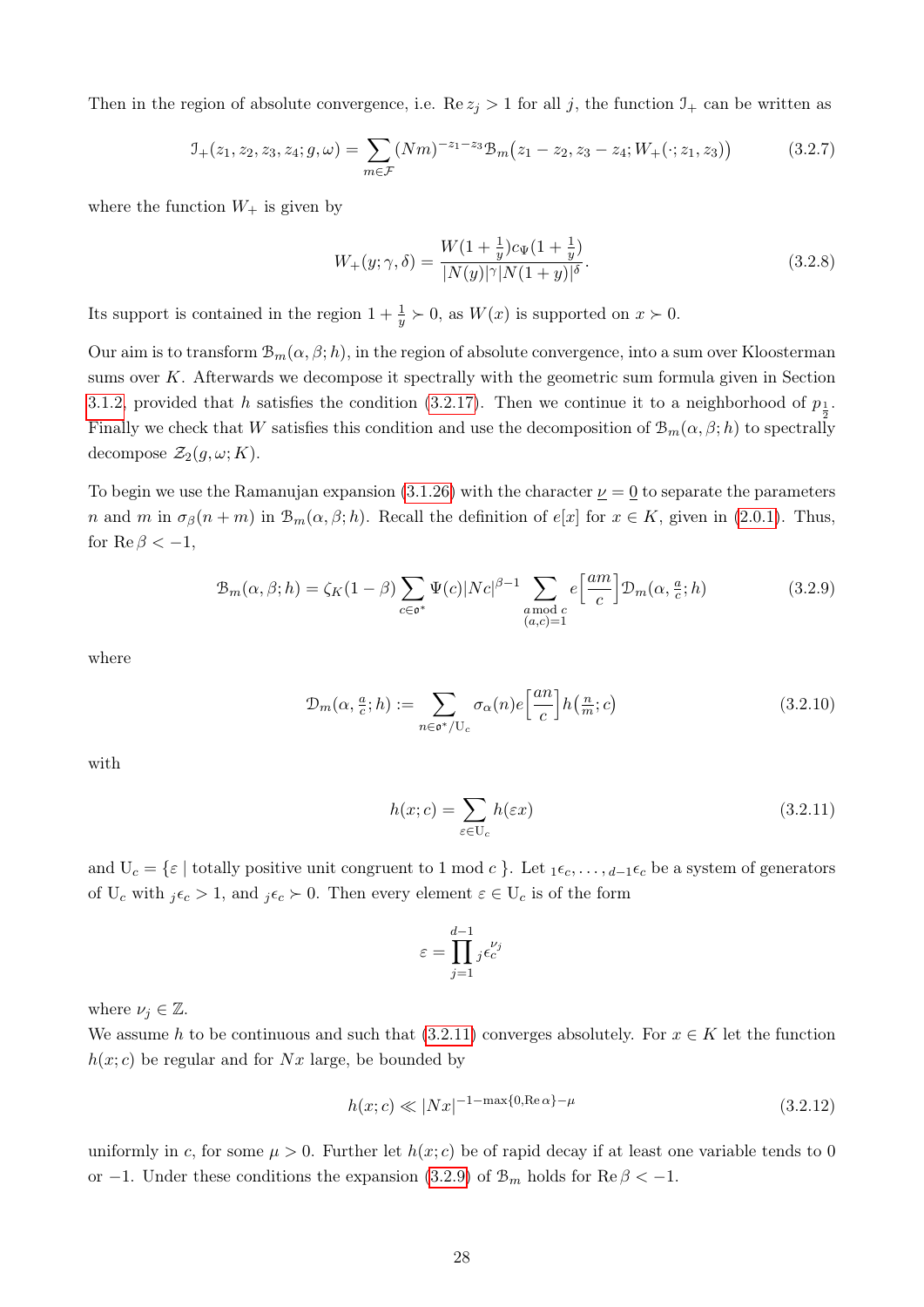After separation of the parameters n and m in  $\sigma_{\beta}(n+m)$ , we need the analogous separation for  $h(\frac{n}{n})$  $\frac{n}{m}$ ; c), too. To this end we extend h to  $(\mathbb{R}\setminus\{0\})^d$  via  $x \mapsto (x_1,\ldots,x_d)$ , following [\[BM01\]](#page-85-4), such that

$$
h(\underline{x};c) = h(x_1,\ldots,x_d;c) = \sum_{\underline{\nu} \in \mathbb{Z}^{d-1}} h\big(\big(\begin{matrix}1\epsilon_c^{\nu_1}\cdots a_{-1}\epsilon_c^{\nu_{d-1}}x\big)_{j=1}^d\big)\end{matrix}.
$$

Note that  $\left( {}_{1}\epsilon_{c}^{\nu_{1}} \cdots {}_{d-1}\epsilon_{c}^{\nu_{d-1}} \right)_{d} = \prod_{j=1}^{d-1} \left( {}_{1}\epsilon_{c}^{\nu_{1}} \cdots {}_{d-1}\epsilon_{c}^{\nu_{d-1}} \right)_{j}^{-1}$ .

As the sum in [\(3.2.11\)](#page-33-0) converges absolutely, the sum over  $\nu$  converges absolutely, too. Thus the function  $h(({}_1\epsilon_c^{\nu_1}\cdots{}_{d-1}\epsilon_c^{\nu_{d-1}}x)^d_{j=1})$  is of rapid decay at infinity and we can apply Poisson's summation formula. If we substitute  $\left(1 \epsilon_c^{t_1} \cdots_{d-1} \epsilon_c^{t_{d-1}}\right)_j \mapsto \xi_j$  for  $j = 1, \ldots, d-1$ , then the variables  $t_j$  and  $\xi_i$ satisfy some linear equation and one can express  $t_j = R_K^{-1}$  $\sum_{i=1}^{j-1} C_{j,i} \log \xi_i$ , where the constant  $c_{j,i}$  is a sum of the minors  $(\log(k\epsilon_c))_{ji}$ , with  $l \neq i$  and  $k \neq j$ . Then the exponential function  $e^{i\underline{t}\underline{\nu}}$  changes to  $\xi_j^{R_K^{-1} \sum_{i=1}^{d-1} c_{i,j} \nu_i}$ , and we view the new exponents  $\underline{\tilde{\nu}}$  as elements of a  $(d-1)$ -dimensional lattice  $\Lambda_c^{d-1}$ . We have

$$
h(\underline{x};c) = \text{vol}(\Lambda_c^{d-1}) \sum_{\underline{\tilde{\nu}} \in \Lambda_c^{d-1}} \int \cdots \int h(\xi_1 x_1, \ldots, \xi_{d-1} x_{d-1}, \xi_1^{-1} \cdots \xi_{d-1}^{-1} x_d) \xi_j^{-i\tilde{\nu}_j} \frac{d\xi}{N\xi}.
$$

Let  $x_j = e_j |x_j|$  with  $e_j = \pm 1$ . Then changing variables  $\xi_j \mapsto \xi_j |N\underline{x}|^{\frac{1}{d}}/|x_j|$  gives

$$
h(e|\underline{x}|; c) = \text{vol}(\Lambda_c^{d-1}) \sum_{\underline{\tilde{\nu}} \in \Lambda_c^{d-1}} \lambda_{\underline{\tilde{\nu}}}(\underline{x}) \int \cdots \int h(e_j \xi_j |N(\underline{x})|^{\frac{1}{d}})_{j=1}^{d-1}, e_d \prod_{j=1}^{d-1} \xi_j^{-1} |N(\underline{x})|^{\frac{1}{d}}) \xi_j^{-i\tilde{\nu}_j} \frac{d\xi}{N\xi}.
$$

Now the integral is a function of  $|Nx|^{\frac{1}{d}}$ .

Using the Mellin inversion theorem in each orthant separately, we have

$$
h(e|\underline{x}|; c) = \frac{\text{vol}(\Lambda_c^{d-1})}{2\pi i} \sum_{\underline{\tilde{\nu}} \in \Lambda_c^{d-1}} \lambda_{\underline{\tilde{\nu}}}(\underline{x}) \int_{(v)} \widetilde{h}(s - i\tilde{\nu}_1, \dots, s - i\tilde{\nu}_{d-1}, s + i\text{Tr}(\underline{\tilde{\nu}}); e)|N(\underline{x})|^{-s} ds
$$

where  $e = (e_1, \ldots, e_d)$  and  $\tilde{h}$  is the Mellin transform of h, given by

<span id="page-34-0"></span>
$$
\widetilde{h}(\underline{s}; \mathbf{e}) = \int \cdots \int h(\mathbf{e}\underline{u}) \prod_{j=1}^{d} u_j^{s_j - 1} d\underline{u}.
$$
\n(3.2.13)

The requirements to do so are satisfied for  $1 + \max\{0, \text{Re}\,\alpha\} < v$  by the bound of h given in [\(3.2.12\)](#page-33-2). For  $1 + \max\{0, \text{Re}\,\alpha\} < v$  a rearrangement yields

$$
\mathcal{D}_{m}(\alpha, \frac{a}{c}; h)
$$
\n
$$
= \frac{\text{vol}(\Lambda_{c}^{d-1})}{2\pi i} \sum_{\ell} \sum_{\underline{\tilde{\nu}} \in \Lambda_{c}^{d-1}} \lambda_{-\underline{\tilde{\nu}}}(m) \int |N(m)|^{s} \widetilde{h}_{\ell}(s - i\tilde{\nu}_{1}, \dots, s - i\tilde{\nu}_{d-1}, s + i \text{Tr}(\underline{\tilde{\nu}})) D_{\ell}(s, \alpha; \underline{\tilde{\nu}}; \frac{a}{c}) ds
$$
\n(3.2.14)

where the sum over  $\ell$  runs over the vectors  $(l_1, \ldots, l_d)$  with  $l_j = 0, 1$ .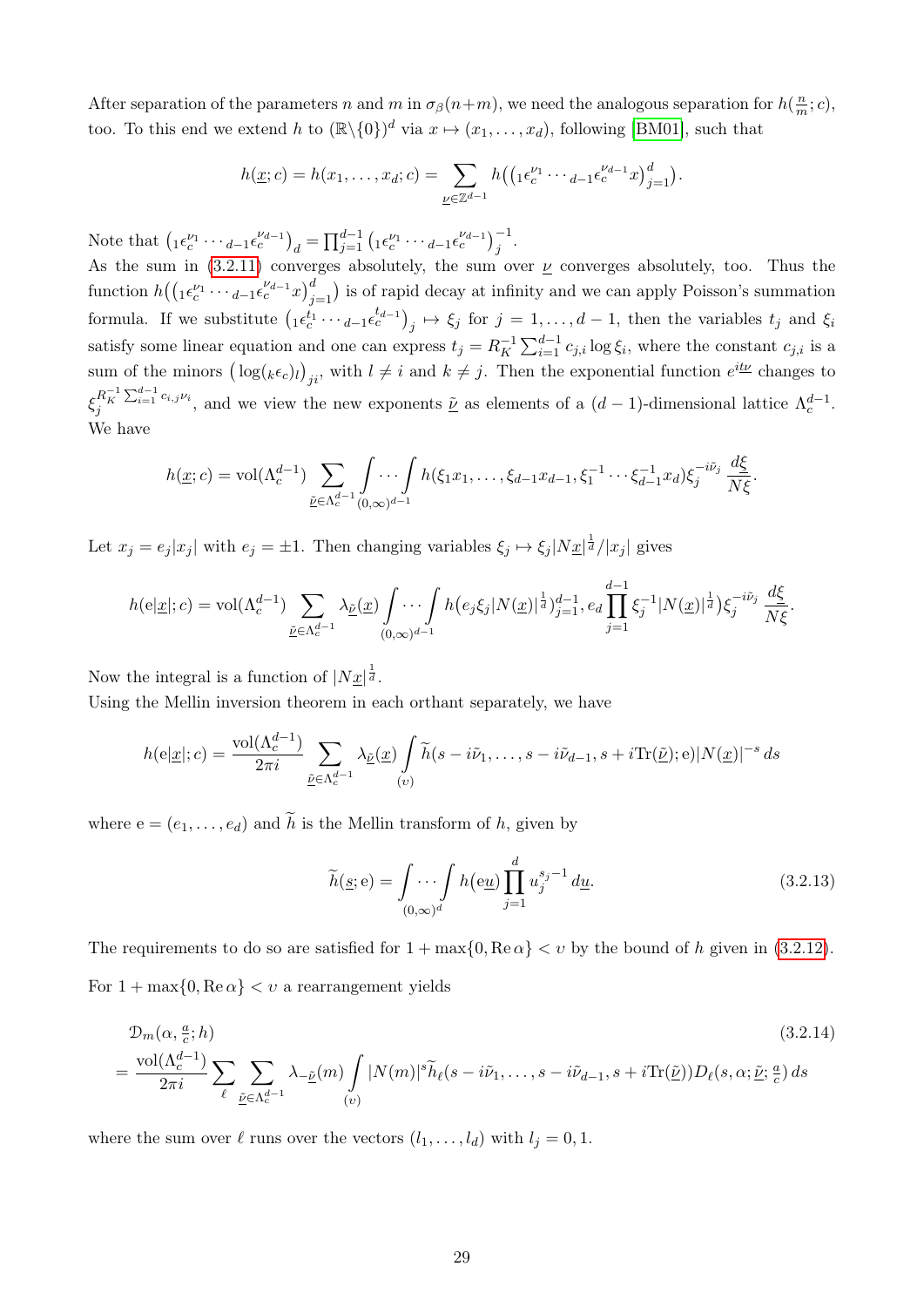The functions  $\widetilde{h}_\ell$  and  $D_\ell$  are defined by

<span id="page-35-3"></span><span id="page-35-2"></span>
$$
\widetilde{h}_{\ell}(\underline{s}) = \frac{1}{2^d} \sum_{e = (e_1, \dots, e_d)} e^{\ell} \widetilde{h}(\underline{s}; e), \qquad (3.2.15)
$$

$$
D_{\ell}(s,\alpha;\underline{\tilde{\nu}};\frac{a}{c}) = \sum_{n \in \mathfrak{o}^*/\mathbb{U}_c} \frac{\sigma_{\alpha}(n)}{|Nn|^s} \lambda_{\underline{\tilde{\nu}}}(n) sgn^{\ell}[n] e\left[\frac{an}{c}\right].
$$
 (3.2.16)

with  $sgn^{\ell}[x] = sgn^{\ell}[x_1, ..., x_d] = \prod_{j=1}^{d} \left(\frac{x_j}{|x_j|}\right)$  $\frac{x_j}{|x_j|}$ )<sup>*l<sub>j</sub>*</sup>.

We assume that h is continuous and of rapid decay if at least one variable tends to infinity, zero or  $-1$ and that

h is regular and  
\n
$$
\widetilde{h}(\underline{s}; e) \ll (1+|s_1|+\cdots+|s_d|)^{-C_0} \quad \text{in } |\text{Re } s_j| < C_0, \text{ for all } j = 1, ..., d
$$
\n(3.2.17)

for a sufficiently large  $C_0 > 0$ . Then condition [\(3.2.12\)](#page-33-2) holds for  $|Re \alpha| < \frac{1}{2}C_0$ . In particular [\(3.2.14\)](#page-34-0) holds for an appropriate contour  $(v)$ .

### <span id="page-35-0"></span>3.2.2 Kloosterman Sums

In this section we deduce a functional equation for the function  $D_{\ell}(s, \alpha; \underline{\nu}; \frac{a}{c})$  $\frac{a}{c}$ ) defined in [\(3.2.16\)](#page-35-3) and use it to represent  $\mathcal{B}_m$  as a sum over Kloosterman sums over K.

### <span id="page-35-1"></span>(3.2.1) Lemma

The function  $D_{\ell}$  has a meromorphic continuation to C. If  $\alpha \neq 0$  it has at worst simple poles at  $s = 1, 1 + \alpha$  with residues

$$
\frac{2^{d}\delta_{\nu,0}\delta_{\ell,0}}{\mathrm{vol}(\Lambda_c^{d-1})}|D_K|^{-\frac{\alpha}{2}+\frac{1}{4}}|Nc|^{\alpha-1}\zeta_K(1-\alpha),\qquad \frac{2^{d}\delta_{\nu,0}\delta_{\ell,0}}{\mathrm{vol}(\Lambda_c^{d-1})}|D_K|^{\frac{\alpha}{2}-\frac{1}{4}}|Nc|^{-\alpha-1}\zeta_K(1+\alpha).
$$

In particular  $D_{\ell}$  is entire unless  $\underline{\nu} = \underline{0}$ . Furthermore we have

$$
D_{\ell}(s,\alpha;\underline{\nu};\frac{a}{c}) = \frac{1}{\pi^d} \left(\frac{(2\pi)^d}{|Nc|}\right)^{2s-\alpha-1} \lambda_{2\underline{\nu}}(c) \Gamma_{\ell}(s-i\underline{\nu};\alpha) D_{\ell}(1-s,-\alpha;-\underline{\nu};\frac{a^*}{c})
$$

where  $aa^* \equiv 1 \pmod{c}$ ,  $s - i\underline{\nu} = (s - i\nu_1, \ldots, s - i\nu_{d-1}, s + i\text{Tr}(\underline{\nu}))$ , and

$$
\Gamma_{\ell}(\underline{s};\alpha) = \prod_{j=1}^{d} \left[ \cos(\frac{\pi}{2}\alpha) - (-1)^{l_j} \cos(\pi(s_j - \frac{1}{2}\alpha)) \right] \Gamma(1 - s_j) \Gamma(1 + \alpha - s_j).
$$

Proof.

Fix  $\ell$  and define

$$
f_{\alpha}(\mathbf{g}; \frac{a}{c}) = \pi^{-d\frac{\alpha}{2}} |D_K|^{\frac{\alpha}{2} - \frac{1}{4}} \Gamma(\frac{1}{2}(1+\alpha))^d \zeta_K(1+\alpha) \prod_{j=1}^d (\mathbf{e}_j^+ - \mathbf{e}_j^-)^{l_j} E_{\underline{0}}\left(\mathbf{n}[\frac{a}{c}]\mathbf{g}; \frac{1}{2}\alpha, \underline{0}\right).
$$

Recall that  $E_0(g; s, \underline{\nu})$  is defined in [\(3.1.22\)](#page-20-1) Choose  $g = a[y]^{-1}$ . An easy computation shows

$$
\mathbf{n}\big[\tfrac{a}{c}\big] \mathbf{a}[\underline{y}]^{-1} \in \Gamma \mathbf{n}\big[\tfrac{-a^*}{c}\big] \mathbf{a}\big[\underline{y}/c^2\big] \mathbf{w}
$$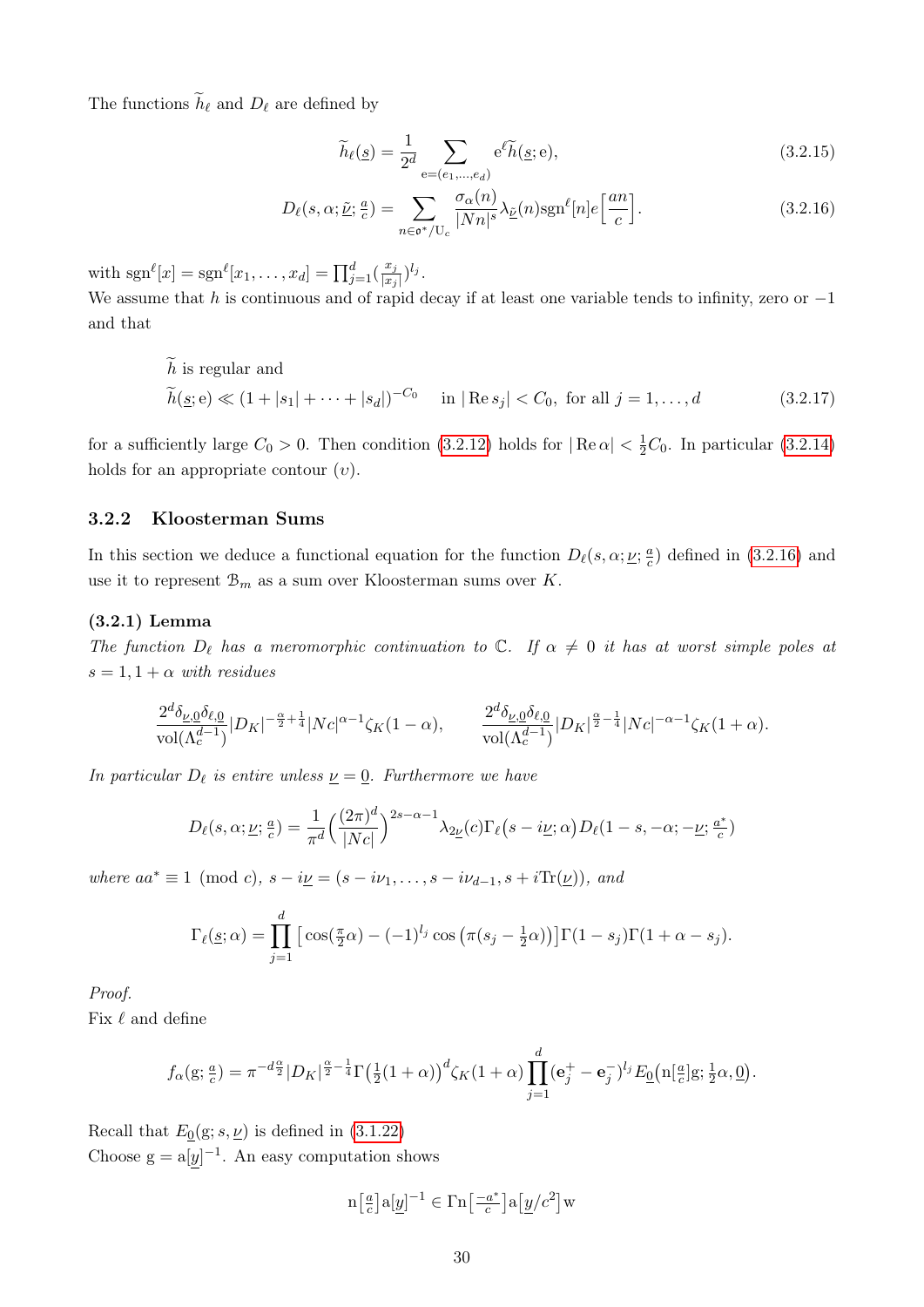where w is defined in [\(3.1.16\)](#page-19-0). Thus, as the Eisenstein series  $E_{\mathbf{Q}}$  is a Γ-automorphic form as are  $\mathbf{e}_j^{\pm}E$ , we have

<span id="page-36-1"></span>
$$
f_{\alpha}(\mathbf{a}[\underline{y}]^{-1}; \frac{a}{c}) = (-1)^{\text{Tr}(\ell)} f_{\alpha}(\mathbf{a}[\underline{y}/c^2]; \frac{a}{c}).
$$
\n(3.2.18)

On the other hand, we use the Fourier expansion of the Eisenstein series, stated in Lemma [3.1.2.](#page-20-0) This gives the expression

<span id="page-36-2"></span>
$$
f_{\alpha}(\mathbf{a}[y]; \frac{a}{c}) = \delta_{\ell,0} \left( \pi^{-d\frac{\alpha}{2}} |D_K|^{\frac{\alpha}{2} - \frac{1}{4}} \Gamma(\frac{1}{2}(1+\alpha))^{d} \zeta_K(1+\alpha) (N\underline{y})^{\frac{1}{2}(1+\alpha)} \right. \\
\left. + \pi^{d\frac{\alpha}{2}} |D_K|^{-\frac{\alpha}{2} + \frac{1}{4}} \Gamma(\frac{1}{2}(1-\alpha))^{d} \zeta_K(1-\alpha) (N\underline{y})^{\frac{1}{2}(1-\alpha)} \right) \\
+ (-1)^{\ell} (4\pi)^{\ell + \frac{d}{2}} \underline{y}^{\ell} (N\underline{y})^{\frac{1}{2}} \sum_{n \in \mathfrak{o}^*} \frac{\sigma_{\alpha}(n)}{(Nn)^{\frac{1}{2}\alpha}} n^{\ell} e^{\frac{1}{2}\alpha n} \prod_{j=1}^{d} K_{\frac{\alpha}{2}} (2\pi |n_j| y_j) \\
= : \left\{ f_{\alpha}^{(0)} + f_{\alpha}^{(1)} \right\} (\mathbf{a}[\underline{y}]; \frac{a}{c}) \tag{3.2.19}
$$

where  $K_{\mu}$  is the K-Bessel function of order  $\mu$ . Then we consider the integral over  $f_{\alpha}^{(1)}$  given by

<span id="page-36-0"></span>
$$
I(s,\alpha;\underline{\nu};\frac{a}{c}) = \int\limits_{1 \leq \frac{y_1 \cdots y_{d-1}}{y_d} \leq P(\epsilon_c)^2} f_{\alpha}^{(1)}(a[\underline{y}|c|^{-1}];\frac{a}{c})(N\underline{y})^{s-\frac{1}{2}(\alpha+3)}\lambda_{\underline{\nu}}(\underline{y}) d\underline{y}
$$
(3.2.20)

where  $P(\epsilon_{c}) := \prod_{j,k=1}^{d-1} (j \epsilon_{c})_k$ . We shall see that up to some factors this integral is equal to the function  $D_{\ell}$ . Thus, computing a functional equation for it gives the functional equation for  $D_{\ell}$ . The details are presented in the following steps.

We insert the definition of  $f_\alpha^{(1)}$  and change the summation over  $n \in \mathfrak{o}^*$  into the two sums  $n \in \mathfrak{o}^*/U_c$ and  $p \in \mathbb{Z}^{d-1}$ . Then we have

$$
I(s,\alpha;\underline{\nu};\frac{a}{c}) = (-1)^{\ell} (4\pi)^{\ell+\frac{d}{2}} |D_K|^{\frac{\alpha}{2}-\frac{1}{4}} |c|^{-\ell} |Nc|^{-\frac{1}{2}} \sum_{n \in \mathfrak{o}^*/U_c} \frac{\sigma_\alpha(n)}{|Nn|^{\frac{\alpha}{2}}} n^{\ell} e^{\left[\frac{an}{c}\right]} \int \cdots \int_{1 \le \frac{y_1 \cdots y_{d-1}}{y_d} \le P(\epsilon_c)^2} \times \sum_{\underline{p} \in \mathbb{Z}^{d-1}} \prod_{j=1}^d K_{\frac{\alpha}{2}} \left(2\pi \left(\frac{e^{p_1} \cdots e^{p_{d-1}}}{e^{p_d}}\right) y_j \Big|_{\frac{n_j}{c_j}} \right) \left(\frac{e^{p_1} \cdots e^{p_{d-1}}}{e^{p_d}}\right) y_j \Big|_{\frac{n_j}{c_j}} \left(\frac{e^{p_d} \cdots e^{p_d}}{e^{p_d}}\right) y_j \Big|_{\frac{n_j}{c_j}} \left(\frac{e^{p_d} \cdots e^{p_d}}{e^{p_d}}\right) y_j \Big|_{\frac{n_j}{c_j}} \right)
$$

As usual  $\nu_d = -\text{Tr}(\nu)$ .

By the exponential decay of the Bessel  $K$ -function for large arguments and its behaviour for small arguments, these integrals converge absolutely. Hence, we can unfold the integral with the sum. Using [\[GR07,](#page-86-0) 6.561.16] to compute the resulting integral, we see that I is essentially  $D_{\ell}$ , more precisely

<span id="page-36-3"></span>
$$
I(s,\alpha;\underline{\nu};\frac{a}{c}) = (-1)^{\ell} 2^{2\ell - d} \pi^{\frac{d}{2} + d\frac{\alpha}{2} - ds} |Nc|^{-\frac{1}{2} + s - \frac{\alpha}{2}} \lambda_{-\underline{\nu}}(c) \times \times \prod_{j=1}^{d} \Gamma\left(\frac{1}{2}(s+l_j - i\nu_j)\right) \Gamma\left(\frac{1}{2}(s+l_j - \alpha - i\nu_j)\right) D_{\ell}(s,\alpha;\underline{\nu};\frac{a}{c}).
$$
\n(3.2.21)

We split the integral I in [\(3.2.20\)](#page-36-0) into two parts, the one with  $Ny \ge 1$  is called  $I^+$  and the other with  $Ny \leq 1$  is denoted by  $I^-$ . The part  $I^+$  is entire in s which follows from the decay properties of  $K_{\mu}$ .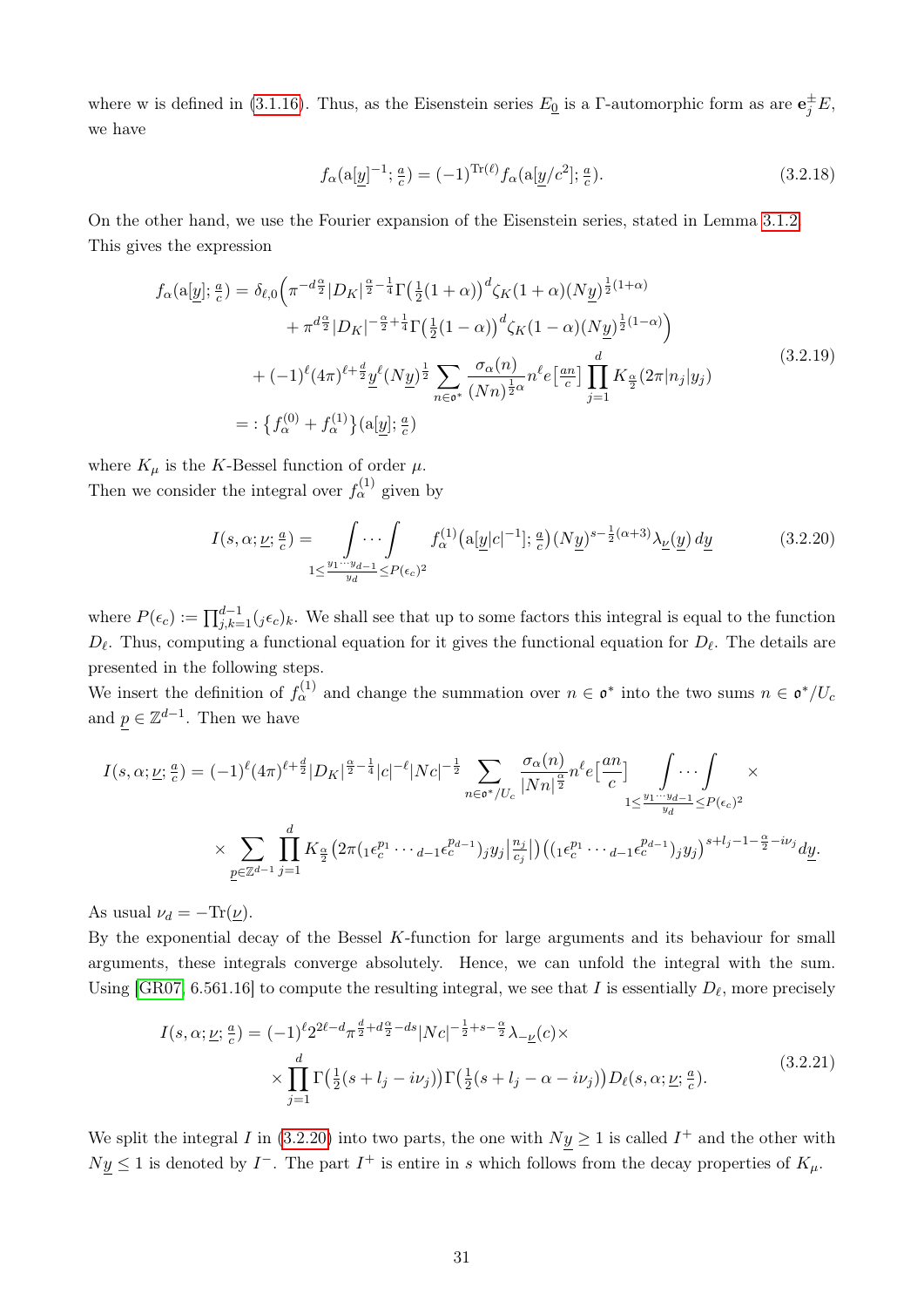Assume Re s sufficiently large. Then we may use [\(3.2.18\)](#page-36-1) and [\(3.2.19\)](#page-36-2) to obtain

$$
I^{-}(s,\alpha;\underline{\nu};\frac{a}{c}) = (-1)^{\ell} I^{+}(1-s,-\alpha;-\underline{\nu};\frac{-a^{*}}{c})
$$
  
+ 
$$
\frac{\delta_{\ell,0}\delta_{\underline{\nu},0}}{\text{vol}(\Lambda_{c}^{d-1})} \left(\pi^{-d\frac{\alpha}{2}} |D_{K}|^{\frac{\alpha}{2}-\frac{1}{4}} |N_{C}|^{\frac{1}{2}(\alpha-1)} \Gamma(\frac{1}{2}(1+\alpha))^{d} \zeta_{K}(1+\alpha) (\frac{1}{s-\alpha-1} - \frac{1}{s}) + \pi^{d\frac{\alpha}{2}} |D_{K}|^{-\frac{\alpha}{2}+\frac{1}{4}} |N_{C}|^{\frac{1}{2}(\alpha+1)} \Gamma(\frac{1}{2}(1-\alpha))^{d} \zeta_{K}(1-\alpha) (\frac{1}{s-1} - \frac{1}{s-\alpha}) \right).
$$

Thus we have

$$
I(s, \alpha; \underline{\nu}; \frac{a}{c}) = (-1)^{\ell} I(1-s, -\alpha; -\underline{\nu}; \frac{-a^*}{c}).
$$

Hence [\(3.2.21\)](#page-36-3) shows that  $D_{\ell}$  is meromorphic on  $\mathbb C$  and satisfies the functional equation claimed in the lemma.  $\Box$ 

Now, we return to  $\mathcal{D}_m$  given in [\(3.2.14\)](#page-34-0), assuming that [\(3.2.17\)](#page-35-0) holds. Let v be as in (3.2.14). We define  $Y_{\ell}(m; \alpha, \frac{a}{c}; h)$  as

$$
\frac{\text{vol}(\Lambda_c^{d-1})}{2\pi i}\sum_{\underline{\tilde{\nu}}\in\Lambda_c^{d-1}}\lambda_{-\underline{\tilde{\nu}}}(m)\int\limits_{(v)}|N(m)|^s\widetilde{h}_{\ell}(s-i\tilde{\nu}_1,\ldots,s-i\tilde{\nu}_{d-1},s+i\text{Tr}(\underline{\tilde{\nu}}))D_{\ell}(s,\alpha;\underline{\tilde{\nu}};\tfrac{a}{c})\;ds,
$$

assuming  $0 < v - 1 - \max\{0, \text{Re}\,\alpha\} < C_0$ . Thus we have

<span id="page-37-1"></span><span id="page-37-0"></span>
$$
\mathcal{D}_m(\alpha, \frac{a}{c}; h) = \sum_{\ell} Y_{\ell}(m; \alpha, \frac{a}{c}; h). \tag{3.2.22}
$$

Moving the contour in  $\int_{(v)}$  to the left, by Lemma [3.2.1](#page-35-1) we have

$$
Y_{\ell}(m;\alpha,\frac{a}{c};h) = 2^{d}\delta_{\ell,\underline{0}}|D_{K}|^{-\frac{\alpha}{2}+\frac{1}{4}}|Nc|^{\alpha-1}|Nm|\tilde{h}_{\ell}(\underline{1})\zeta_{K}(1-\alpha)
$$
\n
$$
+ 2^{d}\delta_{\ell,\underline{0}}|D_{K}|^{\frac{\alpha}{2}-\frac{1}{4}}|Nc|^{-\alpha-1}|Nm|^{1+\alpha}\tilde{h}_{\ell}(\underline{1+\alpha})\zeta_{K}(1+\alpha)
$$
\n
$$
+ \frac{|Nc|^{\alpha+1}\text{vol}(\Lambda_{c}^{d-1})}{2\pi i}\frac{(2\pi)^{-d(\alpha+1)}}{\pi^{d}}\sum_{n\in\sigma^{*}/U_{c}}\frac{\sigma_{-\alpha}(n)}{|Nn|}\text{sgn}^{\ell}[n]e\left[\frac{a^{*}n}{c}\right]\sum_{\tilde{\nu}\in\Lambda_{c}^{d-1}}\lambda_{-\tilde{\nu}}\left(\frac{mn}{c^{2}}\right)\times
$$
\n
$$
\times \int_{(b)}\Gamma_{\ell}(s-i\tilde{\nu};\alpha)\left(\frac{(2\pi)^{d}\sqrt{|N(mn)|}}{|Nc|}\right)^{2s}\tilde{h}_{\ell}(s-i\tilde{\nu})\,ds
$$
\n(3.2.23)

with

$$
b < \min\{0, -\operatorname{Re}\alpha\}.
$$

The function  $D_{\ell}$  is bounded for  $\text{Re } s > 1 + \max\{0, \text{Re }\alpha\}$ . Thus, by the functional equation we get

$$
D_{\ell}(s,\alpha;\nu;\frac{a}{c}) \ll (1+|s|)^{-2\operatorname{Re}s + \operatorname{Re}\alpha} \Big(\frac{2\pi}{\sqrt{D_K|Nc|}}\Big)^{4\operatorname{Re}s - 2\operatorname{Re}\alpha - 2} \quad \text{ for } \operatorname{Re}s < \min\{0, -\operatorname{Re}\alpha\}.
$$

Hence, if  $C_0$  is sufficiently large in terms of  $|\text{Re }\alpha|$  and  $|\beta|$ , the resulting integral is absolutely convergent. We denote the integral  $\int_{(b)}$  by  $L(\underline{\tilde{\nu}})$  and observe by Stirling's formula and [\(3.2.17\)](#page-35-0) that it is bounded by  $(1+|\text{Im }s|+ \text{Tr}(|\underline{\tilde{\nu}}|))^{-C_0}$ .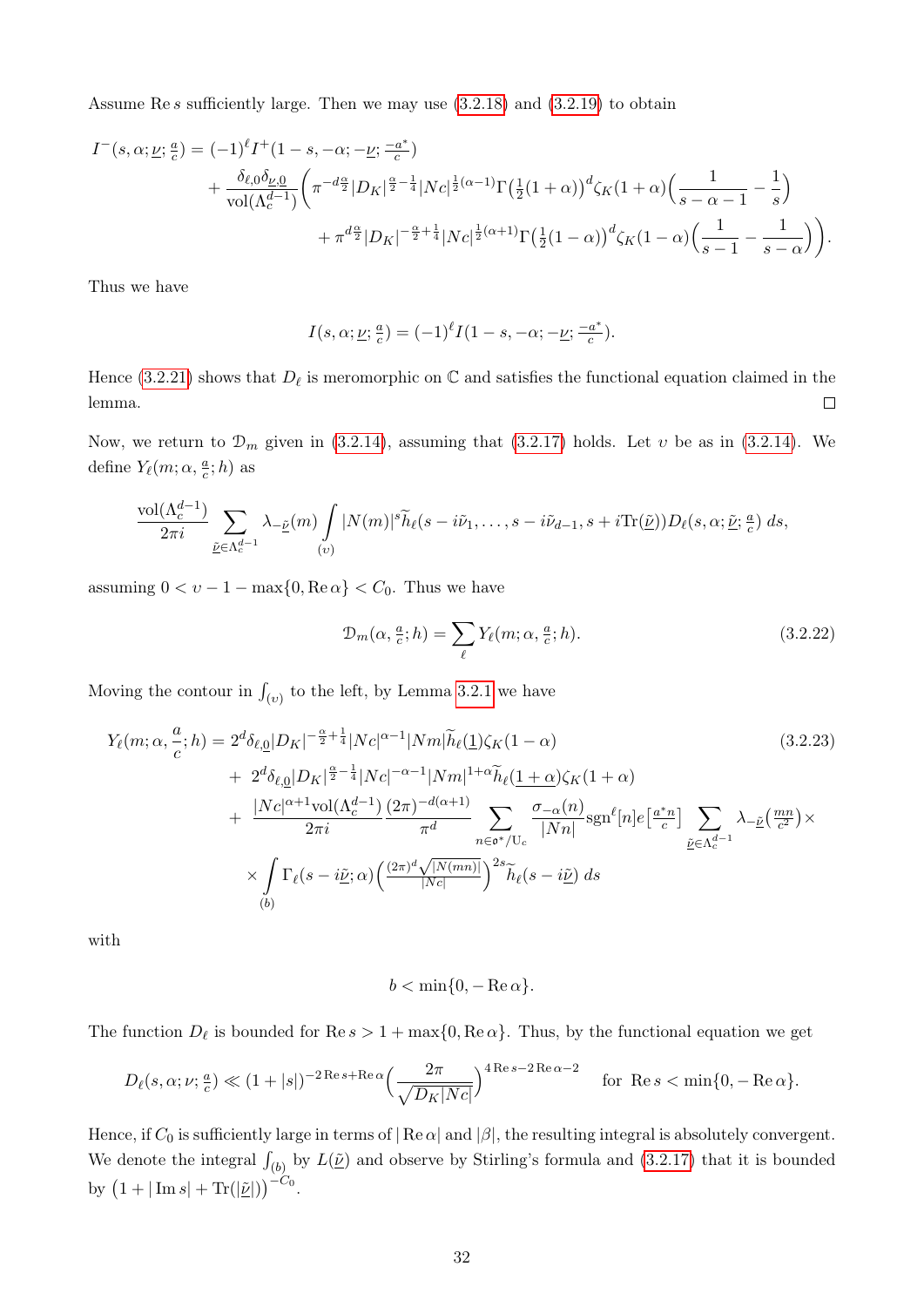Using Poisson's summation formula we have

<span id="page-38-0"></span>
$$
\sum_{n \in \mathfrak{o}^*/\mathrm{U}_c} \frac{\sigma_{-\alpha}(n)}{|Nn|} \mathrm{sgn}^{\ell}[n] e^{\left[\frac{a^*n}{c}\right]} \sum_{\underline{\tilde{\nu}} \in \Lambda_c^{d-1}} \lambda_{-\underline{\tilde{\nu}}} \left(\frac{mn}{c^2}\right) L(\underline{\tilde{\nu}})
$$
\n
$$
= \mathrm{vol}(\Lambda_c^{d-1})^{-1} \sum_{n \in \mathfrak{o}^*/\mathrm{U}_c} \frac{\sigma_{-\alpha}(n)}{|Nn|} \mathrm{sgn}^{\ell}[n] e^{\left[\frac{a^*n}{c}\right]} \sum_{\varepsilon \in \mathrm{U}_c} \int \cdots \int_{\mathbb{R}^{d-1}} L(\underline{\tau}) \lambda_{-\underline{\tau}} \left(\frac{\varepsilon mn}{c^2}\right) d\underline{\tau}
$$
\n
$$
= \mathrm{vol}(\Lambda_c^{d-1})^{-1} \sum_{n \in \mathfrak{o}^*} \frac{\sigma_{-\alpha}(n)}{|Nn|} \mathrm{sgn}^{\ell}[n] e^{\left[\frac{a^*n}{c}\right]} \int \cdots \int_{\mathbb{R}^{d-1}} L(\underline{\tau}) \lambda_{-\underline{\tau}} \left(\frac{mn}{c^2}\right) d\underline{\tau}.
$$
\n(3.2.24)

We reinsert the definition of  $L(\underline{\tau})$  and have  $(d-1)$  integrals over R and one integral over (b). Then we substitute  $s - i\tau_j \mapsto s_j$  for  $j = 1, ..., d - 1$  and  $s + i\text{Tr}(\underline{\tau}) \mapsto s_d$ , and put

$$
x(m, n; c) = \left(\frac{4\pi\sqrt{|m_j n_j|}}{|c_j|}\right)_{j=1}^d
$$

We get

$$
\int_{\mathbb{R}^{d-1}} \int L(\underline{\tau}) \lambda_{-\underline{\tau}}(\frac{mn}{c^2}) d\underline{\tau} = \frac{1}{di^{d-1}} \int_{(b)} \cdots \int_{(b)} \Gamma_{\ell}(\underline{s}; \alpha) \widetilde{h}_{\ell}(\underline{s}) \prod_{j=1}^{d} \left| \frac{x(m, n; c)_j}{2} \right|^{2s_j} ds.
$$

We define

$$
[h]_{\ell}(x;\alpha) := \frac{1}{di^{d-1}} \int_{(b)} \cdots \int_{(b)} \Gamma_{\ell}(\underline{s};\alpha) \widetilde{h}_{\ell}(\underline{s}) \prod_{j=1}^{d} \left| \frac{x_j}{2} \right|^{2s_j} d\underline{s}.
$$
 (3.2.25)

<span id="page-38-1"></span>.

By the same arguments as above for  $L(\tau)$ , we obtain convergence in a region which will be given in [\(3.2.27\)](#page-39-0) and [\(3.2.28\)](#page-39-1). Inserting [\(3.2.24\)](#page-38-0) and [\(3.2.25\)](#page-38-1) in [\(3.2.23\)](#page-37-0) and [\(3.2.22\)](#page-37-1) we have

$$
\mathcal{D}_{m}(\alpha, \frac{a}{c}; h) = \sum_{\ell} \left[ 2^{d} \delta_{\ell, \mathbf{Q}} |D_{K}|^{-\frac{\alpha}{2} + \frac{1}{4}} |N_{C}|^{\alpha - 1} |Nm| \widetilde{h}_{\ell}(\mathbf{1}) \zeta_{K}(1 - \alpha) \right. \\
\left. + 2^{d} \delta_{\ell, \mathbf{Q}} |D_{K}|^{\frac{\alpha}{2} - \frac{1}{4}} |N_{C}|^{-\alpha - 1} |Nm|^{1 + \alpha} \widetilde{h}_{\ell}(\mathbf{1} + \alpha) \zeta_{K}(1 + \alpha) \right. \\
\left. + \frac{|N_{C}|^{\alpha + 1}}{2\pi i} \frac{(2\pi)^{-d(\alpha + 1)}}{\pi^{d}} \sum_{n \in \mathfrak{o}^{*}} \frac{\sigma_{-\alpha}(n)}{|N_{n}|} \text{sgn}^{\ell}[n] e[\frac{a^{*}n}{c}] [h]_{\ell}(x(m, n; c); \alpha) \right]
$$

Together with [\(3.2.9\)](#page-33-0), we get

<span id="page-38-2"></span>
$$
\mathcal{B}_{m}(\alpha,\beta;h) = \sum_{\ell} \left[ 2^{d} \delta_{\ell,\underline{0}} |D_{K}|^{-\frac{\alpha}{2} + \frac{1}{4}} |Nm| \widetilde{h}_{\ell}(\underline{1}) \frac{\zeta_{K}(1-\alpha)\zeta_{K}(1-\beta)}{\zeta_{K}(2-\alpha-\beta)} \sigma_{\alpha+\beta-1}(m) \right. \\ \left. + 2^{d} \delta_{\ell,\underline{0}} |D_{K}|^{\frac{\alpha}{2} - \frac{1}{4}} |Nm|^{1+\alpha} \widetilde{h}_{\ell}(\underline{1+\alpha}) \frac{\zeta_{K}(1+\alpha)\zeta_{K}(1-\beta)}{\zeta_{K}(2+\alpha-\beta)} \sigma_{-\alpha+\beta-1}(m) \right. \\ \left. + \frac{\zeta_{K}(1-\beta)}{2\pi i} \frac{(2\pi)^{-d(\alpha+1)}}{\pi^{d}} \sum_{n \in \mathfrak{o}^{*}} \frac{\sigma_{-\alpha}(n)}{|Nn|} \text{sgn}^{\ell}[n] \times \right. \\ \left. \times \sum_{c \in \mathfrak{o}^{*}} \Psi(c) |Nc|^{\alpha+\beta} S_{K}(m,n;c)[h]_{\ell}(x(m,n;c); \alpha) \right]
$$
\n(3.2.26)

where the Kloosterman sum  $S_K(m, n; c)$  over K is given in [\(2.0.2\)](#page-14-0).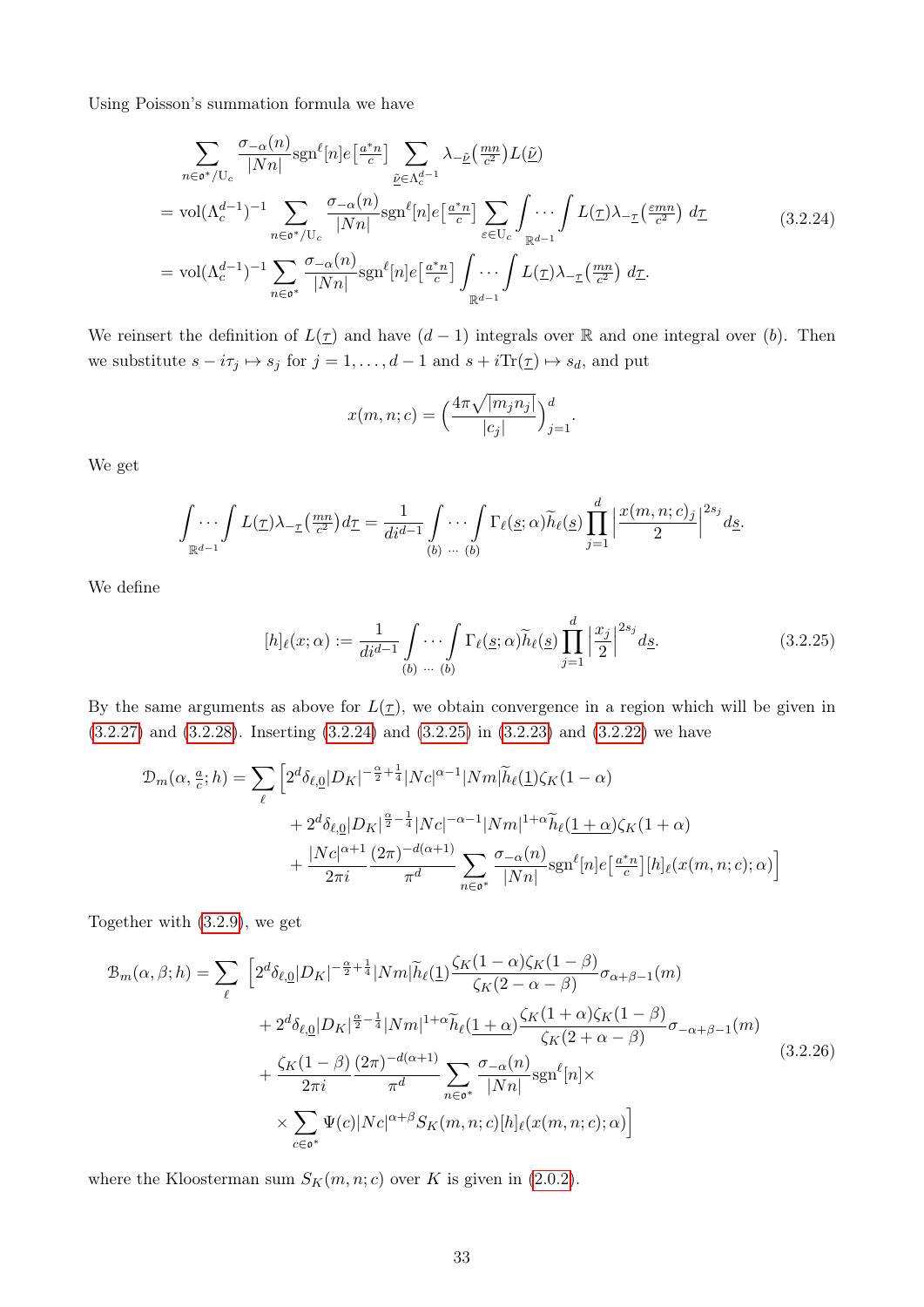We assume

<span id="page-39-1"></span><span id="page-39-0"></span>
$$
|\alpha|, |\beta| < C_1 \tag{3.2.27}
$$

for a suitable  $C_1$ , and we also assume that  $C_0$  in [\(3.2.17\)](#page-35-0) is sufficiently large in terms of  $C_1$ . Then, with this and [\(3.2.17\)](#page-35-0), the right hand side of [\(3.2.26\)](#page-38-2) converges absolutely for

$$
\operatorname{Re}\alpha + \operatorname{Re}\beta - 2b < -2. \tag{3.2.28}
$$

In particular, by a shift of the contour we have the bound

$$
[h]_{\ell}(\underline{x};\alpha) \ll |N\underline{x}|^{2b} \left( \text{Tr}(1+|\underline{x}|) \right)^{-\mu},\tag{3.2.29}
$$

for a  $\mu > 0$  and b the integral contour from above. Furthermore alle the derivatives of  $|h|_\ell$  are of rapid decay.

Later on, we shall spectrally decompose the sum over  $c$  in  $(3.2.26)$ . To this end we rearrange the sum over c using the definition of  $\Psi$ . We have

<span id="page-39-4"></span>
$$
\sum_{c \in \mathfrak{o}^*} \Psi(c) |N c|^{\alpha + \beta} S_K(m, n; c) [h]_{\ell}(x(m, n; c); \alpha)
$$
\n
$$
= \frac{1}{(2\pi)^{d-1}} \int_{\mathbb{R}^{d-1}} \int \cdots \int_{\mathbb{R}^{d-1}} \widehat{\mathbf{p}}(\underline{\xi}) \sum_{c \in \mathfrak{o}^*} |N c|^{\alpha + \beta} \lambda_{\underline{\xi}}(c) S_K(m, n; c) [h]_{\ell}(x(m, n; c); \alpha) d\underline{\xi}
$$
\n
$$
= \frac{1}{(2\pi)^{d-1}} \left( (2\pi)^d \sqrt{|N(mn)|} \right)^{\alpha + \beta + 1} \int_{\mathbb{R}^{d-1}} \cdots \int_{\mathbb{R}^{d-1}} \widehat{\mathbf{p}}(\underline{\xi}) \lambda_{\underline{\xi}}(mn) S_{m,n}(\alpha, \beta, \xi; [h]_{\ell}) d\underline{\xi}
$$
\n(3.2.30)

where

$$
S_{m,n}(\alpha,\beta,\xi;[h]_{\ell}) = \sum_{c \in \mathfrak{o}^*} |Nc|^{-1} S_K(m,n;c)[[h]]_{\ell}(x(m,n;c); \alpha,\beta;\xi)
$$
(3.2.31)

with

<span id="page-39-5"></span><span id="page-39-2"></span>
$$
[[h]]_{\ell}(x;\alpha,\beta;\xi) = \left|\frac{Nx}{2^d}\right|^{-(\alpha+\beta)-1} \lambda_{-\underline{\xi}}(x)[h]_{\ell}(x;\alpha).
$$
\n(3.2.32)

For  $\alpha$  and  $\beta$  satisfying the conditions [\(3.2.17\)](#page-35-0) and [\(3.2.27\)](#page-39-0), by shifting the contour we obtain the estimate

<span id="page-39-3"></span>
$$
[[h]]_{\ell}(x;\alpha,\beta;\xi) \ll (\text{Tr}(1+|\underline{x}|))^{-\mu} \cdot \begin{cases} |Nx|^{-\frac{1}{2}C_0} & \text{if } |Nx| \ge 1, \\ |Nx| & \text{if } |Nx| < 1 \end{cases}
$$
(3.2.33)

with  $\mu > 0$  as in the bound of  $[h]_\ell$ . Furthermore the derivatives of  $[[h]]_\ell$  are of rapid decay if at least one variable tends to  $0+$  or  $+\infty$ .

## 3.2.3 Spectral Decomposition of  $\mathcal{B}_m$

The sum  $S_{m,n}(\alpha,\beta,\xi;[h]_\ell)$  as defined in [\(3.2.31\)](#page-39-2) has the right form to apply the geometric sum formula given in Lemma [3.1.5.](#page-27-0) Recall that  $m \succ 0$  and thus  $\eta_V(m) = \eta_V(1)$ .

The definitions of  $[h]_\ell$  and  $[[h]]_\ell$  imply that  $[[h]]_\ell(x; \alpha, \beta, \xi)$  and its derivatives are smooth and by [\(3.2.33\)](#page-39-3) of rapid decay if at least one variable tends to 0+ or + $\infty$ . Therefore Lemma [3.1.5](#page-27-0) can safely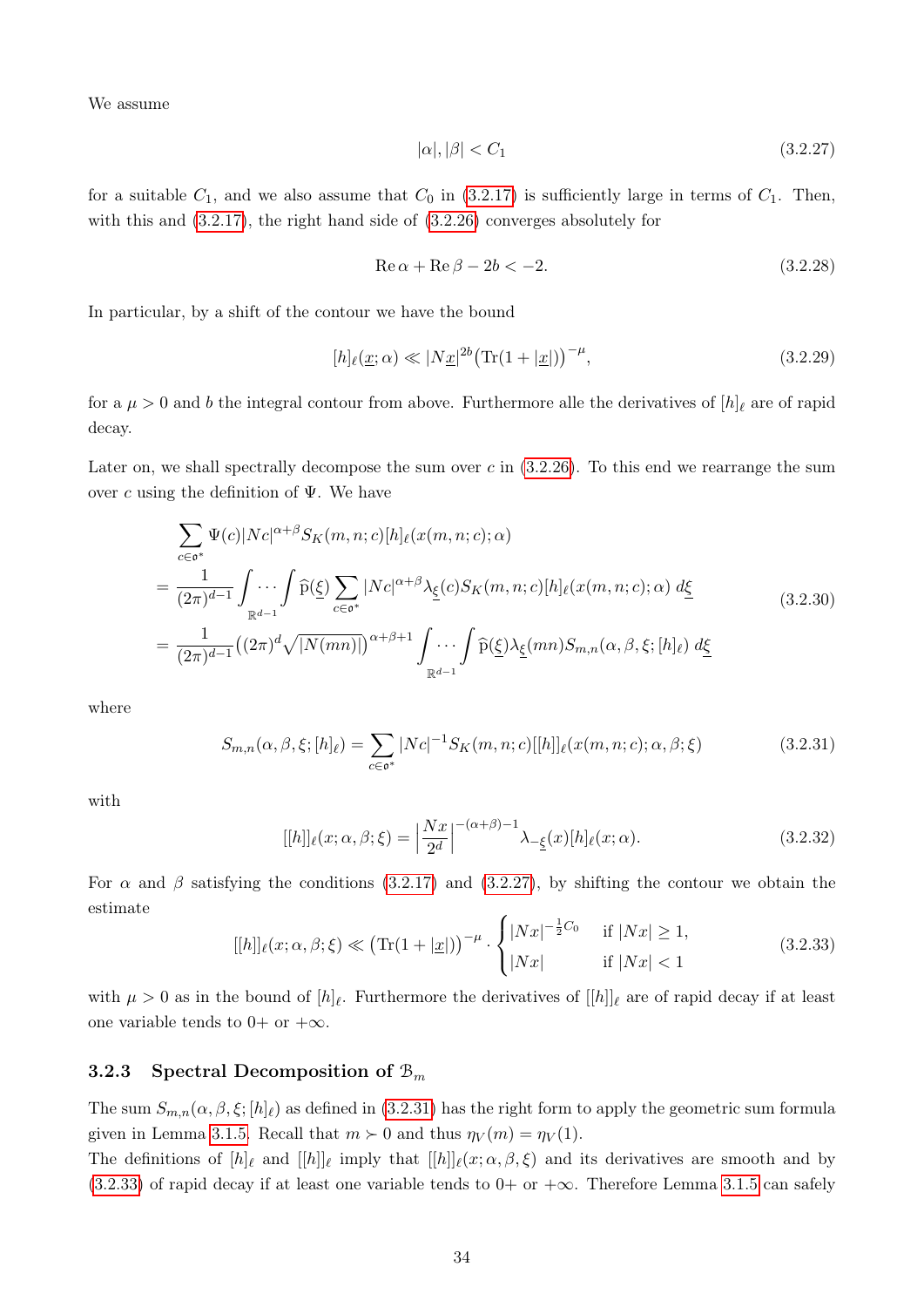be applied to  $S_{m,n}(\alpha,\beta,\xi;[h]_{\ell}),$  provided

<span id="page-40-0"></span>
$$
|\operatorname{Re}\alpha| + \operatorname{Re}\beta < -\frac{1}{2}C_1. \tag{3.2.34}
$$

For instance choose  $\text{Re}\,\beta$  negative and large, and  $|\text{Re}\,\alpha|$  relatively small. Lemma [3.1.5](#page-27-0) yields the decomposition

$$
S_{m,n}(\alpha, \beta, \xi; [h]_{\ell}) = \sum_{V} a_{V} \eta_{V}(1) t_{V}((m)) \eta_{V}(n) t_{V}((n)) B_{[n]}[[h]]_{\ell}(\kappa_{V}; \alpha, \beta, \xi)
$$
  
+  $C_{e} \sum_{\underline{\nu} \in \Lambda^{d-1}} \lambda_{-\underline{\nu}}(mn) \int_{-\infty}^{\infty} \frac{\sigma_{2it}(m, 2\underline{\nu}) \sigma_{2it}(n, 2\underline{\nu})}{|N(mn)|^{it} |\zeta_{K}(1 + 2it, 2\underline{\nu})|^{2}} B_{[n]}[[h]]_{\ell}(t + \underline{\nu}; \alpha, \beta, \xi) dt$   
= : {S}\_{m,n}^{c} + S\_{m,n}^{e} \}(\alpha, \beta, \xi; [h]\_{\ell})

where  $t + \underline{\nu} = (t + \nu_1, \ldots, t + \nu_{d-1}, t - \text{Tr}(\underline{\nu})).$ 

The uniformity of the convergence follows by inserting the bounds for all involved parameters stated in the previous sections. More precisely, we use the estimate [\(3.1.44\)](#page-27-1) to bound the functions  $B_{[n]}[[h]]_{\ell}$ . Then Lemma [3.1.4](#page-26-0) gives the convergence for the first term, and Lemma [3.1.1](#page-16-0) combined with trivial estimates for the divisor functions does it for the second term.

We insert the decomposition into [\(3.2.30\)](#page-39-4) and [\(3.2.26\)](#page-38-2), and factorize  $n \in \mathfrak{o}^*$  into  $n \cdot \varepsilon$  where  $\varepsilon$  runs over the units, and  $n \in \mathfrak{o}^* \mod P(\epsilon)^2$ .

Then the contribution of  $S_{m,n}^c$  equals

$$
\frac{(2\pi)^{d\beta}}{i(2\pi^2)^d} \zeta_K(1-\beta)(Nm)^{\frac{1}{2}(\alpha+\beta+1)} \times
$$
\n
$$
\times \sum_{n \in \mathfrak{o}^* \text{ mod } P(\epsilon)^2} \frac{\sigma_{-\alpha}(n)}{(Nn)^{\frac{1}{2}(1-\alpha-\beta)}} \text{sgn}^{\ell}[n] \sum_V a_V \eta_V(1) t_V((m)) \eta_V(n) t_V((n)) \times
$$
\n
$$
\times \sum_{\underline{\nu} \in \mathbb{Z}^{d-1}} \int_{\mathbb{R}^{d-1}} \cdots \int e^{i \text{Tr}(\underline{\nu \xi})} \widehat{p}(\xi) \lambda_{\underline{\xi}}(mn) B_{[n]}[[h]]_{\ell}(\kappa_V; \alpha, \beta; \underline{\xi}) d\underline{\xi}.
$$

The function  $B_{[n]}[[h]]_\ell$  is smooth in  $\xi$  and is bounded by [\(3.1.44\)](#page-27-1) with  $f = [[h]]_\ell$  and  $C_f = C_1$ . Thus the integral decays sufficiently fast in  $\nu$  and  $\kappa_V$ , and the triple sum converges absolutely. Using Poisson's summation formula, we see that only the term with  $\xi = \underline{\nu} = 0$  survives. Hence the expression changes to

$$
\frac{(2\pi)^{d\beta}}{i(2\pi^2)^d}\zeta_K(1-\beta)(Nm)^{\frac{1}{2}(\alpha+\beta+1)}\sum_{n\in\mathfrak{o}^*\text{ mod }P(\epsilon)^2}\frac{\sigma_{-\alpha}(n)}{(Nn)^{\frac{1}{2}(1-\alpha-\beta)}}\text{sgn}^{\ell}[n]\times
$$

$$
\times\sum_V a_V\eta_V(1)t_V((m))\eta_V(n)t_V((n))\frac{1}{2^{d-1}}\text{B}_{[n]}[[h]]_{\ell}(\kappa_V;\alpha,\beta;0).
$$

The factors sgn[n] and  $\eta_V(n)$  depend only on the sign of n, in other words they depend on the unit  $\varepsilon$ such that  $n = n' \varepsilon$  with  $n' \succ 0$ . Thus we can rewrite the sum over n as

$$
\frac{2(2\pi)^{d\beta}}{i(2\pi)^{2d}}\zeta_K(1-\beta)(Nm)^{\frac{1}{2}(\alpha+\beta+1)}\sum_V a_V\eta_V(1)t_V((m))\times\\ \times \sum_{\varepsilon \bmod P(\varepsilon)^2} \text{sgn}^{\ell}[\varepsilon]\eta_V(\varepsilon)B_{[\varepsilon]}[[h]]_{\ell}(\kappa_V;\alpha,\beta;0)\cdot \sum_{\mathfrak{n}} t_V(\mathfrak{n})\frac{\sigma_{-\alpha}(\mathfrak{n})}{(N\mathfrak{n})^{\frac{1}{2}(1-\alpha-\beta)}}.
$$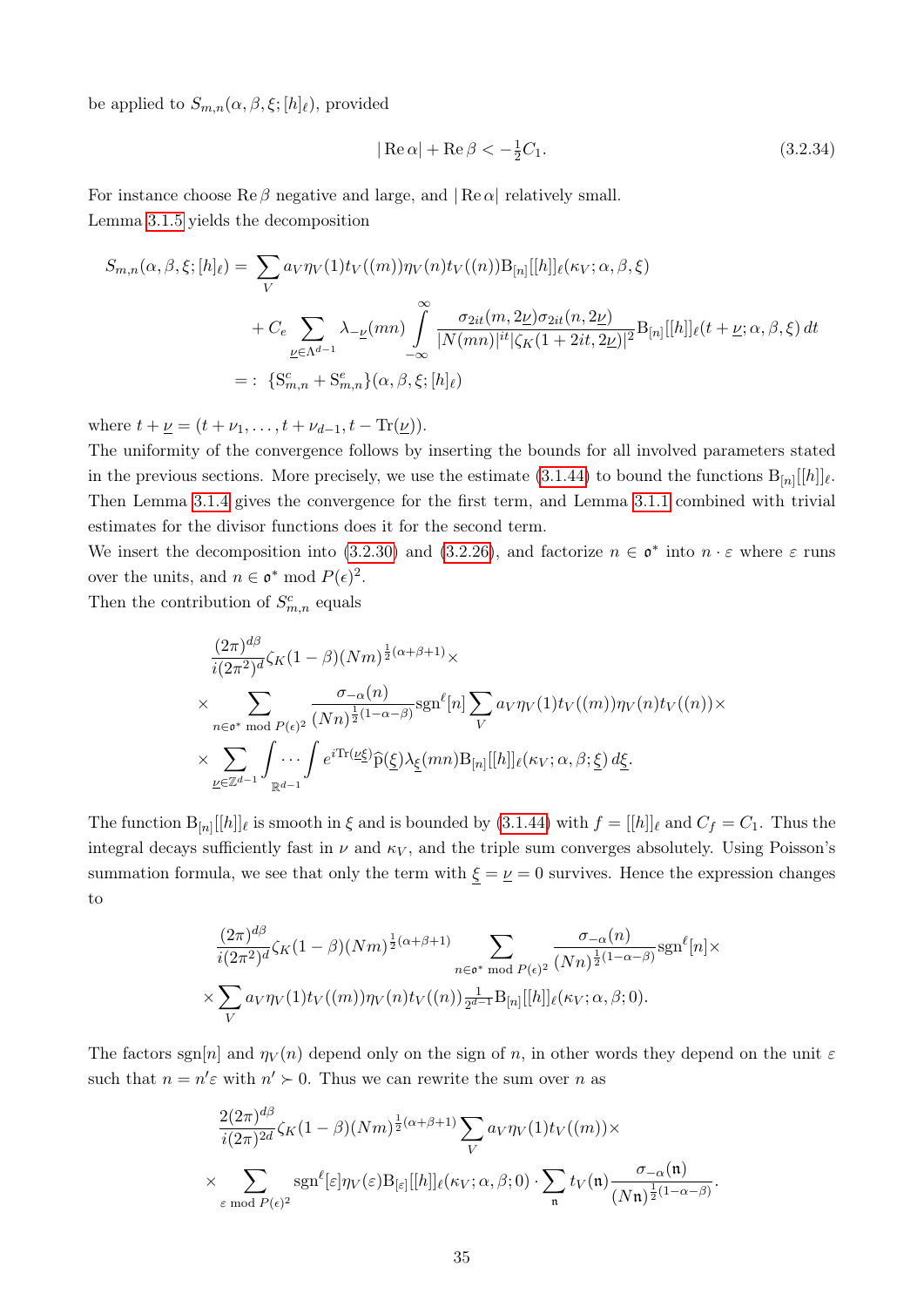Then the sum over  $\mathfrak{n}$  equals  $H_V(\frac{1}{2})$  $\frac{1}{2}(1-\alpha-\beta))H_V(\frac{1}{2})$  $\frac{1}{2}(1+\alpha-\beta)$ ). We denote the sum over  $\varepsilon$  by  $B^{V,\ell}$ . Hence we have

$$
S_{m,n}^{c} = \frac{2(2\pi)^{d\beta}}{i(2\pi)^{2d}} (Nm)^{\frac{1}{2}(\alpha+\beta+1)} \sum_{V} a_V \eta_V(1) t_V((m)) H_V(\frac{1}{2}(1-\alpha-\beta)) H_V(\frac{1}{2}(1+\alpha-\beta)) B^{V,\ell}.
$$

This sum converges absolutely by Lemma [3.1.6](#page-29-0) and [\(3.1.44\)](#page-27-1).

The contribution coming from  $S_{m,n}^e$  can be treated in a similar way. We get

<span id="page-41-0"></span>
$$
\frac{2(2\pi)^{d\beta}}{i(2\pi)^{2d}}C_e(Nm)^{\frac{1}{2}(\alpha+\beta+1)}\sum_{\underline{\nu}\in\Lambda^{d-1}}\lambda_{-\underline{\nu}}(m)\int_{-\infty}^{\infty}\frac{\sigma_{2it}(m,2\underline{\nu})}{(Nm)^{it}|\zeta_K(1+2it,2\underline{\nu})|^2}\times
$$
  
 
$$
\times\zeta_K\left(\frac{1}{2}(1+\alpha-\beta)-it,\underline{\nu}\right)\zeta_K\left(\frac{1}{2}(1+\alpha-\beta)+it,-\underline{\nu}\right)\zeta_K\left(\frac{1}{2}(1-\alpha-\beta)-it,\underline{\nu}\right)\times
$$
  
 
$$
\times\zeta_K\left(\frac{1}{2}(1-\alpha-\beta)+it,-\underline{\nu}\right)\mathcal{B}^{\xi_{\underline{\nu}},\ell}[[h]]_{\ell}(t+\underline{\nu};\alpha,\beta,0) dt
$$

where  $t + \underline{\nu} = (t + \nu_1, \ldots, t + \nu_{d-1}, t - \text{Tr}(\underline{\nu}))$ . Lemma [3.1.1,](#page-16-0) [\(3.1.44\)](#page-27-1) and trivial estimates for the factors  $\zeta_K(\sigma + it, \pm \underline{\nu})$ , as  $\sigma > 1$ , show the convergence.

Thus we have a spectral decomposition for  $\mathcal{B}_m$ , as long as  $\alpha$  and  $\beta$  satisfy our assumptions [\(3.2.17\)](#page-35-0), [\(3.2.27\)](#page-39-0) and [\(3.2.34\)](#page-40-0). We have

$$
\mathcal{B}_{m}(\alpha,\beta;h) = 2^{d}|D_{K}|^{-\frac{\alpha}{2}+\frac{1}{4}}|Nm|\tilde{h}_{0}(1)\frac{\zeta_{K}(1-\alpha)\zeta_{K}(1-\beta)}{\zeta_{K}(2-\alpha-\beta)}\sigma_{\alpha+\beta-1}(m) \qquad (3.2.35)
$$
\n
$$
+ 2^{d}|D_{K}|^{\frac{\alpha}{2}-\frac{1}{4}}|Nm|^{1+\alpha}\tilde{h}_{0}(1+\alpha)\frac{\zeta_{K}(1+\alpha)\zeta_{K}(1-\beta)}{\zeta_{K}(2+\alpha-\beta)}\sigma_{-\alpha+\beta-1}(m) + \sum_{\ell} \left[\frac{2(2\pi)^{d\beta}}{i(2\pi)^{2d}}(Nm)^{\frac{1}{2}(\alpha+\beta+1)}\sum_{V} a_{V}\eta_{V}(1)t_{V}((m))H_{V}(\frac{1}{2}(1-\alpha-\beta))H_{V}(\frac{1}{2}(1+\alpha-\beta))B^{V,\ell} + \frac{2(2\pi)^{d\beta}}{i(2\pi)^{2d}}C_{e}(Nm)^{\frac{1}{2}(\alpha+\beta+1)}\sum_{\nu\in\Lambda^{d-1}}\lambda_{-\nu}(m)\int_{-\infty}^{\infty}\frac{\sigma_{2it}(m,2\nu)}{(Nm)^{it}|\zeta_{K}(1+2it,2\nu)|^{2}} \times \zeta_{K}(\frac{1}{2}(1+\alpha-\beta)-it,\nu)\zeta_{K}(\frac{1}{2}(1+\alpha-\beta)+it,-\nu)\zeta_{K}(\frac{1}{2}(1-\alpha-\beta)-it,\nu)\times \zeta_{K}(\frac{1}{2}(1-\alpha-\beta)+it,-\nu)B^{\varepsilon_{\nu},\ell}[[h]]_{\ell}(t+\nu;\alpha,\beta,0) dt]. \qquad (3.2.35)
$$

But the domain coming from these assumptions does not contain the point  $(\alpha, \beta) = (0, 0)$  we need for the application to  $\mathcal{Z}_2(g,\omega;K)$ . Thus, we have to continue the decomposition to a neighborhood of  $(\alpha, \beta) = (0, 0)$ . To this end we consider the transform of h given by

$$
\Phi_*(\underline{r}; \alpha, \beta; h) = \frac{1}{i} \sum_{\ell} \sum_{\varepsilon \bmod P(\epsilon)^2} \text{sgn}^{\ell}[\varepsilon] \eta_*(\varepsilon) \text{B}_{[\varepsilon]}[[h]] \ell(\underline{r}; \alpha, \beta, 0)
$$

where  $* = V$  or  $\mathcal{E}_{\underline{\nu}}$  and  $\underline{r} = \kappa_V$  or  $t + \underline{\nu} = (t + \nu_1, \dots, t + \nu_{d-1}, t - \text{Tr}(\underline{\nu}))$  respectively. We use the definitions of  $[[h]]_\ell$  in [\(3.2.32\)](#page-39-5),  $[h]_\ell$  in [\(3.2.25\)](#page-38-1),  $h_\ell$  in [\(3.2.15\)](#page-35-2) and  $\Gamma_\ell$  in Lemma [3.2.1.](#page-35-1)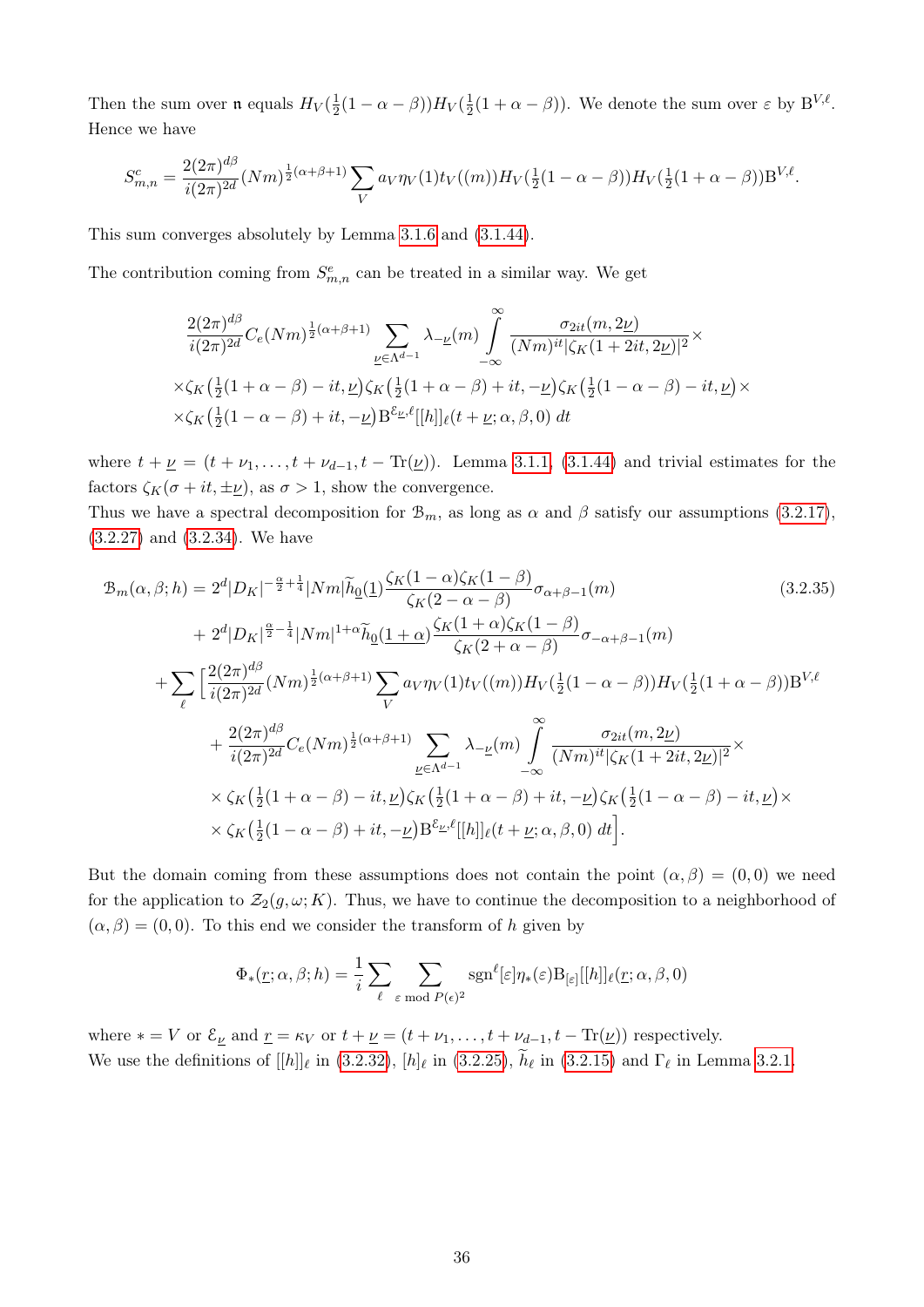We obtain

$$
\sum_{\ell} sgn^{\ell}[\varepsilon][[h]]_{\ell}(x;\alpha,\beta,0) = \frac{1}{2^{d}di^{d-1}} \left| \frac{Nx}{2^{d}} \right|^{1-\alpha-\beta} \times
$$
  

$$
\times \sum_{e \in \{\pm 1\}^{d} \binom{\beta}{b} \cdots \int_{\infty}^{d} \prod_{j=1}^{d} \left[ \left[ (1 + e_{j}sgn(\varepsilon_{j})) \cos(\frac{\pi}{2}\alpha) - (1 - e_{j}sgn(\varepsilon_{j})) \cos(\pi(s_{j} - \frac{1}{2}\alpha)) \right] \times
$$
  

$$
\times \Gamma(1 - s_{j})\Gamma(1 + \alpha - s_{j}) \left| \tilde{h}(\underline{s};e) \right| \frac{x_{1}}{2} \right|^{2s_{1}} \cdots \left| \frac{x_{d}}{2} \right|^{2s_{d}} ds
$$

where b is the contour from above, and  $\varepsilon$  is a unit. Stirling's formula and [\(3.2.17\)](#page-35-0) imply that the integral converges absolutely.

Now we apply  $B_e$  with respect to x to this expression, and use the equations  $(3.1.45) - (3.1.47)$  $(3.1.45) - (3.1.47)$  $(3.1.45) - (3.1.47)$  to get a new expression for  $\Phi_*$ , namely

$$
\Phi_*(\underline{r}; \alpha, \beta; h) = \frac{1}{(2i)^d d} \sum_{e \in \{\pm 1\}^d \epsilon \bmod P(\epsilon)^2} \sum_{\substack{\gamma \in \mathbb{C}^d \\ (-i\infty, i\infty)^d}} \eta_*(\epsilon) \int \cdots \int_{j=1}^d \widetilde{h}(\underline{s}; e) \prod_{j=1}^d \left[ \Delta_{e_j}^{\text{sgn}(\epsilon_j)}(s_j, r_j; \alpha, \beta) \times \right] \tag{3.2.36}
$$
\n
$$
\times \Gamma(s_j - \frac{1}{2}(1 + \alpha + \beta) - ir_j) \Gamma(s_j - \frac{1}{2}(1 + \alpha + \beta) + ir_j) \Gamma(1 - s_j) \Gamma(1 + \alpha - s_j) \, d\underline{s}
$$

where

<span id="page-42-0"></span>
$$
\Delta_{e_j}^{\pm} = \left\{ (1 \pm e_j) \cos(\frac{\pi}{2}\alpha) - (1 \mp e_j) \cos(\pi(s_j - \frac{1}{2}\alpha)) \right\} \times \left\{ (1 \mp 1) \cosh(\pi r_j) + (1 \pm 1) \sin(\pi(s_j - \frac{1}{2}(\alpha + \beta))) \right\}.
$$
\n(3.2.37)

The  $s_j$ -contour separates the poles of  $\Delta_{e_j}^{\text{sgn}(\epsilon_j)}(s_j, r_j; \alpha, \beta)\Gamma(s_j - \frac{1}{2})$  $\frac{1}{2}(\alpha + \beta + 1) - ir_j\Gamma(s_j - \frac{1}{2})$  $rac{1}{2}(\alpha + \beta + 1) + ir_j$ and those of  $\Gamma(1-s_i)\Gamma(1+\alpha-s_i)$ , and it is assumed that the contour can be drawn, i.e. if we would pass through a pole, we choose a small semicircle around it. Under the assumption [\(3.2.34\)](#page-40-0) one may use the contour  $\text{Re } s_j = b$ , with the bounds  $\frac{1}{2}(\text{Re }\alpha + \text{Re }\beta + 1) < b < \min\{0, -\text{Re }\alpha\}$ . Then we move the contour appropriately to get [\(3.2.36\)](#page-42-0). As the right hand side exists on a larger domain, the representation [\(3.2.36\)](#page-42-0) gives an analytic continuation of  $\Phi_*$ .

In the next steps, we reformulate a factor of  $\Phi_*$  and state some estimates for it.

Consider the expression

$$
\sum_{\varepsilon \bmod P(\epsilon)^2} \eta_*(\varepsilon) \prod_{j=1}^d \Delta_{e_j}^{\text{sgn}(\varepsilon_j)}.
$$

As in [\[BM01,](#page-85-0) (5.12)-(5.13)] one has to consider the possible values of  $* = V$  and  $q_V$  and for  $* = \mathcal{E}_{\nu}$ separately, and reformulate the expression in every case. Combining these results we obtain for any space  $* = V$  and  $\mathcal{E}_{\nu}$  with  $\eta_*(1) \neq 0$  the equality

$$
\sum_{\text{mod }P(\epsilon)^2} \eta_*(\varepsilon) \prod_{j=1}^d \Delta_{e_j}^{\text{sgn}(\varepsilon_j)} = \eta_*(1) \prod_{j=1}^d (\Delta_{e_j}^+ + \lambda_*(\varepsilon_j) \Delta_{e_j}^-)
$$

where  $\varepsilon_i$  on the right hand side is as in Lemma [3.1.6.](#page-29-0)

 $\varepsilon$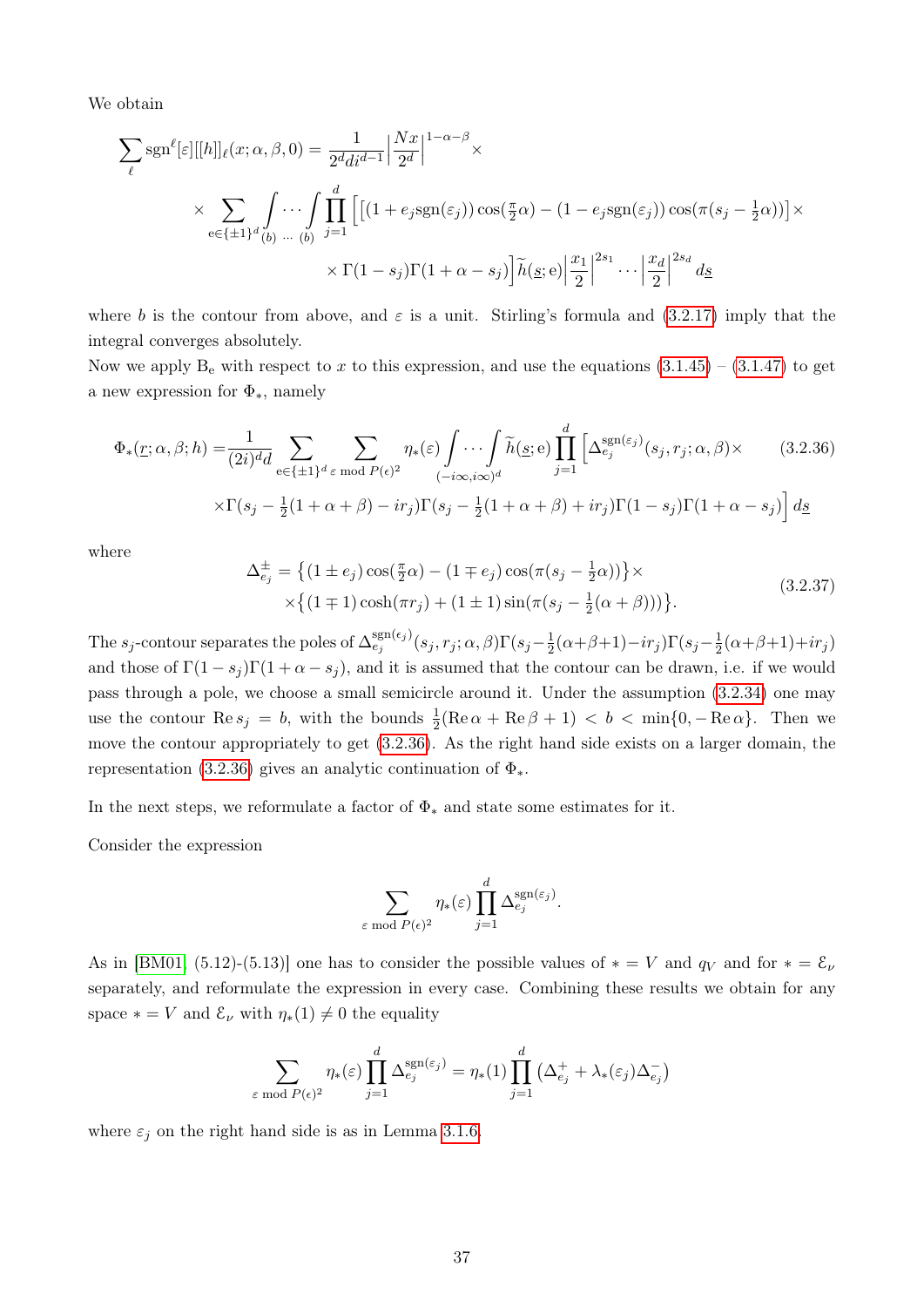#### <span id="page-43-2"></span>(3.2.2) Lemma

Assume that [\(3.2.17\)](#page-35-0) and [\(3.2.27\)](#page-39-0) hold for  $\alpha$ ,  $\beta$  and  $h$ , and let V, the eigenvalue  $\kappa_V = (\kappa_1, \ldots, \kappa_d)$ , and  $q_V = (q_1, \ldots, q_d)$  be as in [\(3.1.28\)](#page-22-0) and Lemma [3.1.3.](#page-24-0) Then  $\Phi_V(\kappa_V; \alpha, \beta; h)$  is regular in  $\kappa_V$  and bounded by

$$
\Phi_V(\kappa_V;\alpha,\beta;h) \ll \left(1+|\kappa_1|+\cdots+|\kappa_d|\right)^{-\frac{C_0}{2}}
$$

uniformly in V and  $\alpha$ ,  $\beta$ , provided

$$
|\operatorname{Re}\alpha| + \operatorname{Re}\beta < 2\min_{j} \left\{ |\operatorname{Im}\kappa_{j} + \frac{1}{2}| + \delta_{j} \right\} \tag{3.2.38}
$$

with.

<span id="page-43-3"></span><span id="page-43-0"></span>
$$
\delta_j = \begin{cases} 0, & \text{if } q_j = 0, \\ 1, & \text{if } q_j \neq 0. \end{cases}
$$

Likewise  $\Phi_{\varepsilon_{\nu}}$  is regular in t and  $\underline{\nu}$ . Let  $t + \underline{\nu} = (t + \nu_1, \ldots, t + \nu_{d-1}, t - \text{Tr}(\underline{\nu}))$ . Then  $\Phi_{\varepsilon_{\nu}}(t + \underline{\nu}; \alpha, \beta; h)$ is bounded by

$$
\Phi_{\mathcal{E}_{\nu}}(t+\underline{\nu};\alpha,\beta;h) \ll \left(1+|t|+|\nu_1|+\cdots+|\nu_{d-1}|\right)^{-\frac{C_0}{2}},\tag{3.2.39}
$$

provided

<span id="page-43-1"></span>
$$
|\operatorname{Re}\alpha| + \operatorname{Re}\beta < 1 - 2|\operatorname{Im}t|.\tag{3.2.40}
$$

#### Proof.

First we consider the case  $q_j \neq 0$  for all j. Then  $i\kappa_j = l_j - \frac{1}{2}$  $\frac{1}{2}$ , and we modify the Γ-factors of [\(3.2.36\)](#page-42-0) using  $(3.1.48)$ . We have

$$
\Phi_V(\kappa_V; \alpha, \beta; h) = \frac{(-1)^{l_1 + \dots + l_d - d}}{d} \sum_{e} \sum_{\varepsilon} \eta_V(\varepsilon) \times
$$
  
 
$$
\times \int_{(-i\infty, i\infty)^d} \tilde{h}(\underline{s}; e) \prod_{j=1}^d \left[ \left[ (1 + e_j \text{sgn}(\varepsilon_j)) \cos(\frac{\pi}{2}\alpha) - (1 - e_j \text{sgn}(\varepsilon_j)) \cos(\pi(s_j - \frac{1}{2}\alpha)) \right] \times
$$
  
 
$$
\times \Gamma(1 - s_j) \Gamma(1 + \alpha - s_j) \frac{\Gamma(l_j - 1 + s_j - \frac{1}{2}(\alpha + \beta))}{\Gamma(l_j + 1 - s_j + \frac{1}{2}(\alpha + \beta))} \right] d\underline{s}
$$

where the contours can be drawn under the assumption [\(3.2.38\)](#page-43-0). Thus, the regularity of  $\Phi_V$  follows. To obtain the decay of  $\Phi_V$  we shift the contours appropriately to the left, and use Stirling's formula and [\(3.2.17\)](#page-35-0), as well as trivial estimates for the trigonometric functions.

If  $q_j = 0$  for some j, we do not need to rewrite the integral, and the shift of contour is not needed for the j-th integral. After reformulating the integrals with  $q_i \neq 0$  the regularity follows and one proceeds as above with Stirling's formula to get the estimates on  $\Phi_{*}$ , under the assumption [\(3.2.38\)](#page-43-0). For the spaces  $\mathcal{E}_{\underline{\nu}}$  the proof is analogously to  $q_j = 0$ , under the assumption [\(3.2.40\)](#page-43-1).  $\Box$ 

Now we can state a first explicit formula for  $\mathcal{B}_m$  in a neighborhood of  $(\alpha, \beta) = (0, 0)$ :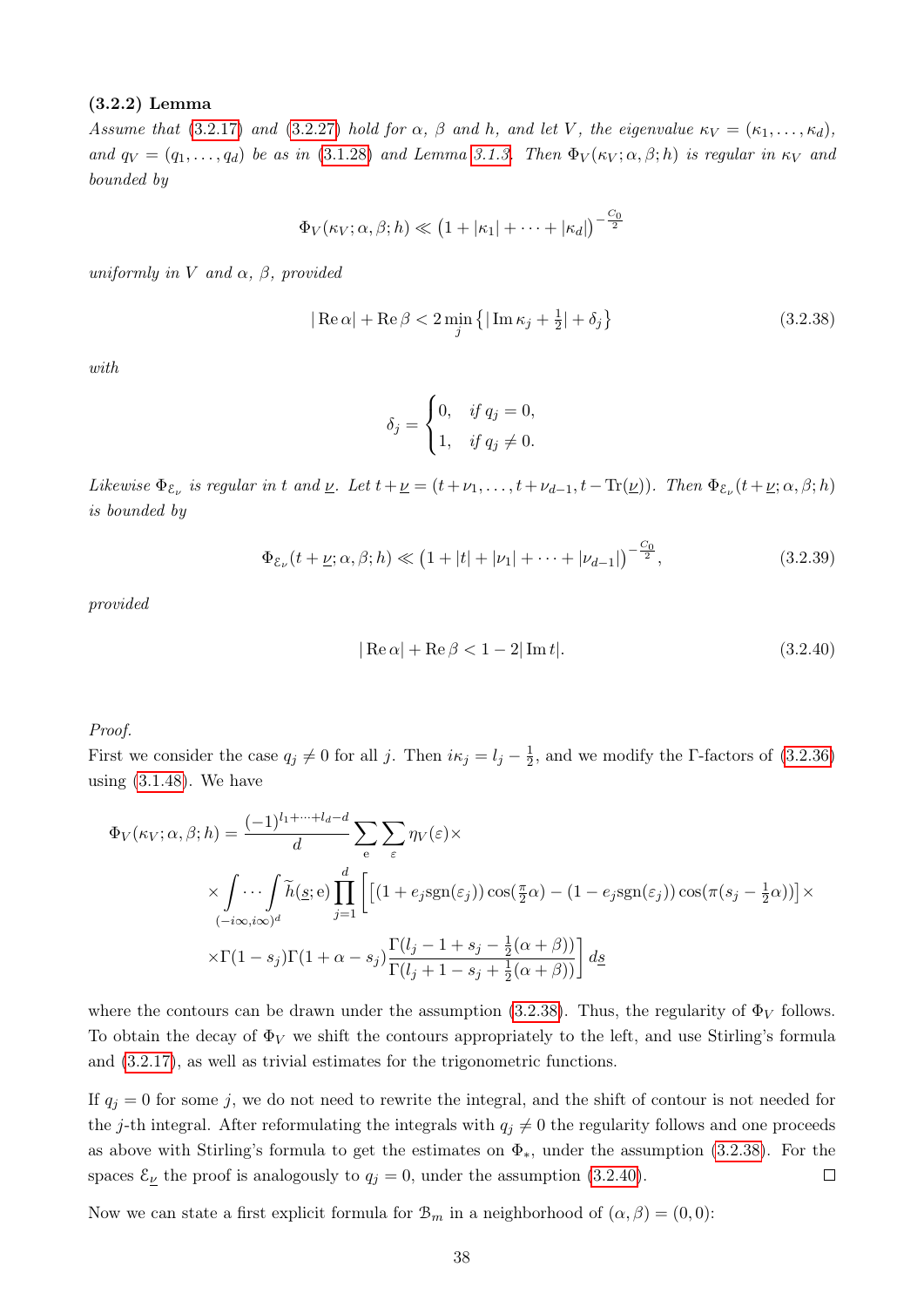#### <span id="page-44-1"></span>(3.2.3) Theorem

Let  $\mathcal{B}_m(\alpha,\beta;h)$  be defined by [\(3.2.6\)](#page-32-0), and assume [\(3.2.17\)](#page-35-0). Let  $\alpha,\beta$  be such that

<span id="page-44-0"></span>
$$
-1 < \operatorname{Re}(\pm \alpha + \beta) < \frac{3}{5}.\tag{3.2.41}
$$

Then we have the spectral decomposition

$$
\mathcal{B}_{m}(\alpha,\beta;h) = \left\{\mathcal{B}_{m}^{(r)} + \mathcal{B}_{m}^{(c)} + \mathcal{B}_{m}^{(e)}\right\}(\alpha,\beta;h)
$$

where

$$
\mathcal{B}_{m}^{(r)}(\alpha,\beta;h) = |D_{K}|^{-\frac{\alpha}{2} + \frac{1}{4}} \frac{\zeta_{K}(1-\alpha)\zeta_{K}(1-\beta)}{\zeta_{K}(2-\alpha-\beta)} (Nm)\sigma_{\alpha+\beta-1}(m)\ddot{h}(0,0) \n+ |D_{K}|^{\frac{\alpha}{2} - \frac{1}{4}} \frac{\zeta_{K}(1+\alpha)\zeta_{K}(1-\beta)}{\zeta_{K}(2+\alpha-\beta)} (Nm)^{1+\alpha}\sigma_{-\alpha+\beta-1}(m)\ddot{h}(\alpha,0) \n+ \frac{2^{2d}}{d\pi^{d}}R_{K}|D_{K}|^{\beta+\frac{1}{2}} \frac{\zeta_{K}(1-\alpha)\zeta_{K}(1+\beta)}{\zeta_{K}(2-\alpha+\beta)} (Nm)^{1+\beta}\sigma_{\alpha-\beta-1}(m)\ddot{h}(0,\beta) \n+ \frac{2^{2d}}{d\pi^{d}}R_{K}|D_{K}|^{\beta+\frac{1}{2}} \frac{\zeta_{K}(1+\alpha)\zeta_{K}(1+\beta)}{\zeta_{K}(2+\alpha+\beta)} (Nm)^{1+\alpha+\beta}\sigma_{-\alpha-\beta-1}(m)\ddot{h}(\alpha,\beta),
$$

$$
\mathcal{B}_{m}^{(c)}(\alpha,\beta;h) = \frac{2(2\pi)^{d\beta}}{(2\pi)^{2d}} (Nm)^{\frac{1}{2}(\alpha+\beta+1)} \sum_{V} a_{V} \eta_{V}(1) t_{V}((m)) H_{V}(\frac{1}{2}(1-\alpha-\beta))
$$
  
 
$$
\times H_{V}(\frac{1}{2}(1+\alpha-\beta)) \Phi_{V}(\kappa_{V};\alpha,\beta;h),
$$

$$
\mathcal{B}_{m}^{(e)}(\alpha,\beta;h) = \frac{2(2\pi)^{d\beta}}{(2\pi)^{2d}} C_{e} \sum_{\underline{\nu} \in \Lambda^{d-1}} \lambda_{-\underline{\nu}}(m) \int_{-\infty}^{\infty} \frac{\sigma_{2it}(m, 2\underline{\nu})}{(Nm)^{it} |\zeta_{K}(1+2it, 2\underline{\nu})|^{2}} \times
$$
  
 
$$
\times \zeta_{K} \left(\frac{1}{2}(1+\alpha-\beta) - it, \underline{\nu}\right) \zeta_{K} \left(\frac{1}{2}(1+\alpha-\beta) + it, -\underline{\nu}\right) \zeta_{K} \left(\frac{1}{2}(1-\alpha-\beta) - it, \underline{\nu}\right) \times
$$
  
 
$$
\times \zeta_{K} \left(\frac{1}{2}(1-\alpha-\beta) + it, -\underline{\nu}\right) \Phi_{\varepsilon_{\nu}}(t+\underline{\nu}; \alpha, \beta; h) dt.
$$

Here V,  $\kappa_V, t_V, \eta_V, a_V, H_V$  are as defined in Section [3.1.2,](#page-22-1)  $\Phi_*$  is given by [\(3.2.36\)](#page-42-0) and as before the vector  $t + \underline{\nu} = (t + \nu_1, \ldots, t + \nu_{d-1}, t - \text{Tr}(\underline{\nu}))$ . The function  $\ddot{h}$  is defined by

$$
\ddot{h}(\eta_1,\eta_2)=\int \ldots \int h(\underline{u})|N\underline{u}|^{\eta_1}(|1+u_1|\cdots|1+u_d|)^{\eta_2} d\underline{u}.
$$

Remark that  $h(\underline{u})$  is of rapid decay if  $u_j$  tends to infinity, 0 or -1 for at least one j. The expressions for  $\mathfrak{B}_m^{(r)}$ ,  $\mathfrak{B}_m^{(c)}$  and  $\mathfrak{B}_m^{(e)}$  are regular in the domain [\(3.2.41\)](#page-44-0).

Proof.

The spectral decomposition holds in the domain [\(3.2.34\)](#page-40-0). Thus we have to prove that all terms can be continued to the domain [\(3.2.41\)](#page-44-0).

Consider the cuspidal contribution. The sum is absolutely and uniformly convergent in the domain

$$
|\operatorname{Re}\alpha| + \operatorname{Re}\beta < 2\min_{V} \min_{j} \left\{ |\operatorname{Im}\kappa_{j} + \frac{1}{2}| + \delta_{j} \right\}, \quad \text{by Lemma 3.1.6 and Lemma 3.2.2}, \tag{3.2.42}
$$

and it is regular there. By the possible values of  $\kappa_j$  this domain contains the domain [\(3.2.41\)](#page-44-0). Thus  $\mathfrak{B}_{m}^{(c)}$  is of the form stated in the Theorem.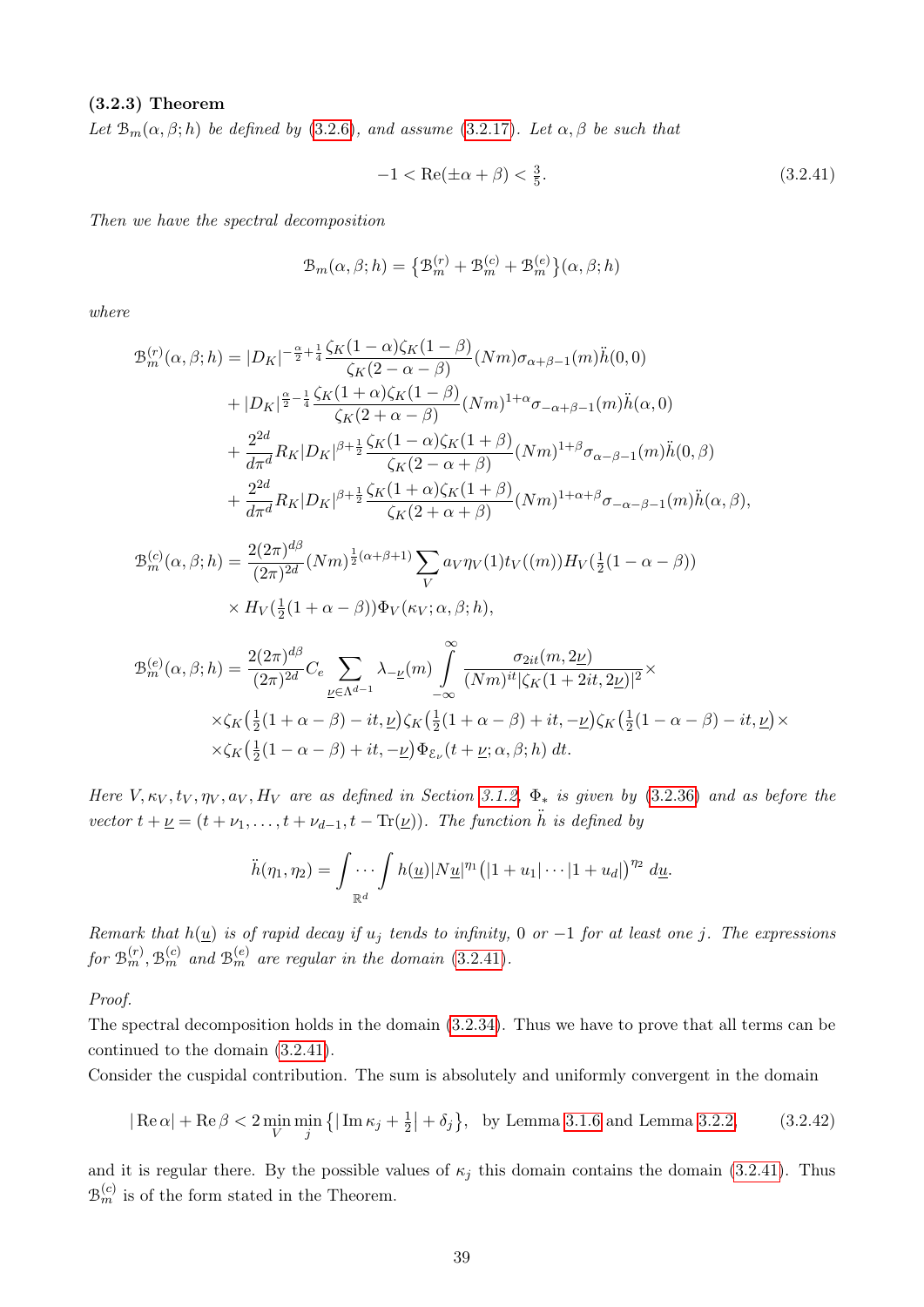Now we consider the contribution of the Eisenstein series. In the domain [\(3.2.34\)](#page-40-0) this is of the form stated in the Theorem, but the domain [\(3.2.41\)](#page-44-0) is not contained in [\(3.2.34\)](#page-40-0). Hence we have to extend the domain for the contribution of the Eisenstein series and pay attention to possible singularities.

However, for the terms with  $\nu \neq 0$  the integrand is regular in [\(3.2.41\)](#page-44-0), and the sum  $\sum_{\nu \in \Lambda^{d-1}}$  converges absolutely by Lemma [3.2.2.](#page-43-2)

Thus, we exclude this part from our consideration and restrict our attention to the term  $\nu = 0$ , namely

<span id="page-45-3"></span>
$$
\frac{2(2\pi)^{d\beta}}{(2\pi)^{2d}}C_e \int_{-\infty}^{\infty} \frac{\sigma_{2it}(m)}{(Nm)^{it}|\zeta_K(1+2it)|^2} \zeta_K\left(\frac{1}{2}(1+\alpha-\beta)-it\right)\zeta_K\left(\frac{1}{2}(1+\alpha-\beta)+it\right) \times
$$
\n
$$
\times \zeta_K\left(\frac{1}{2}(1-\alpha-\beta)-it\right)\zeta_K\left(\frac{1}{2}(1-\alpha-\beta)+it\right)\Psi_t(\alpha,\beta;h) dt. \tag{3.2.43}
$$

Here  $(\alpha, \beta)$  is in the domain [\(3.2.34\)](#page-40-0), and

<span id="page-45-2"></span>
$$
\Psi_t(\alpha, \beta; h) = \Phi_{\mathcal{E}_0}(\underbrace{t, \dots, t}_{d-\text{times}}; \alpha, \beta; h).
$$
\n(3.2.44)

The integral is regular when  $| \text{Re}\,\alpha | + \text{Re}\,\beta < -1$ , as in this domain  $\text{Re}(\frac{1}{2}(1 \pm \alpha - \beta)) > 1$ . We consider the subdomain  $-\frac{5}{4} < \text{Re}(\pm \alpha + \beta) < -1$ . We move the contour to Im  $t = \frac{1}{8}$  $\frac{1}{8}$  by noting [\(3.2.39\)](#page-43-3) and [\(3.2.40\)](#page-43-1). To avoid poles on the contour, we can choose an appropriate broken line instead of a horizontal line.

The resulting integral is regular for  $-\frac{5}{4} < \text{Re}(\pm \alpha + \beta) < -\frac{3}{4}$  $\frac{3}{4}$ . Now we restrict this domain to

<span id="page-45-0"></span>
$$
-1 < \text{Re}(\pm \alpha + \beta) < -\frac{3}{4},\tag{3.2.45}
$$

and shift the *t*-contour back to  $\text{Im } t = 0$ .

As the new integral is regular in [\(3.2.41\)](#page-44-0),  $\mathcal{B}_m^{(e)}$  continues to (3.2.41).

The first shift of the contour gives us poles at  $t = -\frac{1}{2}$  $\frac{1}{2}(1 \pm \alpha + \beta)i$ , and those from the factor  $\zeta_K^{-1}(1+2it)$ . By the second one we encounter poles from  $\zeta_K^{-1}(1+2it)$  and at the points  $t = +\frac{1}{2}(1 \pm \alpha + \beta)i$ .

The residual terms coming from  $\zeta_K^{-1}$  cancel, and we are left with the terms coming from the residues at  $t=\pm \frac{1}{2}$  $\frac{1}{2}(1 \pm \alpha + \beta)i$ , given by

<span id="page-45-1"></span>
$$
\frac{(2\pi)^{d\beta}}{(2\pi^2)^d} \frac{R_K}{\sqrt{|D_K|}} C_e \cdot (Nm)^{1+\beta} \sigma_{\alpha-\beta-1}(m) \frac{\zeta_K(-\beta)\zeta_K(1-\alpha)}{\zeta_K(2-\alpha+\beta)} \Psi_{\frac{1}{2}(1-\alpha+\beta)i}(\alpha,\beta;h) +\frac{(2\pi)^{d\beta}}{(2\pi^2)^d} \frac{R_K}{\sqrt{|D_K|}} C_e \cdot (Nm)^{1+\alpha+\beta} \sigma_{-\alpha-\beta-1}(m) \frac{\zeta_K(-\beta)\zeta_K(1+\alpha)}{\zeta_K(2+\alpha+\beta)} \Psi_{\frac{1}{2}(1+\alpha+\beta)i}(\alpha,\beta;h).
$$
\n(3.2.46)

We used that  $\Psi_t$  is an even function in t, and that the residue of  $\zeta_K(s)$  at  $s=1$  is equal to  $\frac{2^{d-1}R_K}{\sqrt{D-1}}$  $\frac{R_K}{|D_K|}$ . Hence, we are left with computing the factors  $\Psi_{\frac{1}{2}(1+\alpha+\beta)i}$ .

Let  $r_j = \frac{1}{2}$  $\frac{1}{2}(1-\alpha+\beta)i$ . Then

$$
\sum_{\varepsilon \bmod P(\varepsilon)^2} \eta_*(\varepsilon) \prod_{j=1}^d \Delta_{e_j}^{\text{sgn}(\varepsilon_j)}(s_j, r, \alpha, \beta) = 2^{2d} \prod_{j=1}^d e_j \big[ \sin(\pi(s_j - \alpha)) \cos\left(\frac{1}{2}\pi((1 - e_j)s_j + e_j\beta)\right) \big]
$$

as  $\lambda_{\mathcal{E}_0} = 1$ .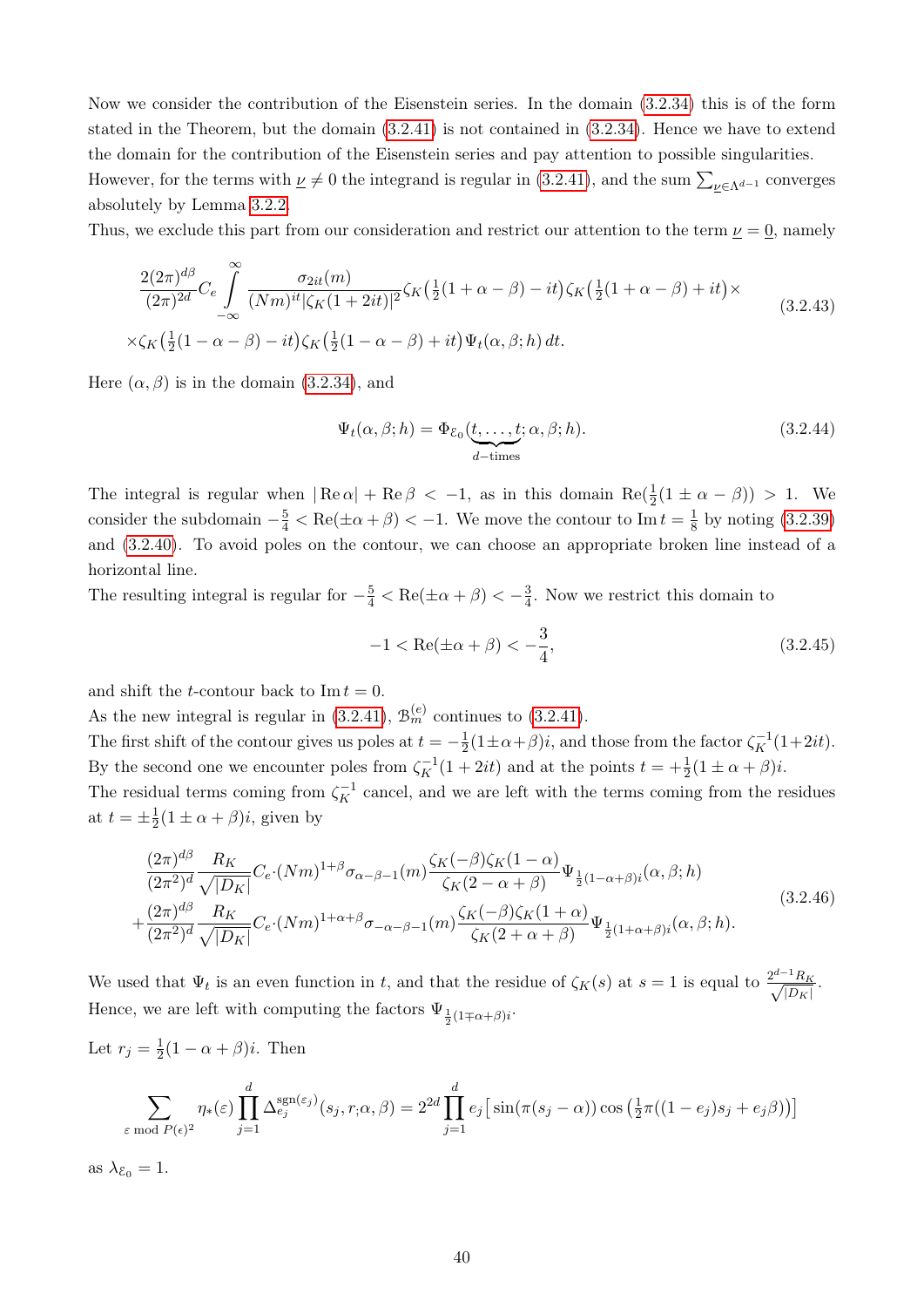We get

$$
\Psi_{\frac{1}{2}(1-\alpha+\beta)i}(\alpha,\beta;h) = \frac{2^d}{i^d d} \sum_{e \in \{\pm 1\}^d} e_1 \cdots e_d \int \cdots \int_{(-i\infty,i\infty)^d} \widetilde{h}(\underline{s};e) \times \prod_{j=1}^d \left[ \cos\left(\frac{1}{2}\pi((1-e_j)s_j+e_j\beta)\right) \Gamma(s_j-1-\beta) \Gamma(1-s_j) \right] d\underline{s}.
$$

The  $s_j$ -contour separates the poles of  $\Gamma(s_j - 1 - \beta)$  and  $\Gamma(1 - s_j)$  to the left and the right, respectively, and by the restriction to the domain [\(3.2.45\)](#page-45-0) can be drawn.

Now we let  $r_j = \frac{1}{2}$  $\frac{1}{2}(1 + \alpha + \beta)i$ . Using the same arguments as above, we get

$$
\Psi_{\frac{1}{2}(1+\alpha+\beta)i} = \frac{2^d}{i^d d} \sum_{e \in \{\pm 1\}^d} e_1 \cdots e_d \int \cdots \int_{(-i\infty,i\infty)^d} \widetilde{h}(\underline{s}+\alpha; e) \times
$$
\n
$$
\times \prod_{j=1}^d \left[ \cos \left( \frac{1}{2} \pi ((1-e_j)s_j + e_j \beta) \right) \Gamma(s_j - 1 - \beta) \Gamma(1 - s_j) \right] d\underline{s}
$$

where  $s + \alpha = (s_1 + \alpha, \ldots, s_d + \alpha)$ .

We have to compute the multiple integrals over  $s$ . We consider the second one in detail, as it is a bit more complicated than the first. The first can be done following these steps.

We use the definition of  $\tilde{h}$  given in [\(3.2.13\)](#page-34-1) and apply partial integration in each variable. Thus, the integral equals

<span id="page-46-1"></span><span id="page-46-0"></span>
$$
e_1 \cdots e_d \int \cdots \int h_d(\mathbf{e} \underline{u}) \prod_{j=1}^d R(u_j, e_j) d\underline{u}
$$
 (3.2.47)

where  $h_d(\underline{u}) = (\partial_{u_1} \dots \partial_{u_d} h)(\underline{u}),$ 

$$
R(u_j, e_j) = \int_{-i\infty}^{i\infty} \cos\left(\frac{1}{2}\pi((1-e_j)s_j + e_j\beta)\right) \Gamma(s_j - 1 - \beta) \Gamma(1 - s_j) u_j^{s_j + \alpha} \frac{ds_j}{s_j + \alpha}.
$$
 (3.2.48)

By [\(3.2.45\)](#page-45-0) we may take for instance Re  $s=\frac{1}{2}$  $\frac{1}{2}$  as contour. In particular, we can assume that the pole  $s = -\alpha$  is on the left of the contour.

We shift the contour in [\(3.2.48\)](#page-46-0) to Re s = +∞ or to Re s =  $-\infty$ , depending on whether  $u_i < 1$  or  $u_j > 1$ .

For  $u_i < 1$  the shift of contour to Re  $s = +\infty$  collects poles of  $\Gamma(1-s)$ , and the resulting integral vanishes. We get

$$
R(u_j, e_j) = 2\pi i e_j \cos(\frac{1}{2}\pi\beta)\Gamma(-\beta) \int_0^{u_j} u^{\alpha}(1 + e_j u)^{\beta} du.
$$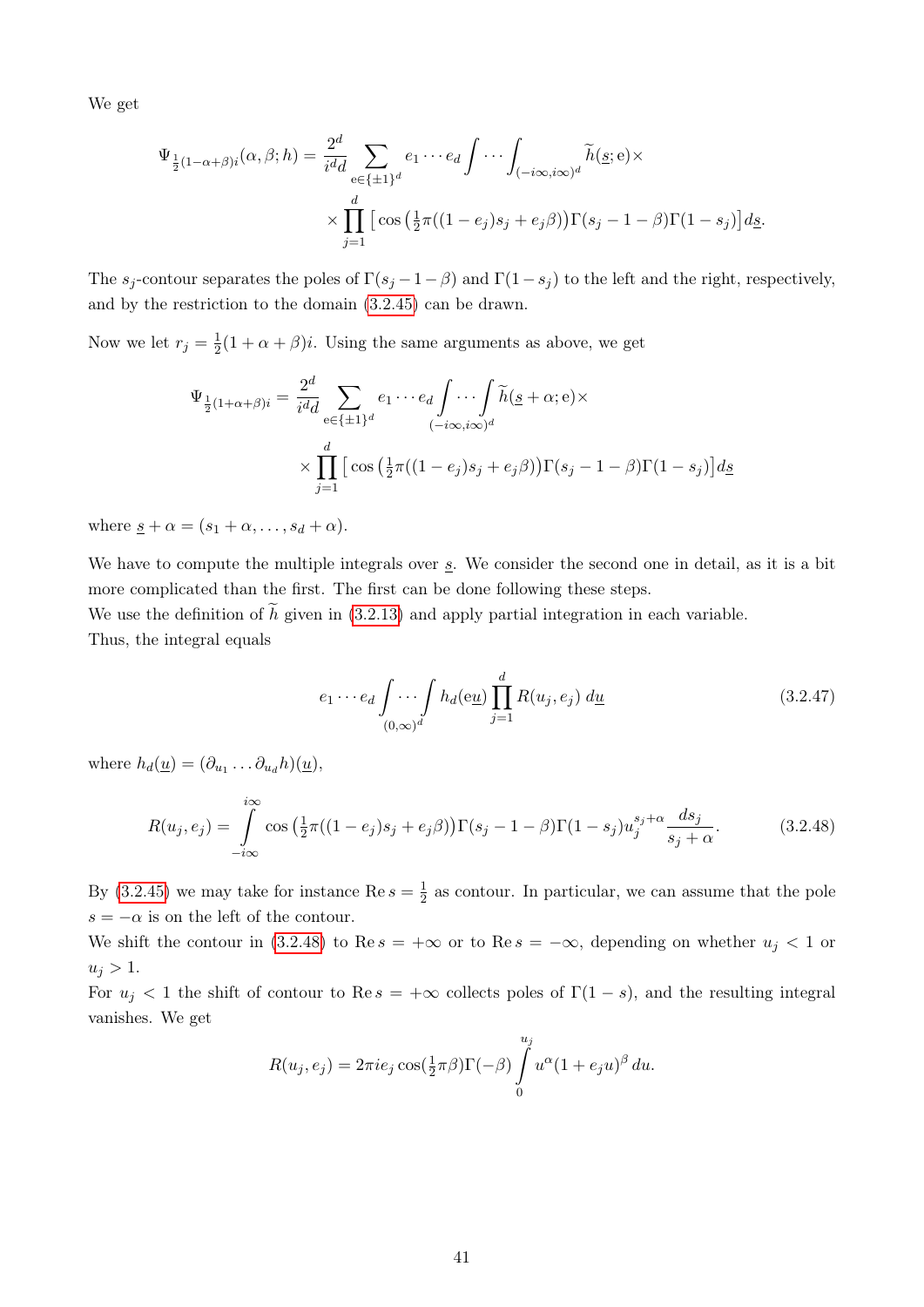If  $u_j > 1$  we collect the poles of  $\Gamma(s - 1 - \beta)$  and the pole  $s = -\alpha$ . We get

$$
R(u_j, e_j) = -2\pi i e_j \cos(\frac{1}{2}\pi\beta)\Gamma(-\beta) \int_{u_j}^{\infty} u^{\alpha} (|1 + e_j u|^{\beta} - u^{\beta}) du
$$
  
+ 
$$
2\pi i e_j \cos(\frac{1}{2}\pi\beta)\Gamma(-\beta) \frac{u_j^{1+\alpha+\beta}}{1+\alpha+\beta}
$$
  
+ 
$$
2\pi i \cos(\frac{1}{2}\pi((e_j - 1)\alpha + e_j\beta))\Gamma(1+\alpha)\Gamma(-1-\alpha-\beta).
$$

Hence, for  $u_j > 0$ ,  $u_j \neq 1$ , we have

$$
\partial_{u_j} R(u_j, e_j) = 2\pi i e_j \cos(\frac{1}{2}\pi\beta) \Gamma(-\beta) u_j^{\alpha} |1 + e_j u_j|^{\beta}.
$$

Applying partial integration to [\(3.2.47\)](#page-46-1) and inserting this expression for  $\partial_{u_i}R$  we obtain

$$
\Psi_{\frac{1}{2}(1+\alpha+\beta)i}(\alpha,\beta;h) = (2\pi i)^d \big(\cos(\frac{1}{2}\pi\beta)\Gamma(-\beta)\big)^d \ddot{h}(\alpha,\beta)
$$

with  $\ddot{h}$  as defined in the Theorem.

Analogously, we have

$$
\Psi_{\frac{1}{2}(1-\alpha+\beta)i}(\alpha,\beta;h) = \frac{(2^3\pi)^d}{d} \left(\cos(\frac{1}{2}\pi\beta)\Gamma(-\beta)\right)^d \ddot{h}(0,\beta).
$$

We insert this into [\(3.2.46\)](#page-45-1) and use the functional equation for the Dedekind ζ-function to see that  $(3.2.46)$  changes to

<span id="page-47-0"></span>
$$
\frac{C_e 2^d}{d\pi^d} R_K |D_K|^\beta \frac{\zeta_K (1-\alpha)\zeta_K (1+\beta)}{\zeta_K (2-\alpha+\beta)} (Nm)^{1+\beta} \sigma_{\alpha-\beta-1}(m) \ddot{h}(0,\beta) \n+ \frac{C_e 2^d}{d\pi^d} R_K |D_K|^\beta \frac{\zeta_K (1+\alpha)\zeta_K (1+\beta)}{\zeta_K (2+\alpha+\beta)} (Nm)^{1+\alpha+\beta} \sigma_{-\alpha-\beta-1}(m) \ddot{h}(\alpha,\beta).
$$
\n(3.2.49)

Finally we consider the residual contribution. Taking the first two summands of the decomposition of  $\mathcal{B}_m$  given in [\(3.2.35\)](#page-41-0) and the terms [\(3.2.49\)](#page-47-0) coming from  $\mathcal{B}_m^{(e)}$  we see that they coincides with  $\mathcal{B}_m^{(r)}$ .

 $\Box$ 

## 3.2.4 The Fourth Moment of  $\zeta_K$

Using the spectral decomposition of  $\mathcal{B}_m(\alpha,\beta;h)$  with  $(\alpha,\beta)$  in a neighborhood of  $(0,0)$  we can decompose  $\mathcal{Z}_2(g,\omega;K)$  via the relation [\(3.2.7\)](#page-33-1). To this end, we have to verify that  $h = W_+$  satisfies the condition [\(3.2.17\)](#page-35-0).

#### <span id="page-47-1"></span>(3.2.4) Lemma

Let  $W_+(y;\gamma,\delta)$  be as defined in [\(3.2.8\)](#page-33-2) and [\(3.2.3\)](#page-32-1) and let

$$
\widetilde{W_+}(\underline{s}; \mathbf{e}; \gamma, \delta) = \int \cdots \int W_+(\mathbf{e}\underline{u}; \gamma, \delta) u_1^{s_1 - 1} \cdots u_d^{s_d - 1} d\underline{u}
$$

be the Mellin transform of  $W_+$ , with  $e = (e_1, \ldots, e_d)$ ,  $e_j = \pm 1$  and  $e_{\underline{u}} = (e_1u_1, \ldots, e_du_d)$ .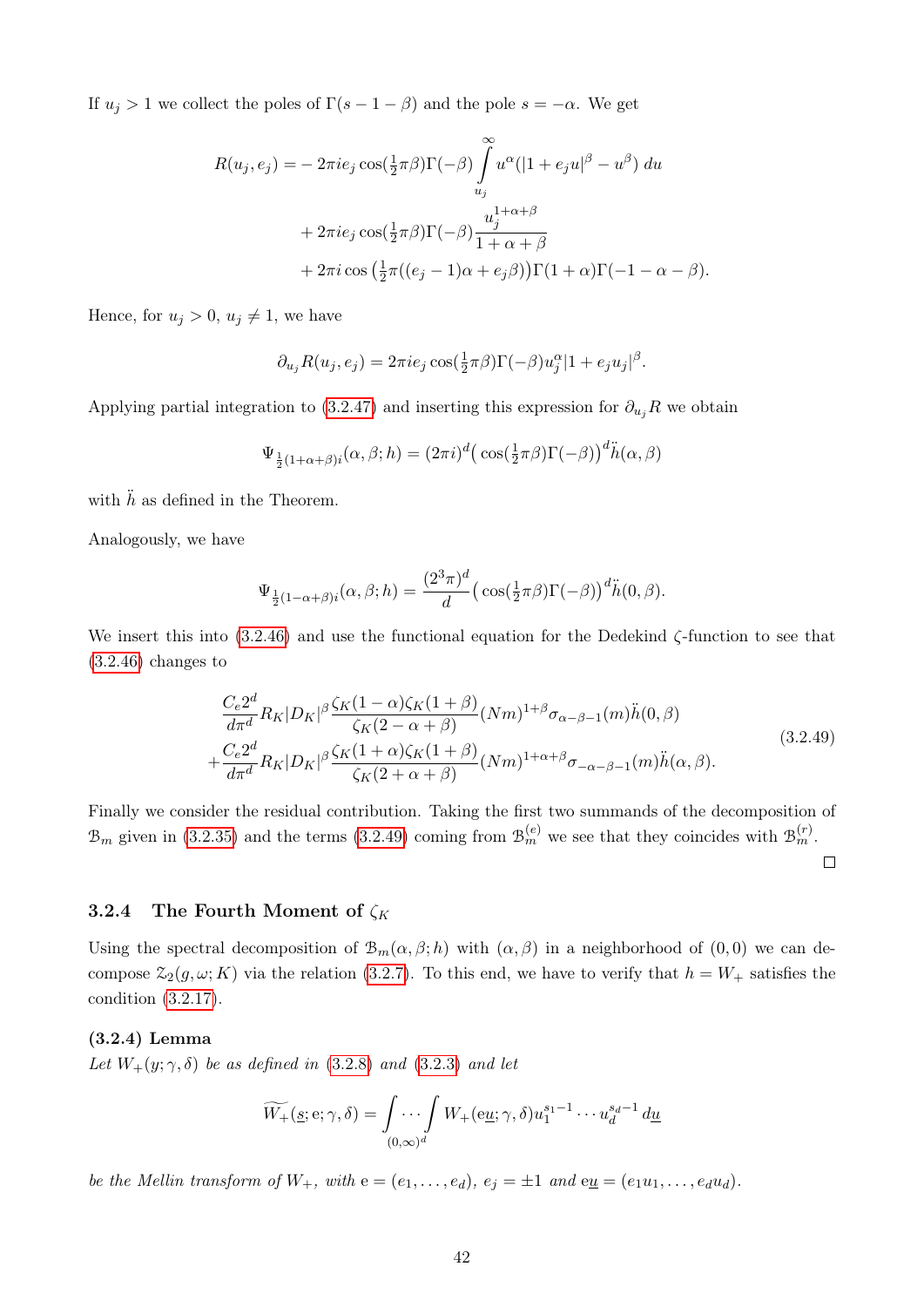Then the function  $\widetilde{W_+}(\underline{s}; \mathrm{e}; \gamma, \delta)$  is regular in the domain

$$
\operatorname{Re}(s_j - \gamma - \delta) < 0, \qquad j = 1, \dots, d.
$$

It has an analytic continuation given by

$$
\widetilde{W_{+}}(\underline{s}; e; \gamma, \delta) = R_{K} 2^{d} \prod_{j=1}^{d} \left[ \Gamma(\gamma + \delta - s_{j}) \right] \sum_{\underline{\nu} \in \Lambda^{d-1}} \omega(\underline{\nu}) \int \cdots \int \widehat{p}^{2} \left( \underline{\xi}/\overline{\nu} \right) \int_{-\infty}^{\infty} g(t) \times
$$
\n
$$
\times \prod_{j=1}^{d} \frac{2}{\pi} \left[ \sin \left( \frac{1}{2} \pi (\delta - i(t + \xi_{j} - \nu_{j}) \right) \cos \left( \frac{1}{2} \pi ((1 - e_{j})(\gamma - s_{j}) + \delta - e_{j}i(t + \xi_{j} - \nu_{j})) \right) \times
$$
\n
$$
\times \Gamma(s_{j} - \gamma - i(t + \xi_{j} - \nu_{j})) \Gamma(1 - \delta + i(t + \xi_{j} - \nu_{j})) \right] dt d\underline{\xi}
$$

where  $\xi_d = -\text{Tr}(\xi)$  and  $\nu_d = -\text{Tr}(\underline{\nu})$  and  $\bar{\nu}$  is defined in [\(3.1.4\)](#page-16-1). The t-contour separates the poles of the factors  $\Gamma(s_j - \gamma - i(t + \xi_j - \nu_j))$  and those of the factors  $\Gamma(1 - \delta + i(t + \xi_j - \nu_j))$  upwards and downwards, respectively; and  $s_1, \ldots, s_d, \gamma, \delta$  are assumed to be such that the contour can be drawn, so  $\gamma - \text{Re } s_i$  and  $\delta - 1$  are bounded away from the integers.

Moreover, for all  $\gamma$ ,  $\delta$  bounded away from  $s_j$ ,  $j = 1, \ldots, d$  we have

<span id="page-48-1"></span>
$$
\widetilde{W_+}(\underline{s}; \mathbf{e}; \gamma, \delta) \ll (1 + |s_1| + \dots + |s_d|)^{-C}
$$
\n(3.2.50)

for every fixed  $C > 0$ .

#### Proof.

We recall the definitions of  $W_+$  and of  $c_{\Psi}$  given in [\(3.2.8\)](#page-33-2) and [\(3.2.5\)](#page-32-2), respectively. Then we write out the Fourier transform of q and of  $\omega$  to obtain

$$
W_{+}(\mathbf{e}\underline{u};\gamma,\delta) = \frac{W(1+\frac{1}{\mathbf{e}\underline{u}})c_{\Psi}(1+\frac{1}{\mathbf{e}\underline{u}})}{|N\underline{u}|^{\gamma}|N(1+\underline{u})|^{\delta}}
$$
  
\n
$$
= R_{K} \sum_{\nu \in \Lambda^{d-1}} \omega(\underline{\nu}) \int \cdots \int_{\mathbb{R}^{d-1}} \hat{p}^{2}(\underline{\xi}/\bar{\nu}) \int_{-\infty}^{\infty} g(t) \prod_{j=1}^{d} \left|1 + \frac{1}{e_{j}u_{j}}\right|^{-i\nu_{j} + i\xi_{j} + it} u_{j}^{-\gamma}|1 + e_{j}u_{j}|^{-\delta} dt d\underline{\xi}
$$
  
\n
$$
= R_{K} \sum_{\nu \in \Lambda^{d-1}} \omega(\underline{\nu}) \int_{\mathbb{R}^{d-1}} \cdots \int_{\mathbb{R}^{d-1}} \hat{p}^{2}(\underline{\xi}/\bar{\nu}) \int_{-\infty}^{\infty} g(t) \prod_{j=1}^{d} \frac{u_{j}^{-\gamma - i(t + \xi_{j} - \nu_{j})}}{|1 + e_{j}u_{j}|^{\delta - i(t + \xi_{j} - \nu_{j})}} dt d\underline{\xi}
$$

with  $u_j > 0$  for all  $j = 1, \ldots, d$ , and again  $\xi_d = -\text{Tr}(\xi)$  and  $\nu_d = -\text{Tr}(\underline{\nu})$ .

Then by the rapid decay of g in every fixed horizontal strip and the rapid decay of  $\omega$  in each variable in every fixed horizontal strip we have the estimate

<span id="page-48-2"></span><span id="page-48-0"></span>
$$
W_{+}(e\underline{u};\gamma,\delta) \ll (N\underline{u})^{-\gamma-\delta} \tag{3.2.51}
$$

for  $u_j \uparrow \infty$  for all  $j = 1, \ldots, d$ . Shifting the contour of the inner integral appropriately, we obtain that  $W_+$  is of rapid decay for  $u_j \downarrow 0$  as well as for  $u_j \rightarrow 1$  if  $e_j = -1$ , for some  $j = 1, \ldots, d$ . Assume for the moment that

$$
\operatorname{Re}\gamma < \operatorname{Re}s < \operatorname{Re}(\gamma + \delta) < \operatorname{Re}\gamma + 1\tag{3.2.52}
$$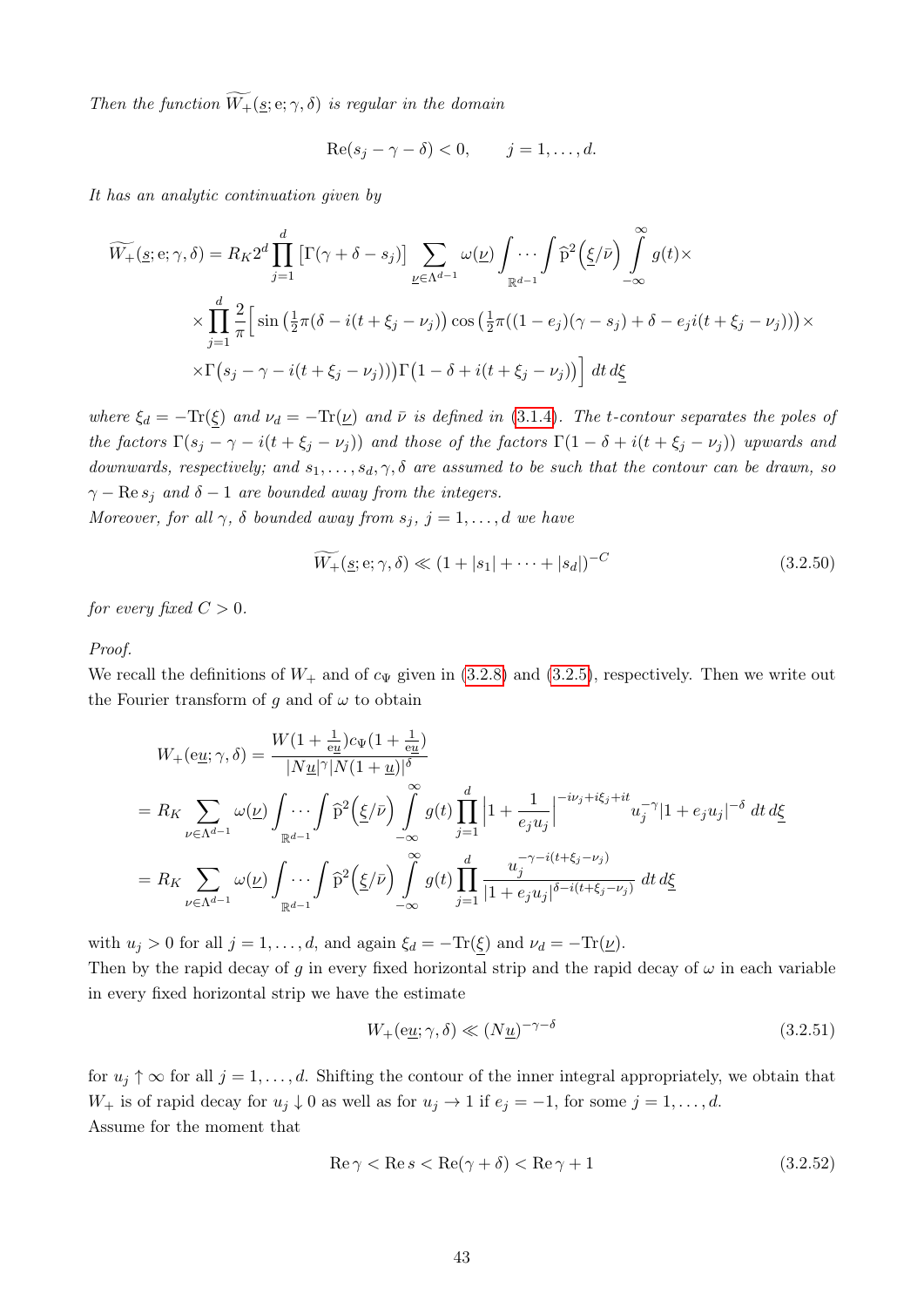to get via Mellin transform

$$
\widetilde{W_{+}}(\underline{s};e;\gamma,\delta) = R_{K} 2^{d} \sum_{\nu \in \Lambda^{d-1}} \omega(\underline{\nu}) \int \cdots \int_{\mathbb{R}^{d-1}} \widehat{p}^{2}(\underline{\xi}/\bar{\nu}) \int_{-\infty}^{\infty} g(t) \prod_{j=1}^{d} b_{e_{j}}(s_{j}, \eta_{j};\gamma,\delta) dt d\underline{\xi}
$$

where  $\eta_j = t + \xi_j - \nu_j$  for  $j = 1, ..., d - 1$  and  $\eta_d = t - \text{Tr}(\xi) + \text{Tr}(\nu)$ . The factor  $b_{\pm}$  is given by

$$
b_{\pm}(s,\eta;\gamma,\delta) = \int\limits_{0}^{\infty} \frac{u^{s-\gamma-i\eta-1}}{|1 \pm u|^{\delta-i\eta}} du.
$$

By the connection between the Beta- and the Γ-function, see [\[GR07,](#page-86-0) 3.191, 3.194.3, 8.384.1], we have, for any  $\eta \in \mathbb{R}$ , the identities

$$
\int_{0}^{\infty} \frac{u^{s-\gamma-i\eta-1}}{(1+u)^{\delta-i\eta}} du = \frac{\Gamma(s-\gamma-i\eta)\Gamma(\gamma+\delta-s)}{\Gamma(\delta-i\eta)}
$$

and

$$
\int_{0}^{\infty} \frac{u^{s-\gamma-i\eta-1}}{|1-u|^{\delta-i\eta}} du = \frac{\Gamma(s-\gamma-i\eta)\Gamma(1-\delta+i\eta)}{\Gamma(s-\gamma-\delta+1)} + \frac{\Gamma(\gamma+\delta-s)\Gamma(1-\delta+i\eta)}{\Gamma(\gamma-s+1+i\eta)}.
$$

Using the functional equation of the  $\Gamma$ -function in the denominator of each term, we get

$$
b_{\pm}(s,\eta;\gamma,\delta) = \frac{2}{\pi} \sin\left(\frac{1}{2}\pi(\delta - i\eta)\right) \cos\left(\frac{1}{2}\pi((1 \mp 1)(\gamma - s) + \delta \mp i\eta)\right) \times \\ \times \Gamma(s - \gamma - i\eta)\Gamma(\gamma + \delta - s)\Gamma(1 - \delta + i\eta).
$$

Inserting this above, under the condition [\(3.2.52\)](#page-48-0) we obtain the second representation of  $W_+$  stated in the Lemma, with integration along the real axis. Deforming the contour appropriately we may drop [\(3.2.52\)](#page-48-0), to get the analytic continuation. Using Stirling's formula we get

$$
\widetilde{W_+}(s;e;\gamma,\delta) \ll (1+|s_1|+\cdots+|s_d|)^{-1+\mathrm{Re}\,\delta}.
$$

To obtain the bound [\(3.2.50\)](#page-48-1) we move the contour appropriately regarding the poles of the Γ-functions, and again use Stirling's formula.  $\Box$ 

We recall that  $\gamma = z_1$  and  $\delta = z_3$  and  $\alpha = z_1 - z_2$ ,  $\beta = z_3 - z_4$ . We assume initially that

$$
|\operatorname{Re}(z_1 - z_2)| < c_0, \quad |\operatorname{Re}(z_3 - z_4)| < c_0; \tag{3.2.53}
$$

<span id="page-49-1"></span><span id="page-49-0"></span>Re 
$$
z_1
$$
, Re  $z_3 > C_0$ , (3.2.54)

where  $C_0$  and  $c_0$  are sufficiently large, respectively sufficiently small positive constants.

The estimates [\(3.2.51\)](#page-48-2), the rapid decay of  $W_+$  if at least one variable tends to 0 or  $-1$  and [\(3.2.50\)](#page-48-1) implies that Theorem [3.2.3](#page-44-1) can be applied with  $h = W_+$  as [\(3.2.17\)](#page-35-0) is satisfied. Applying Theorem [3.2.3](#page-44-1) to decompose  $\mathcal{B}_m(z_1 - z_2, z_3 - z_4; W_+(\cdot; z_1, z_3))$  we get a spectral decomposition of  $\mathcal{I}_+$ . Recall the expression of  $\mathfrak{I}_{+}$  in terms of  $\mathfrak{B}_{m}$  given in [\(3.2.7\)](#page-33-1). Further we use the equality [\(3.1.10\)](#page-18-0) to reformulate the contribution coming from  $\mathcal{B}_m^{(r)}$ .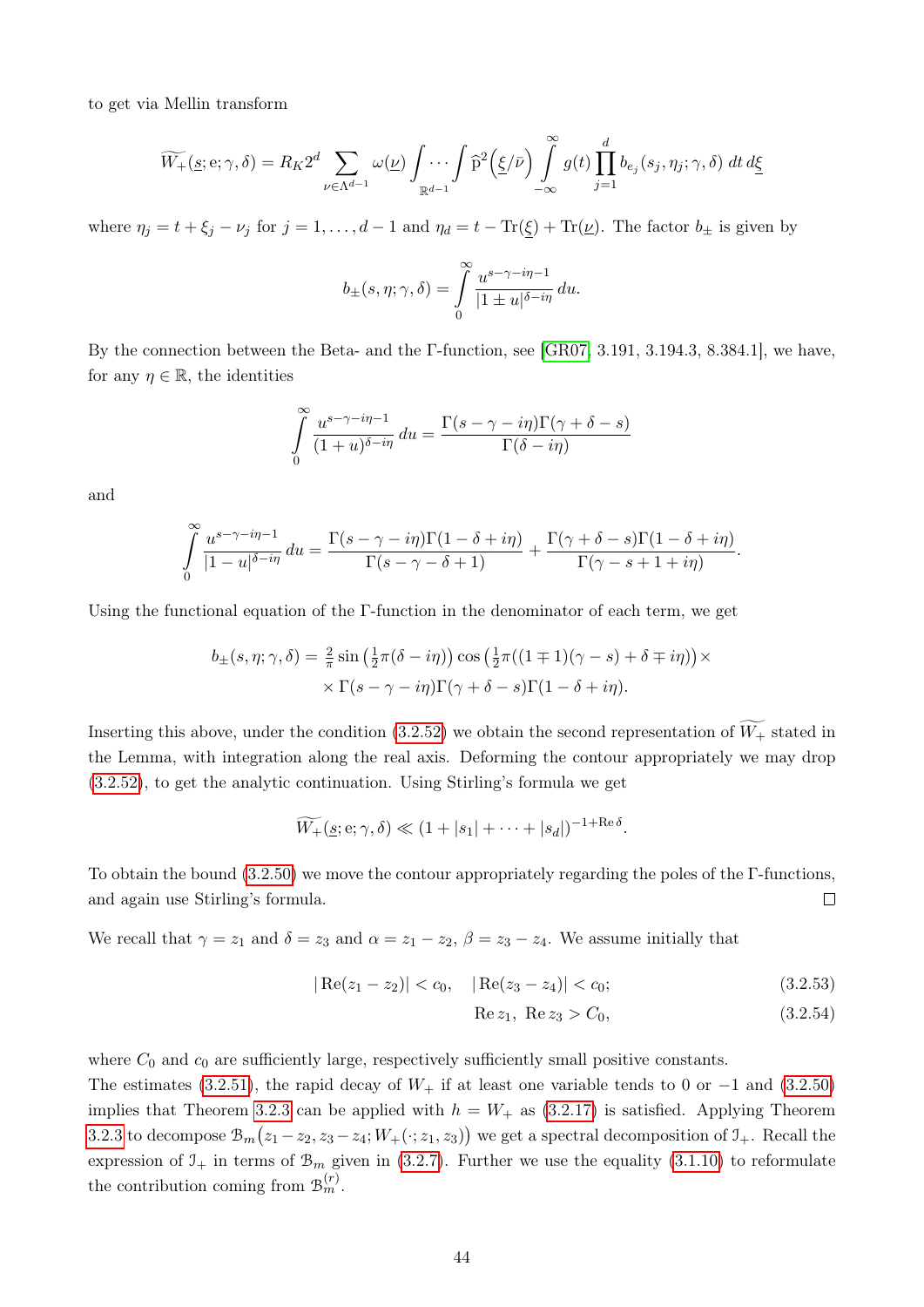We obtain

<span id="page-50-1"></span>
$$
\mathcal{I}_{+}(z_1, z_2, z_3, z_4; g, \omega) = \{\mathcal{I}_{+}^{(r)} + \mathcal{I}_{+}^{(c)} + \mathcal{I}_{+}^{(e)}\}(z_1, z_2, z_3, z_4; g, \omega)
$$

with

$$
J_{+}^{(r)}(z_1, z_2, z_3, z_4; g, \omega)
$$
\n
$$
= |D_K|^{-\frac{2(z_1 - z_2) - 1}{4}} \frac{\zeta_K (1 - z_1 + z_2) \zeta_K (1 - z_3 + z_4)}{\zeta_K (2 - z_1 + z_2 - z_3 + z_4)} \zeta_K (z_1 + z_3 - 1) \zeta_K (z_2 + z_4) \ddot{W}_+(0, 0; z_1, z_3)
$$
\n
$$
+ |D_K|^{\frac{2(z_1 - z_2) - 1}{4}} \frac{\zeta_K (1 + z_1 - z_2) \zeta_K (1 - z_3 + z_4)}{\zeta_K (2 + z_1 - z_2 - z_3 + z_4)} \zeta_K (z_2 + z_3 - 1) \zeta_K (z_1 + z_4) \ddot{W}_+(z_1 - z_2, 0; z_1, z_3)
$$
\n
$$
+ \frac{2^{2d} R_K |D_K|^{z_3 - z_4 + \frac{1}{2}}}{d \pi^d} \frac{\zeta_K (1 - z_1 + z_2) \zeta_K (1 + z_3 - z_4)}{\zeta_K (2 - z_1 + z_2 + z_3 - z_4)} \zeta_K (z_1 + z_4 - 1) \zeta_K (z_2 + z_3) \ddot{W}_+(0, z_3 - z_4; z_1, z_3)
$$
\n
$$
+ \frac{2^{2d} R_K |D_K|^{z_3 - z_4 + \frac{1}{2}}}{d \pi^d} \frac{\zeta_K (1 + z_1 - z_2) \zeta_K (1 + z_3 - z_4)}{\zeta_K (2 + z_1 - z_2 + z_3 - z_4)} \zeta_K (z_2 + z_4 - 1) \zeta_K (z_1 + z_3) \times
$$
\n
$$
\times \ddot{W}_+(z_1 - z_2, z_3 - z_4; z_1, z_3),
$$
\n(3.2.55)

$$
\mathcal{I}_{+}^{(c)}(z_1, z_2, z_3, z_4; g, \omega) \tag{3.2.56}
$$
\n
$$
= \frac{2(2\pi)^{d(z_3 - z_4)}}{(2\pi)^{2d}} \sum_{V} a_V \eta_V(1) H_V\left(\frac{1}{2}(z_1 + z_2 + z_3 + z_4 - 1)\right) H_V\left(\frac{1}{2}(1 + z_1 - z_2 - z_3 + z_4)\right) \times
$$
\n
$$
\times H_V\left(\frac{1}{2}(1 - z_1 + z_2 - z_3 + z_4)\right) \Phi_V(\kappa_V; z_1 - z_2, z_3 - z_4; W_+(\cdot; z_1, z_3)),
$$
\n
$$
(3.2.56)
$$

<span id="page-50-0"></span>
$$
\mathcal{I}_{+}^{(e)}(z_1, z_2, z_3, z_4; g, \omega) = \frac{2(2\pi)^{d(z_3 - z_4)}}{(2\pi)^{2d}} C_e \sum_{\underline{\nu} \in \Lambda^{d-1}} \int_{-\infty}^{\infty} \frac{Z_K(z_1, z_2, z_3, z_4; t, \underline{\nu})}{|\zeta_K(1 + 2it, 2\underline{\nu})|^2} \times \Phi_{\mathcal{E}_{\underline{\nu}}}(t + \underline{\nu}; z_1 - z_2, z_3 - z_4; W_+(\cdot; z_1, z_3)) dt
$$
\n(3.2.57)

with  $t + \underline{\nu} = (t + \nu_1, \ldots, t + \nu_{d-1}, t - \text{Tr}(\underline{\nu}))$  and

$$
Z_K(z_1, z_2, z_3, z_4; t, \nu) = \zeta_K\left(\frac{1}{2}(z_1 + z_2 + z_3 + z_4 - 1) + it, -\nu\right)\zeta_K\left(\frac{1}{2}(z_1 + z_2 + z_3 + z_4 - 1) - it, \nu\right) \times
$$
  
\n
$$
\times \zeta_K\left(\frac{1}{2}(1 + z_1 - z_2 - z_3 + z_4) + it, -\nu\right)\zeta_K\left(\frac{1}{2}(1 + z_1 - z_2 - z_3 + z_4) - it, \nu\right) \times
$$
  
\n
$$
\times \zeta_K\left(\frac{1}{2}(1 - z_1 + z_2 - z_3 + z_4) + it, -\nu\right)\zeta_K\left(\frac{1}{2}(1 - z_1 + z_2 - z_3 + z_4) - it, \nu\right),
$$
  
\n
$$
\ddot{W}_+(s_1, s_2; z_1, z_3) = \int \cdots \int W_+(\underline{u}; z_1, z_3) |N \underline{u}|^{s_1} \left(|1 + u_1| \cdots |1 + u_d|\right)^{s_2} d\underline{u},
$$

and  $\Phi_*(\underline{r}; z_1 - z_2, z_3 - z_4; W_+(\cdot; z_1, z_3))$  as defined in [\(3.2.36\)](#page-42-0). To get the expressions for  $\mathfrak{I}_+^{(c)}$  and  $\mathfrak{I}_+^{(e)}$  we need the absolute convergence implied by the Lemmas [3.1.4,](#page-26-0) [3.1.6](#page-29-0) and [3.2.2.](#page-43-2)

Now we are left with the continuation of this decomposition to a neighborhood of the central point  $p_{\frac{1}{2}} = (\frac{1}{2}, \frac{1}{2})$  $\frac{1}{2}, \frac{1}{2}$  $\frac{1}{2}, \frac{1}{2}$  $\frac{1}{2}$ ). The arguments are the same as for the case  $d = 2$  in [\[BM01,](#page-85-0) Section 6].

First we consider the cuspidal contribution  $\mathcal{I}_+^{(c)}$ . To obtain well-definedness of  $\Phi_V$  in the domain  $(3.2.53)-(3.2.54)$  $(3.2.53)-(3.2.54)$  $(3.2.53)-(3.2.54)$  we shift the  $s_j$ -contour in  $(3.2.36)$  to Re  $s_j = \frac{3}{4}$  $\frac{3}{4}$  for all  $j = 1, \ldots, d$ . Then, by rewriting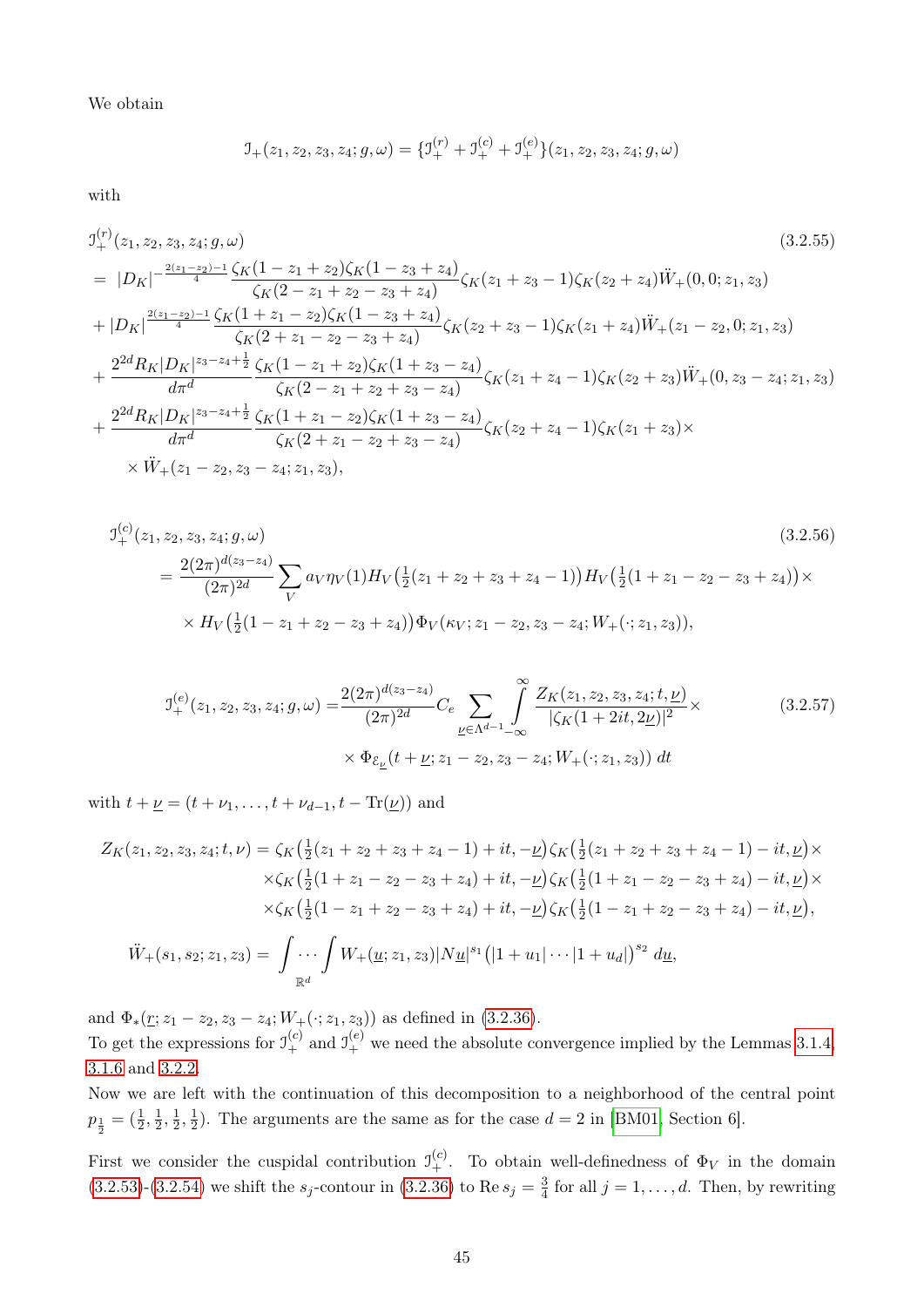the domain Re( $s_j - \gamma - \delta$ ) of Lemma [3.2.4](#page-47-1) we see that  $\Phi_V$  is regular in

<span id="page-51-1"></span><span id="page-51-0"></span>
$$
\{ \text{Re}(z_1 + z_3) > \frac{3}{4} \text{ and } (3.2.53) \text{ hold} \}. \tag{3.2.58}
$$

For the eigenvalues of the form  $i\kappa_j = l_j - \frac{1}{2}$  $\frac{1}{2}$  a modification of  $\Phi_V$  via [\(3.1.48\)](#page-28-2) is needed before shifting the  $s_j$ -contours sufficiently far to the left. Then using the estimate [\(3.2.50\)](#page-48-1) we see that  $\mathfrak{I}^{(c)}_+$  continues to the domain [\(3.2.58\)](#page-51-0). In particular it is regular at  $p_{\frac{1}{2}}$ ; and the right hand side of [\(3.2.56\)](#page-50-0) converges and represents  $\mathcal{I}_{+}^{(c)}(p_{\frac{1}{2}};g,\omega)$ .

Now we consider the Eisenstein contribution  $\mathfrak{I}^{(e)}_+$ . The terms corresponding to  $\underline{\nu} \neq 0$  are analogous to the cuspidal contribution, and this part is regular in [\(3.2.58\)](#page-51-0). Thus we are left with the term  $\nu = 0$ , given by

$$
\frac{2(2\pi)^{d(z_3-z_4)}}{(2\pi)^{2d}}C_e \int_{-\infty}^{\infty} \frac{Z_K(z_1, z_2, z_3, z_4; t)}{|\zeta_K(1+2it)|^2} \Psi_t(z_1-z_2, z_3-z_4; W_+(\cdot; z_1, z_3)) dt \qquad (3.2.59)
$$

where  $\Psi_t$  is as in [\(3.2.44\)](#page-45-2) and  $(z_1, z_2, z_3, z_4)$  satisfies [\(3.2.53\)](#page-49-0)-[\(3.2.54\)](#page-49-1). This continues to the domain where  $\text{Re}(z_1+z_2+z_3+z_4) > 3$  and [\(3.2.53\)](#page-49-0) hold. Then we follow the argument of [\(3.2.43\)](#page-45-3). We restrict our domain to  $\{3 < \text{Re}(z_1 + z_2 + z_3 + z_4) < \frac{13}{4}\}$  $\frac{13}{4}$  and [\(3.2.53\)](#page-49-0) hold}, and move the contour to Im  $t = \frac{1}{8}$  $\frac{1}{8}$ . We collect poles from the factor  $\zeta_K^{-1}(1+2it)$  and at  $t=-\frac{1}{2}$  $\frac{1}{2}(z_1 + z_2 + z_3 + z_4 - 3)i$ . The resulting integral is regular in  $\{\frac{11}{4} < \text{Re}(z_1 + z_2 + z_3 + z_4) < \frac{13}{4} \text{ with } (3.2.53)\}\.$  $\{\frac{11}{4} < \text{Re}(z_1 + z_2 + z_3 + z_4) < \frac{13}{4} \text{ with } (3.2.53)\}\.$  $\{\frac{11}{4} < \text{Re}(z_1 + z_2 + z_3 + z_4) < \frac{13}{4} \text{ with } (3.2.53)\}\.$  After reducing the upper bound from  $\frac{13}{4}$  to 3 we shift the contour back to  $\mathbb{R}$ , and encounter poles at  $t = \frac{1}{2}$  $\frac{1}{2}(z_1 + z_2 + z_3 + z_4 - 3)i$  and those from  $\zeta_K^{-1}(1+2it)$ .

The poles at  $t=\pm \frac{1}{2}$  $\frac{1}{2}(z_1 + z_2 + z_3 + z_4 - 3)i$  contribute the residual term

<span id="page-51-2"></span>
$$
\frac{2(2\pi)^{d(z_3-z_4)}}{(2\pi)^{2d}} C_e \frac{\zeta_K (2-z_2-z_3)\zeta_K (z_1+z_4-1)\zeta_K (2-z_1-z_3)\zeta_K (z_2+z_4-1)}{\zeta_K (4-z_1-z_2-z_3-z_4)} \times \frac{\zeta_K (z_1+z_2+z_3-z_4)}{\zeta_{\frac{1}{2}(z_1+z_2+z_3+z_4-3)i}(z_1-z_2,z_3-z_4;g,\omega) =: \mathfrak{I}_+^{(e,r)}.
$$
\n(3.2.60)

The residual terms coming from  $\zeta_K^{-1}$  cancel.

Then the new integral is regular in the domain

$$
\{ \text{Re}(z_1 + z_2 + z_3 + z_4) < 3 \text{ and } (3.2.58) \text{ hold} \}
$$

which contains  $p_{\frac{1}{2}}$ . Thus we obtain the continuation of [\(3.2.59\)](#page-51-1), which is given by the same expression as [\(3.2.59\)](#page-51-1) with the additional term [\(3.2.60\)](#page-51-2) coming from the residues. Let

<span id="page-51-3"></span>
$$
\mathbf{J}^{(r)} = \mathbf{J}_0 + \mathbf{J}_+^{(r)} + \mathbf{J}_+^{(e,r)} \tag{3.2.61}
$$

be the sum of  $\mathfrak{I}_0$  given in [\(3.2.4\)](#page-32-3), the residual contribution  $\mathfrak{I}_+^{(r)}$  given in [\(3.2.55\)](#page-50-1) and the residual part of the continued Eisenstein contribution  $\mathcal{I}_{+}^{(e,r)}$  given in [\(3.2.60\)](#page-51-2). Then  $\mathcal{I}_{-}^{(r)}$  has to be regular at  $p_{\frac{1}{2}}$  as in a neighborhood of  $p_{\frac{1}{2}}$  we have

$$
J = J^{(r)} + J^{(c)}_+ + J^{(e)}_+,
$$

and J,  $\mathcal{I}_{+}^{(c)}$  and  $\mathcal{I}_{+}^{(e)}$  are all regular at  $p_{\frac{1}{2}}$ .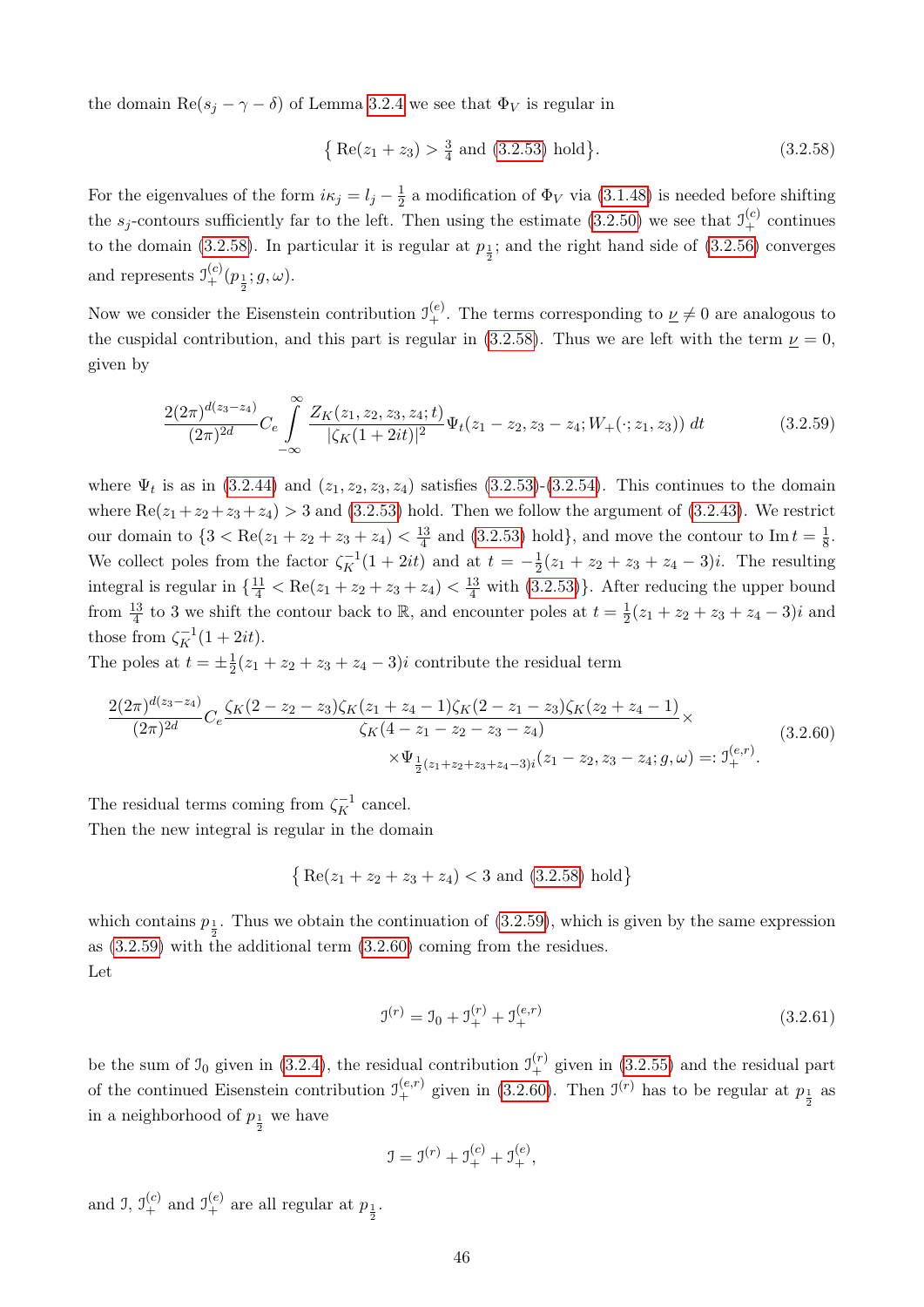Thus, we get an explicit formula for the average values of the fourth power moment of Hecke L-functions of a totally real number field K with class number one.

## <span id="page-52-0"></span>(3.2.5) Theorem

Let K be a totally real number field of class number one, and let K have fundamental units  ${}_{i} \epsilon$  such that every ideal has a totally positive generator. Let  $\Lambda^{d-1}$  be the  $(d-1)$ -dimensional lattice of the Größencharacters defined by [\(3.1.3\)](#page-15-0). Let g(t) and  $\omega(\nu_1, \ldots, \nu_{d-1})$  be entire of rapid decay in every fixed horizontal strip for every variable.

Further let

$$
M_K(g,\omega) = \mathfrak{I}^{(r)}(p_{\frac{1}{2}}) + C_K(g,\omega)
$$

be the term coming from the residual contributions where  $\mathfrak{I}^{(r)}$  is defined in [\(3.2.61\)](#page-51-3) and  $C_K(g,\omega)$  is defined in  $(3.2.2)$ .

Let  $W_+$  be as in [\(3.2.8\)](#page-33-2) and  $\widetilde{W_+}$  its Mellin transform. Choose the functions  $\lambda_*$  and  $\eta_*$  as in Section [3.1.2,](#page-22-1) let  $\varepsilon = (\varepsilon_1, \ldots, \varepsilon_d)$  be as in Lemma [3.1.6,](#page-29-0) and let  $\kappa_V = (\kappa_1, \ldots, \kappa_d)$  and  $t + \underline{\nu} = (t + \nu_1, \ldots, t + \nu_d)$ where  $\nu_d = -\text{Tr}(\underline{\nu})$ . The integral transformations of g and  $\omega$  are given by

$$
\begin{aligned} \Lambda_V(g,\omega) &= \frac{2}{(2\pi)^d} \Phi_V\big(\kappa_V;0,0;W_+(\cdot;\tfrac{1}{2},\tfrac{1}{2})\big), \\ \Xi_{\underline{\nu}}(t;g,\omega) &= \frac{2}{(2\pi)^d} \Phi_{\mathcal{E}_{\underline{\nu}}}\big(t+\underline{\nu};0,0;W_+(\cdot;\tfrac{1}{2},\tfrac{1}{2})\big) \end{aligned}
$$

where

$$
\Phi_{*}(r; 0, 0; W_{+}(\cdot; \frac{1}{2}, \frac{1}{2})) = \frac{\eta_{*}(1)}{(2i)^{d}d} \sum_{e \in \{\pm 1\}^{d}} \int_{(\frac{3}{4})...(\frac{3}{4})} \cdots \int_{(\frac{3}{4})...(\frac{3}{4})} \widetilde{W_{+}}(s; e; \frac{1}{2}, \frac{1}{2}) \times \prod_{j=1}^{d} \left[ \Gamma(1 - s_{j})^{2} \Gamma(s_{j} - \frac{1}{2} - ir_{j}) \Gamma(s_{j} - \frac{1}{2} + ir_{j}) \Delta_{*}(\varepsilon_{j}, e_{j}; s_{j}, r_{j}) \right] d\underline{s},
$$

with

$$
\Delta_*(\varepsilon_j, e_j; s, r) = [(1+e_j) - (1-e_j)\cos(\pi s)] 2\sin(\pi s)
$$
  
+ 
$$
\lambda_*(\varepsilon_j) [(1-e_j) - (1+e_j)\cos(\pi s)] 2\cosh(\pi r).
$$

Then we have

$$
\sum_{\nu \in \Lambda^{d-1}} \omega(\underline{\nu}) \int_{-\infty}^{\infty} |\zeta_K(\frac{1}{2} + it, \underline{\nu})|^4 g(t) dt = M_K(g, \omega)
$$
  
+ 
$$
\sum_{V} a_V \eta_V(1) H_V(\frac{1}{2})^3 \Lambda_V(g, \omega) + 2^d \sqrt{|D_K|} \sum_{\underline{\nu} \in \Lambda^{d-1} - \infty} \int_{-\infty}^{\infty} \frac{|\zeta_K(\frac{1}{2} + it, \underline{\nu})|^6}{|\zeta_K(1 + 2it, 2\underline{\nu})|^2} \Xi_{\underline{\nu}}(t; g, \omega) dt
$$

where  $t_V, \eta_V, a_V, H_V$  are defined in Section [3.1.2.](#page-22-1) The sum V runs over an orthonormal system of Hecke invariant cuspidal irreducible subspaces of  $L^2(\Gamma \backslash \mathrm{PSL}_2(\mathbb{R})^d)$  with  $\Gamma$  the Hilbert modular group over K.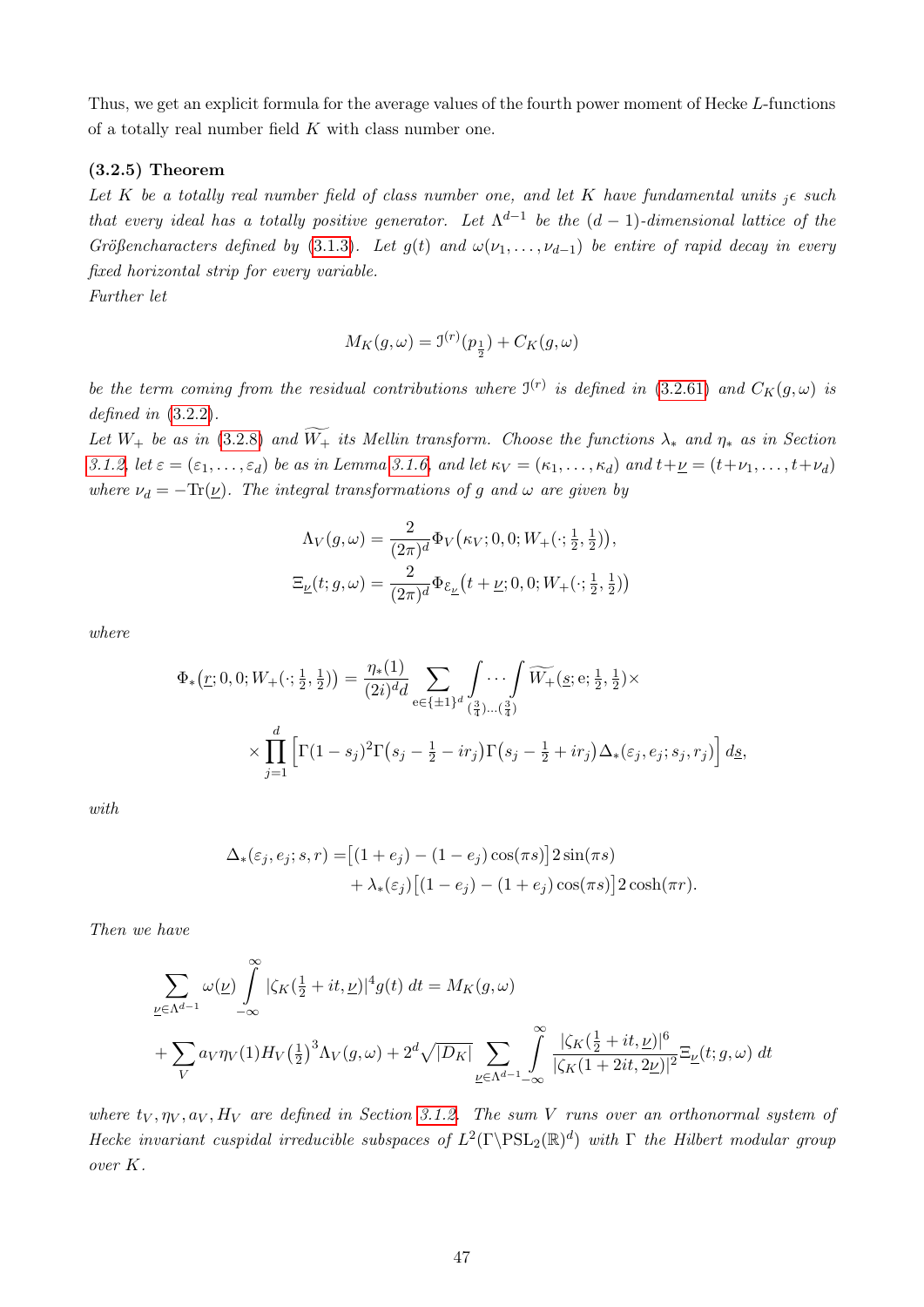## 3.3 A Bound for The Fourth Moment

In this section we prove an asymptotic formula for the average value for the fourth moment of Hecke L-functions for a totally real number field  $K$  of degree  $d$  with class number one, given by

$$
\sum_{\underline{\nu}\in\Lambda^{d-1}}\omega(\underline{\nu})\int\limits_{-\infty}^{\infty}|\zeta_K(\tfrac{1}{2}+it,\underline{\nu})|^4g(t)\;dt,
$$

using the decomposition we proved in the previous section (Theorem [3.2.5\)](#page-52-0).

We choose the functions  $g(t)$  and  $\omega(\nu_1,\ldots,\nu_{d-1})$  as before to be entire functions, of rapid decay in every horizontal strip. More precisely, we fix two entire functions G and  $\Omega$  that are of rapid decay and satisfy the estimates

<span id="page-53-1"></span>
$$
G^{(j)}(x) \ll_{A,j} (1+|x|)^{-A},
$$
  
\n
$$
\frac{\partial^{j_1}}{\partial y_1^{j_1}} \cdots \frac{\partial^{j_{d-1}}}{\partial y_{d-1}^{j_{d-1}}} \Omega(\underline{y}) \ll_{A,j} (1+|y_1|+\cdots+|y_{d-1}|)^{-A}
$$
\n(3.3.1)

with  $A > 2$  for all  $j, j_1, \ldots, j_{d-1} \in \mathbb{N}_0$ . Then let  $g(t) = G(\frac{t}{7})$  $(\frac{t}{T})$  and  $\omega(\underline{\nu}) = \Omega(\frac{\nu_1}{T}, \dots, \frac{\nu_{d-1}}{T})$  $\frac{d-1}{T}$ ) =  $\Omega(\underline{\nu}/T)$ .

According to Theorem [3.2.5](#page-52-0) we have to estimate the expression

<span id="page-53-0"></span>
$$
M_K(g,\omega)
$$
  
+ 
$$
\sum_V a_V \eta_V(1) H_V\left(\frac{1}{2}\right)^3 \Lambda_V(g,\omega) + 2^d \sqrt{|D_K|} \sum_{\underline{\nu} \in \Lambda^{d-1} - \infty} \int_{-\infty}^{\infty} \frac{|\zeta_K(\frac{1}{2} + it, \underline{\nu})|^6}{|\zeta_K(1 + 2it, 2\underline{\nu})|^2} \Xi_{\underline{\nu}}(t; g, \omega) dt.
$$
 (3.3.2)

The functions  $\Lambda_V$  and  $\Xi_{\underline{\nu}}$  are integral transforms of the functions g and  $\omega$ , see Theorem [3.2.5.](#page-52-0) The term  $M_K(q,\omega)$  contributes the main term.

## <span id="page-53-3"></span>3.3.1 Error Term

First, we consider the second and the third term of [\(3.3.2\)](#page-53-0) which enter into the error term. There exist bounds for all  $H_V$  and the sum over  $a_V, \eta_V$  combined with some sufficiently nice function, see Lemma [3.1.4](#page-26-0) and [3.1.6.](#page-29-0) Also the ζ-functions coming up in the third term can be bounded. Thus we are left with finding bounds for the integral transforms  $\Lambda_V$  and  $\Xi_{\nu}$ , that are given by

<span id="page-53-2"></span>
$$
\Phi_{*}(r; 0, 0; W_{+}(\cdot; \frac{1}{2}, \frac{1}{2})) = \frac{\eta_{*}(1)}{(2i)^{d}d} \sum_{e \in \{\pm 1\}^{d}} \int_{(\frac{3}{4})} \cdots \int_{(\frac{3}{4})} \widetilde{W_{+}}(s; e; \frac{1}{2}, \frac{1}{2}) \times \prod_{j=1}^{d} \left[ \Gamma(1 - s_{j})^{2} \Gamma(s_{j} - \frac{1}{2} - ir_{j}) \Gamma(s_{j} - \frac{1}{2} + ir_{j}) \Delta_{*}(\varepsilon_{j}, e_{j}; s_{j}, r_{j}) \right] ds,
$$
\n(3.3.3)

with  $r = \kappa_V$  or  $t + \nu$  and

$$
\Delta_*(\varepsilon_j, e_j; s, r) = \left[ (1+e_j) - (1-e_j)\cos(\pi s) \right] 2\sin(\pi s) + \lambda_*(\varepsilon_j) \left[ (1-e_j) - (1+e_j)\cos(\pi s) \right] 2\cosh(\pi r).
$$

The function  $W_+$  is defined in [\(3.2.8\)](#page-33-2) and its Mellin transform  $\widetilde{W_+}$  is given in Lemma [3.2.4.](#page-47-1) We need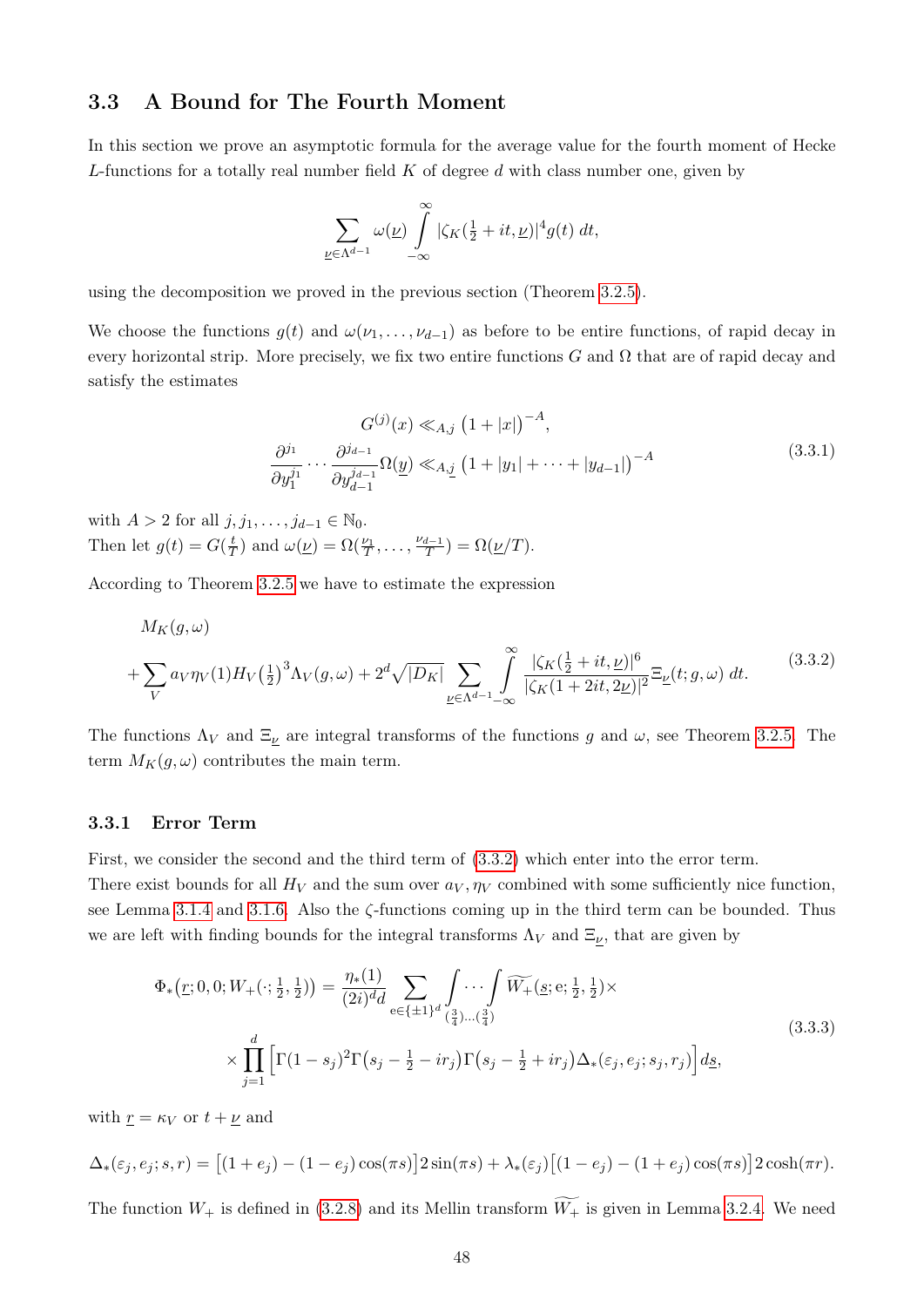the following estimate on  $\widetilde{W_+}$  to bound  $\Phi_*$ .

## <span id="page-54-0"></span>(3.3.1) Lemma

Let  $\widetilde{W_+}$  be defined as in Lemma [3.2.4](#page-47-1) with  $W_+$  defined in [\(3.2.8\)](#page-33-2). The function  $\widetilde{W_+}(\underline{s}; e; \frac{1}{2}, \frac{1}{2})$  $(\frac{1}{2})$  is holomorphic in  $\text{Re } s_i < 1$  for  $j = 1, ..., d$ . In this region, for every  $\alpha \in \mathbb{N}$  we have the bound

$$
\widetilde{W_+}(\underline{s}; \mathrm{e}; \frac{1}{2}, \frac{1}{2}) \ll T^{\text{Re } s_1 + \dots + \text{Re } s_d} (1 + |s_1| + \dots + |s_d|)^{-\alpha}.
$$

Proof.

Fix  $s_j$  for  $j = 1, ..., d$  with  $\text{Re } s_j < 1$ . For  $w_j \in \mathbb{R}$  we define the function

$$
W\left(1+\frac{1}{w}\right) := W_{+}(\underline{w};\frac{1}{2},\frac{1}{2}) = \frac{W\left(1+\frac{1}{w}\right)c_{\Psi}\left(1+\frac{1}{w}\right)}{\left(|1+w_{1}|\cdots|1+w_{d}|\cdot N\underline{w}\right)^{\frac{1}{2}}}
$$

where  $1 + \frac{1}{\underline{w}} = \left(1 + \frac{1}{w_1}, \ldots, 1 + \frac{1}{w_d}\right)$ .

We recall that  $W(\underline{x})$  vanishes if  $x_j \leq 0$  for at least one  $j = 1, \ldots, d$ . Recall that the function W is a combination of the Fourier transformations of g and  $\omega$ , see [\(3.2.3\)](#page-32-1). The assumptions [\(3.3.1\)](#page-53-1) and the properties of the Fourier transformation combined with the decay behavior of  $c_{\Psi}$  imply that  $\mathcal{W}(\underline{x})$  is rapidly decaying if  $|x_j - 1| > \frac{1}{7}$  $\frac{1}{T}$  for at least one j. Thus we obtain that  $\mathcal{W}(1+\frac{1}{w})$  is of rapid decay if  $|w_j| < T$  for at least one  $j = 1, \ldots, d$ .

Moreover we obtain the bounds

$$
\mathcal{W}(\underline{x}) = \frac{W(\underline{x})c_{\Psi}(x)|N(\underline{x}-1)|}{(N\underline{x})^{\frac{1}{2}}} \ll \frac{T^{d}\frac{1}{T^{d}}}{1} \ll 1,
$$

$$
\frac{\partial^{A_{1}}}{\partial x_{1}^{A_{1}}}\cdots\frac{\partial^{A_{d}}}{\partial x_{d}^{A_{d}}} \mathcal{W}(\underline{x}) \ll_{B,A_{j}} T^{-A_{1}-\cdots-A_{d}} \prod_{j=1}^{d} \left(1+\frac{T}{|x_{j}|}\right)^{-B}.
$$

The first bound follows by the decay properties of g and  $\omega$ , and the second is implied by the first and the properties of the Fourier transform.

Next we apply integration by parts in the  $w_j$ -variable  $A_j$ -times. More precisely, we choose

$$
A_j = \begin{cases} 0, & \text{if } \text{Im } s_j \text{ near } 0\\ \text{large, } & \text{otherwise.} \end{cases}
$$

We get

$$
\widetilde{W_+}(\underline{s}; \mathbf{e}; \frac{1}{2}, \frac{1}{2}) = \int \cdots \int \frac{\partial^{A_1}}{\partial x_1^{A_1}} \cdots \frac{\partial^{A_d}}{\partial x_d^{A_d}} \left( \mathcal{W}(1 + \frac{1}{\underline{w}}) \right) \prod_{j=1}^d \frac{w_j^{s_j - 1 + Aj}}{s_j \cdots (s_j - 1 + A_j)} d\underline{w}
$$
\n
$$
\ll T^{\text{Re}\,s_1 + \cdots + \text{Re}\,s_d} (1 + |s_1|)^{-A_1} \cdots (1 + |s_d|)^{-A_d}.
$$

Now if Im  $s_j$  is near zero the expression  $(1+|s_j|)^{-\alpha}$  is of size one. Thus choosing the large  $A_j$  to be  $\alpha$ ends the proof.  $\Box$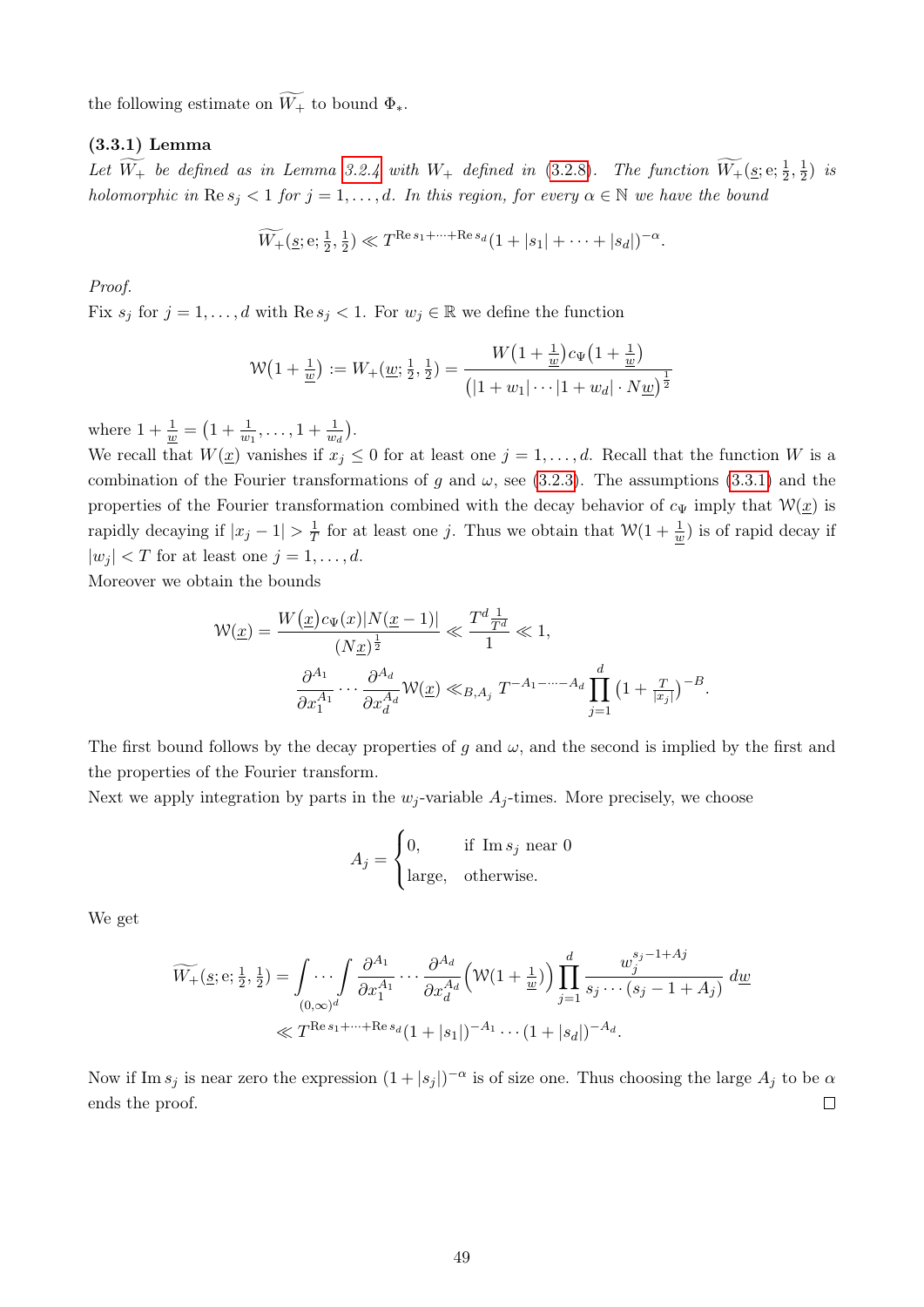We also need a bound for the Γ-functions. Stirling's formula gives

<span id="page-55-0"></span>
$$
\prod_{j=1}^{d} \left[ \Gamma(1-s_j)^2 \Gamma(s_j - \frac{1}{2} - ir_j) \Gamma(s_j - \frac{1}{2} + ir_j) \Delta_*(\varepsilon_j, e_j; s_j, r_j) \right]
$$
\n
$$
\ll (1 + |s_1| + \dots + |s_d|)^{\mathcal{O}(1)} \prod_{j=1}^{d} (1 + |r_j|)^{2\sigma_j - 2}
$$
\n(3.3.4)

where  $\sigma_j = \text{Re } s_j$ .

Now we are ready to estimate the functions  $\Phi_*(\underline{r};0,0;W_+(\cdot;\frac{1}{2}))$  $\frac{1}{2}, \frac{1}{2}$  $(\frac{1}{2})$ , with the possible values  $\kappa_V$  and  $t + \underline{\nu}$  for  $\underline{r}$ .

## (3.3.2) Lemma

Let  $\underline{r} = (r_1, \ldots, r_d)$  where each  $r_j$  is either real or  $0 < ir_j < \frac{7}{64}$  or  $ir_j = l_j - \frac{1}{2}$  $\frac{1}{2}$  with  $l_j \in \mathbb{N}$ . Then the  $function \ \Phi_*(\underline{r};0,0;W_+(\cdot;\frac{1}{2}))$  $\frac{1}{2}, \frac{1}{2}$  $(\frac{1}{2})$ , given in [\(3.3.3\)](#page-53-2), is bounded by

$$
\Phi_*\big(\underline{r};0,0;W_+(\cdot;\tfrac{1}{2},\tfrac{1}{2})\big) \ll T^{d\theta+\frac{d}{2}}\big(1+|r_1|+\cdots+|r_d|\big)^{-20-d},
$$

where  $\theta = \frac{7}{64}$  is an upper bound for the exceptional eigenvalues. If all  $r_i$  are real, we can choose  $\theta = 0$ .

## Proof.

We move the contour of the  $s_j$ -integrals left to the vertical line Re  $s_j = -(20 + d)$ , for all j. We collect residues at  $s_j = -\mu_j + \frac{1}{2} \mp ir_j$ , with  $\mu_j \in \mathbb{N}_0$  and  $\text{Re}(-\mu_j + \frac{1}{2} \mp ir_j) > -(20 + d)$ . If  $ir_j = l_j - \frac{1}{2}$  with  $l_j > 22 + d$  we do not pass through poles. Now we have at most  $2^d$  terms namely

$$
\prod_{j=1}^d \Big(\sum_{\mu_j} \text{residue} + \int\limits_{(-20-d)} ds_j\Big).
$$

We estimate the term coming from the residues and the shifted integral using Stirling's formula for the factor of Γ-functions. For the integral term, this estimate is given in [\(3.3.4\)](#page-55-0). To estimate the function  $\widetilde{W_+}$  we use Lemma [3.3.1.](#page-54-0) Combining the estimates of the terms we obtain

$$
\Phi_{*}(r; 0, 0; W_{+}(\cdot; \frac{1}{2}, \frac{1}{2}))
$$
\n
$$
\ll \prod_{j=1}^{d} \begin{cases}\nT^{\frac{1}{2}}(1+|r_{j}|)^{-20-d} + T^{-20-d}(1+|r_{j}|)^{-38-2d}, & r_{j} \in \mathbb{R}, \\
T^{-l_{j}+1} + T^{-19-d}(1+|r_{j}|)^{-38-2d} + (1+|r_{j}|)^{-1}, & ir_{j} = l_{j} - \frac{1}{2}, \text{ and } l_{j} \le 22 + d, \\
T^{-20-d}(1+|r_{j}|)^{-38-2d}, & ir_{j} = l_{j} - \frac{1}{2}, \text{ and } l_{j} > 22 + d, \\
T^{|r_{j}| + \frac{1}{2}} + T^{-19-d}(1+|r_{j}|)^{-38-2d}, & 0 < ir_{j} < \frac{7}{64}.\n\end{cases}
$$

Comparing the factors, we see that this can be estimated by

$$
\prod_{j=1}^{d} \begin{cases} T^{\frac{1}{2}}(1+|r_j|)^{-20-d}, & r_j \in \mathbb{R}, \\ 1, & ir_j = l_j - \frac{1}{2} \text{ and } l_j \le 22+d, \\ T^{-20-d}(1+|r_j|)^{-38-2d}, & ir_j = l_j - \frac{1}{2} \text{ and } l_j > 22+d, \\ T^{\theta+\frac{1}{2}}, & 0 < ir_j < \frac{7}{64}. \end{cases}
$$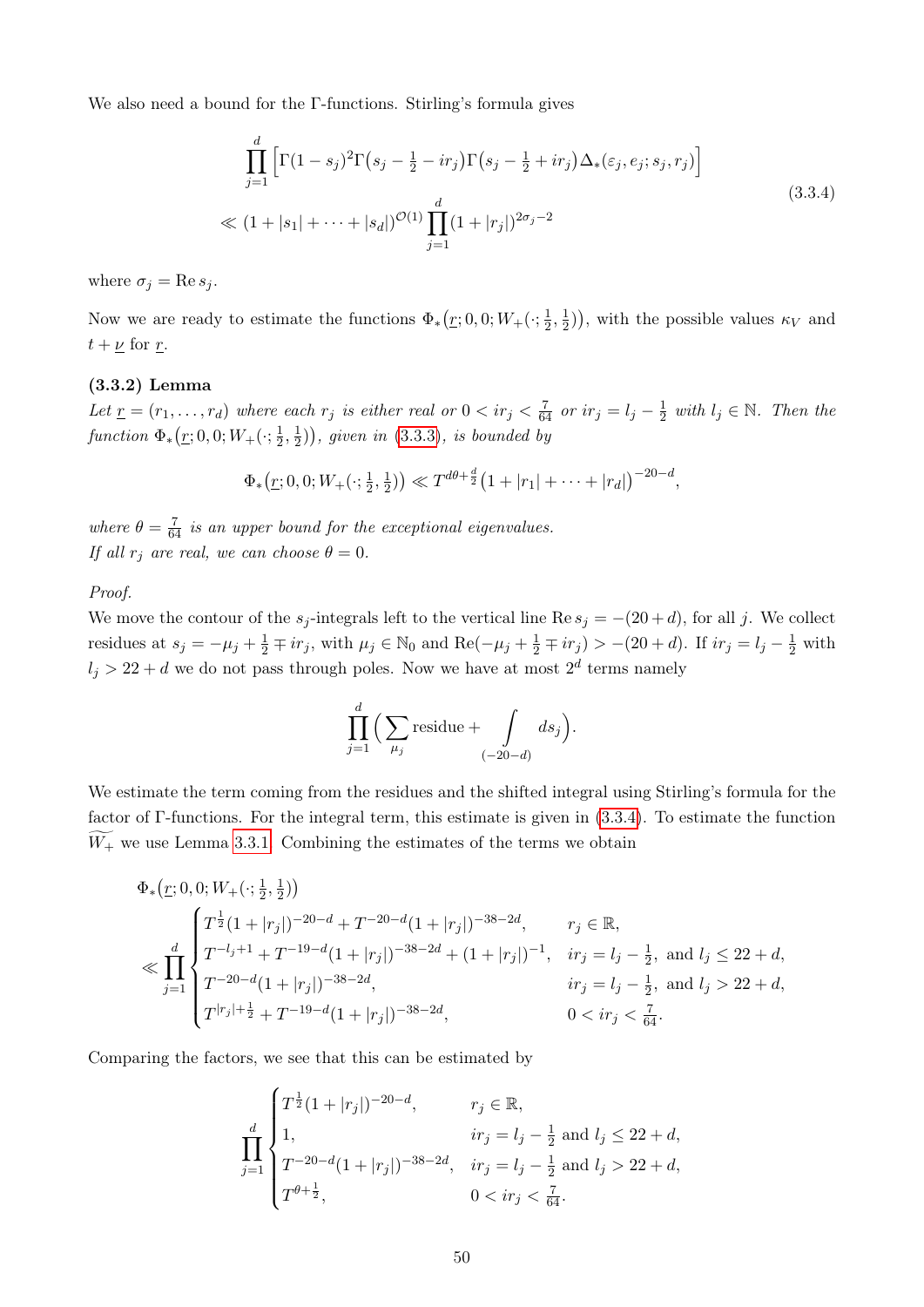Combining these bounds, by noting that  $1 \ll T^{\frac{1}{2}}(1+|r_j|)^{-20-d}$  if  $ir_j = l_j - \frac{1}{2}$  $\frac{1}{2}$  and  $l_j \leq 22$ , we get

$$
\Phi_*(\underline{r};0,0;W_+(\cdot;\frac{1}{2},\frac{1}{2})) \ll T^{d\theta+\frac{d}{2}}(1+|r_1|+\cdots+|r_d|)^{-20-d}
$$

where  $\theta = \frac{7}{64}$ .

In particular if all  $r_j$  are real, we get

$$
\Phi_*(\underline{r}; 0, 0; W_+(\cdot; \frac{1}{2}, \frac{1}{2})) \ll T^{\frac{d}{2}} (1 + |r_1| + \cdots + |r_d|)^{-20-d}.
$$

Now we are ready to estimate the second and the third term of [\(3.3.2\)](#page-53-0).

First we consider the cuspidal contribution

$$
\sum_{V} a_V \eta_V(1) H_V(\frac{1}{2})^3 \Lambda_V(g, \omega).
$$

We use Lemma [3.1.6](#page-29-0) to estimate the Hecke function  $H_V$ , and Lemma [3.2.2](#page-43-2) for the integral transform  $\Lambda_V$ . Inserting these estimates we get

$$
\sum_{V} a_V \eta_V(1) H_V\left(\frac{1}{2}\right)^3 \Lambda_V(g,\omega) \ll T^{\frac{d}{2}+d\theta} \sum_{V} a_V |\eta_V| \left(1+|\kappa_1|+\cdots+|\kappa_d|\right)^{-10-d}.
$$

Then Lemma [3.1.4](#page-26-0) shows that the resulting sum is of constant size, and we get in total

$$
\sum_{V} a_V \eta_V(1) H_V(\frac{1}{2})^3 \Lambda_V(g, \omega) \ll T^{\frac{d}{2} + d\theta}.
$$

For the Eisenstein contribution, i.e. the third term of [\(3.3.2\)](#page-53-0), we need some further results to get rid of the ζ-functions that we considered in Section [3.1.](#page-15-1)

The factor  $(\zeta_K(1+2it,2\underline{\nu}))^{-1}$  is discussed in Lemma [3.1.1](#page-16-0) and an estimate for the  $\zeta$ -function on the central line is stated in [\(3.1.6\)](#page-16-2). Now let  $\underline{r} = t + \underline{\nu}$  with  $\underline{\nu} \in \Lambda^{d-1}$ . Denote by  $\nu_d = -\text{Tr}(\underline{\nu})$ . Then every  $r_i$  is real and from Lemma [3.2.2](#page-43-2) we get the estimate

$$
\Xi_{\underline{\nu}}(t; g, \omega) \ll T^{\frac{d}{2}} (1 + |t + \nu_1| + \cdots + |t + \nu_d|)^{-20-d}.
$$

Inserting these estimates we obtain

$$
C_e \sum_{\nu \in \Lambda^{d-1}} \int_{-\infty}^{\infty} \frac{|\zeta_K(\frac{1}{2} + it, \underline{\nu})|^6}{|\zeta_K(1 + 2it, 2\underline{\nu})|^2} \Xi_{\underline{\nu}}(t; g, \omega) dt
$$
  

$$
\ll \sum_{\underline{\nu} \in \Lambda^{d-1}} \int_{-\infty}^{\infty} (1 + |t + \nu_1| + \dots + |t + \nu_d|)^{1 + 2\varepsilon - 20 - d} T^{\frac{d}{2}} dt \ll T^{\frac{d}{2}}.
$$

Inserting the estimates for the cuspidal and the Eisenstein contribution into [\(3.3.2\)](#page-53-0) we get, with  $\theta = \frac{7}{64}$ , the intermediate result

<span id="page-56-0"></span>
$$
\sum_{\underline{\nu}\in\Lambda^{d-1}}\omega(\underline{\nu})\int\limits_{-\infty}^{\infty}|\zeta_K(\tfrac{1}{2}+it,\underline{\nu})|^4g(t) dt = M_K(g,\omega) + \mathcal{O}\big(T^{\frac{d}{2}+d\theta}\big).
$$
 (3.3.5)

 $\Box$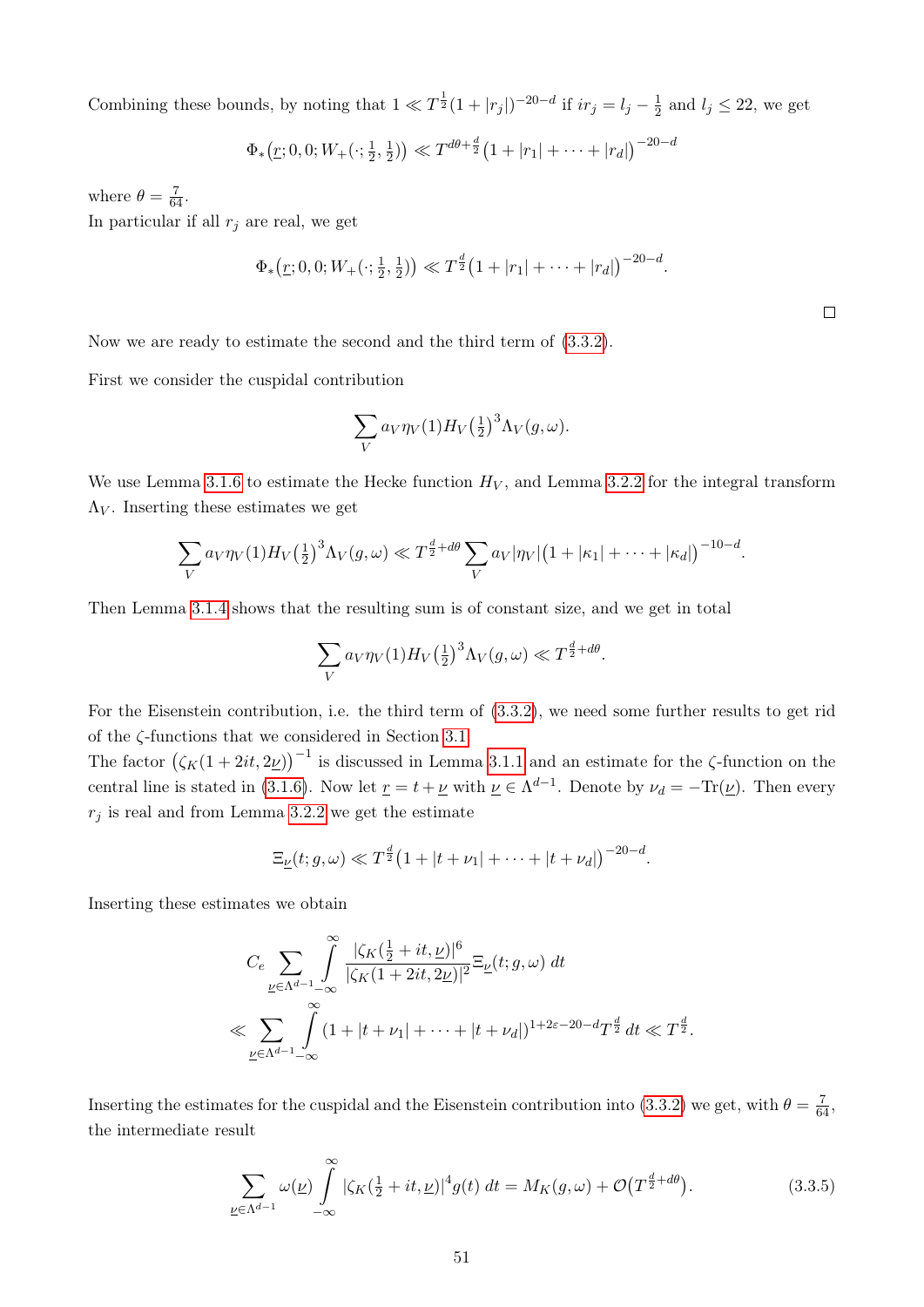It remains to estimate the summand  $M_K(g, \omega)$ , this will be done in the following subsection.

## <span id="page-57-2"></span>3.3.2 Main Term

The term  $M_K(g,\omega)$  will give the main contribution. It is defined in Theorem [3.2.5](#page-52-0) as the sum

<span id="page-57-1"></span>
$$
M_K(g,\omega) = \mathcal{I}^{(r)}(p_{\frac{1}{2}};g,\omega) + C_K(g,\omega).
$$

The term  $\mathcal{I}^{(r)}$  and the constant  $C_K(g,\omega)$  are defined in [\(3.2.61\)](#page-51-3) and [\(3.2.2\)](#page-31-0) respectively. The former consists of three term that are given in  $(3.2.4)$ ,  $(3.2.55)$  and  $(3.2.60)$ . As mentioned above,  $\mathfrak{I}^{(r)}$  is regular at  $p_{\frac{1}{2}}$ . We prove

## <span id="page-57-0"></span>(3.3.3) Lemma

Let  $J^{(r)}(p_{\frac{1}{2}};g,\omega)$  be as defined in [\(3.2.61\)](#page-51-3), define the variables  $\eta_j$  by  $\eta_j = t + \xi_j - \nu_j$  for  $j = 1,\ldots,d-1$ and  $\eta_d = t - \text{Tr}(\xi) + \text{Tr}(\underline{\nu})$ . Then, the following equality holds:

$$
\mathcal{I}^{(r)}(p_{\frac{1}{2}};g,\omega) = \sum_{\underline{\nu} \in \Lambda^{d-1}} \Omega(\underline{\nu}/T) \int \cdots \int \widehat{p}^2(\underline{\xi}/\bar{\nu}) \int_{-\infty}^{\infty} G(\frac{t}{T}) \times
$$
\n
$$
\times \sum_{\substack{a_j, b_j, k_j, l_j \ge 0 \\ j=1, \dots, d \\ \text{Tr}(ak+bl) \le 3+d}} d(\underline{a}, \underline{k}; \underline{b}, \underline{l}) \prod_{j=1}^d \left(\frac{\Gamma^{(a_j)}}{\Gamma}\right)^{k_j} \left(\frac{\Gamma^{(b_j)}}{\Gamma}\right)^{l_j} (\frac{1}{2} - i\eta_j) dt d\xi
$$
\n
$$
+ \mathcal{O}(T^{\frac{d}{2}+\varepsilon})
$$
\n(3.3.6)

where  $\text{Tr}(ak+bl)$  is the sum  $\sum_{j=1}^{d}(a_jk_j+b_jl_j)$ , and  $d(\underline{a},\underline{k};\underline{b},\underline{l})$  are real constants that can be made explicit.

## Proof.

The proof follows the corresponding steps of the case  $K = \mathbb{Q}$  in [\[M97,](#page-87-0) pages 174 – 178].

The function  $\mathfrak{I}^{(r)}(p_{\frac{1}{2}};g,\omega)$  is regular, but its summands  $\mathfrak{I}_0$ ,  $\mathfrak{I}_+^{(r)}$  and  $\mathfrak{I}_+^{(e,r)}$  each have a singularity at  $p_1$ . Thus the singular parts cancel under addition.

More precisely, we put  $(z_1, z_2, z_3, z_4) = p_{\frac{1}{2}} + (\delta_1, \delta_2, \delta_3, \delta_4)$ , where  $(\delta_1, \delta_2, \delta_3, \delta_4) = (a_1, a_2, a_3, a_4) \delta$  with  $a_j \in \mathbb{R}$  and  $\delta \in \mathbb{C}$  small, and we expand the terms into a Laurent series in  $\delta$ . Then  $\mathcal{I}^{(r)}(p_{\frac{1}{2}};g,\omega)$  is equal to the sum of the constant terms, which does not depend on the choice of the  $a_j$ . We compute the constant terms of  $\mathfrak{I}_0$ ,  $\mathfrak{I}_+^{(r)}$  and  $\mathfrak{I}_+^{(e,r)}$  separately.

#### The term  $\mathfrak{I}_0$ :

The function  $\mathcal{I}_0(z_1, z_2, z_3, z_4; g, \omega)$  is given in [\(3.2.4\)](#page-32-3), it is

$$
\mathcal{I}_0(z_1, z_2, z_3, z_4; g, \omega) = \frac{1}{2^{d-1}} c_{\Psi} W(\underline{1}) \frac{\zeta_K(z_1+z_3) \zeta_K(z_1+z_4) \zeta_K(z_2+z_3) \zeta_K(z_2+z_4)}{\zeta_K(z_1+z_2+z_3+z_4)}.
$$

We use the definition of  $W(\underline{1})$ , write out the Fourier transform  $\hat{g}$  and apply the Poisson summation formula to  $\sum_h \widehat{w}(h)$ . Further, we recall the definition of  $c_{\Psi}$ . Then, the constant term of  $\mathfrak{I}_0(p_{\frac{1}{2}}; g, \omega)$  is of the form stated in the lemma, with  $a_j = b_j = 0$ .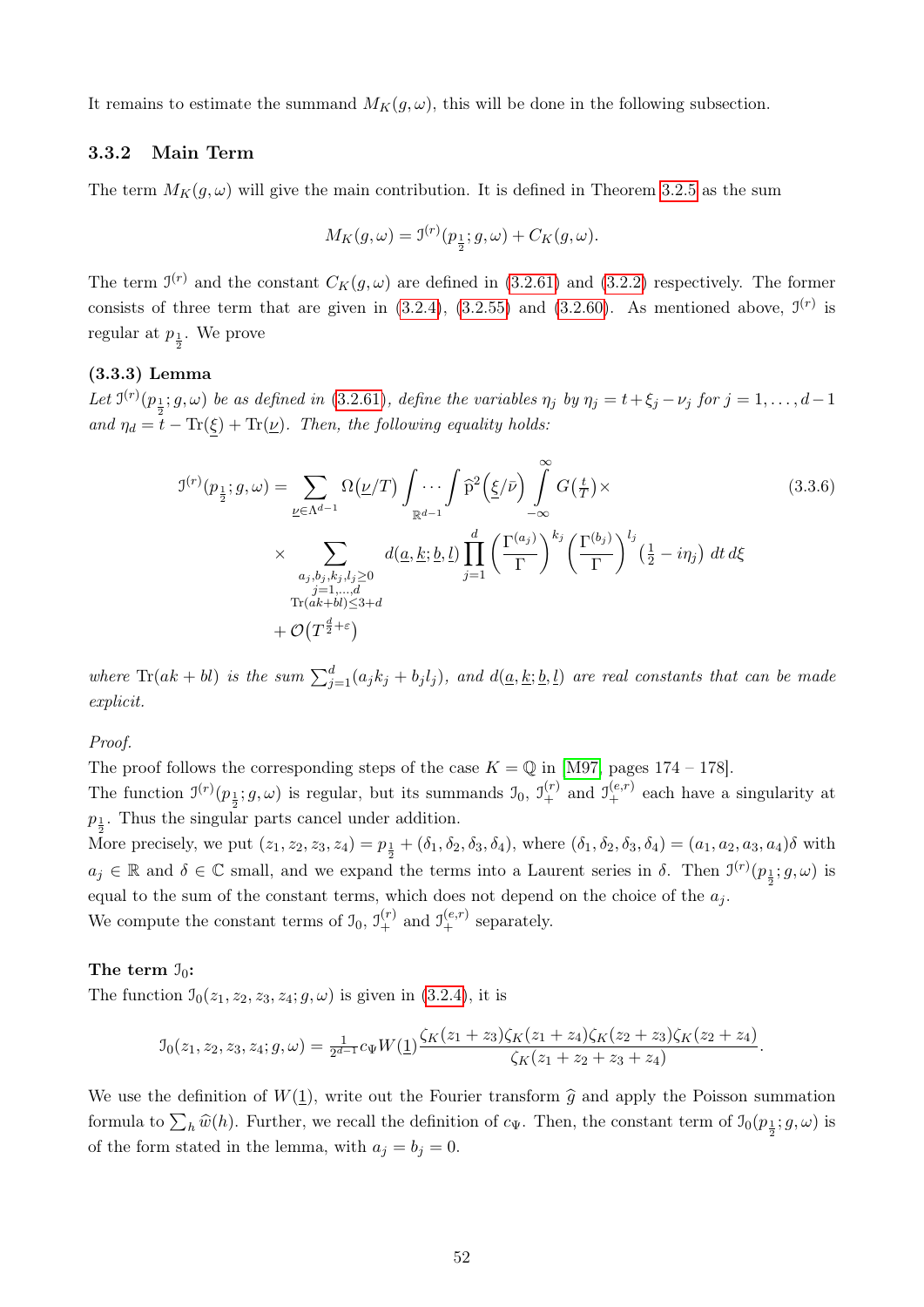The term  $\mathfrak{I}^{(r)}_+ \colon$ 

The function  $\mathfrak{I}^{(r)}_{+}(p_{\frac{1}{2}};g,\omega)$  is given in [\(3.2.55\)](#page-50-1), it is a sum of four terms, each of which is a product of  $\zeta_K$ -functions and the function  $\ddot{W}_+(s_1, s_2; z_1, z_3)$ . One easily sees by the definition that  $\ddot{W}_+$  has a pole of order d at  $p_{\frac{1}{2}}$ . Hence, it is essential to understand  $\ddot{W}_+(s_1, s_2; z_1, z_2)$  in order to compute  $\mathfrak{I}^{(r)}_+(\overline{p}_{\frac{1}{2}};g,\omega)$ . We imitate the steps of the reformulation of the function  $\widetilde{W_+}$  in the proof of Lemma [3.2.4.](#page-47-1) This leads to

<span id="page-58-0"></span>
$$
\ddot{W}_{+}(s_{1}, s_{2}; z_{1}, z_{3})
$$
\n
$$
= R_{K}\Gamma(-s_{1}-s_{2}+z_{1}+z_{3}-1)^{d} \sum_{\underline{\nu}\in\Lambda^{d-1}} \omega(\underline{\nu}) \int_{\mathbb{R}^{d-1}} \int_{\tilde{\mathbb{P}}} \hat{p}^{2}(\underline{\xi}/\bar{\nu}) \int_{-\infty}^{\infty} g(t) \times
$$
\n
$$
\times \prod_{j=1}^{d} \frac{\Gamma(s_{1}-z_{1}-i\eta_{j}+1)}{\Gamma(-s_{2}+z_{3}-i\eta_{j})} \Big[1 + \frac{\sin(\pi(s_{1}+s_{2}-z_{1}-z_{3}+2)) + \sin(\pi(-s_{1}+z_{1}+i\eta_{j}))}{\sin(\pi(-s_{2}+z_{3}-i\eta_{j}))}\Big] dt d\xi.
$$
\n(3.3.7)

As g and  $\omega$  are rapidly decaying and by the usual estimates, we see that integral and sum converge absolutely.

In [\(3.2.55\)](#page-50-1) the pair  $(s_1, s_2)$  takes the values  $(0, 0)$ ,  $(z_1 - z_2, 0)$ ,  $(0, z_3 - z_4)$  and  $(z_1 - z_2, z_3 - z_4)$ . Now, we insert  $z_j = \frac{1}{2} + \delta_j$  and note that  $\mathcal{I}^{(r)}_+$  has a singularity of order  $3 + d$ . Indeed, each of the summands can be expressed as a product over three Dedekind  $\zeta_K$ -functions, that each have pole of order one at  $p_{\frac{1}{2}}$  and the functions  $\ddot{W}_{+}$  with a pole of order d. Hence, its constant term is a linear combination of the first  $4 + d$  coefficients of the power series in  $\delta$  that is given in the second line of the right hand side of [\(3.3.7\)](#page-58-0). Recalling the definitions of q and  $\omega$  we get

$$
\sum_{\underline{\nu}\in\Lambda^{d-1}}\Omega(\underline{\nu}/T)\int\limits_{\mathbb{R}^{d-1}}\cdots\int_{\mathbb{R}^{d-1}}\widehat{p}^{2}\left(\underline{\xi}/\bar{\nu}\right)\int\limits_{-\infty}^{\infty}G\left(\frac{t}{T}\right)\times
$$
\n
$$
\times\sum_{\substack{a_{j},b_{j},k_{j},l_{j}\geq 0\\j=1,\dots,d\\Tr(ak+bl)\leq 3+d}}d(\underline{a},\underline{k};\underline{b},\underline{l})\prod_{j=1}^{d}\left(\frac{\Gamma^{(a_{j})}}{\Gamma}\right)^{k_{j}}\left(\frac{\Gamma^{(b_{j})}}{\Gamma}\right)^{l_{j}}\left(\frac{1}{2}-i\eta_{j}\right)dt\,d\xi
$$

for some constants  $d(a, k; b, l) \in \mathbb{R}$  that are not necessarily the same as in the Lemma. The terms of higher order in  $\delta$  contribute to the error term.

 $\text{The term } \mathfrak{I}^{(e,r)}_+ \text{:}$ The function  $\mathfrak{I}^{(e,r)}_+(z_1, z_2, z_3, z_4; g, \omega)$  is given by

$$
\frac{2(2\pi)^{d(z_3-z_4)}}{(2\pi)^{2d}} C_e \frac{\zeta_K (2-z_2-z_3)\zeta_K (z_1+z_4-1)\zeta_K (2-z_1-z_3)\zeta_K (z_2+z_4-1)}{\zeta_K (4-z_1-z_2-z_3-z_4)} \times \Phi_{\mathcal{E}_0}(\frac{1}{2}(z_1+z_2+z_3+z_4-3)i, \frac{1}{2}(z_1+z_2+z_3+z_4-3)i; z_1-z_2, z_3-z_4; g, \omega),
$$
\n(3.3.8)

see [\(3.2.60\)](#page-51-2).

The function  $\Phi_{\mathcal{E}_0}$  is regular at  $\delta = 0$ , which follows by a slight shift of the  $s_j$  contour to the left or to the right, depending on the value of  $\delta$ . In addition, it can be bounded by  $\ll T^{\frac{d}{2}+|\delta|}$  as in the previous Section [3.3.1.](#page-53-3) By Cauchy's integral formula, this bound holds true also for the derivatives of  $\Phi_{\mathcal{E}_0}$ . Then, using the Laurent series of  $\zeta_K(1+\delta)$  we see that this term contributes to the error term.  $\Box$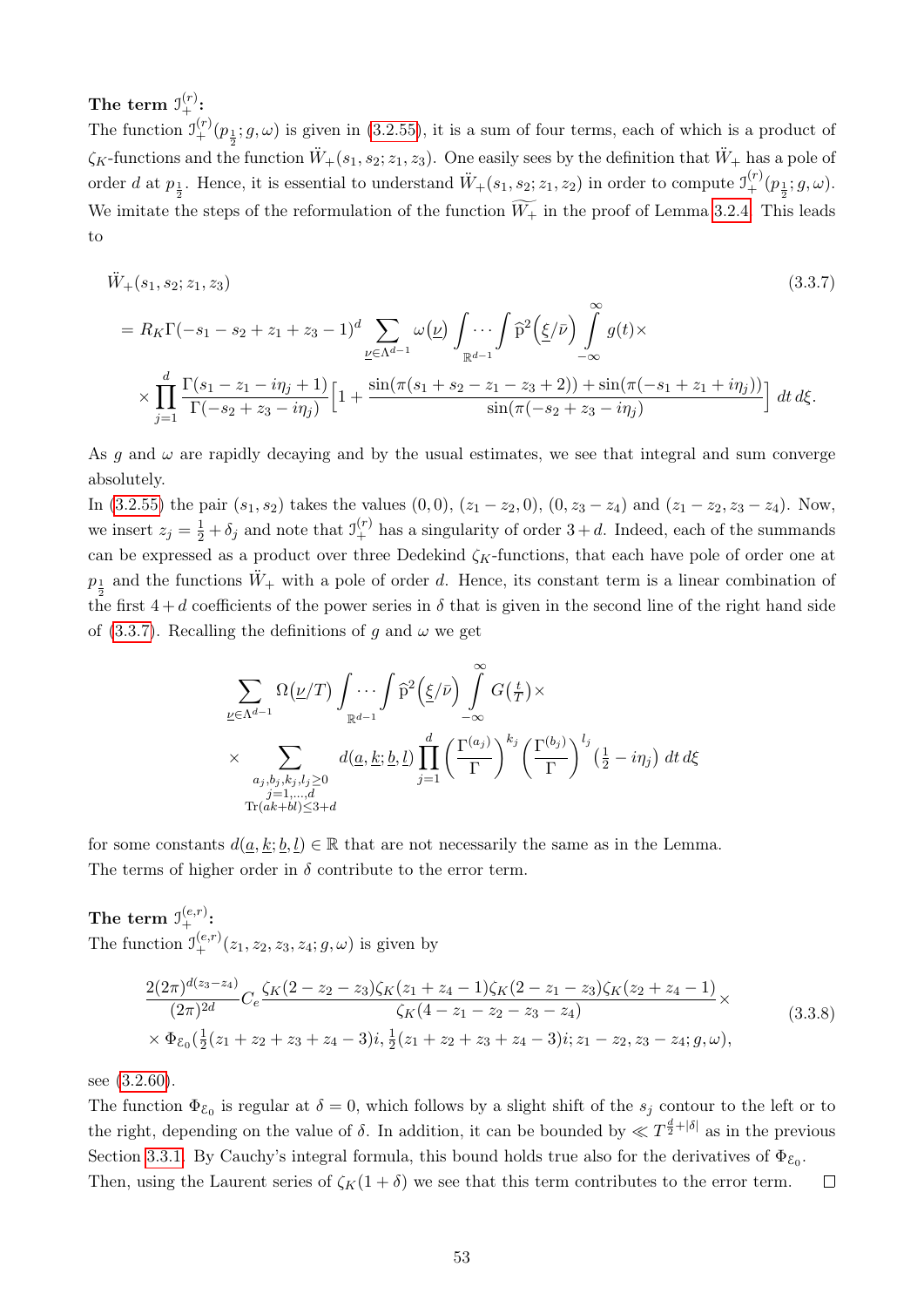Now we return to  $M_K(g, \omega)$ . As we said above,  $M_K(g, \omega)$  consists of two summands, namely  $\mathfrak{I}^{(r)}$  and  $C_K(g,\omega).$ 

The latter one is a constant and given by

<span id="page-59-0"></span>
$$
C_K(g,\omega) = \omega(\underline{0})\left(a_0g(\frac{1}{2}i) + b_0g(-\frac{1}{2}i) + a_1g'(\frac{1}{2}i) + b_1g'(-\frac{1}{2}i)\right)
$$
  
=  $\mathcal{O}(1).$  (3.3.9)

To get an asymptotic formula for  $\mathcal{I}^{(r)}(p_{\frac{1}{2}};g,\omega)$  we use the representation we proved in Lemma [3.3.3.](#page-57-0) We start by computing the single terms appearing in the integral. To this end, we rewrite the sum over

$$
\left(\frac{\Gamma^{(a_j)}}{\Gamma}\right)^{k_j} \left(\frac{\Gamma^{(b_j)}}{\Gamma}\right)^{l_j} \left(\frac{1}{2} - i\eta_j\right)
$$

into a sum over Polygamma functions  $\psi^{(n)}$  that are defined by

$$
\psi^{(0)}(z) = \frac{d}{dz} \log(\Gamma(z)),
$$
  
\n
$$
\psi^{(n)}(z) = \frac{d}{dz} \psi^{(n-1)}(z), \quad \text{for } n \ge 1,
$$
\n(3.3.10)

for example, see [\[GR07,](#page-86-0) 8.360]. Thus, the sum of [\(3.3.6\)](#page-57-1) equals

$$
\sum_{\substack{a_j, b_j, k_j, l_j \ge 0 \\ j=1, \dots, d \\ \text{Tr}(ak+bl) \le 3+d}} d(\underline{a}, \underline{k}; \underline{b}, \underline{l}) \prod_{j=1}^d \left(\frac{\Gamma^{(a_j)}}{\Gamma}\right)^{k_j} \left(\frac{\Gamma^{(b_j)}}{\Gamma}\right)^{l_j} \left(\frac{1}{2} - i\eta_j\right)
$$

$$
= \sum_{\substack{a_j, b_j, k_j, l_j \ge 0 \\ j=1, \dots, d \\ \text{Tr}((a+1)k+(b+1)l) \le 3+d}} d(\underline{a}, \underline{k}; \underline{b}, \underline{l}) \prod_{j=1}^d \left(\psi^{(a_j)}\right)^{k_j} \left(\psi^{(b_j)}\right)^{l_j} \left(\frac{1}{2} - i\eta_j\right).
$$

Using the asymptotic formulas of the Polygamma functions

$$
\psi^{(0)}(z) = \log(z) + \mathcal{O}\left(\frac{1}{z}\right), \n\psi^{(n)}(z) = \frac{1}{z} + \mathcal{O}\left(\frac{1}{z^2}\right),
$$
\n(3.3.11)

we obtain the asymptotic

$$
\sum_{\substack{a_j, b_j, k_j, l_j \ge 0 \\ j=1,\dots,d \\ \text{Tr}(ak+bl) \le 3+d}} d(\underline{a}, \underline{k}; \underline{b}, \underline{l}) \prod_{j=1}^d \left(\frac{\Gamma^{(a_j)}}{\Gamma}\right)^{k_j} \left(\frac{\Gamma^{(b_j)}}{\Gamma}\right)^{l_j} \left(\frac{1}{2} - i\eta_j\right)
$$

$$
= p_{3+d} \left(\log \left(N\left(\frac{1}{2} - i\underline{\eta}\right)\right)\right) + \mathcal{O}\left((1 + \min_j |\eta_j|)^{-1}\right)
$$

where  $N(\frac{1}{2}-i\underline{\eta})=(\frac{1}{2}-i\eta_1)\cdots(\frac{1}{2}-i\eta_d)$  and  $p_n$  is a polynomial of degree n whose coefficients are real constants that can be made explicit.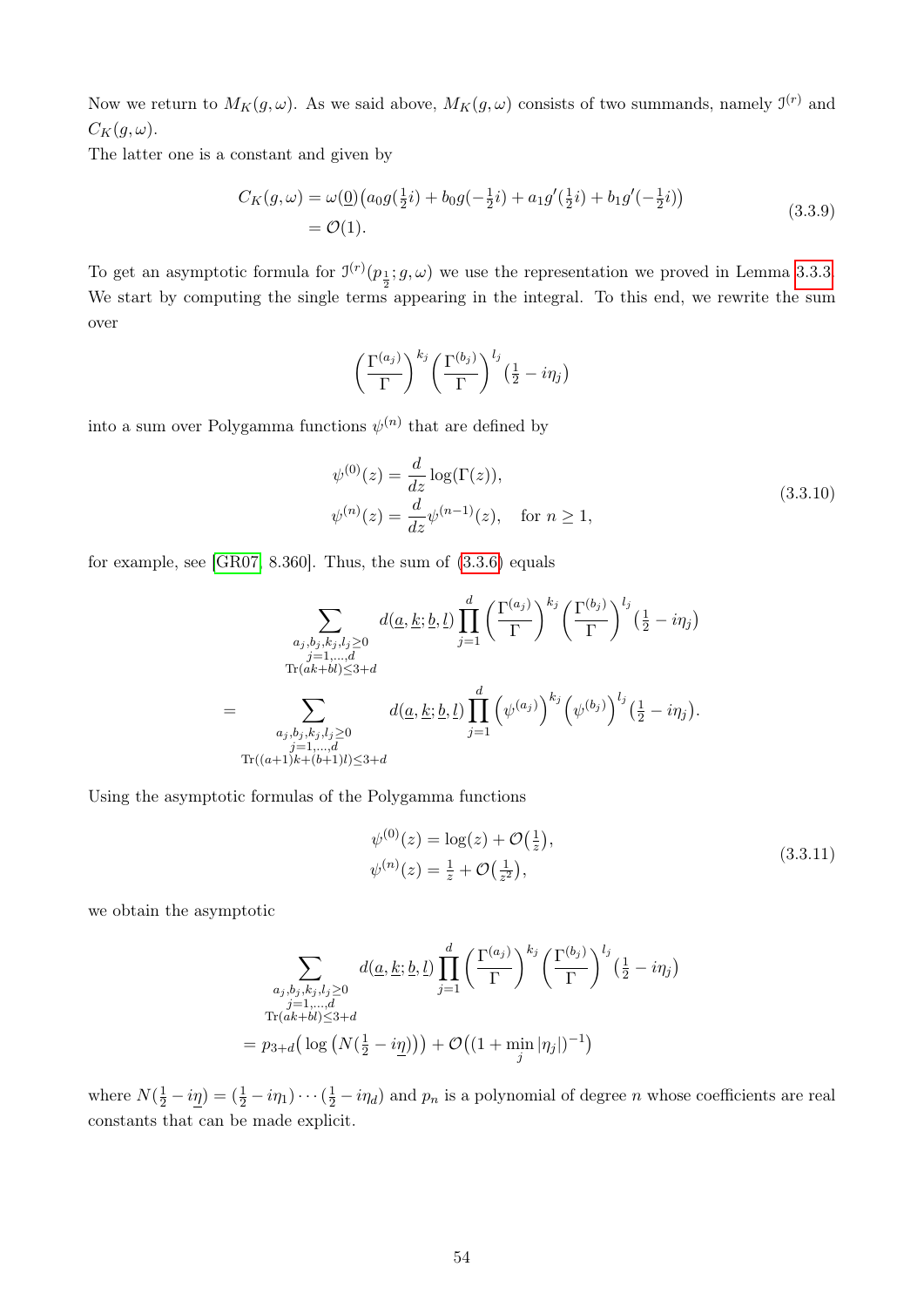Inserting this asymptotic in [\(3.3.6\)](#page-57-1), we obtain

$$
\mathcal{I}^{(r)}(p_{\frac{1}{2}};g,\omega) = \mathcal{O}\left(T^{\frac{d}{2}+\varepsilon}\right)
$$
\n
$$
+ \sum_{\underline{\nu}\in\Lambda^{d-1}} \Omega(\underline{\nu}/T) \int_{\mathbb{R}^{d-1}} \cdots \int \widehat{p}^{2}\left(\underline{\xi}/\bar{\nu}\right) \int_{-\infty}^{\infty} G\left(\frac{t}{T}\right) \left[p_{3+d}\left(\log(N(\frac{1}{2}-i\underline{\eta}))\right) + \mathcal{O}\left(\frac{1}{1+\min_{j}|\eta_{j}|}\right)\right] dt d\underline{\xi}.
$$
\n(3.3.12)

Note that  $\eta \in \mathbb{R}^d$  so that the argument of the logarithm is bounded away from zero.

We remark that in every hypercube that is a fundamental domain of the lattice  $\Lambda^{d-1}$  there are  $T^{d-1}$ elements such that  $T\underline{\nu} \in \Lambda^{d-1}$ . Let  $\underline{\nu} \in \Lambda^{d-1}$ , then the points  $\underline{\nu} + \overline{\nu} \underline{k}/T$  where  $0 \le k_j \le T-1$  and  $\overline{\nu}$  is the basis element of  $\Lambda$  defined in [\(3.1.4\)](#page-16-1) are contained in a fundamental domain of  $\Lambda^{d-1}$ . Moreover, by [\(3.3.1\)](#page-53-1) we get  $\Omega(\underline{\nu} + \overline{\nu} \underline{k}/T) = \Omega(\underline{\nu}) + \mathcal{O}(\frac{1}{T})$  $\frac{1}{T}(1+\text{Tr}|\underline{\nu}|)^{-A})$ . Thus, substituting  $\frac{t}{T} \to x$  and  $\nu_j/T \to y_j$ , the second line of [\(3.3.12\)](#page-60-0) changes to

<span id="page-60-1"></span><span id="page-60-0"></span>
$$
T^{d} \sum_{\underline{y} \in \Lambda^{d-1}} \left[ \Omega(\underline{y}) + \mathcal{O}\left(\frac{1}{T}(1+\text{Tr}|\underline{y}|)^{-A}\right) \right] \int_{-\infty}^{\infty} G(x) \int_{\mathbb{R}^{d-1}} \int_{\mathbb{R}^{d-1}} \hat{P}^{2}\left(\underline{\xi}/\bar{\nu}\right) \times \left[ p_{3+d} \left( \log(N(\frac{1}{2}-i\underline{\eta})) \right) + \mathcal{O}\left((1+\min_{j} |\eta_{j}|)^{-1}\right) \right] d\underline{\xi} dx \tag{3.3.13}
$$

where  $\eta_j = T(x + \frac{\xi_j}{T} - y_j)$  for  $j = 1, ..., d - 1$  and  $\eta_d = T(t - \text{Tr}(\underline{\xi})/T + \text{Tr}(\underline{y}))$ .

The function  $\widehat{p}(\underline{\xi})$  is compactly supported in  $(-\frac{\pi}{2})$  $\frac{\pi}{2}, \frac{\pi}{2}$  $\frac{\pi}{2}$ )<sup>d-1</sup>. It follows that the summand  $\xi_j/T$  is relatively small in comparison to x and y and the integral over  $\xi$  is of constant size.

The polynomial  $p_{3+d}(\log(N(\frac{1}{2}-i\underline{\eta})))$  can be considered as a sum of a polynomial  $P_{3+d}(\log T)$  whose coefficients are polynomials in  $log(N(x - y))$  of degree at most  $3 + d$  that are independent of T and an error term  $\mathcal{O}((\log N(x-y))^{3+d}/T)$ . This can be seen by applying the equation  $\log(N(T(x-y))^{k} =$  $\left(d \log(T) + \log N(x-y)\right)^k$ . More precisely the k-th coefficient of  $P_{3+d}$  is a polynomial in  $\log(N(x-y))$ of degree at most  $3 + d - k$ .

Thus,  $(3.3.13)$  equals

$$
T^{d} \sum_{k=0}^{3+d} C(p,d) \sum_{\underline{y} \in \Lambda^{d-1}} \Omega(\underline{y}) \int_{-\infty}^{\infty} G(x) P(\log N(x - \underline{y})) dx \cdot (\log T)^{k} + \mathcal{O}(T^{d-1+\varepsilon})
$$

where P is a polynomial of degree at most  $3 + d$  and  $C(p, d)$  are the constants coming from the coefficients  $d(\cdot, \cdot; \cdot, \cdot)$  and the integral over  $\xi$ .

Using the estimates for G and  $\Omega$  given in [\(3.3.1\)](#page-53-1), we see that the sum over y and the integral over x are absolutely convergent, and we obtain

<span id="page-60-2"></span>
$$
J^{(r)}(p_{\frac{1}{2}};g,\omega) = T^{d}P_{3+d}(\log T) + \mathcal{O}(T^{d-1+\epsilon}).
$$
\n(3.3.14)

Thus, combining the asymptotic formula for  $\mathcal{I}^{(r)}(p_{\frac{1}{2}};g,\omega)$  with the estimate of  $C_K$  in [\(3.3.9\)](#page-59-0) we get

$$
M_K(g,\omega) = T^d P_{3+d}(\log T) + \mathcal{O}(T^{d-1+\varepsilon}).
$$

Combining the result [\(3.3.5\)](#page-56-0) of the Section [3.3.1](#page-53-3) and [\(3.3.14\)](#page-60-2) of Section [3.3.2](#page-57-2) we obtain the proof of Theorem [1.1.2.](#page-10-0)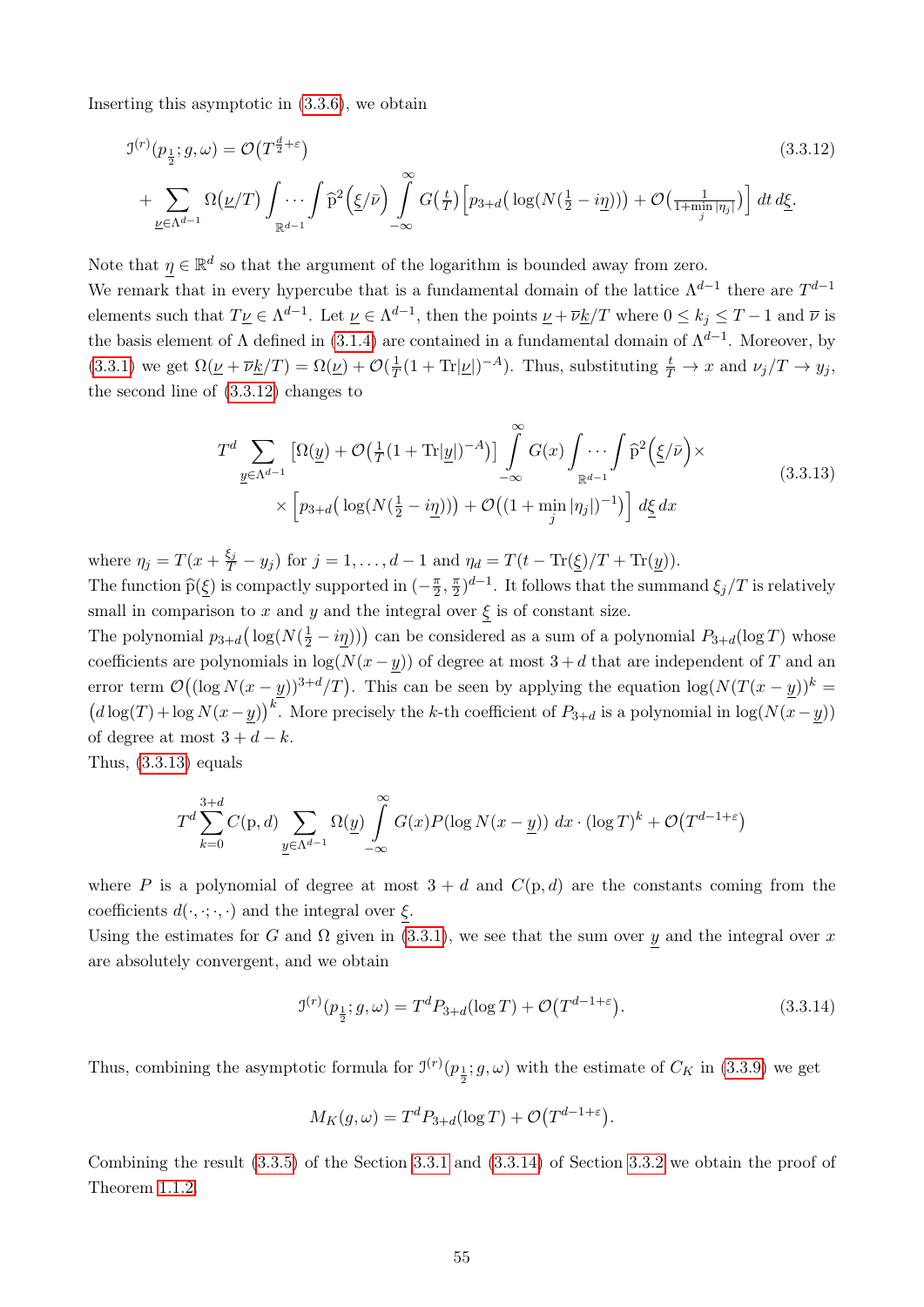## Chapter 4

# Second Moment of Rankin-Selberg L-functions over Totally Real Number Fields

In this chapter, we prove Theorem [1.2.1.](#page-11-0) To this end, we need some further results and definitions.

## 4.1 Preliminaries

Recall that  $K$  is a totally real number field of degree  $d$  and class number one.

## 4.1.1 Hilbert Modular Forms

Let  $\mathfrak c$  be an integral ideal of K. Define

$$
\Gamma_0(\mathfrak{c}) = \left\{ \begin{pmatrix} a_{\gamma} & b_{\gamma} \\ c_{\gamma} & d_{\gamma} \end{pmatrix} \in PGL_2(\mathfrak{o}) \mid a_{\gamma}d_{\gamma} - b_{\gamma}c_{\gamma} \succ 0, \ c_{\gamma} \in \mathfrak{c} \right\},
$$
  
\n
$$
\Gamma_1(\mathfrak{c}) = \left\{ \begin{pmatrix} a_{\gamma} & b_{\gamma} \\ c_{\gamma} & d_{\gamma} \end{pmatrix} \in PGL_2(\mathfrak{o}) \mid a_{\gamma}d_{\gamma} - b_{\gamma}c_{\gamma} \succ 0, \ a_{\gamma} \equiv d_{\gamma} \equiv 1 \bmod \mathfrak{c}, c_{\gamma} \in \mathfrak{c} \right\}.
$$

We identify a matrix  $\gamma \in GL_2(\mathfrak{o})$  with its corresponding vector  $(\gamma_1, \ldots, \gamma_d) \in GL_2(\mathbb{R})^d$ , where the components are given by  $\gamma_j = \begin{pmatrix} a_j & b_j \\ c_i & d_j \end{pmatrix}$  $c_j$   $d_j$ and  $a_j, b_j, c_j, d_j$  are the j-th embeddings of  $a_\gamma, b_\gamma, c_\gamma, d_\gamma \in \mathfrak{o}$ . Then, a matrix  $\gamma \in GL_2(\mathfrak{o})$  with  $\det \gamma \succ 0$  acts on the d-fold product  $\mathbb{H}^d$  via the Möbius transform  $\gamma \underline{z} = \left(\frac{a_j z_j + b_j}{c_j z_j + d_j}\right)_{j=1,\ldots,d}.$ 

A Hilbert modular form f of weight  $\underline{k} \in \mathbb{N}_0^d$  and level c is a holomorphic function  $f : \mathbb{H}^d \to \mathbb{C}$  satisfying

$$
f|_{\gamma}(\underline{z}) := \prod_{j=1}^{d} \left( \frac{(\det \gamma_j)^{\frac{1}{2}}}{c_j z_j + d_j} \right)^{k_j} f(\gamma \underline{z}) = f(\underline{z}) \tag{4.1.1}
$$

for all  $\gamma \in \Gamma_0(\mathfrak{c})$ .

If f vanishes at all cusps, it is called a cusp form. We denote the space of cusp forms of weight  $\underline{k}$ and level c by  $S_k(c)$  and a basis of it by  $\mathcal{B}_k(c)$ . We may assume that all elements of  $\mathcal{B}_k(c)$  are Hecke eigenfunctions, since these functions generate the space of cusp forms.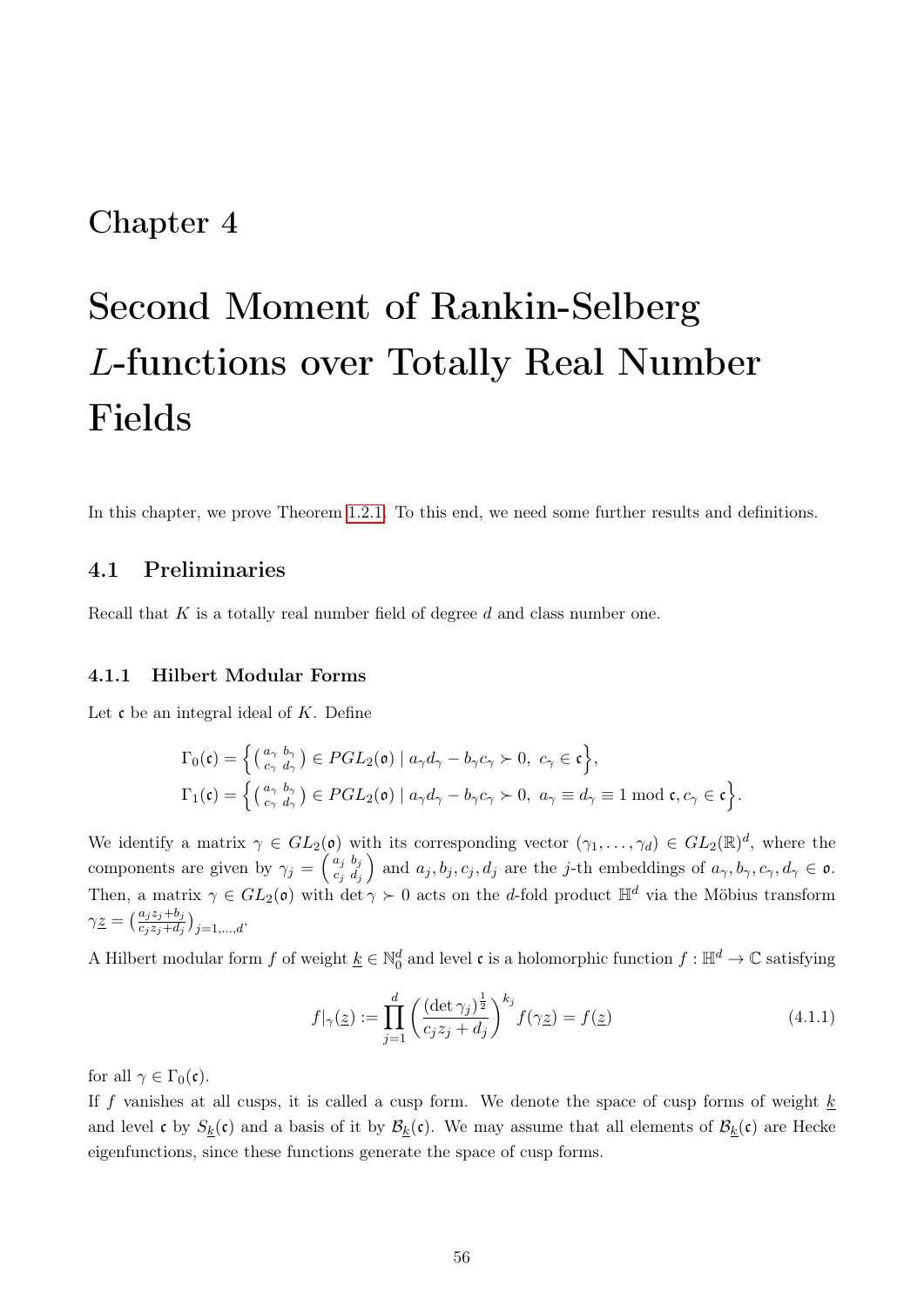We define the inner product for two modular forms  $f_1, f_2$  of weight  $\underline{k}$  and level c by

<span id="page-62-0"></span>
$$
\langle f_1, f_2 \rangle = \int_{\Gamma_0(\mathfrak{c}) \backslash \mathbb{H}^d} f_1(\underline{z}) \overline{f}_2(\underline{z}) \prod_{j=1}^d y_j^{k_j} \frac{dx_j dy_j}{y_j^2}.
$$
 (4.1.2)

As usual  $\underline{z} = (z_1, \ldots, z_d) = (x_1 + iy_1, \ldots, x_d + iy_d).$ 

It is well known that  $\dim S_{\underline{k}}(\mathfrak{c})$  is finite, see [\[L03,](#page-87-1) page 130], more precisely, it is of size  $N(\underline{k}\mathfrak{c})^{1+o(1)}$ . Any  $f \in S_k(c)$  has a Fourier expansion

$$
f(\underline{z}) = \sum_{\substack{n \in \mathfrak{a} \\ n > 0 \\ \mathfrak{n} = (n)}} C_f(\mathfrak{n})(N\mathfrak{n})^{\frac{k-1}{2}} e\left[n\delta^{-1}\underline{z}\right]
$$

where  $\mathfrak{d} = (\delta)$  with  $\delta \succ 0$  is the different of K.

We denote by  $\mathcal{B}_k(\mathfrak{c})$  an orthogonal basis of  $S_k(\mathfrak{c})$  consisting of Hecke eigenfunctions. The Fourier coefficients of  $f \in \mathcal{B}_k(\mathfrak{c})$ , normalized by  $C_f(1) = 1$  are real and bounded by

$$
C_f(\mathfrak{n}) \ll_{\varepsilon} (N\mathfrak{n})^{\varepsilon},\tag{4.1.3}
$$

see [\[HT16,](#page-86-1) equation  $(2.2)$ , Section 6.3] and [\[LM14,](#page-86-2) equation  $(2.1)$ ].

We will consider a subspace of the cusp forms, the so called newforms  $S_k^{\sharp}$  $\frac{f_{k}^{T}(\mathfrak{c})}{k}$ . This space is defined as the orthogonal complement with respect to the inner product of the oldforms where the oldforms  $S_{\underline{k}}^{\flat}(\mathfrak{c})$  are the cusp forms coming from lower level, see [\[HT16,](#page-86-1) page 4].

A basis of newforms can be given by primitive forms, i.e. Hecke eigenfunctions that are moreover newforms. We denote a basis of newforms consisting of primitive forms by  $\mathcal{B}_l^{\sharp}$  $\frac{k}{k}$ (c).

Let f be a primitive form, then it follows by the work of Shimura [\[S78,](#page-87-2)  $(2.26)$ ] that its Fourier coefficient  $C_f(\mathfrak{n})$  is equal to the Hecke eigenvalue of the Hecke operator  $T_{\mathfrak{n}}$  as defined in [\(3.1.34\)](#page-24-1).

## 4.1.2 Atkin-Lehner Theory

We give a short overview of the Atkin-Lehner theory, following [\[AL78\]](#page-85-1) and [\[KMV00,](#page-86-3) A3].

Let  $\mathfrak{q} = (q)$  be an ideal and let  $g \in S_k^{\sharp}$  $\frac{d}{k}(\mathfrak{q})$  with the Fourier coefficients  $C_g(\cdot)$ . Then we write  $q = q_1 q_2$  with  $(q_1, q_2) = 1$ . Define for  $x, y, z, w \in \mathfrak{o}$  with  $x \equiv 1 \pmod{q_2}$ ,  $y \equiv 1 \pmod{q_1}$ and  $q_1^2 xw - qyz = q_1$  the matrix

$$
W_{q_1} = \begin{pmatrix} xq_1 & y \\ zq & wq_1 \end{pmatrix} \in GL_2(\mathfrak{o}).
$$

A short computation shows that  $W_{q_1}$  normalizes  $\Gamma_0(\mathfrak{q})$  and  $\Gamma_1(\mathfrak{q})$ . Furthermore one easily sees that  $W_{q_1}^2$  is the identity, as  $W_{q_1}^2 \in \Gamma_0(\mathfrak{q})$ . Thus  $W_{q_1}$  defines an endomorphism of  $S_k^{\sharp}$  $\frac{d\mu}{d\lambda}(\mathfrak{q})$ , which is independent of the choice of  $x, y, z$  and w. This endomorphism is given by

$$
g|_{W_{q_1}}(\cdot) = \eta_g(q_1)g(\cdot)
$$

with some constant  $\eta_g(q_1)$  that satisfies  $|\eta_g(q_1)| = 1$  as follows from  $W_{q_1}^2 \in \Gamma_0(\mathfrak{q})$ .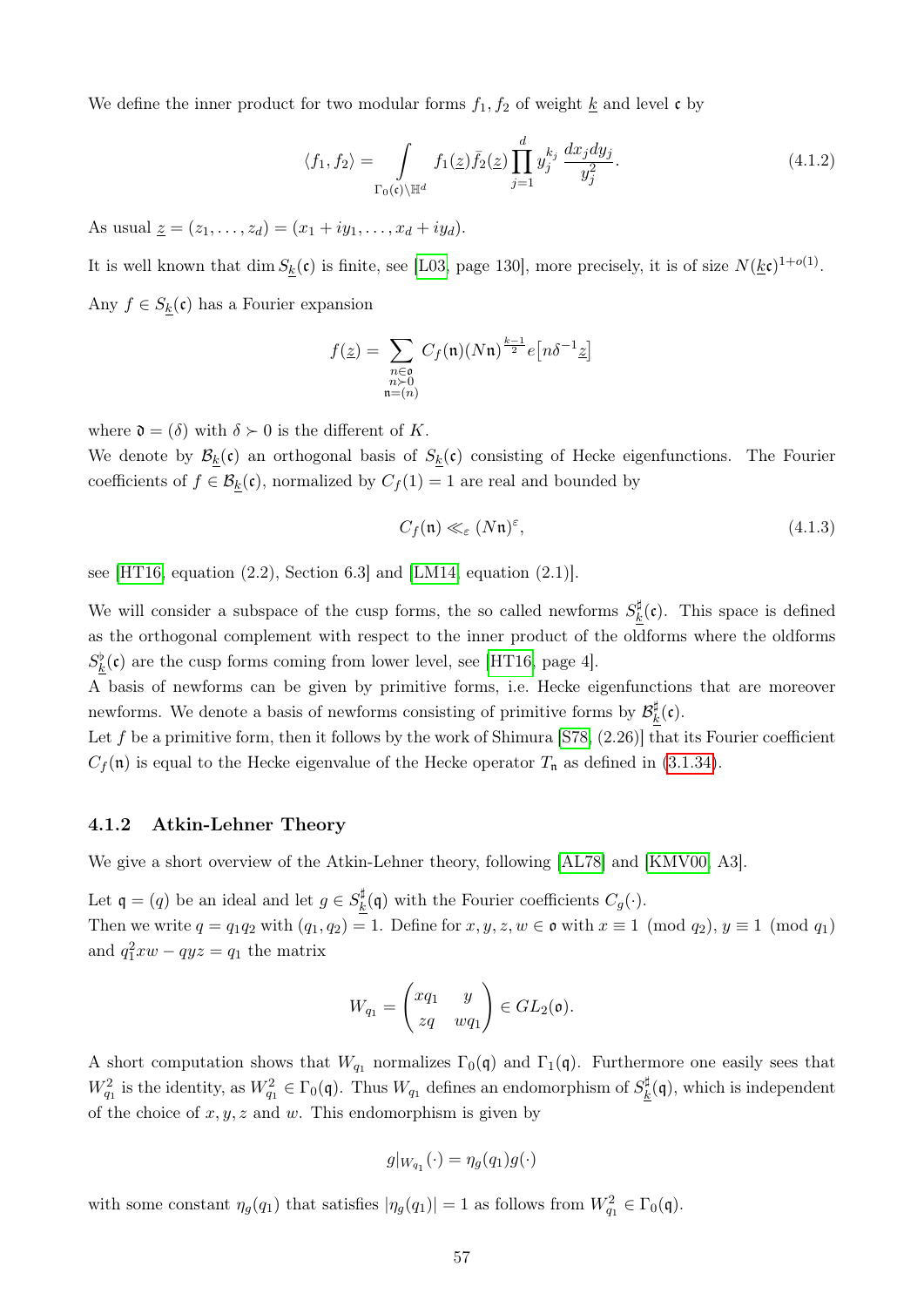The eigenvalue  $\eta_g$  can be given explicitly in terms of  $C_g$ :

## <span id="page-63-1"></span>(4.1.1) Lemma

Let  $q \in \mathfrak{o}$ ,  $\mathfrak{q} = (q)$ , take a newform g as above and assume  $C_g(\mathfrak{q}) \neq 0$ . Then the eigenvalue  $\eta_g(q)$  of  $W_q$  is given by

$$
\eta_g(q) = \frac{-1}{C_g(\mathfrak{q})\sqrt{Nq}}.
$$

Proof.

The proof follows the paper of Atkin and Li [\[AL78,](#page-85-1) Theorem 2.1]. We may assume  $W_q$  to be such that  $x \equiv 0 \pmod{q}$ . Further, for each u mod q with  $(u, q) = 1$  there exists a unique v mod q with  $(v, q) = 1$  such that  $uzv \equiv y \pmod{q}$ .

For such pairs  $(u, v)$ , we obtain by a simple multiplication that

$$
\begin{pmatrix} 1 & u \\ 0 & q \end{pmatrix} \cdot W_q \cdot \begin{pmatrix} 1 & -v/q \\ 0 & 1 \end{pmatrix} \in \Gamma_0(\mathfrak{q})
$$

Thus, we get

$$
g\big|_{\substack{u \bmod q \\ (u,q)=1}} \zeta\left(\begin{smallmatrix} 1 & u \\ 0 & q \end{smallmatrix}\right) W_q = \sum_{\substack{v \bmod q \\ (v,q)=1}} g\big|_{\left(\begin{smallmatrix} 1 & v/q \\ 0 & 1 \end{smallmatrix}\right)} = \sum_{\substack{n \in \mathfrak o, n \succ 0 \\ \mathfrak n = (n)}} C_g(\mathfrak n) e\left[n \delta^{-1} \underline{z}\right] \sum_{\substack{v \bmod q \\ (v,q)=1}} e\left[\frac{n \delta^{-1} v}{q}\right].
$$

Rewriting this sum over  $v$ , the right hand side becomes

<span id="page-63-0"></span>
$$
N(q-1)g|_{U_q}|_{B_q} - \sum_{\substack{n \in \mathfrak{d}, n \succ 0 \\ \mathfrak{n} = (n)}} C_g(\mathfrak{n})e\left[n\delta^{-1}\underline{z}\right]
$$
\n(4.1.4)

where

$$
g|_{U_q}(\underline{z}) = \sum_{\substack{n \in \mathfrak{0}, n > 0 \\ \mathfrak{n} = (n)}} C_g(\mathfrak{q}\mathfrak{n}) e\left[n\delta^{-1}\underline{z}\right] = (Nq)^{-\frac{1}{2}} \sum_{u \bmod q} g\Big|_{\begin{pmatrix} 1 & u \\ 0 & q \end{pmatrix}}(\underline{z})
$$
  
and 
$$
g|_{B_q}(\underline{z}) = \sum_{\substack{n \in \mathfrak{0}, n > 0 \\ \mathfrak{n} = (n)}} C_g(\mathfrak{n}) e\left[qn\delta^{-1}\underline{z}\right] = g(q\underline{z}).
$$

Now we view  $g|_{U_q}|_{W_q}$  in two ways. First, we insert the definitions and reformulate the sums, to get

$$
g|_{U_q}|_{W_q} = (Nq)^{-\frac{1}{2}} \sum_{u \bmod q} g|_{\left(\begin{smallmatrix} 1 & u \\ 0 & q \end{smallmatrix}\right)} = (Nq)^{-\frac{1}{2}} g|_{U_1}|_{\left(\begin{smallmatrix} x & y \\ qz & q^2w \end{smallmatrix}\right) \left(\begin{smallmatrix} q & u \\ 0 & 1 \end{smallmatrix}\right)} + (Nq)^{-\frac{1}{2}} \sum_{\substack{u \bmod q \\ (u,q)=1}} g|_{\left(\begin{smallmatrix} 1 & u \\ 0 & q \end{smallmatrix}\right) W_q}.
$$

Now, we insert [\(4.1.4\)](#page-63-0) for the second summand, to obtain

$$
g\big|_{U_q}\big|_{W_q} = (Nq)^{-\frac{1}{2}}g\big|_{U_1}\big|_{\big({q\atop{q\,z}\,q^2w}\big)\big({q\atop{q\,1}}\big)} + N(q-1)(Nq)^{-\frac{1}{2}}g\big|_{U_q}\big|_{B_q} - (Nq)^{-\frac{1}{2}}\sum_{\substack{n\in\mathfrak{0},n\succ 0\\ \mathfrak{n}=(n)}} C_g(\mathfrak{n})e\big[n\delta^{-1}\underline{z}\big].
$$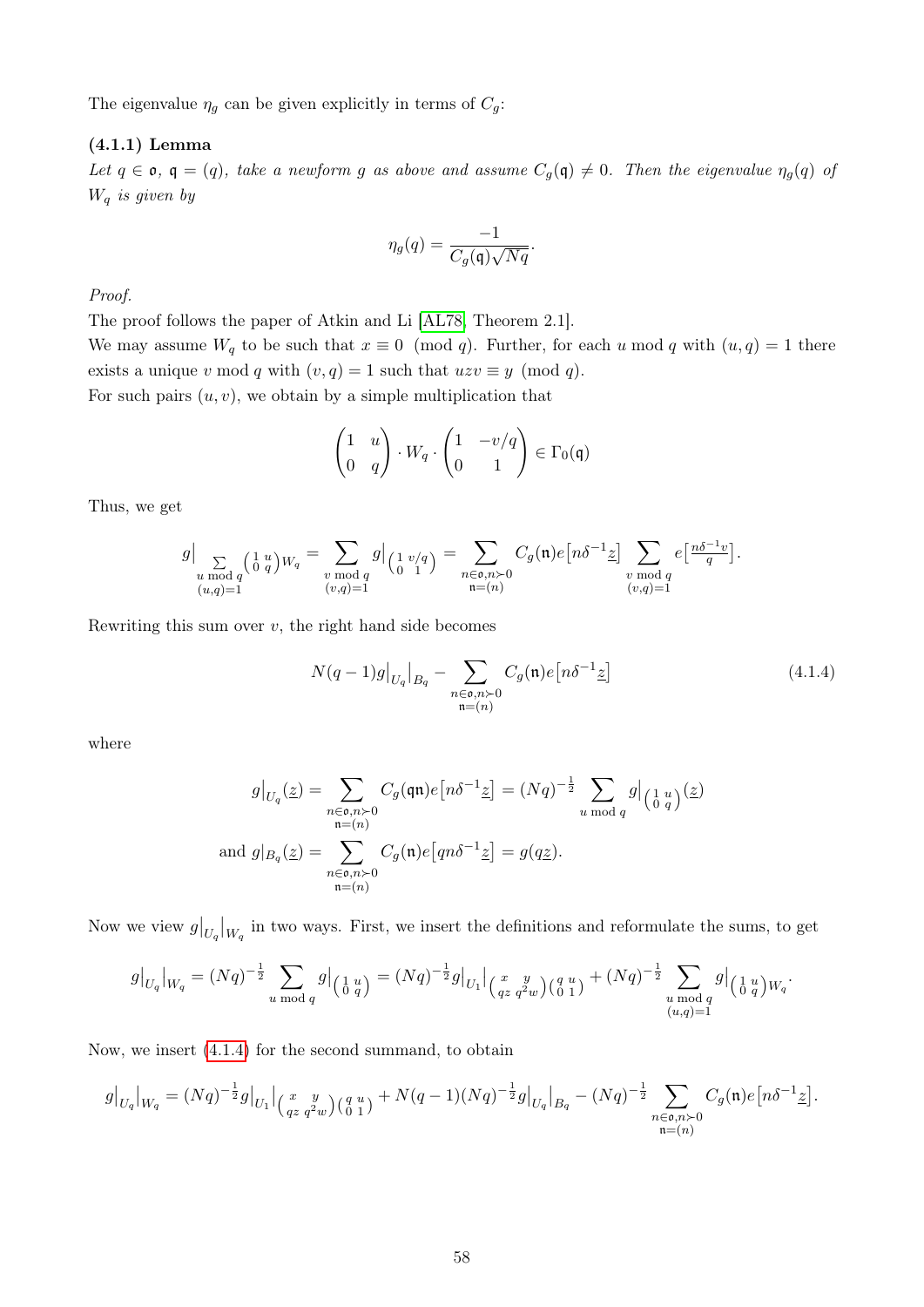On the other hand we have

$$
g|_{U_q}|_{W_q} = C_g(\mathfrak{q})\eta_g(q) \cdot g.
$$

Thus, comparing the first Fourier coefficients ends the proof.

We need the following result in the proof of a Voronoi summation formula in Section [4.1.4](#page-67-0)

## <span id="page-64-1"></span>(4.1.2) Lemma

Let  $q \in \mathcal{F}$ ,  $q = (q)$ ,  $a, c \in \mathfrak{o}$  with  $(a, c) = 1$ . Let  $D_1 = (c, q)$ ,  $D_2 = \frac{q}{D}$  $\frac{q}{D_1} = \frac{q}{(c)}$  $\frac{q}{(c,q)} \in \mathcal{F}$  and suppose that  $D_1$ and  $D_2$  are coprime.

Then, there exists a matrix  $\gamma = \begin{pmatrix} a & b \\ c & d \end{pmatrix} \in SL_2(\mathfrak{o})$ , such that the following identity holds (as operators acting on weight k modular forms)

$$
\gamma = \begin{pmatrix} a & b \\ c & d \end{pmatrix} = \begin{pmatrix} a' & b' \\ c'q & d' \end{pmatrix} \circ W_{D_2} \circ \begin{pmatrix} 1 & 0 \\ 0 & D_2 \end{pmatrix}
$$

for some  $\gamma_1 = \left( \begin{smallmatrix} a' & b' \ c' a & d' \end{smallmatrix} \right)$  $\begin{pmatrix} a' & b' \\ c' & q d' \end{pmatrix} \in \Gamma_0(\mathfrak{q})$ . Moreover d' satisfies the congruences

$$
d' \equiv a^* \pmod{D_1}, \quad d' \equiv -c \pmod{D_2} \tag{4.1.5}
$$

where  $a^*$  is the multiplicative inverse of a modulo  $D_1$ .

## Proof.

The proof is analogous to [\[KMV00,](#page-86-3) Lemma A.3].

Since  $(a, c) = 1$  and  $(c, q, D_2) = 1$ , we may choose the lower right entry d of  $\gamma$  such that  $D_2|d$ . Then pick any matrix  $W_{D_2} = \begin{pmatrix} xD_2 & y \\ zq & w \end{pmatrix}$  $\binom{p_2-y}{zq-wD_2}$  representing the Atkin-Lehner operator. Recall that  $y \equiv 1 \pmod{D_2}$ and  $x \equiv 1 \pmod{D_1}$ , as well as det  $W_{D_2} = D_2$ .

Then we get

$$
\gamma_1 := D_2 I \cdot \gamma \cdot \text{diag}(1, D_2^{-1}) \cdot W_{D_2}^{-1} = \begin{pmatrix} awD_2 - zbD_1 & -ay + bx \\ cwD_2 - zdD_1 & -cy + dx \end{pmatrix} \in \Gamma_0(\mathfrak{q})
$$

by our choice of d. The congruences  $(4.1.5)$  follow from the congruences of x and y.

## 4.1.3 Rankin-Selberg L-functions

Now we are able to define the Rankin-Selberg L-function and state some results. We follow the terminology used in [\[HT16\]](#page-86-1) and [\[L79\]](#page-86-4).

Let  $\mathfrak{q} = (q)$  be prime and c a squarefree integral ideal either coprime to q or equal to q. Further, let  $f\in S_k^\sharp$  $\frac{d}{d k}(\mathfrak{c}),\ g\in S^{\sharp}_k$  $\frac{\sharp}{k}(\mathfrak{q})$  be two primitive forms of weight  $\underline{k} \in \mathbb{N}^d$ . Denote by  $C_f(\mathfrak{n}), C_g(\mathfrak{n})$  their Fourier coefficients.

Then, the Rankin-Selberg L-function is, for  $\text{Re } s > 1$ , defined by

$$
L(f \otimes g, s) = L(2s, \chi_{\mathfrak{q}\mathfrak{c}}) \sum_{\mathfrak{n}} \frac{C_f(\mathfrak{n}) C_g(\mathfrak{n})}{(N\mathfrak{n})^s} \tag{4.1.6}
$$

<span id="page-64-0"></span> $\Box$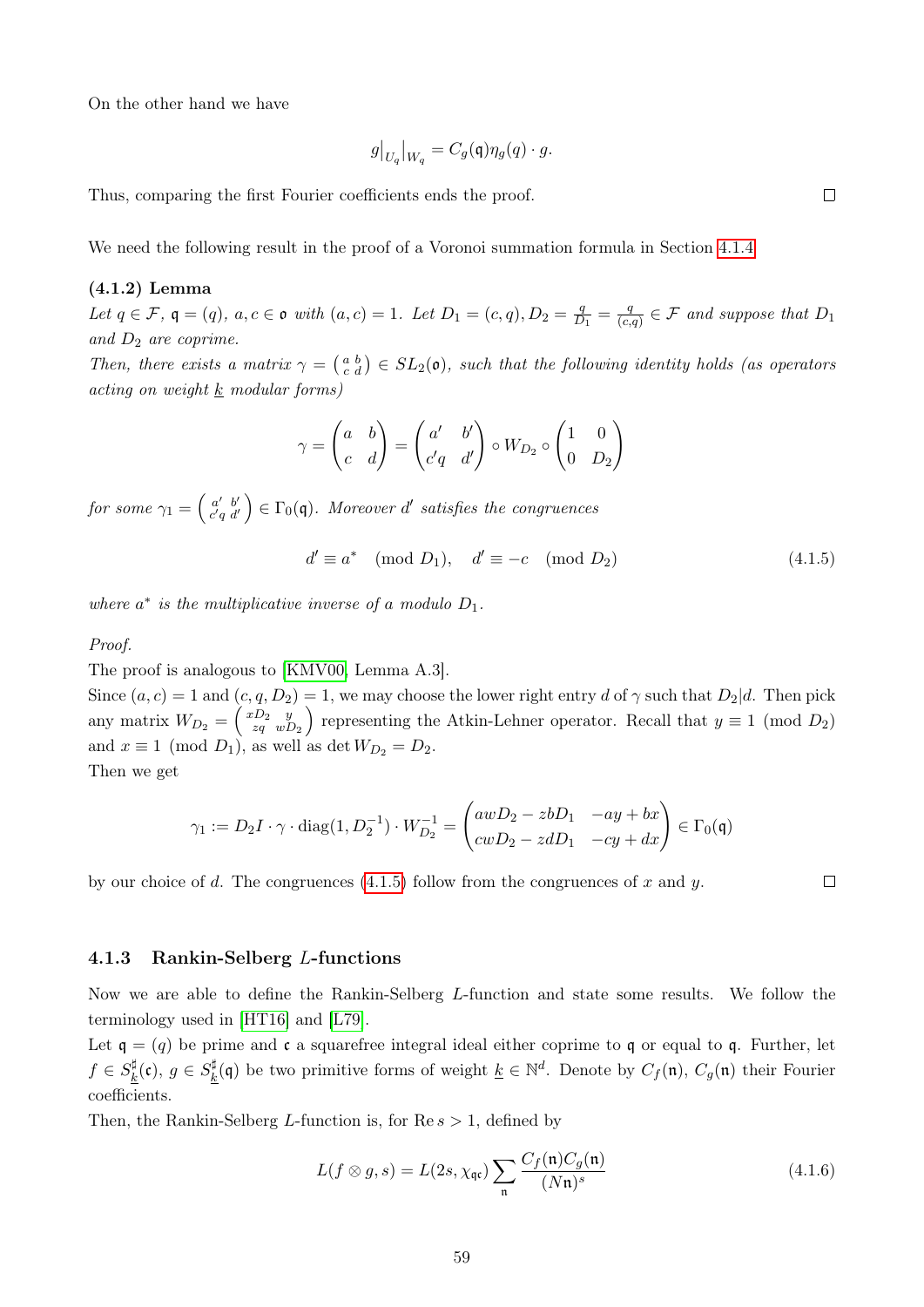where  $\chi_{\mathfrak{q}\mathfrak{c}}$  is the trivial character modulo  $\mathfrak{q}\mathfrak{c}$  given by

$$
\chi_{\mathfrak{qc}}(\mathfrak{n}) = \begin{cases} 1, & (\mathfrak{n}, \mathfrak{qc}) = 1, \\ 0, & (\mathfrak{n}, \mathfrak{qc}) > 1 \end{cases}
$$
 (4.1.7)

and 
$$
L(2s, \chi_{\mathfrak{q}\mathfrak{c}}) = \sum_{\mathfrak{n}} \frac{\chi_{\mathfrak{q}\mathfrak{c}}(\mathfrak{n})}{(N\mathfrak{n})^{2s}} = \prod_{\substack{\mathfrak{p} \mid \mathfrak{q}\mathfrak{c} \\ \mathfrak{p} \text{prime}}} \left(1 - (N\mathfrak{p})^{-2s}\right) \zeta_K(2s).
$$
 (4.1.8)

The Rankin-Selberg L functions satisfies a functional equation:

## (4.1.3) Lemma

Let  $\underline{k} \in \mathbb{N}^d$  and  $f, g$  be two primitive forms with  $f \in S_k^{\sharp}$  $\frac{d}{dt}(\mathfrak{c}),\;g\,\in\,S^{\sharp}_k$  $\frac{d}{k}(\mathfrak{q})$  where  $\mathfrak{q}$  is a prime ideal and either  $(c, q) = 1$  or  $c = q$ . Furthermore, let  $C_g(q) \neq 0$  and  $C_f((q, c)) \neq 0$ . Then, the Rankin-Selberg L-function satisfies

$$
\Lambda(f \otimes g, s) := (2\pi)^{-2sd} (N \frac{\mathfrak{q}\mathfrak{c}}{(\mathfrak{q}, \mathfrak{c})})^s |D_K|^{2s} L_{\infty}(f \otimes g, s) \prod_{\mathfrak{p} | (\mathfrak{q}, \mathfrak{c})} \theta_{\mathfrak{p}}(s)^{-1} L(f \otimes g, s)
$$
  
=  $\Lambda(f \otimes g, 1 - s)$ 

where

$$
L_{\infty}(f \otimes g, s) = \prod_{j=1}^{d} (2\pi)^{-k_j} \Gamma(s) \Gamma(s + k_j - 1),
$$
  

$$
\theta_{\mathfrak{p}}(s) = \begin{cases} 1 - C_f(\mathfrak{p}) C_g(\mathfrak{p})(N\mathfrak{p})^{1-s}, & \text{if } \mathfrak{p} = \mathfrak{c} = \mathfrak{q}, \\ 1, & \text{else.} \end{cases}
$$

Proof.

The case that c and q are coprime is treated in [\[HT16\]](#page-86-1). Thus, we assume  $\mathfrak{c} = \mathfrak{q} = (c)$ ,  $c \in \mathcal{F}$  and follow the paper of Li [\[L79\]](#page-86-4).

Let

$$
h(\underline{z},s,a) = \sum_{\substack{(\mathfrak{m}\mathfrak{c},\mathfrak{n})=1\\ \mathfrak{n}=(n),n\in\mathcal{F}\\ n\equiv a\bmod c}} \underline{y}^s (N|mc+n|)^{-2s}.
$$

Writing out the Fourier expansions of  $f$  and  $g$  and using orthogonality of characters as well as an unfolding argument to obtain

$$
\frac{1}{\varphi(\mathfrak{c})}\int_{D_1(\mathfrak{c})} \int f(\underline{z})\bar{g}(\underline{z}) \sum_{\substack{a \bmod c \\ a \in \mathcal{F}}} \chi_{\mathfrak{c}}(a)h(\underline{z},s,a) d\mu(\underline{z}) = (4\pi)^{-ds - (\underline{k}-1)}\Gamma(s+\underline{k}-1) \sum_{\mathfrak{n}} \frac{C_f(\mathfrak{n})C_g(\mathfrak{n})}{(N\mathfrak{n})^s}.
$$

The product of the sum over a with  $(N\mathfrak{c})^s$  and  $L(2s,\chi_{\mathfrak{c}})$  equals a sum over the Eisenstein function. More precisely

$$
(N\mathfrak{c})^s L(2s,\chi_{\mathfrak{c}}) \sum_{\substack{a \bmod c \\ a \in \mathcal{F}}} \chi_{\mathfrak{c}}(\mathfrak{a}) \sum_{\substack{(\mathfrak{m}\mathfrak{c},\mathfrak{n})=1 \\ \mathfrak{n}=(n),n\in\mathcal{F}}} \underline{y}^s (N|mc+n|)^{-2s} = \sum_{\substack{a|c \\ a \in \mathcal{F}}} \mu((a))(Na)^{-s} E(c\underline{z}/a,s)
$$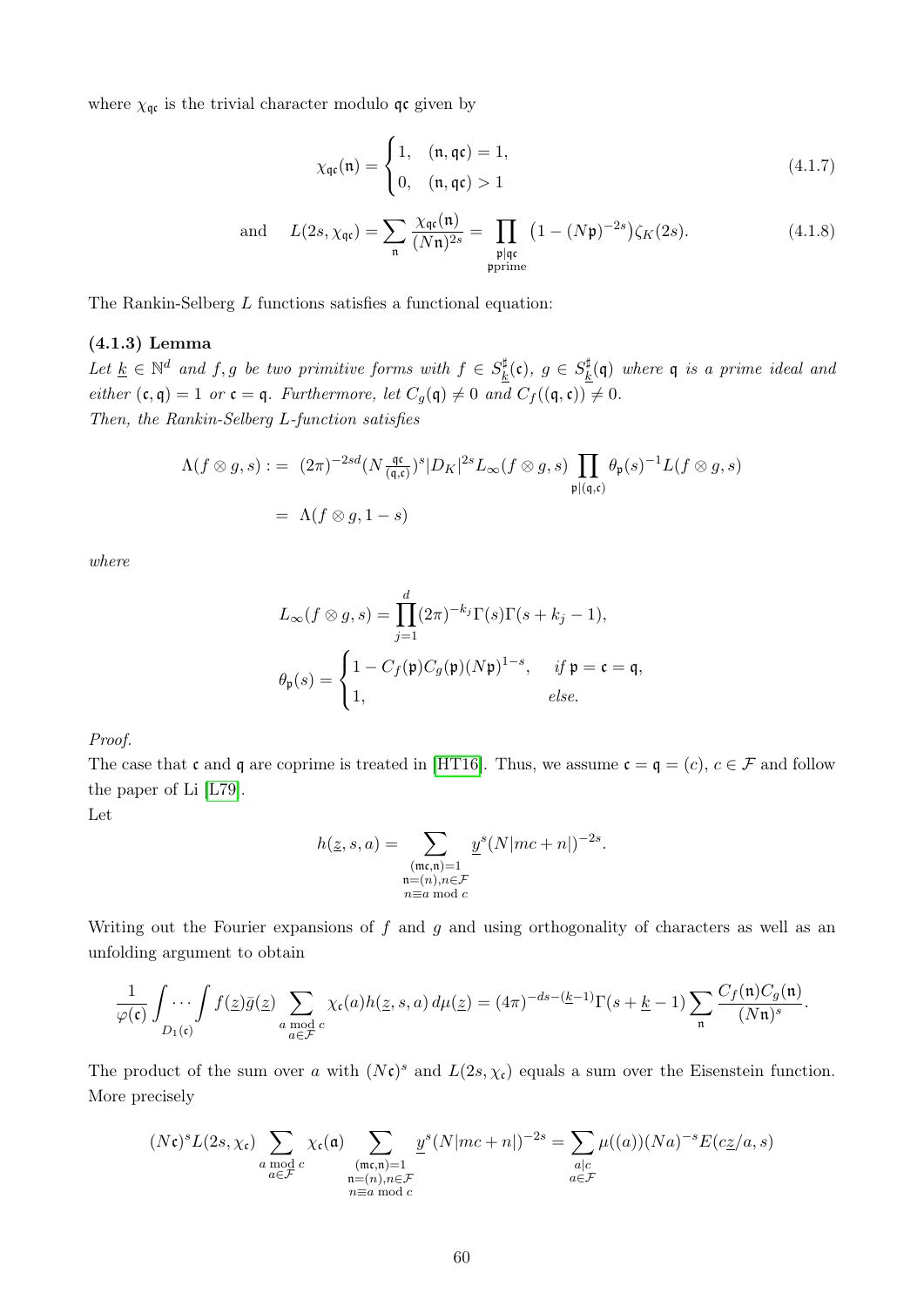where  $\mu(\mathfrak{a})$  is the Möbius function.

Recall that  $\Gamma(s + \underline{k} - 1) = \prod_{j=1}^{d} \Gamma(s + k_j - 1)$ . We get

$$
\Phi_{fg}(s) := (N\mathfrak{c})^s \pi^{-ds} (4\pi)^{-ds - (k-1)} \Gamma(s + k-1) \Gamma(s)^d L(f \otimes g, s)
$$
  
=  $\varphi(\mathfrak{c})^{-1} \pi^{-ds} \Gamma(s)^d \sum_{a|c} \mu(a) (Na)^{-s} \int \cdots \int f(\underline{z}) \bar{g}(\underline{z}) E(c\underline{z}/a, s) d\mu(\underline{z}).$ 

Since c is prime, the sum over a contains only two summands,  $a = 1$  and  $a = c$ . Our aim is to reduce the term  $a = c$  to  $a = 1$  with an additional constant in front of the integral.

Let  $\mathfrak{p} = (p)|\mathfrak{c}$ . Now recall that the Atkin-Lehner operator  $W_p$  normalizes  $\Gamma_1(\mathfrak{c})$ . Furthermore  $E(cz(ap, s) \circ W_p = E(cz/a, s)$ , and we have

$$
\int \dots \int f(\underline{z}) \overline{g}(\underline{z}) E(c\underline{z}/ap, s) d\mu(\underline{z}) = \eta_f(p) \overline{\eta}_g(p) \int \dots \int f(\underline{z}) \overline{g}(\underline{z}) E(c\underline{z}/a, s) d\mu(\underline{z})
$$

$$
= C_f(\mathfrak{p}) C_g(\mathfrak{p}) N \mathfrak{p} \int \dots \int f(\underline{z}) \overline{g}(\underline{z}) E(c\underline{z}/a, s) d\mu(\underline{z}).
$$

The second equality follows from Lemma [4.1.1](#page-63-1) and the fact that  $C_f$  and  $C_g$  are real and non-zero by our assumption.

Now we get

$$
\sum_{\substack{a|c\\a\in\mathcal{F}}} \mu((a))(Na)^{-s} \int \cdots \int f(\underline{z})\overline{g}(\underline{z})E(c\underline{z}/a,s) d\mu(\underline{z}) = \theta_{\mathfrak{p}}(s) \int \cdots \int f(\underline{z})\overline{g}(\underline{z})E(c\underline{z},s) d\mu(\underline{z})
$$

where

$$
\theta_{\mathfrak{p}}(s) = 1 - C_f(\mathfrak{p}) C_g(\mathfrak{p})(N\mathfrak{p})^{1-s}.
$$

Thus the functional equation of  $\Phi_{fg}(s)$  is induced by the functional equation of the Eisenstein series which can be stated as

$$
\pi^{-ds}\Gamma(s)^d E(cz/a, s) = \pi^{-d(1-s)}\Gamma(1-s)^d E(cz/a, 1-s).
$$

This follows from Lemma [3.1.2](#page-20-0) by replacing s with  $s-\frac{1}{2}$  $rac{1}{2}$ . Finally the functional equation of  $\Phi_{fg}(s)$  yields the result for  $\Lambda(f \otimes g, s)$ .  $\Box$ 

We define the multiplicative coefficients  $\gamma_{fq}(\mathfrak{b})$  by

<span id="page-66-0"></span>
$$
\sum_{\mathfrak{b}|\mathfrak{q},\mathfrak{c}\rangle^{\infty}} \gamma_{fg}(\mathfrak{b})(N\mathfrak{b})^{-s} := \prod_{\mathfrak{p}|\mathfrak{q},\mathfrak{c}\rangle} \theta_{\mathfrak{p}}(s)^{-1}.
$$
\n(4.1.9)

Note, for  $\mathfrak{p} |(\mathfrak{q}, \mathfrak{c})$ , that  $|\theta_{\mathfrak{p}}(s)| \geq (1 - (N\mathfrak{p})^{-\sigma})$  as  $|C_f(\mathfrak{p})| =$ √  $\overline{N\mathfrak{p}}^{-1}$  which follows from Lemma [4.1.1](#page-63-1) and  $|\eta_f(p)| = 1$ . Thus, multiplying out the product  $\prod_{\mathfrak{p} \mid (q,\mathfrak{c})} (1 - (N\mathfrak{p})^{-\sigma})^{-1}$  we obtain in the case Re  $s = \sigma > \varepsilon$  absolute convergence for any  $\varepsilon > 0$ . Comparing the left hand side of [\(4.1.9\)](#page-66-0) with the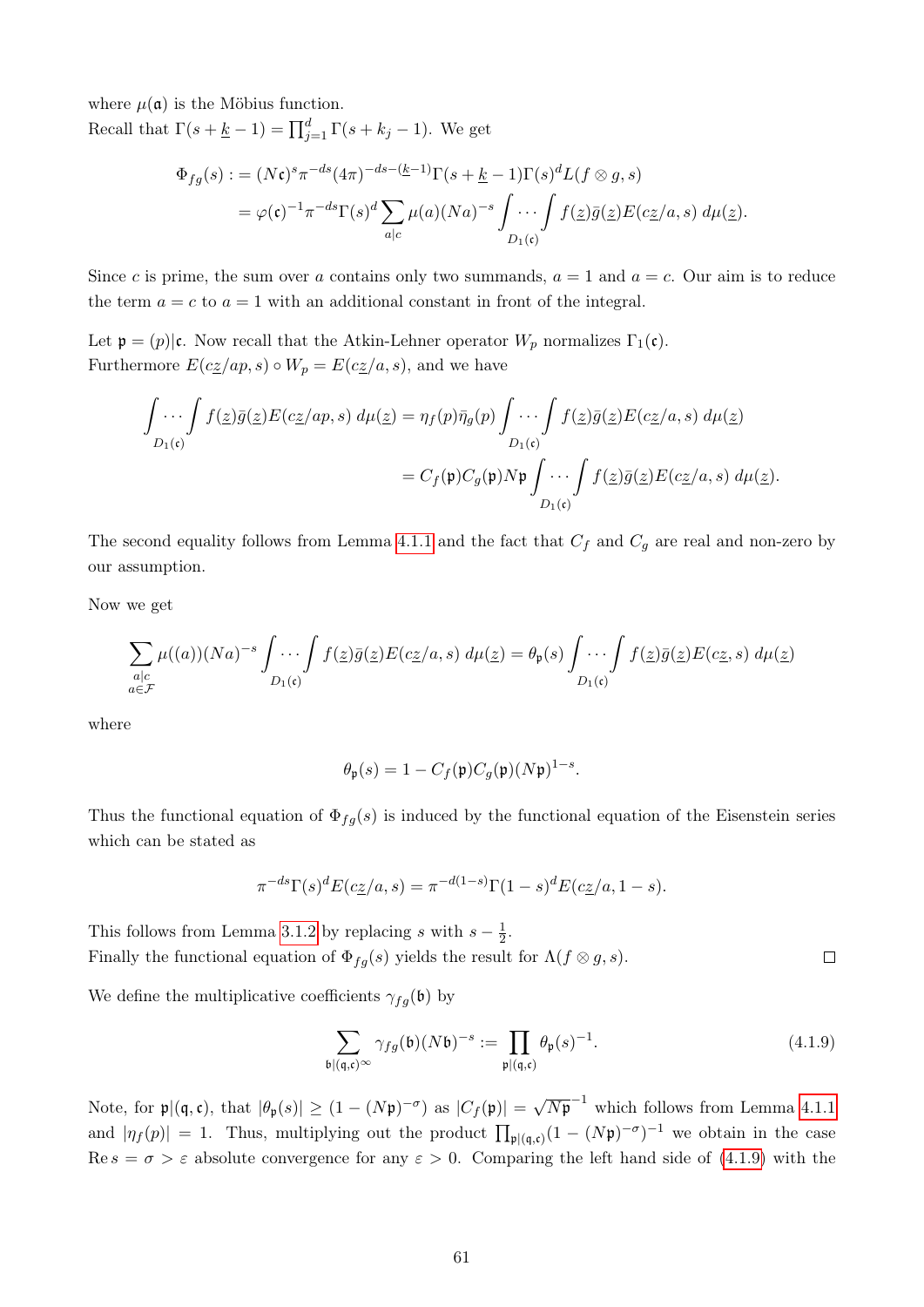bound of the right hand side of  $(4.1.9)$  we obtain for any  $\varepsilon > 0$ :

<span id="page-67-2"></span>
$$
|\gamma_{fg}(\mathfrak{b})| \ll (N\mathfrak{b})^{\varepsilon}.
$$
\n(4.1.10)

Using the functional equation of the Rankin-Selberg L-function, we obtain the approximate functional equation

## <span id="page-67-1"></span>(4.1.4) Lemma

Let q be a prime ideal and c an integral ideal either coprime or equal to q. Let  $f \in S^{\sharp}_{k}$  $g_k^\sharp(\mathfrak{c}),\ g\in S_k^\sharp$  $\frac{d\mu}{d}(\mathfrak{q}),$ with  $C_g(\mathfrak{q})\neq 0$  and  $C_f(\mathfrak{q})\neq 0$ . Further define

$$
V_s(y) := \frac{1}{2\pi i} \int_{(\frac{3}{2})} y^{-u} \prod_{j=1}^d \frac{\Gamma(s+u)\Gamma(s+u+k_j-1)}{\Gamma(s)\Gamma(s+k_j-1)} G(u) \frac{du}{u}
$$

where  $G(u)$  is a holomorphic function on an open set containing the strip  $|Re(u)| \leq \frac{3}{2}$  and bounded therein, satisfying  $G(u) = G(-u)$  and  $G(0) = 1$ . Then we have

$$
L(f \otimes g, \frac{1}{2}) = 2 \sum_{\mathfrak{b} \mid (\mathfrak{q}, \mathfrak{c})^{\infty}} \frac{\gamma_{fg}(\mathfrak{b})}{(N\mathfrak{b})^{\frac{1}{2}}} \sum_{\mathfrak{a}} \frac{\chi_{\mathfrak{q} \mathfrak{c}}(\mathfrak{a})}{(N\mathfrak{a})} \sum_{\mathfrak{m}} \frac{C_f(\mathfrak{m}) C_g(\mathfrak{m})}{(N\mathfrak{m})^{\frac{1}{2}}} V_{\frac{1}{2}}\Big(\frac{(2\pi)^{2d} N(\mathfrak{b} \mathfrak{a}^2 \mathfrak{m})}{D_K^2 N(\frac{\mathfrak{q} \mathfrak{c}}{(\mathfrak{q}, \mathfrak{c})})}\Big).
$$

Moreover, the derivatives of  $V_{\frac{1}{2}}(y)$  satisfy

$$
y^{\nu} V_{\frac{1}{2}}^{(\nu)}(y) \ll_{\nu,A} \left(1 + \frac{y}{N\underline{k}}\right)^{-A} \tag{4.1.11}
$$

for all  $\nu \in \mathbb{N}_0$ .

Proof.

See [\[LM14,](#page-86-2) Proposition 3.2] and [\[HT16,](#page-86-1) Proposition 4.1].

## <span id="page-67-0"></span>4.1.4 Voronoi's Formula

Later on we want to apply a Voronoi summation formula. To this end, we prove:

## (4.1.5) Theorem

Let  $a, c \in \mathfrak{o}$ , with  $(a, c) = 1$ . Further let  $\underline{k} \in \mathbb{N}^d$ ,  $\mathfrak{q} = (q)$  be a prime ideal and  $g \in S_{\underline{k}}(\mathfrak{q})$  with Fourier coefficients  $C_g(\mathfrak{n})$ . Let  $F : [0,\infty)^d \to \mathbb{R}$  be a smooth function rapidly decaying if at least one variable tends to infinity and vanishing if at least one variable is zero.

Then we have

$$
\sum_{\substack{\mathfrak{n}=(n) \\ n \in \mathcal{F}}} C_g(\mathfrak{n}) e\left[n\frac{a}{c}\right] F(n)
$$
\n
$$
= \frac{1}{Nc} \frac{\eta_g\left(\frac{q}{(c,q)}\right)}{N\left(\frac{q}{(c,q)}\right)^{\frac{1}{2}}} \sum_{\substack{\mathfrak{n}=(n) \\ n \in \mathcal{F}}} C_g(\mathfrak{n}) e\left[-n\frac{\left(a\frac{q}{(c,q)}\right)^{*}}{c}\right] \int \cdots \int_{(0,\infty)^d} F(\underline{x})(2\pi)^d i^{\underline{k}} \mathbf{J}_{\underline{k}-1}\left(\frac{4\pi\sqrt{n}\underline{x}}{c\left(\frac{q}{(c,q)}\right)^{\frac{1}{2}}}\right) d\underline{x}
$$

 $\Box$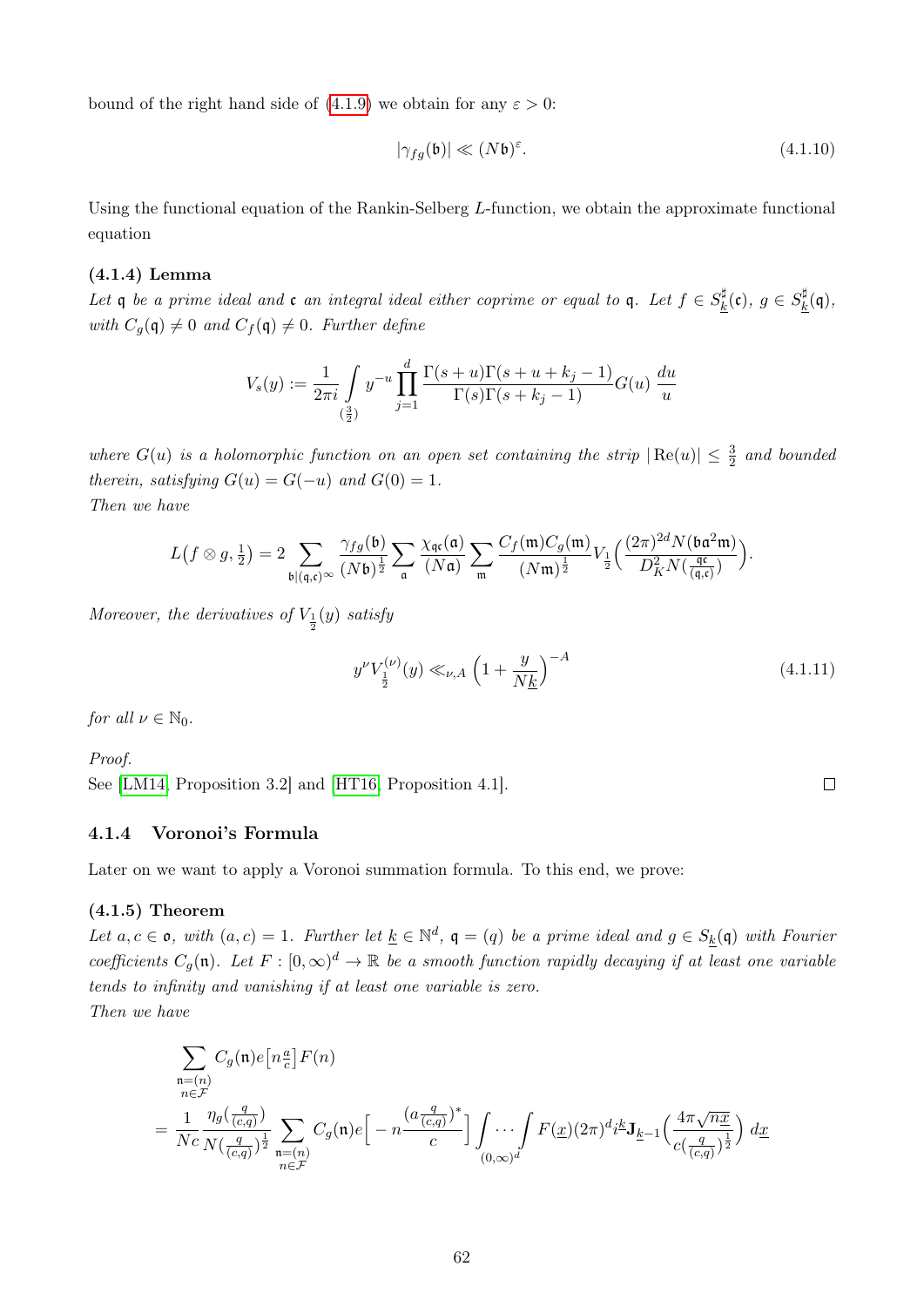where  $\left(a\frac{q}{\sqrt{c}}\right)$  $\frac{q}{(c,q)}$ <sup>\*</sup> is the multiplicative inverse modulo c and  $\mathbf{J}_{\underline{k}-1}$  is a product of Bessel functions, namely

$$
\mathbf{J}_{\underline{k}-1}(\underline{x}) = \prod_{j=1}^d J_{k_j-1}(x_j).
$$

Proof.

The proof follows [\[KMV00,](#page-86-3) Appendix A.3]. We will use the Atkin-Lehner operator and the Mellin inversion formula to deduce the Voronoi summation formula.

Let  $D_1 = (c, q) \in \mathfrak{o}$  and  $D_2 = \frac{q}{(c, q)}$  $\frac{q}{(c,q)} \in \mathfrak{o}$ , and take  $\gamma = \begin{pmatrix} a_{\gamma} & b_{\gamma} \\ c_{\gamma} & d_{\gamma} \end{pmatrix} \in SL_2(\mathfrak{o})$  with  $a_{\gamma} = a$  and  $c_{\gamma} = c$  as in Lemma [4.1.2,](#page-64-1) in particular choose  $d_{\gamma}$  such that  $D_2|d_{\gamma}$ . Let  $\underline{z} \in \mathbb{H}^d$ . Using the factorization of  $\gamma$ , we have

<span id="page-68-1"></span><span id="page-68-0"></span>
$$
g(\gamma \underline{z}) = (c_{\gamma} \underline{z} + d_{\gamma})^{\underline{k}} D_2^{-\underline{k} \frac{1}{2}} \eta_g(D_2) g(\frac{\underline{z}}{D_2}). \tag{4.1.12}
$$

Now we define  $z_t = \left(-\frac{d_j}{d_k}\right)$  $\frac{d_j}{c_j}+\frac{i}{c_j}$  $\frac{i}{c_j t_j}\Big)_{j=1,\ldots d}$  for  $\underline{t} \in (\mathbb{R}_{>0})^d$ . Thus  $c_\gamma \underline{z_t} + d_\gamma = \frac{i}{t}$  $\frac{i}{t}$ , and  $\gamma \underline{z_t} = \frac{a_\gamma}{c_\gamma}$  $\frac{a_\gamma}{c_\gamma}+\frac{it}{c_\gamma}$  $rac{u}{c_{\gamma}}$ . Then by  $(4.1.5)$  we get

$$
e\big[-n\frac{d_{\gamma}}{c_{\gamma}D_2}\big] = e\big[-n\frac{d_{\gamma}D_2^*}{c_{\gamma}} - n\frac{d_{\gamma}c_{\gamma}^*}{D_2}\big] = e\big[-n\frac{d_{\gamma}D_2^*}{c_{\gamma}}\big] = e\big[-n\frac{(a_{\gamma}D_2)^*}{c_{\gamma}}\big].
$$

Using this and writing out the definition, we obtain

$$
g(\gamma \underline{z_t}) = \sum_{\mathfrak{n} = (n)} C_g(\mathfrak{n}) e\left[n \frac{a_\gamma}{c_\gamma}\right] n^{\frac{1}{2}(\underline{k}-1)} \exp\left(-\operatorname{Tr}\left(\frac{2\pi n \underline{t}}{c_\gamma}\right)\right)
$$
(4.1.13)

$$
= \left(\frac{i}{t}\right)^{k} D_{2}^{-\frac{k}{2}} \eta_{g}(D_{2}) g\left(\frac{z}{D_{2}}\right) = \frac{i^{k} \eta_{g}(D_{2})}{(ND_{2})^{\frac{1}{2}}} \sum_{\mathfrak{n}=(n)} C_{g}(\mathfrak{n}) e\left[-n \frac{(a_{\gamma} D_{2})^{*}}{c_{\gamma}}\right] \left(\frac{n}{D_{2}}\right)^{\frac{1}{2}(k-1)} \exp\left(-\operatorname{Tr}\left(\frac{2\pi n}{c_{\gamma} \underline{t} D_{2}}\right) \underline{t}^{-\underline{k}}.\tag{4.1.14}
$$

The map  $\underline{t} \mapsto g(\gamma z_t)$  has exponential decay if at least one variable tends to zero or infinity. Thus, the Mellin transform of  $g(\gamma z_t)$  is analytic on  $\mathbb{C}^d$ . For Re  $s_j$  sufficiently large for all j, by [\(4.1.13\)](#page-68-0) we obtain

$$
\int\limits_{(0,\infty)^d} \int g(\gamma \underline{z_t}) \underline{t}^{s+\frac{1}{2}(\underline{k}-1)} \, \frac{d\underline{t}}{N\underline{t}} = \left(\frac{c_\gamma}{2\pi}\right)^{s+\frac{1}{2}(\underline{k}-1)} \Gamma\big(\underline{s}+\tfrac{1}{2}(\underline{k}-1)\big) \sum\limits_{\mathfrak{n}=(n)} C_g(\mathfrak{n}) e\big[n\frac{a_\gamma}{c_\gamma}\big] n^{-s}.
$$

We denote the sum over  $\mathfrak{n}$  by  $L(g, \frac{a_2}{a_1})$  $\frac{a_{\gamma}}{c_{\gamma}}, \underline{s})$ . Thus  $\Gamma(\underline{s} + \frac{1}{2})$  $\frac{1}{2}(\underline{k}-1))L(g,\frac{a_{\gamma}}{c_{\gamma}})$  $\frac{a_{\gamma}}{c_{\gamma}}, \underline{s}$ ) has an analytic continuation to  $\mathbb{C}^d$ .

Multiplying [\(4.1.13\)](#page-68-0) and [\(4.1.14\)](#page-68-1) with  $\underline{t}^{s+\frac{1}{2}(k-1)-1}$  and integrating over  $\underline{t}$  we have the functional equation √

<span id="page-68-2"></span>
$$
\begin{split} &\left(\frac{c_{\gamma}\sqrt{D_{2}}}{2\pi}\right)^{\underline{s}}\Gamma\left(\underline{s}+\frac{1}{2}(\underline{k}-1)\right)L(g,\frac{a_{\gamma}}{c_{\gamma}},\underline{s})\\ &=i^{\underline{k}}\eta_{g}(D_{2})\left(\frac{c_{\gamma}\sqrt{D_{2}}}{2\pi}\right)^{1-\underline{s}}\Gamma\left(1-\underline{s}+\frac{1}{2}(\underline{k}-1)\right)L(g,-\frac{(a_{\gamma}D_{2})^{*}}{c_{\gamma}},1-\underline{s}).\end{split} \tag{4.1.15}
$$

Note that the left hand side is holomorphic for  $\text{Re } \underline{s} \geq \frac{1}{2}$  $\frac{1}{2}(\underline{k}+1)$ , and the poles of the Γ-function on the right hand side are canceled by the zeros of the L-function.

Now take F as stated in the Theorem, and denote its Mellin transform by  $\widetilde{F}$ . Multiplying the functional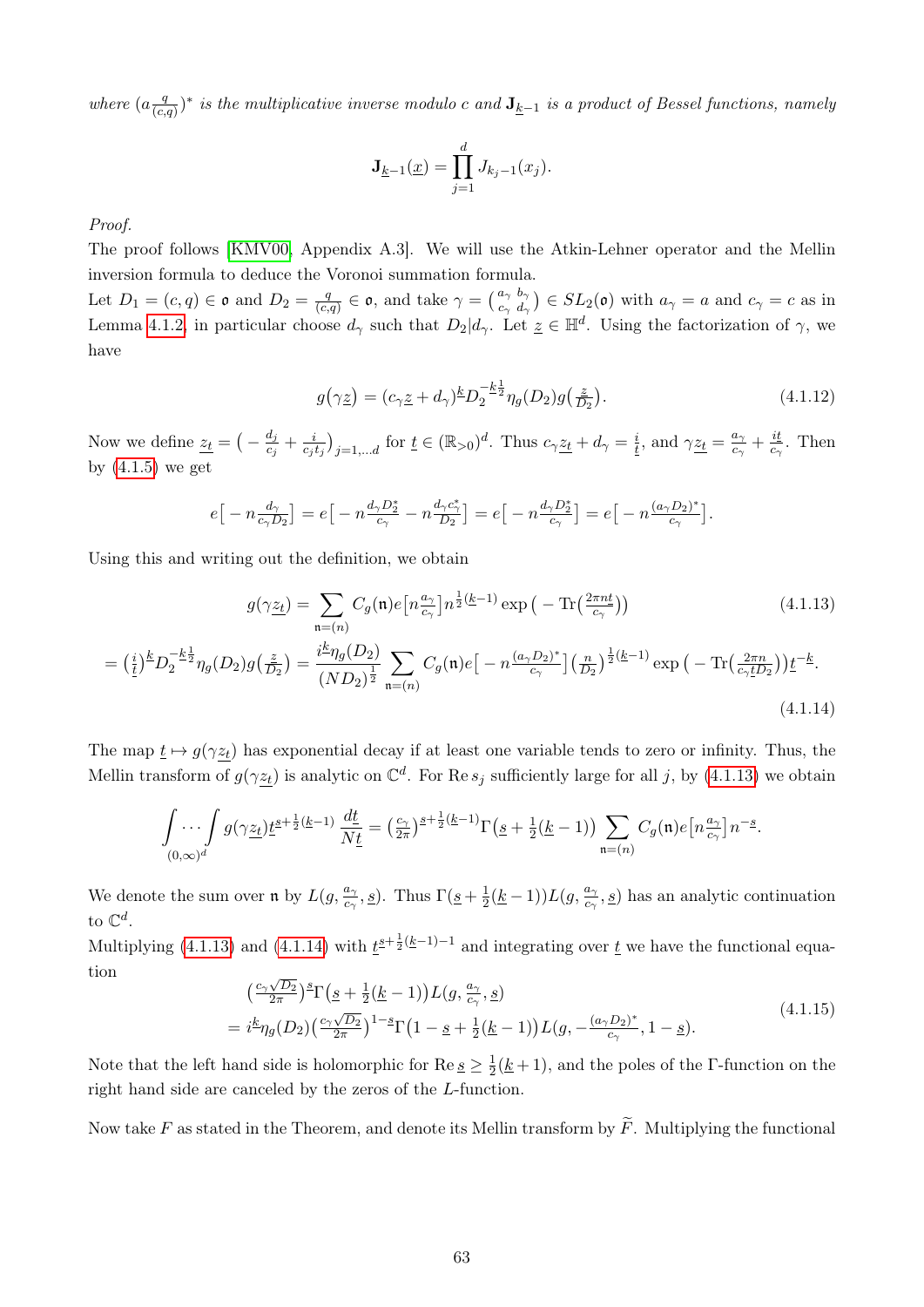equation [\(4.1.15\)](#page-68-2) with  $\widetilde{F}$  and integrating over s we obtain

<span id="page-69-0"></span>
$$
\frac{1}{(2\pi i)^d} \int \cdots \int \widetilde{F}(\underline{s}) L(g, \frac{a_{\gamma}}{c_{\gamma}}, \underline{s}) d\underline{s}
$$
\n
$$
= \frac{i^k \eta_g(D_2)}{(2\pi i)^d} \int \cdots \int \widetilde{F}(\underline{s}) \left(\frac{c_{\gamma} \sqrt{D_2}}{2\pi}\right)^{1+2\underline{s}} \frac{\Gamma(1-\underline{s}+\frac{1}{2}(\underline{k}-1))}{\Gamma(\underline{s}+\frac{1}{2}(\underline{k}-1))} L(g, -\frac{(a_{\gamma}D_2)^*}{c_{\gamma}}, 1-\underline{s}) d\underline{s}.
$$
\n
$$
(4.1.16)
$$

Then using Mellin inversion the left hand side of [\(4.1.16\)](#page-69-0) equals

$$
\sum_{\mathfrak{n}=(n)}C_g(\mathfrak{n})e\big[n\tfrac{a_\gamma}{c_\gamma}\big]F(n).
$$

To compute the right hand side, we move the contour to  $\text{Re } s_j = -1$  for all j, and change variables  $2(1-s) \mapsto s$ . In addition we write out the definition of  $L(g, -\frac{(a_{\gamma}D_{2})^{*}}{c})$  $(\frac{D_2}{c_\gamma}, 1-\underline{s})$ . Then the sum over n is absolutely convergent and the right hand side changes to

$$
\frac{i^{\underline{k}}(2\pi)^d\eta_g(D_2)}{N(c_\gamma\sqrt{D_2})}\sum_{\mathfrak{n}=(n)}C_g(\mathfrak{n})e\big[-n\frac{(a_\gamma D_2)^*}{c_\gamma}\big]\times
$$
\n
$$
\times \frac{1}{(4\pi i)^d}\int_{(4)\cdots(4)}\cdots\int_{(4)\cdots(4)}\widetilde{F}\big(1-\frac{s}{2}\big)\frac{\Gamma(\frac{1}{2}(s+\underline{k}-1))}{\Gamma(1+\frac{1}{2}(-\underline{s}+\underline{k}-1))}\Big(\frac{2\pi\sqrt{n}}{c_\gamma\sqrt{D_2}}\Big)^{-s}d\underline{s}.
$$

Finally we write out the Mellin transform  $\widetilde{F}$ . There is a slight problem of absolute convergence if some  $k_j = 1$ , we avoid this by deforming the contour. Now we shift the contours back to Re  $s = \frac{3}{4}$  $\frac{3}{4}$ , such that the integral equals

$$
\int \cdots \int F(\underline{x}) \frac{1}{(4\pi i)^d} \int \cdots \int \frac{\Gamma(\frac{1}{2}(\underline{s} + \underline{k} - 1))}{\Gamma(1 + \frac{1}{2}(-\underline{s} + \underline{k} - 1))} \left(\frac{2\pi \sqrt{n\underline{x}}}{c_\gamma \sqrt{D_2}}\right)^{-\underline{s}} d\underline{s} d\underline{x}.
$$

Using [\[GR07,](#page-86-0) 8.412.4], the inner integrals are a product of Bessel functions and we obtain that the right hand side of [\(4.1.16\)](#page-69-0) equals

$$
\frac{1}{Nc_\gamma}\frac{\eta_g(D_2)}{N(D_2)^{\frac{1}{2}}}\sum_{\mathfrak{n}=(n)}C_g(\mathfrak{n})e\Big[-n\frac{(a_\gamma D_2)^*}{c_\gamma}\Big]\int\limits_{(0,\infty)^d}\hspace{-3mm}\cdots \int F(\underline{x})(2\pi)^di^{\underline{k}}\mathbf{J}_{\underline{k}-1}\Big(\frac{4\pi\sqrt{n\underline{x}}}{c_\gamma D_2^{\frac{1}{2}}}\Big)\,d\underline{x}.
$$

 $\Box$ 

Replacing  $D_2$  by its definition  $\frac{q}{(c,q)}$  and remark that  $c_\gamma = c$  and  $a_\gamma = a$  completes the proof.

## 4.1.5 Further Results

A further result we need is the Petersson trace formula. We use the version of Luo [\[L03,](#page-87-1) (8)]:

## (4.1.6) Lemma (Petersson's trace formula)

Let  $\mathfrak{c} \subseteq K$  be an integral ideal, and  $\underline{k} \in \mathbb{N}^d$ . Let  $\mathcal{B}_k(\mathfrak{c})$  be an orthogonal basis of the cusp forms of weight k and level  $\mathfrak{c}$ . Further let  $m, n \succ 0$ .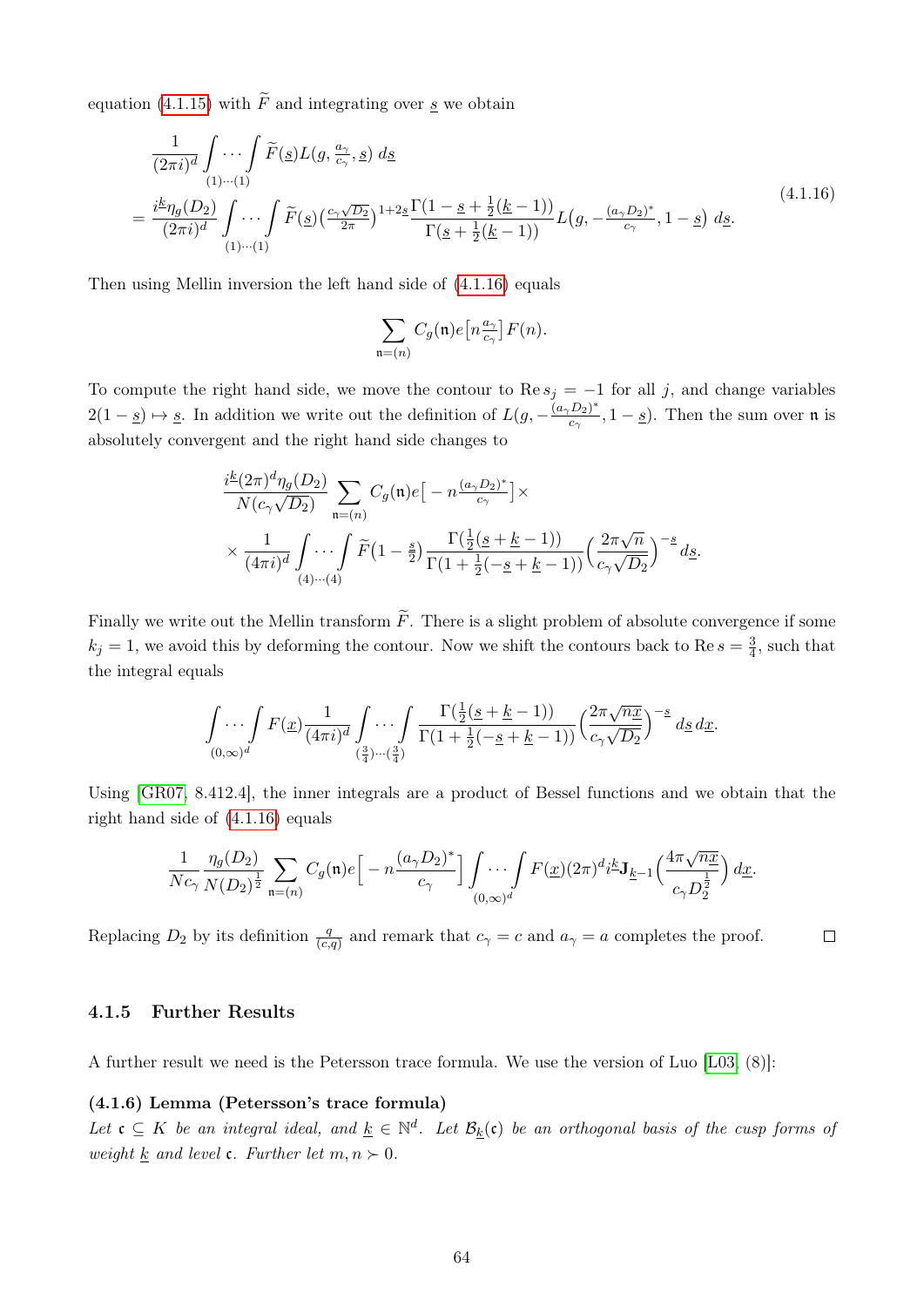Then we have

$$
\frac{\Gamma(\underline{k}-1)}{(4\pi)^{\underline{k}-1}|D_K|^{\frac{1}{2}}}\sum_{f\in\mathcal{B}_{\underline{k}}(\mathfrak{c})}\frac{C_f((m))C_f((n))}{\langle f,f\rangle}
$$
\n
$$
=\delta_{m=\epsilon^2 n}+\frac{(2\pi)^d(-1)^{d\frac{k}{2}}}{|D_K|^{\frac{1}{2}}}\sum_{\epsilon\in\mathfrak{o}^{\times}}\sum_{c\in\mathfrak{c}^{\times}/\mathfrak{o}^{\times}}\frac{S_K(m,\epsilon^2 n;c)}{|Nc|}\mathbf{J}_{\underline{k}-1}\Big(\frac{4\pi\sqrt{mn}|\epsilon|}{|c|}\Big)
$$

where  $\delta_{m=\epsilon^2 n} =$  $\sqrt{ }$  $\int$  $\mathcal{L}$ 1, if  $m = \epsilon^2 n$ , for some  $\epsilon \in \mathfrak{o}^{\times}$ , 0, else , and  $J_{k-1}$  is a product of Bessel functions, namely

$$
\mathbf{J}_{\underline{k}-1}\Big(\frac{4\pi\sqrt{mn}|\epsilon|}{|c|}\Big) = \prod_{j=1}^d J_{k_j-1}\Big(\frac{4\pi\sqrt{m_jn_j}|\epsilon_j|}{|c_j|}\Big).
$$

The Kloosterman sum  $S_K(m, n; c)$  and the inner product are defined in [\(2.0.2\)](#page-14-0) and [\(4.1.2\)](#page-62-0).

## Proof.

See [\[L03,](#page-87-1) Section 2].

Further we use the equality from [\[IL07,](#page-86-5) equation A.9]

$$
2\pi J_{k-1}(4\pi\sqrt{\alpha\gamma})J_{k-1}(4\pi\sqrt{\beta\gamma}) = \mathcal{K}\int_{0}^{\infty} e\big((\alpha+\beta)x+\gamma/x\big)J_{k-1}(4\pi\sqrt{\alpha\beta}x)\frac{dx}{x}
$$
(4.1.17)

where  $\alpha, \beta, \gamma \geq 0$ , and the operator  $\mathcal{K}(f)$  is given by  $\mathcal{K}(f) := i^{-k} f + i^{k} \bar{f} = 2 \operatorname{Re}(i^{-k} f)$ .

By [\[L03,](#page-87-1) page 136] we get for  $\underline{k}=(k,\ldots,k)$  the estimate

$$
\mathbf{J}_{\underline{k}-1}\left(\frac{4\pi\sqrt{mn}|\epsilon|}{|c|}\right) \ll \min\left\{1, \left(\frac{(16e\pi)^d\sqrt{Nmn}}{k^d|Nc|}\right)^{k-1}\right\}|Nc|^{\eta} \prod_{|\epsilon_j|>1} |\epsilon_j|^{-\eta},\tag{4.1.18}
$$

where  $0 < \eta < \frac{1}{2}$ .

 $\Box$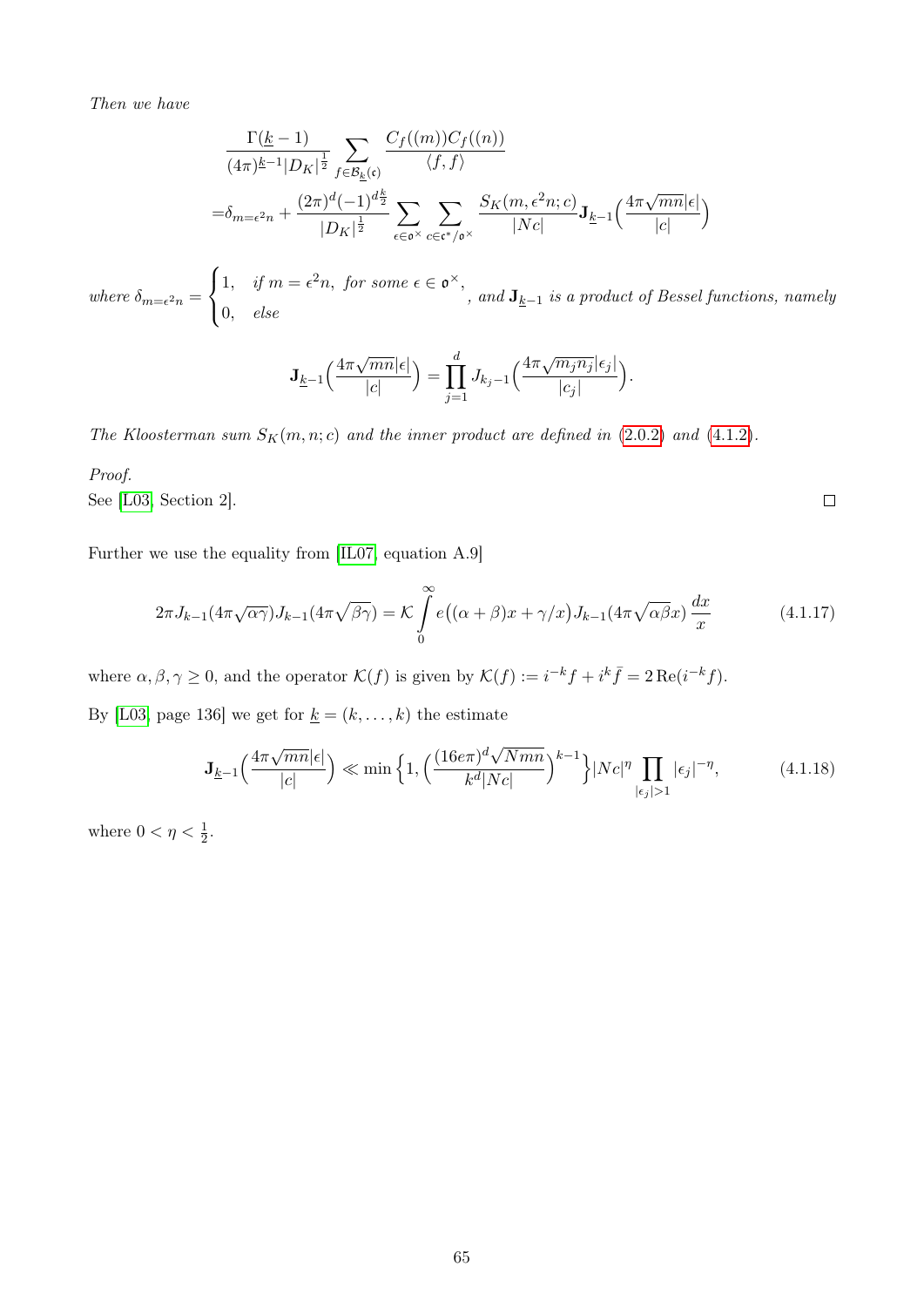## 4.2 Proof of Theorem [1.2.1](#page-11-0)

As before, let q be a prime ideal and  $\mathfrak c$  a squarefree integer ideal in K either coprime or equal to q and let  $\underline{k} = (k, \ldots, k) \in \mathbb{N}^d$ . Then for a primitive form g of level q and weight  $\underline{k}$ , with  $C_g(\mathfrak{q}) \neq 0$ , the second moment is given by

<span id="page-71-0"></span>
$$
M^{\sharp}(g) := \frac{\Gamma(\underline{k} - 1)}{(4\pi)^{\underline{k} - 1} |D_K|^{\frac{1}{2}}} \sum_{f \in \mathcal{B}_{\underline{k}}^{\sharp}(\mathfrak{c})} \frac{|L(f \otimes g, \frac{1}{2})|^2}{\langle f, f \rangle}.
$$
 (4.2.1)

We will establish an upper bound of this quantity given by  $M^{\sharp}(g) \ll (N \frac{q\sigma}{\sqrt{g}})$  $\frac{\mathfrak{q}\mathfrak{c}}{(\mathfrak{q},\mathfrak{c})})^{\varepsilon}k^{d\varepsilon}.$ 

## 4.2.1 Initial Reduction

To begin we apply the approximate functional equation given in Lemma [4.1.4.](#page-67-1) We get

$$
\begin{split} M^\sharp(g) = 4\frac{\Gamma(\underline{k}-1)}{(4\pi)^{\underline{k}-1}|D_K|^{\frac{1}{2}}} \sum_{f \in \mathcal{B}_{\underline{k}}^\sharp(\mathfrak{c})} \frac{1}{\langle f, f \rangle} \times \\ & \times \Big|\sum_{\mathfrak{b} \mid (\mathfrak{q}, \mathfrak{c})^\infty} \frac{\gamma_{fg}(\mathfrak{b})}{(N\mathfrak{b})^{\frac{1}{2}}} \sum_{\mathfrak{a}} \frac{\chi_{\mathfrak{q}\mathfrak{c}}(\mathfrak{a})}{(N\mathfrak{a})} \sum_{\mathfrak{m}} \frac{C_f(\mathfrak{m})C_g(\mathfrak{m})}{(N\mathfrak{m})^{\frac{1}{2}}} V_{\frac{1}{2}}\Big(\frac{(2\pi)^{2d}N(\mathfrak{b}\mathfrak{a}^2 \mathfrak{m})}{D^2_K N(\frac{\mathfrak{q}\mathfrak{c}}{(\mathfrak{q}, \mathfrak{c})})} \Big)^2. \end{split}
$$

We use the estimate [\(4.1.10\)](#page-67-2) to bound the coefficients  $\gamma_{fg}$  to obtain

$$
M^{\sharp}(g) \ll (4.2.2)
$$
\n
$$
4 \frac{\Gamma(\underline{k}-1)}{(4\pi)^{\underline{k}-1}|D_K|^{\frac{1}{2}}} \sum_{f \in \mathcal{B}_{\underline{k}}^{\sharp}(\mathfrak{c})} \frac{1}{\langle f, f \rangle} \Big( \sum_{\mathfrak{b} \mid (\mathfrak{q}, \mathfrak{c})^{\infty}} |N\mathfrak{b}|^{\varepsilon-\frac{1}{2}} \Big| \sum_{\mathfrak{a}} \frac{\chi_{\mathfrak{q}\mathfrak{c}}(\mathfrak{a})}{(N\mathfrak{a})} \sum_{\mathfrak{m}} \frac{C_f(\mathfrak{m}) C_g(\mathfrak{m})}{(N\mathfrak{m})^{\frac{1}{2}}} V_{\frac{1}{2}} \Big( \frac{(2\pi)^{2d} N(\mathfrak{b} \mathfrak{a}^2 \mathfrak{m})}{D_K^2 N(\frac{\mathfrak{q}\mathfrak{c}}{(\mathfrak{q}, \mathfrak{c})})} \Big) \Big|^2.
$$
\n
$$
(4.2.2)
$$

To apply a spectral summation formula, we need to extend the basis  $\mathcal{B}_k^{\sharp}$  $\frac{1}{k}$ (c) of primitive newforms to an orthogonal basis  $\mathcal{B}_k(\mathfrak{c})$  of the complete space  $S_k(\mathfrak{c})$ . This is possible, since the terms are all non-negative. We will denote the right hand side of  $(4.2.2)$  over the extended basis by  $M(g)$ . Thus,

$$
M^{\sharp}(g) \ll M(g) := \frac{\Gamma(\underline{k}-1)}{(4\pi)^{\underline{k}-1}|D_K|^{\frac{1}{2}}} \sum_{f \in \mathcal{B}_{\underline{k}}^{\sharp}(\mathfrak{c})} \frac{1}{\langle f, f \rangle} \times \left(\sum_{\mathfrak{b} \mid (\mathfrak{q}, \mathfrak{c})^{\infty}} |N\mathfrak{b}|^{\varepsilon-\frac{1}{2}} \Big| \sum_{\mathfrak{a}} \frac{\chi_{\mathfrak{q}\mathfrak{c}}(\mathfrak{a})}{(N\mathfrak{a})} \sum_{\mathfrak{m}} \frac{C_f(\mathfrak{m}) C_g(\mathfrak{m})}{(N\mathfrak{m})^{\frac{1}{2}}} V_{\frac{1}{2}} \Big( \frac{(2\pi)^{2d} N(\mathfrak{b} \mathfrak{a}^2 \mathfrak{m})}{D_K^2 N(\frac{\mathfrak{q}\mathfrak{c}}{(\mathfrak{q}, \mathfrak{c})})} \Big| \Big)^2.
$$
\n
$$
(4.2.3)
$$

Next, we write out the square to get an expression to which we can apply Petersson's trace formula. Note that the Fourier coefficients  $C_f(\mathfrak{m})$  and  $C_g(\mathfrak{m})$  as well as the function  $V_{\frac{1}{2}}$  are real-valued and we may assume that the  $N\mathfrak{b}$  is non-negative, as every ideal has a totally positive generator. We obtain

$$
M(g) = 4 \sum_{\substack{\mathfrak{b}_{\iota}|(\mathfrak{q},\mathfrak{c})^{\infty} \\ \iota=1,2}} |N(\mathfrak{b}_{1}\mathfrak{b}_{2})|^{\varepsilon-\frac{1}{2}} \sum_{\mathfrak{a}_{1},\mathfrak{a}_{2}} \frac{\chi_{\mathfrak{q}\mathfrak{c}}(\mathfrak{a}_{1}\mathfrak{a}_{2})}{N(\mathfrak{a}_{1}\mathfrak{a}_{2})} \sum_{\mathfrak{m}_{1},\mathfrak{m}_{2}} \frac{C_{g}(\mathfrak{m}_{1}) C_{g}(\mathfrak{m}_{2})}{(N(\mathfrak{m}_{1}\mathfrak{m}_{2}))^{\frac{1}{2}}} V_{\frac{1}{2}}\left(\frac{(2\pi)^{2d} N(\mathfrak{b}_{1}\mathfrak{a}_{1}^{2}\mathfrak{m}_{1})}{D_{K}^{2} N(\frac{\mathfrak{q}\mathfrak{c}}{(\mathfrak{q},\mathfrak{c})})}\right) \times \\ \times V_{\frac{1}{2}}\left(\frac{(2\pi)^{2d} N(\mathfrak{b}_{2}\mathfrak{a}_{2}^{2}\mathfrak{m}_{2})}{D_{K}^{2} N(\frac{\mathfrak{q}\mathfrak{c}}{(\mathfrak{q},\mathfrak{c})})}\right) \frac{\Gamma(\underline{k}-1)}{(4\pi)^{\underline{k}-1}|D_{K}|^{\frac{1}{2}}} \sum_{f \in \mathcal{B}_{\underline{k}}(\mathfrak{c})} \frac{C_{f}(\mathfrak{m}_{1}) C_{f}(\mathfrak{m}_{2})}{\langle f, f \rangle}.
$$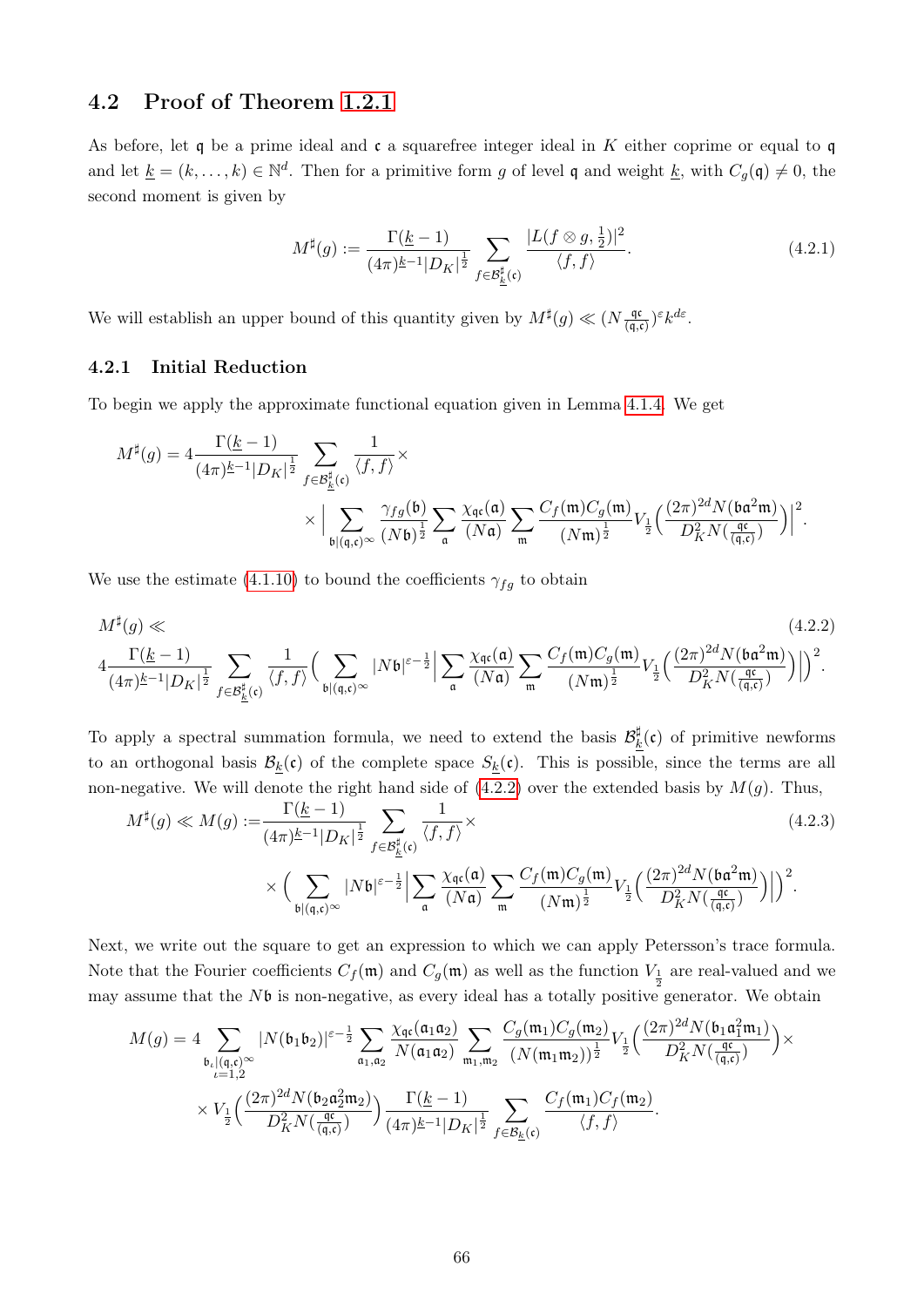Applying Petersson's trace formula, i.e. Lemma [4.1.6,](#page-69-0) to the innermost sum we get

$$
M(g) = 4 \sum_{\substack{\mathfrak{b}_{\iota} \mid (q, \mathfrak{c})^{\infty} \\ \iota = 1, 2}} |N(\mathfrak{b}_{1}\mathfrak{b}_{2})|^{\varepsilon - \frac{1}{2}} \sum_{\mathfrak{a}_{1}, \mathfrak{a}_{2}} \frac{\chi_{\mathfrak{q} \mathfrak{c}}(\mathfrak{a}_{1}\mathfrak{a}_{2})}{N(\mathfrak{a}_{1}\mathfrak{a}_{2})} \sum_{\substack{\mathfrak{m}_{j} = (m_{j}) \\ j = 1, 2}} \frac{C_{g}(\mathfrak{m}_{1}) C_{g}(\mathfrak{m}_{2})}{(N(\mathfrak{m}_{1}\mathfrak{m}_{2}))^{\frac{1}{2}}} \times
$$
  
 
$$
\times V_{\frac{1}{2}}\Big(\frac{(2\pi)^{2d} N(\mathfrak{b}_{1}\mathfrak{a}_{1}^{2} \mathfrak{m}_{1})}{D_{K}^{2} N(\frac{\mathfrak{q} \mathfrak{c}}{\mathfrak{q}_{2}})}\Big) V_{\frac{1}{2}}\Big(\frac{(2\pi)^{2d} N(\mathfrak{b}_{2}\mathfrak{a}_{2}^{2} \mathfrak{m}_{2})}{D_{K}^{2} N(\frac{\mathfrak{q} \mathfrak{c}}{\mathfrak{q}_{2}})}\Big) \times
$$
  
 
$$
\times \Big[\delta_{m_{1} = \varepsilon^{2} m_{2}} + \frac{(2\pi)^{d}(-1)^{d_{\frac{k}{2}}}}{|D_{K}|^{\frac{1}{2}}} \sum_{\varepsilon \in \mathfrak{o}^{\times}} \sum_{c \in \mathfrak{c}^{*}/\mathfrak{o}^{\times}} \frac{S_{K}(m_{1}, \varepsilon^{2} m_{2}; c)}{|Nc|} \mathbf{J}_{\underline{k}-1}\Big(\frac{4\pi \sqrt{m_{1} m_{2}}|\varepsilon|}{|c|}\Big)\Big]
$$
  
 =:  $M_{\delta}(g) + M_{S}(g)$ .

In the following we estimate  $M(g)$ .

To begin we consider the diagonal term, i.e.

$$
\begin{split} M_{\delta}(g) &= 4 \sum_{\substack{\mathfrak{b}_{\iota}|(\mathfrak{q},\mathfrak{c})^{\infty} \\ \iota=1,2}} (N(\mathfrak{b}_1 \mathfrak{b}_2))^{\varepsilon-\frac{1}{2}} \sum_{\mathfrak{a}_1,\mathfrak{a}_2} \frac{\chi_{\mathfrak{q}\mathfrak{c}}(\mathfrak{a}_1 \mathfrak{a}_2)}{N(\mathfrak{a}_1 \mathfrak{a}_2)} \times \\ & \times \sum_{\mathfrak{m}=(m)} \frac{C_g^2(\mathfrak{m})}{N(\mathfrak{m})} V_{\frac{1}{2}}\Big(\frac{(2\pi)^{2d}N(\mathfrak{b}_1 \mathfrak{a}_1^2\mathfrak{m})}{D_K^2 N(\frac{\mathfrak{q}\mathfrak{c}}{(\mathfrak{q},\mathfrak{c})})} \Big) V_{\frac{1}{2}}\Big(\frac{(2\pi)^{2d}N(\mathfrak{b}_2 \mathfrak{a}_2^2\mathfrak{m})}{D_K^2 N(\frac{\mathfrak{q}\mathfrak{c}}{(\mathfrak{q},\mathfrak{c})})} \Big). \end{split}
$$

We use the decay property of  $V_{\frac{1}{2}}$  given in [\(4.1.11\)](#page-67-0) to see that the multiple sum is absolutely convergent and bounded by

<span id="page-72-1"></span>
$$
M_{\delta}(g) \ll \sum_{\substack{\mathfrak{b}_{\iota}|(\mathfrak{q},\mathfrak{c})^{\infty} \\ \iota=1,2}} (N(\mathfrak{b}_{1}\mathfrak{b}_{2}))^{\varepsilon-\frac{1}{2}} \sum_{\mathfrak{a}_{1},\mathfrak{a}_{2}} \frac{\chi_{\mathfrak{q}\mathfrak{c}}(\mathfrak{a}_{1}\mathfrak{a}_{2})}{N(\mathfrak{a}_{1}\mathfrak{a}_{2})} \times \times \sum_{\mathfrak{m}=(m)} \frac{C_{g}^{2}(\mathfrak{m})}{N(\mathfrak{m})} \Big(1 + \frac{N(\mathfrak{b}_{1}\mathfrak{a}_{1}^{2}\mathfrak{m})}{k^{d}D_{K}^{2}N(\frac{\mathfrak{q}\mathfrak{c}}{(\mathfrak{q},\mathfrak{c})})}\Big)^{-A} \Big(1 + \frac{N(\mathfrak{b}_{2}\mathfrak{a}_{2}^{2}\mathfrak{m})}{k^{d}D_{K}^{2}N(\frac{\mathfrak{q}\mathfrak{c}}{(\mathfrak{q},\mathfrak{c})})}\Big)^{-A} \qquad (4.2.4)
$$
\n
$$
\ll (k^{d}N \frac{\mathfrak{q}\mathfrak{c}}{(\mathfrak{q},\mathfrak{c})})^{3\varepsilon}.
$$

Thus we have the intermediate result  $M^{\sharp}(g) \leq M(g) = M_S(g) + \mathcal{O}(k^{3d\varepsilon}(N \frac{q\sigma}{\sqrt{d}}))$  $\frac{\mathfrak{q}(\mathfrak{c})}{(\mathfrak{q},\mathfrak{c})}$   $(3\varepsilon)$ .

We are left with the off-diagonal term  $M_S(g)$ . We shall split this sum into several pieces, then we bound some of them using trivial estimates. For the remaining terms, where  $N(\mathfrak{m}_i)$  and  $N(c)$  are relatively small, we find bounds in Section [4.2.2.](#page-75-0)

In the interest of readability, we fix  $a_t$  and  $b_t$ ,  $t = 1, 2$  and restrict our attention to the sums over  $m_j$ and c.

Let  $\{\phi_j\}_{j\in\mathbb{N}_0}$  be a family of smooth functions such that

$$
\text{supp }\phi_j \subseteq [\frac{1}{4}, 4], \qquad x^{\nu} \frac{d^{\nu}}{dx^{\nu}} \phi_j(x) \ll_{\nu} 1, \qquad \sum_{j \in \mathbb{N}_0} \phi_j\left(\frac{x}{2^j}\right) \equiv 1, \quad \text{for all } x \in \mathbb{R}_{\ge 1}, \nu \in \mathbb{N}_0.
$$

Define  $M_{1i} = 2^i$ ,  $M_{2j} = 2^j$  and  $Q_l = 2^l$ . Then, we consider for the triples  $(i, j, l)$  the cuboids

<span id="page-72-0"></span>
$$
(Nm_1, Nm_2, Nc) \in \left[\frac{M_{1i}}{4}, 4M_{1i}\right] \times \left[\frac{M_{2j}}{4}, 4M_{2j}\right] \times \left[\frac{Q_l}{4}, 4Q_l\right].\tag{4.2.5}
$$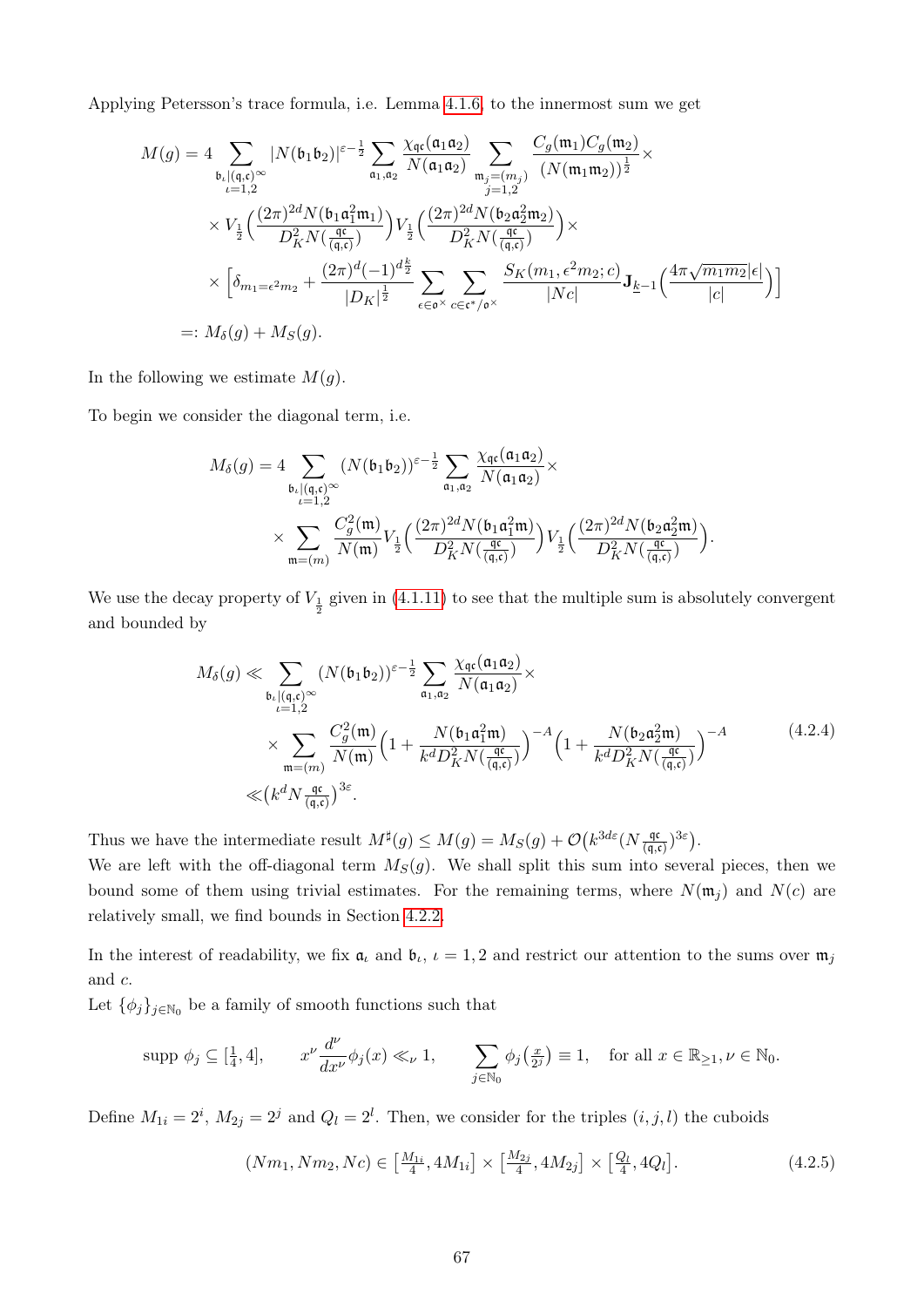For  $(i, j, l) \in \mathbb{N}_0^3$  we define

$$
M_{ijl} = \sum_{\epsilon \in \mathfrak{o}^{\times}} \sum_{c \in \mathfrak{c}^*/\mathfrak{o}^{\times}} |Nc|^{-1} \phi_l \left(\frac{|Nc|}{2^l}\right) \sum_{\substack{\mathfrak{m}_j = (m_j) \\ j = 1,2}} \phi_i \left(\frac{Nm_1}{2^i}\right) \phi_j \left(\frac{Nm_2}{2^j}\right) \frac{C_g(\mathfrak{m}_1) C_g(\mathfrak{m}_2)}{\left(N(\mathfrak{m}_1 \mathfrak{m}_2)\right)^{\frac{1}{2}}} \times
$$
\n
$$
\times V_{\frac{1}{2}} \left(\frac{(2\pi)^{2d} N(\mathfrak{b}_1 \mathfrak{a}_1^2 \mathfrak{m}_1)}{D_K^2 N\left(\frac{\mathfrak{q}\mathfrak{c}}{\left(\mathfrak{q}, \mathfrak{c}\right)}\right)} V_{\frac{1}{2}} \left(\frac{(2\pi)^{2d} N(\mathfrak{b}_2 \mathfrak{a}_2^2 \mathfrak{m}_2)}{D_K^2 N\left(\frac{\mathfrak{q}\mathfrak{c}}{\left(\mathfrak{q}, \mathfrak{c}\right)}\right)} S_K(m_1, \epsilon^2 m_2; c) \mathbf{J}_{\underline{k}-1} \left(\frac{4\pi \sqrt{m_1 m_2} |\epsilon|}{|c|}\right).
$$
\n(4.2.6)

Thus, we have

<span id="page-73-0"></span>
$$
M_S(g)=4\frac{(2\pi)^d(-1)^{d\frac{k}{2}}}{|D_K|^{\frac{1}{2}}}\sum_{\substack{\mathfrak{b}_j\mid(\mathfrak{q},\mathfrak{c})^{\infty}\\j=1,2}}(N(\mathfrak{b}_1\mathfrak{b}_2))^{\varepsilon-\frac{1}{2}}\sum_{\substack{\mathfrak{a}_j\\j=1,2}}\frac{\chi_{\mathfrak{q}\mathfrak{c}}(\mathfrak{a}_1\mathfrak{a}_2)}{N(\mathfrak{a}_1\mathfrak{a}_2)}\sum_{i,j,l\in\mathbb{N}_0}M_{ijl}.
$$

We consider the terms  $M_{ijl}$  separately. Recall the bounds of the Kloosterman sum  $S_K$  given in [\(2.0.3\)](#page-14-0), the bound for the product of Bessel J-functions  $J_{\underline{k}-1}$  given in [\(4.1.18\)](#page-70-0) and the bound [\(4.1.11\)](#page-67-0) for  $V_{\frac{1}{2}}$ . Inserting these estimates, we obtain

$$
M_{ijl} \ll \sum_{\epsilon \in \mathfrak{o}^{\times}} \sum_{c \in \mathfrak{c}^*/\mathfrak{o}^{\times}} \sum_{\substack{\mathfrak{m}_j = (m_j) \\ j = 1, 2}} \phi_i \left( \frac{Nm_1}{2^i} \right) \phi_j \left( \frac{Nm_2}{2^i} \right) \phi_l \left( \frac{|Nc|}{2^l} \right) \frac{(Nm_1, Nm_2, Nc)^{\frac{1}{2}}}{N(m_1m_2|c|)^{\frac{1}{2} - \varepsilon}} \times \times \left( 1 + \frac{N(\mathfrak{b}_1 \mathfrak{a}_1^2 \mathfrak{m}_1)}{k^d D_K^2 N \left( \frac{\mathfrak{q}^c}{(\mathfrak{q}, \mathfrak{c})} \right)} \right)^{-A} \left( 1 + \frac{N(\mathfrak{b}_2 \mathfrak{a}_2^2 \mathfrak{m}_2)}{k^d D_K^2 N \left( \frac{\mathfrak{q}^c}{(\mathfrak{q}, \mathfrak{c})} \right)} \right)^{-A} \min \left\{ 1, \left( \frac{(16\epsilon \pi)^d \sqrt{Nm_1m_2}}{k^d |Nc|} \right)^{k-1} \right\} \times \times |Nc|^{\eta} \prod_{|\epsilon_j| > 1} |\epsilon_j|^{-\eta}.
$$

Note that  $0 < \eta < \frac{1}{2}$ . The sum over the units is of constant size, i.e.

$$
\sum_{\epsilon \in \mathfrak{o}^{\times}} \prod_{|\epsilon_j|>1} |\epsilon_j|^{-\eta} \ll 1,
$$

see [\[L03,](#page-87-0) page 136].

Inserting this bound and using  $(4.2.5)$  coming from the support of the  $\phi$ 's, we get the estimate

$$
M_{ijl} \ll (M_{1i}M_{2j})^{\frac{1}{2}+\varepsilon} \frac{Q_l^{\frac{1}{2}+2\varepsilon}}{N\mathfrak{c}} \Big(1+\frac{M_{1i}N(\mathfrak{b}_1\mathfrak{a}_1^2)}{k^d D_K^2 N(\frac{\mathfrak{q}\mathfrak{c}}{(\mathfrak{q},\mathfrak{c})})}\Big)^{-A} \Big(1+\frac{M_{2j}N(\mathfrak{b}_2\mathfrak{a}_2^2)}{k^d D_K^2 N(\frac{\mathfrak{q}\mathfrak{c}}{(\mathfrak{q},\mathfrak{c})})}\Big)^{-A} \times \frac{1}{N} \times \min\Big\{1,\Big(\frac{(16e\pi)^d\sqrt{M_{1i}M_{2j}}}{k^d Q_l}\Big)^{k-1}\Big\}Q_l^n.
$$

Now, we consider separately the three cases when at least one of  $Q_l$ ,  $M_{1i}$  and  $M_{2j}$  is relatively large. First let

$$
Q_l \ge \frac{(64e\pi)^d \sqrt{M_{1i}M_{2j}}}{k^d}.
$$

Thus

$$
\min\Big\{1,\Big(\frac{(16e\pi)^{d}\sqrt{M_{1i}M_{2j}}}{k^{d}Q_{l}}\Big)^{k-1}\Big\}Q_{l}^{\eta}\leq\Big(\frac{(16e\pi)^{d}\sqrt{M_{1i}M_{2j}}}{k^{d}Q_{l}}\Big)^{k-1}Q_{l}^{\eta},
$$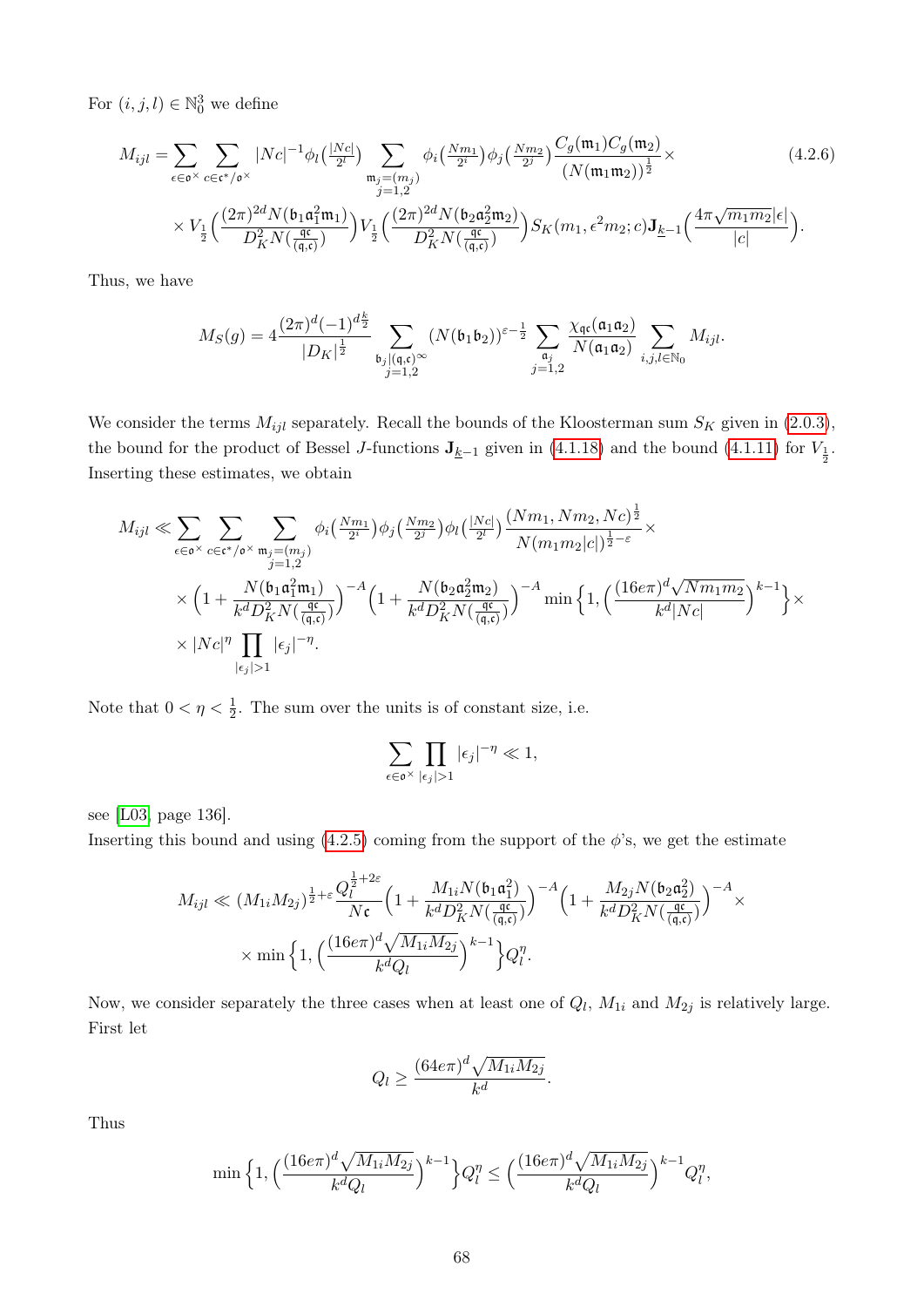and the sum over  $l$  can be estimated by

$$
((16e\pi)^{d}\sqrt{M_{1i}M_{2j}})^{k-1}k^{-d(k-1)}\sum_{Q_l\geq \frac{(64e\pi)^{d}\sqrt{M_{1i}M_{2j}}}{k^d}}Q_l^{-k+\frac{3}{2}+2\varepsilon+\eta}
$$
  

$$
\ll 4^{-kd}k^{-\frac{3}{2}d}(M_{1i}M_{2j})^{\frac{3}{4}+\varepsilon+\frac{\eta}{2}}.
$$

Using standard estimates for the sum over  $i, j$  we obtain the bound

$$
\sum_{i,j \in \mathbb{N}_0} \left( M_{1i} M_{2j} \right)^{\frac{5}{4} + 2\varepsilon + \frac{\eta}{2}} \left( 1 + \frac{M_{1i} N(\mathfrak{b}_1 \mathfrak{a}_1^2)}{k^d D_K^2 N(\frac{\mathfrak{q} \mathfrak{c}}{(\mathfrak{q}, \mathfrak{c})})} \right)^{-A} \left( 1 + \frac{M_{2j} N(\mathfrak{b}_2 \mathfrak{a}_2^2)}{k^d D_K^2 N(\frac{\mathfrak{q} \mathfrak{c}}{(\mathfrak{q}, \mathfrak{c})})} \right)^{-A}
$$
  

$$
\ll k^{\frac{9}{2}d + \varepsilon (4d + 5) + d\eta} \left( N \frac{\mathfrak{q} \mathfrak{c}}{(\mathfrak{q}, \mathfrak{c})} \right)^{\frac{9}{2} + 2\varepsilon + \eta} \left( N(\mathfrak{b}_1 \mathfrak{b}_2 \mathfrak{a}_1^2 \mathfrak{a}_2^2) \right)^{-\frac{9}{4}}.
$$

Combining the estimates, we obtain

$$
\sum_{Q_l \geq \frac{(64e\pi)^d \sqrt{M_{1i}M_{2j}}}{k^d}} |M_{ijl}| \ll 4^{-kd} k^{3d + 5d\varepsilon + d\eta} \left(N \frac{\mathfrak{q} \mathfrak{c}}{\mathfrak{q}, \mathfrak{c}}\right)^{\frac{7}{2} + 2\varepsilon + \eta} (N(\mathfrak{b}_1 \mathfrak{b}_2 \mathfrak{a}_1^2 \mathfrak{a}_2^2))^{-\frac{9}{4}}
$$

which is negligible as  $k$  is large relatively to  $N\mathfrak{q}$ c.

Now we consider the case that at least one of  $M_{1i}$  and  $M_{2j}$  is large. The expression is symmetric in  $m_1$  and  $m_2$ . Therefore it is enough to assume  $M_{1i}$  to be large, more precisely

<span id="page-74-0"></span>
$$
M_{1i} \ge \frac{k^{d+\varepsilon} D_K^2 N(\frac{\mathfrak{q} \mathfrak{c}}{(\mathfrak{q}, \mathfrak{c})})}{N(\mathfrak{b}_1 \mathfrak{a}_1^2)}
$$
(4.2.7)

such that  $\left(1 + \frac{M_{1i}N(b_1a_1^2)}{h d D^2 N(c_1^2)}\right)$  $\overline{k^dD_K^2N(\frac{\mathfrak{q}\mathfrak{c}}{(\mathfrak{q},\mathfrak{c})})}$  $\Big)^{-A} \leq \Big(\frac{M_{1i}N(\mathfrak{b}_1\mathfrak{a}_1^2)}{\frac{1}{\ln\log 2 - M\log 2}}\Big)$  $\overline{k^dD_K^2N(\frac{\mathfrak{q}^{\mathfrak{c}}}{(\mathfrak{q},\mathfrak{c})})}$  $\int^{-A}$  hold. Summing over  $l$ , we obtain

$$
\sum_{l \in \mathbb{N}_0} Q_l^{\frac{1}{2} + 2\varepsilon + \eta} \min \left\{ 1, \left( \frac{(16e\pi)^d \sqrt{M_{1i} M_{2j}}}{k^d Q_l} \right)^{k-1} \right\} \ll \left( M_{1i} M_{2j} \right)^{\frac{3}{4} + \varepsilon + \frac{\eta}{2}} k^{-d(2+2\varepsilon)}.
$$

Now, we sum over  $i, j$ , such that  $(4.2.7)$  holds. We get

$$
\begin{split} & \sum_{\substack{k^{d+\varepsilon}D^2_K N(\frac{\mathfrak{q}\mathfrak{c}}{\mathfrak{q},\mathfrak{c}})\\ j\in\mathbb{N}_0}} \left( M_{1i}M_{2j}\right)^{\frac{5}{4}+2\varepsilon+\frac{\eta}{2}}& \Big(\frac{M_{1i}N(\mathfrak{b}_1\mathfrak{a}_1^2)}{k^d D^2_K N(\frac{\mathfrak{q}\mathfrak{c}}{\mathfrak{q},\mathfrak{c}})}\Big)^{-A}\Big(1+\frac{M_{2j}N(\mathfrak{b}_2\mathfrak{a}_2^2)}{k^d D^2_K N(\frac{\mathfrak{q}\mathfrak{c}}{\mathfrak{q},\mathfrak{c}})}\Big)^{-A} \\ & \ll k^{-A\varepsilon+d(5+7\varepsilon)}\big(N\frac{\mathfrak{q}\mathfrak{c}}{\mathfrak{q},\mathfrak{c}}\big)^{5+4\varepsilon}(N(\mathfrak{b}_1\mathfrak{b}_2\mathfrak{a}_1^2\mathfrak{a}_2^2))^{-\frac{9}{4}}. \end{split}
$$

Thus we obtain

$$
\sum_{\substack{k^{d+\varepsilon}D^2_{K}N(\frac{\mathfrak{q}\mathfrak{c}}{(\mathfrak{q},\mathfrak{c})})\\M_{1i}\geq \frac{k^{d+\varepsilon}D^2_{K}N(\frac{\mathfrak{q}\mathfrak{c}}{(\mathfrak{q},\mathfrak{c})})}{N(\mathfrak{b}_1\mathfrak{a}_1^2) }}\vert M_{ijl}\vert \ll k^{-A\varepsilon+d(3+5\varepsilon)}\big(N\frac{\mathfrak{q}\mathfrak{c}}{(\mathfrak{q},\mathfrak{c})}\big)^{5+4\varepsilon}(N(\mathfrak{b}_1\mathfrak{b}_2\mathfrak{a}_1^2\mathfrak{a}_2^2))^{-\frac{9}{4}}.
$$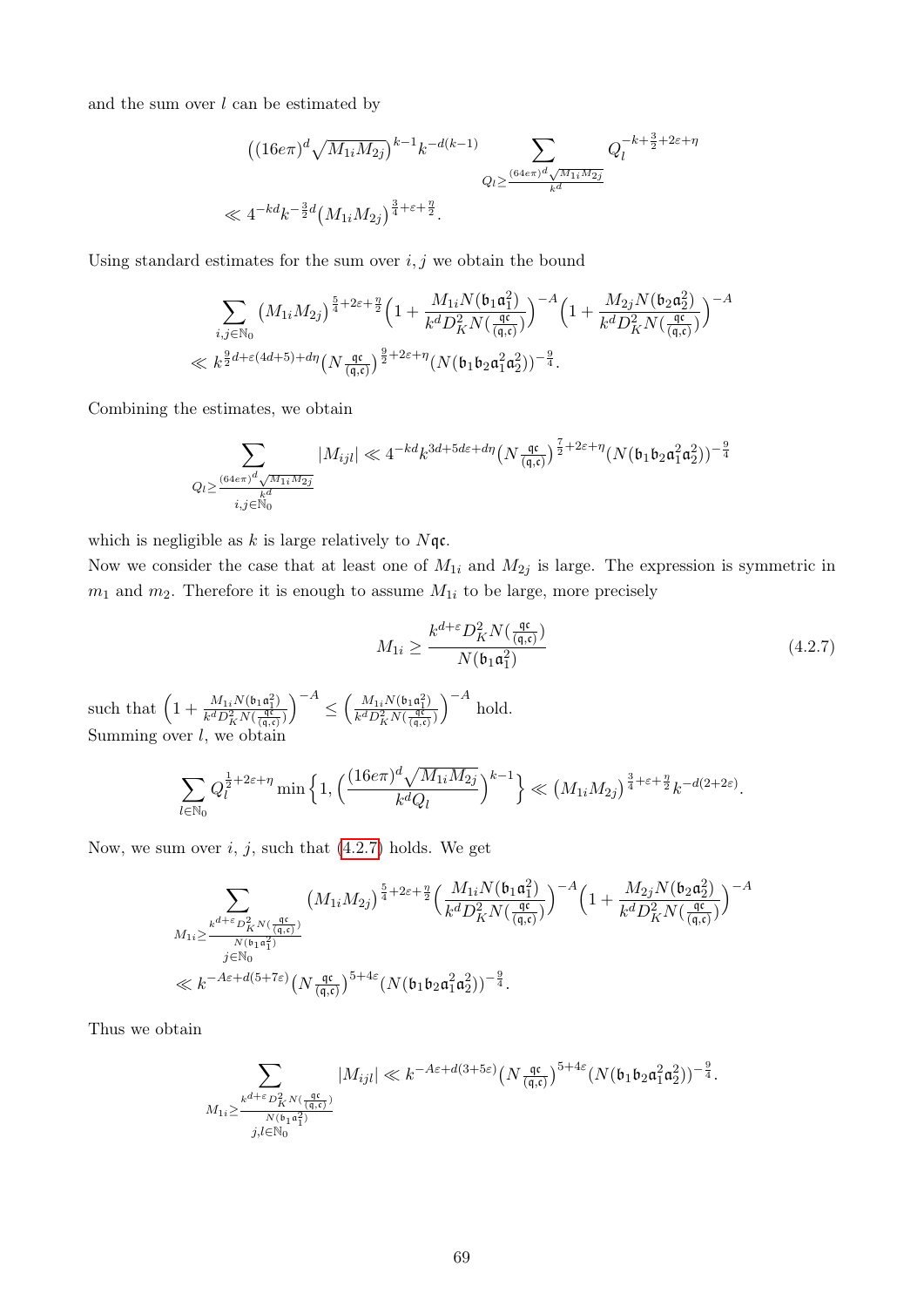The sums over  $\mathfrak{a}_t$  and  $\mathfrak{b}_t$  are bounded:

<span id="page-75-3"></span>
$$
\sum_{\substack{\mathfrak{a}_\iota\\ \iota=1,2}}\frac{\chi_{\mathfrak{q}\mathfrak{c}}(\mathfrak{a}_1\mathfrak{a}_2)}{N(\mathfrak{a}_1\mathfrak{a}_2)^5}\ll 1, \qquad \sum_{\substack{N\mathfrak{b}_\iota\mid(\mathfrak{q},\mathfrak{c})\\ \iota=1,2}}(N(\mathfrak{b}_1\mathfrak{b}_2))^{\varepsilon-2}\ll 1.
$$

Choosing  $A = \frac{100d}{c^2}$  $\frac{00d}{\varepsilon^2}$ , we obtain the intermediate result

$$
M_S(g) = \mathcal{O}\left(k^{-97d/\varepsilon}\left(N\frac{\mathfrak{q}c}{(\mathfrak{q},\mathfrak{c})}\right)^{5+\varepsilon}\right)
$$
\n
$$
+ 4\frac{(2\pi)^d(-1)^{d\frac{k}{2}}}{|D_K|^{\frac{1}{2}}}\sum_{\substack{\mathfrak{b}_t|(\mathfrak{q},\mathfrak{c})\infty\\ \mathfrak{b}_t \leq \sqrt{k^{d+\varepsilon}D_K^2N(\frac{\mathfrak{q}c}{(\mathfrak{q},\mathfrak{c})})}}} \left(N(\mathfrak{b}_1\mathfrak{b}_2)\right)^{\varepsilon-\frac{1}{2}}\sum_{\substack{N\mathfrak{a}_t \leq \sqrt{k^{d+\varepsilon}D_K^2N(\frac{\mathfrak{q}c}{(\mathfrak{q},\mathfrak{c})})}}} \frac{\chi_{\mathfrak{q}c}(\mathfrak{a}_1\mathfrak{a}_2)}{N(\mathfrak{a}_1\mathfrak{a}_2)}\sum_{(i,j,l)\in C} M_{ijl}
$$
\n
$$
M_{ijl}
$$
\n
$$
M_{ik} \leq \sqrt{k^{d+\varepsilon}D_K^2N(\frac{\mathfrak{q}c}{(\mathfrak{q},\mathfrak{c})})}} \frac{\chi_{\mathfrak{q}c}(\mathfrak{a}_1\mathfrak{a}_2)}{N(\mathfrak{a}_1\mathfrak{a}_2)}\sum_{(i,j,l)\in C} M_{ijl}
$$
\n
$$
M_{ijl}
$$
\n
$$
M_{ik} \leq \sqrt{k^{d+\varepsilon}D_K^2N(\frac{\mathfrak{q}c}{(\mathfrak{q},\mathfrak{c})})}} \frac{\chi_{\mathfrak{q}c}(\mathfrak{a}_1\mathfrak{a}_2)}{N(\mathfrak{a}_1\mathfrak{a}_2)}\sum_{(i,j,l)\in C} M_{ijl}
$$
\n
$$
M_{ijl}
$$
\n
$$
M_{ik} \leq \sqrt{k^{d+\varepsilon}D_K^2N(\frac{\mathfrak{q}c}{(\mathfrak{q},\mathfrak{c})})}} \frac{\chi_{\mathfrak{q}c}(\mathfrak{a}_1\mathfrak{a}_2)}{N(\mathfrak{a}_1\mathfrak{a}_2)} \frac{\chi_{\mathfrak{q
$$

where

<span id="page-75-1"></span>
$$
C := \begin{cases} M_{1i} < \frac{k^{d+\varepsilon} D_K^2 N(\frac{\mathfrak{q}^{\varepsilon}}{(\mathfrak{q}, c)})}{N(\mathfrak{b}_1 \mathfrak{a}_1^2)},\\ (i, j, l) \in \mathbb{N}_0^3 \middle| & M_{2j} < \frac{k^{d+\varepsilon} D_K^2 N(\frac{\mathfrak{q}^{\varepsilon}}{(\mathfrak{q}, c)})}{N(\mathfrak{b}_2 \mathfrak{a}_2^2)},\\ Q_l < \frac{(64e\pi)^d \sqrt{M_{1i} M_{2j}}}{k^d} \end{cases} . \tag{4.2.9}
$$

As k is large the error term is negligible. The triples  $(i, j, l) \in C$  will be considered in the Section [4.2.2.](#page-75-0)

#### <span id="page-75-0"></span>4.2.2 Application of Voronoi's Summation Formula

To estimate the remaining  $M_{ijl}$  with  $(i, j, l) \in C$ , we apply the Voronoi summation formula stated in Theorem [4.1.5.](#page-67-1) Fix a triple  $(i, j, l) \in C$ .

We modify the sum over  $m_1$  in [\(4.2.6\)](#page-73-0) by Theorem [4.1.5](#page-67-1) and obtain

$$
\sum_{\substack{\mathfrak{m}_1 = (m_1) \\ m_1 \in \mathcal{F}}} C_g(\mathfrak{m}_1) e^{\frac{am_1}{c}} F(m_1)
$$
\n
$$
= \frac{1}{Nc} \frac{\eta_g(\frac{q}{(c,q)})}{N(\frac{q}{(c,q)})^{\frac{1}{2}}} \sum_{\substack{\mathfrak{n} = (n) \\ n \in \mathcal{F}}} C_g(\mathfrak{n}) e^{\frac{(a \frac{q}{(c,q)})^*}{c}} \left[ -n \frac{(a \frac{q}{(c,q)})^*}{c} \right] \int_{(0,\infty)^d} \cdots \int_{(0,\infty)^d} F(\underline{x}) (2\pi i^k)^d \mathbf{J}_{\underline{k}-1} \left( \frac{4\pi \sqrt{n} \underline{x}}{c(\frac{q}{(c,q)})^{\frac{1}{2}}} \right) d\underline{x}
$$
\n
$$
(4.2.10)
$$

where

<span id="page-75-2"></span>
$$
F(\underline{x}) = (N\underline{x})^{-\frac{1}{2}}\phi_i\left(\frac{N\underline{x}}{2^i}\right)V_{\frac{1}{2}}\left(\frac{N(\mathfrak{b}_1\mathfrak{a}_1^2\underline{x})}{D_K^2N\left(\frac{\mathfrak{q}\mathfrak{c}}{(\mathfrak{q},\mathfrak{c})}\right)}\right)\mathbf{J}_{\underline{k}-1}\left(\frac{4\pi\sqrt{\underline{x}m_2}|\epsilon|}{|c|}\right).
$$

As  $\phi_i$  is compactly supported, F has compact support, in particular, F satisfies the conditions of Theorem [4.1.5.](#page-67-1) Recall that  $\left(\frac{q}{\sqrt{a}}\right)$  $(\frac{q}{(c,q)})^*$  is the multiplicative inverse of  $\frac{q}{(c,q)}$  modulo c.

The Kloosterman sum  $S_K(m_1, \epsilon^2 m_2; c)$  in the definition of  $M_{ijl}$  in [\(4.2.6\)](#page-73-0) changes into a Ramanujan sum given by

$$
\sum_{\substack{a \bmod c \\ (a,c)=1}} e\left[a\left(\frac{\epsilon^2 m_2 - n(\frac{q}{(c,q)})^*}{c}\right)\right] =: r_c\left(\epsilon^2 m_2 - n(\frac{q}{(c,q)})^*\right).
$$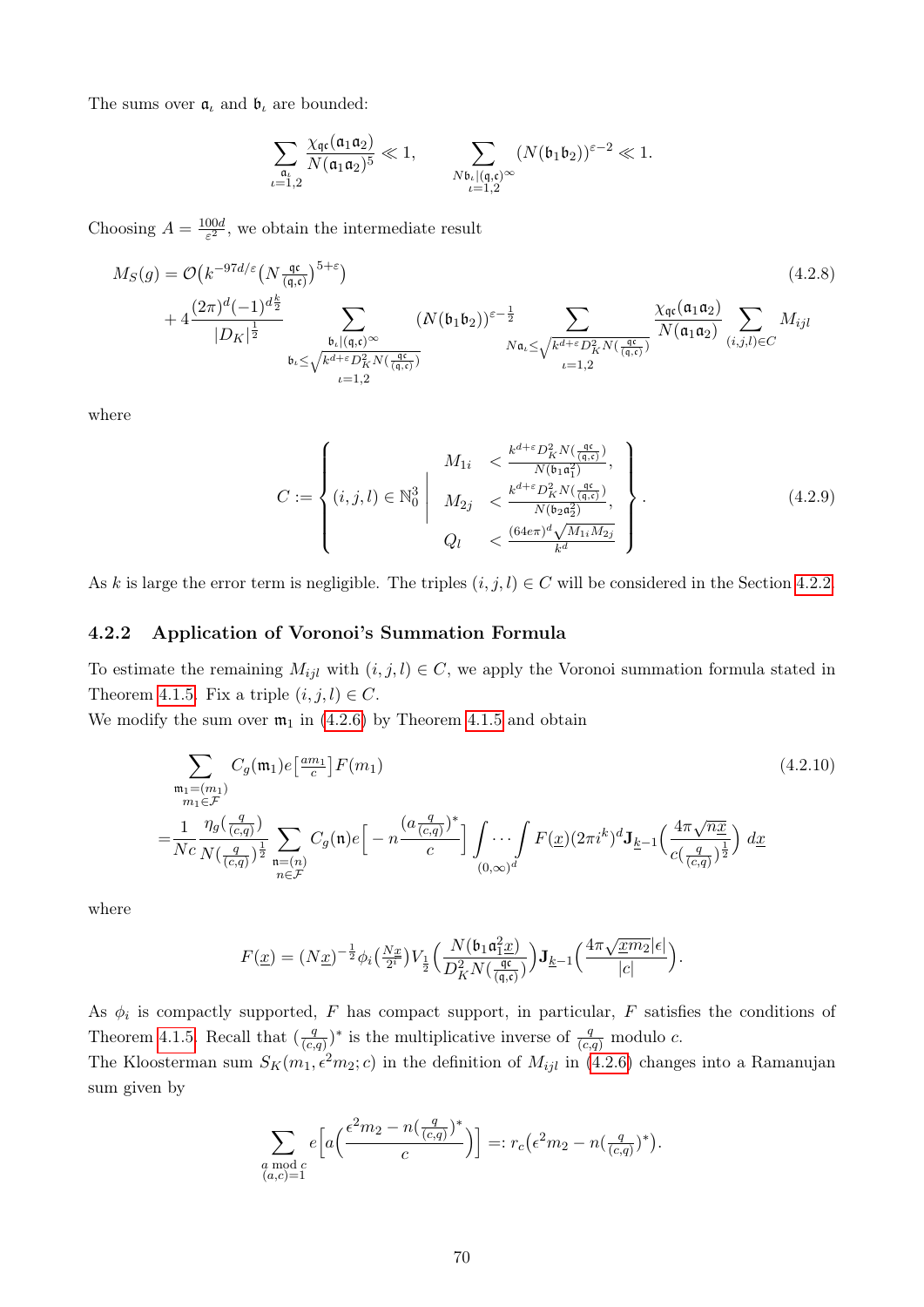Thus, the multiple sum  $M_{ijl}$  changes into

<span id="page-76-0"></span>
$$
M_{ijl} = \sum_{\epsilon \in \mathfrak{O}^{\times}} \sum_{c \in \mathfrak{c}^*/\mathfrak{O}^{\times}} \phi_l\left(\frac{|Nc|}{2^l}\right) \frac{1}{Nc^2} \frac{\eta_g\left(\frac{q}{(c,q)}\right)}{N\left(\frac{q}{(c,q)}\right)^{\frac{1}{2}}} \sum_{\mathfrak{m}_2 = (m_2)} \phi_j\left(\frac{Nm_2}{2^j}\right) \frac{C_g(\mathfrak{m}_2)}{(Nm_2)^{\frac{1}{2}}} V_{\frac{1}{2}}\left(\frac{N(\mathfrak{b}_2 \mathfrak{a}_2^2 \mathfrak{m}_2)}{D_K^2 N\left(\frac{\mathfrak{q}}{(\mathfrak{q},c)}\right)}\right) \times \\ \times \sum_{\mathfrak{n} = (n)} C_g(\mathfrak{n}) r_c\left(\epsilon^2 m_2 - n\left(\frac{q}{(c,q)}\right)^*\right) \int_{(0,\infty)^d} \cdots \int F(\underline{x})(2\pi i^k)^d \mathbf{J}_{\underline{k}-1}\left(\frac{4\pi\sqrt{n\underline{x}}}{c\left(\frac{q}{(c,q)}\right)^{\frac{1}{2}}}\right) d\underline{x}.
$$
\n(4.2.11)

To estimate the multiple sum  $M_{ijl}$  we divide the sums over n into two parts depending on the size of n, namely into  $Nn \ge (Nm_2)^{1+\varepsilon}$  and  $Nn < (Nm_2)^{1+\varepsilon}$ . We denote their contributions by  $M^{\geq}_{ij}$ respectively  $M_{ijl}^{\lt}$ , and hence  $M_{ijl} = M_{ijl}^{\ge} + M_{ijl}^{\lt}$ .

### Case I  $Nn \geq (Nm_2)^{1+\varepsilon}$

We denote the partial sum of the second line of  $(4.2.11)$  extended over  $Nn \ge (Nm_2)^{1+\varepsilon}$  by  $R_{ijl}$ .

To estimate  $R_{ijl}$ , we modify the x-integral via the substitution  $x \mapsto x^2$ . Let  $\alpha \in \mathbb{N}$ . Then, we use integration by parts  $\alpha$ -times in each variable. Therefore we add in the j-th step the factor  $(N_{\underline{x}})^{-1}(N_{\underline{x}})^{-k+1-j}(N_{\underline{x}})^{k+j}$  and use [\[GR07,](#page-86-0) 5.52.1] to integrate  $(N_{\underline{x}})^{k+j}J_{k-1+j}(\sqrt{n_{\underline{x}}})$  and [GR07, 5.52.2] to derive the factor  $(N_1x)^{-k+1-j}J_{k-1+j}(\sqrt{m_2x})$  of  $F(x^2)$ . We use the product rule to derive  $F(\underline{x}^2)$  and obtain a sum. By the properties of  $\phi_i$  and  $V_{\frac{1}{2}}$  as well as the estimate [\(4.1.18\)](#page-70-0) for the Bessel J-functions we obtain that the whole expression is bounded uniformly in  $\underline{k}$  by:

$$
\int \cdots \int F(\underline{x})(2\pi i^k)^d \mathbf{J}_{\underline{k}-1} \left( \frac{4\pi \sqrt{n\underline{x}}}{c(\frac{q}{(c,q)})^{\frac{1}{2}}} \right) d\underline{x}
$$
\n
$$
\ll |Nc|^{2\eta} \prod_{|\epsilon_j|>1} |\epsilon_j|^{-\eta} \left( \frac{1}{Nn} \right)^{\frac{\alpha}{2}} \int \cdots \int \phi_i \left( \frac{N\underline{x}^2}{2^i} \right) V_{\frac{1}{2}} \left( \frac{N(\mathfrak{b}_1 \mathfrak{a}_1^2 \underline{x}^2)}{D_K^2 N(\frac{\mathfrak{q}^2}{(\mathfrak{q}, \mathfrak{c})}} \right) \sum_{0 \le \beta \le \alpha} (Nm_2)^{\frac{\beta}{2}} (N\underline{x})^{\alpha-\beta} d\underline{x}
$$
\n
$$
\ll \prod_{|\epsilon_j|>1} |\epsilon_j|^{-\eta} |Nc|^{2\eta} \sqrt{M_{1i}} \left( \frac{1}{Nn} \right)^{\frac{\alpha}{2}} \sum_{0 \le \beta \le \alpha} (Nm_2)^{\frac{\beta}{2}} \sqrt{M_{1i}}^{\alpha-\beta}.
$$

The second bound follows by the compact support of  $\phi_i$ . Now we sum over n, to get

$$
R_{ijl} \ll \prod_{|\epsilon_j|>1} |\epsilon_j|^{-\eta} |Nc|^{2\eta} \sqrt{M_{1i}} \sum_{Nn>(Nm_2)^{1+\varepsilon}} C_g(\mathfrak{n}) e\Big[ -n \frac{(a\frac{q}{(c,q)})^*}{c} \Big] \Big(\frac{1}{Nn}\Big)^{\frac{\alpha}{2}} \sum_{0 \leq \beta \leq \alpha} (Nm_2)^{\frac{\beta}{2}} \sqrt{M_{1i}}^{\alpha-\beta}
$$
  

$$
\ll \prod_{|\epsilon_j|>1} |\epsilon_j|^{-\eta} |Nc|^{2\eta} \sqrt{M_{1i}} (Nm_2)^{-\frac{\alpha}{2}-\frac{\alpha}{2}\varepsilon+2\varepsilon+1} \sum_{0 \leq \beta \leq \alpha} (Nm_2)^{\frac{\beta}{2}} \sqrt{M_{1i}}^{\alpha-\beta}.
$$

Inserting this estimate into [\(4.2.11\)](#page-76-0) and summing over  $\epsilon$ , c and  $m_2$  we obtain that  $M^{\geq}_{ijl}$  is bounded by

$$
M_{ijl}^{\geq}\ll Q_l^{-1+2\eta}M_{1i}^{\frac12}\ M_{2j}^{\frac32-\frac{\alpha}{2}-\varepsilon\frac{\alpha}{2}+3\varepsilon}\sum_{0\leq\beta\leq\alpha}\sqrt{M_{2j}}^\beta\sqrt{M_{1i}}^{\alpha-\beta}.
$$

Now we sum over i, j and l, using the bounds [\(4.2.9\)](#page-75-1), i.e.  $M_* \ll (N\mathfrak{c})k^{d+\varepsilon}$ ,  $(N\mathfrak{c}) \le Q_l \ll (N\mathfrak{c})k^{d\varepsilon}$  and  $M_{2j} \ge \frac{k^{2d}Q_l^2}{(64e\pi)^dM_{1i}}$ . We get

<span id="page-76-1"></span>
$$
\sum_{(i,j,l)\in C} |M_{ijl}^{\ge}| \ll k^{d(2-\frac{\alpha}{2}\varepsilon+8\varepsilon)} \left(N_{\frac{\mathfrak{q}\mathfrak{c}}{(\mathfrak{q},\mathfrak{c})}}\right)^{2-\frac{\alpha}{2}\varepsilon+6\varepsilon}.\tag{4.2.12}
$$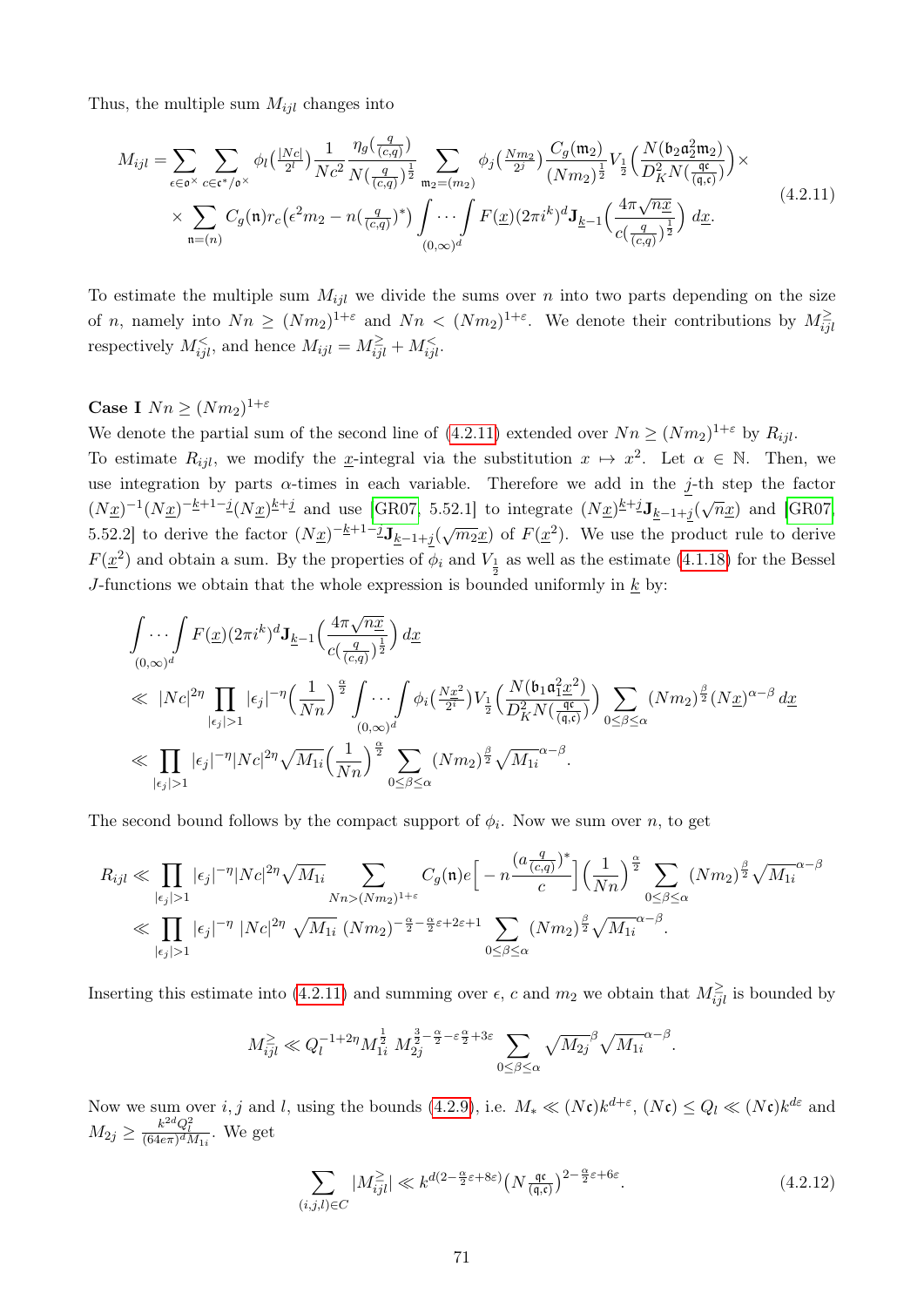Finally we choose  $\alpha = \lceil \frac{6}{5} \rceil$  $\frac{6}{5}$  to see that this part is negligible.

### Case II  $Nn < (Nm_2)^{1+\varepsilon}$

To get a bound for the sum containing small  $n$ , we have to estimate the integral more carefully. We apply [\(4.1.17\)](#page-70-1) to reformulate the product of the two Bessel J-functions. Let

<span id="page-77-2"></span>
$$
\mathcal{V}(\underline{x}) = (N\underline{x})^{-\frac{1}{2}} \phi_i \left(\frac{N\underline{x}}{2^i}\right) V_{\frac{1}{2}} \left(\frac{N(\mathfrak{b}_1 \mathfrak{a}_1^2 \underline{x})}{D_K^2 N(\frac{\mathfrak{q} \mathfrak{c}}{(\mathfrak{q}, \mathfrak{c})})}\right). \tag{4.2.13}
$$

Then the integral in [\(4.2.10\)](#page-75-2) changes to

$$
2^{d} \operatorname{Re} \int \cdots \int \int \cdots \int e \left[ (n \frac{(c,q)}{q} + |\epsilon|^{2} m_{2}) \underline{\gamma} + \frac{\underline{x}}{c^{2} \underline{\gamma}} \right] \mathbf{J}_{\underline{k}-1} \Big( 4 \pi \sqrt{nm_{2}} |\epsilon| \left( \frac{(c,q)}{q} \right)^{\frac{1}{2}} \underline{\gamma} \Big) \mathcal{V}(\underline{x}) \, d\underline{x} \, \frac{d \underline{\gamma}}{N \underline{\gamma}}.
$$

By the compact support of V and the rapid decay of  $J_{k-1}$  this multi-integral is absolutely convergent. Extending the region of integration of the integral over  $\underline{x}$  to the region  $(-\infty,\infty)^d$  we see that this is the Fourier transform of  $\mathcal{V}$ :

$$
\int_{(-\infty,\infty)^d} \mathcal{V}(\underline{x}) e\left[\frac{\underline{x}}{c^2 \underline{\gamma}}\right] d\underline{x} = \widehat{\mathcal{V}}\left(\frac{1}{c^2 \underline{\gamma}}\right).
$$

As  $\mathcal V$  is compactly supported in  $[\frac{M_{1i}}{4}, 4M_{1i}]$ , we obtain the trivial bound

<span id="page-77-1"></span><span id="page-77-0"></span>
$$
\left|\widehat{\mathcal{V}}\left(\frac{1}{c^2\gamma}\right)\right| \ll \sqrt{M_{1i}}.\tag{4.2.14}
$$

We have to consider the integral

$$
2^d \int \cdots \int_{(0,\infty)^d} \widehat{\mathcal{V}}\Big(\frac{1}{c^2 \gamma}\Big) e\big[ \big(n\frac{(c,q)}{q} + |\epsilon|^2 m_2\big)\gamma \big] \mathbf{J}_{\underline{k}-1} \Big(4\pi \sqrt{nm_2} |\epsilon| \big(\frac{(c,q)}{q}\big)^{\frac{1}{2}} \gamma \Big) \frac{d\gamma}{N\gamma}.
$$
 (4.2.15)

Again we divide the integral. We introduce a smooth partition of unity given by the three smooth functions  $\{\Psi_l, \Psi, \Psi_u\}$  satisfying the following properties:

$$
\mathrm{supp}\Psi_l \subseteq [0, M_{1i}^{1-\varepsilon} (Nc)^{-2}], \quad \mathrm{supp}\Psi \subseteq [\frac{1}{4}M_{1i}^{1-\varepsilon} (Nc)^{-2}, (N\mathfrak{c})^2 k^{4d}], \quad \mathrm{supp}\Psi_u \subseteq [\frac{1}{4} (N\mathfrak{c})^2 k^{4d}, \infty)
$$

and

$$
y^{\nu} \frac{d^{\nu}}{dy^{\nu}} \Psi_{*} \ll 1 \text{ for } \nu \in \mathbb{N}_{0}, \quad \Psi_{l}(y) + \Psi(y) + \Psi_{u}(y) = 1 \text{ for all } y \in \mathbb{R}^{+}.
$$

First we estimate the integral over  $\Psi_l$ . We consider  $\hat{V}$  and note that  $N\gamma \leq M_{1i}^{1-\varepsilon}(Nc)^{-2d}$ , then we use integration by parts  $\beta$ -times to obtain

$$
\widehat{V}\Big(\frac{1}{c^2\underline{\gamma}}\Big) \ll M_{1i}^{-\beta + \frac{1}{2}} (Nc^2\underline{\gamma})^{\beta}.
$$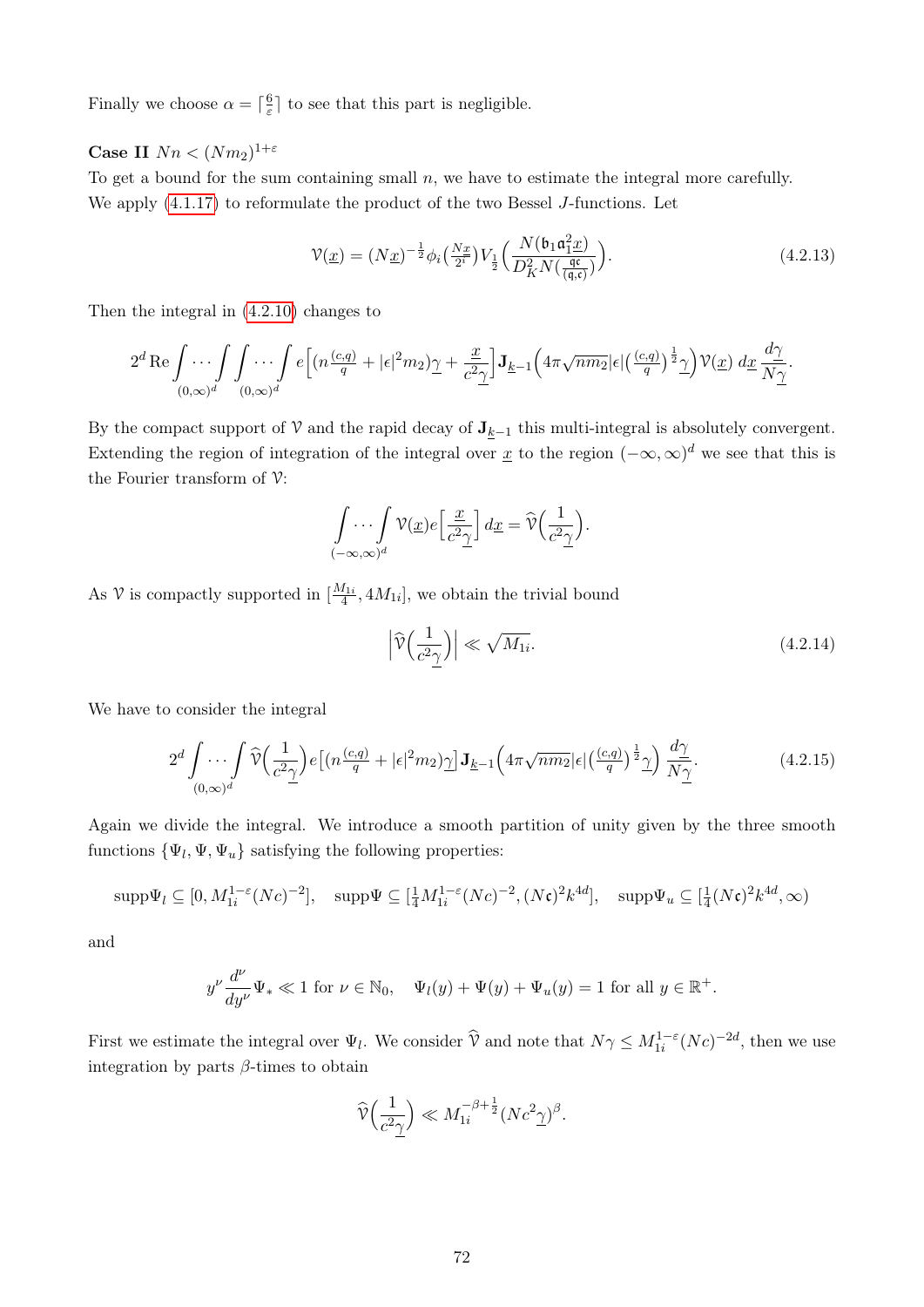Thus, we get

$$
2^d \int \cdots \int \Psi_l(N\underline{\gamma}) \widehat{\mathbb{V}}\Big(\frac{1}{c^2\underline{\gamma}}\Big) e \big[(n\frac{(c,q)}{q} + |\epsilon|^2 m_2)\underline{\gamma}\big] \mathbf{J}_{\underline{k}-1}\Big(4\pi\sqrt{nm_2}|\epsilon| \big(\frac{(c,q)}{q}\big)^{\frac{1}{2}}\underline{\gamma}\Big) \frac{d\underline{\gamma}}{N\underline{\gamma}} \\ \ll \prod_{|\epsilon_j|>1} |\epsilon_j|^{-\eta} M_{1i}^{-\beta\varepsilon + \frac{1}{2} - \eta}.
$$

For the integral over  $\Psi_u$  we estimate the Bessel J-function by [\[GR07,](#page-86-0) 8.451.1] and use the trivial estimate for  $\hat{V}$  given in [\(4.2.14\)](#page-77-0). We obtain

$$
2^d \int \cdots \int \Psi_u(N\gamma) \widehat{V}\Big(\frac{1}{c^2\gamma}\Big) e\big[(n\frac{(c,q)}{q} + |\epsilon|^2 m_2)\gamma\big] \mathbf{J}_{\underline{k}-1}\Big(4\pi\sqrt{nm_2}|\epsilon|\Big(\frac{(c,q)}{q}\Big)^{\frac{1}{2}}\gamma\Big) \frac{d\gamma}{N\gamma}
$$
  
\$\ll \prod\_{|\epsilon\_j|>1} |\epsilon\_j|^{-\eta} M\_{1i}^{\frac{1}{2}}(N(nm\_2))^{-\frac{1}{4}}(N\mathfrak{c})^{-1} k^{-2d}.

We now use the estimate [\(4.1.3\)](#page-62-0) and trivially estimate the Ramanujan sum by  $\varphi(c)$ . We sum over n,  $m_2$  and c to obtain that  $M_{ijl}^{\le}$  with the integral restricted to the support of  $\Psi_u$ ,  $\Psi_l$  is bounded by

$$
\begin{split} & \sum_{\epsilon \in \mathfrak{o}^{\times}} \prod_{|\epsilon_j|>1} |\epsilon_j|^{-\eta} \sum_{\substack{Nn < (Nm_2)^{1+\varepsilon} \\ m_2 \\ c \in \mathfrak{c}^{\times}/\mathfrak{o}^{\times}}} \phi_j\left(\tfrac{Nm_2}{2^j}\right) \phi_l\left(\tfrac{|Nc|}{2^l}\right) (Nm_2)^{-\frac{1}{2}+\varepsilon} \frac{\varphi(c)}{(Nc)^{-2}} \frac{\eta_g\left(\frac{q}{(c,q)}\right)}{N\left(\frac{q}{(c,q)}\right)^{\frac{1}{2}}} \times \\ & \times \left[ M_{1i}^{-\beta\varepsilon+\frac{1}{2}} + M_{1i}^{\frac{1}{2}} (N(nm_2))^{-\frac{1}{4}} (N\mathfrak{c})^{-1} k^{-2d} \right] \\ & \ll \frac{1}{N\mathfrak{c}} \Big[ M_{1i}^{-\beta\varepsilon+\frac{1}{2}} M_{2j}^{\frac{3}{2}+\varepsilon} + (N\mathfrak{c})^{-1} k^{-2d} M_{1i}^{\frac{1}{2}} M_{2j}^{\frac{5}{4}+2\varepsilon} \Big]. \end{split}
$$

Then, summing over  $(i, j, l) \in C$  by using the same estimates as for  $(4.2.12)$  and choosing  $\beta = \lceil \frac{3}{5} \rceil$  $\frac{3}{\varepsilon}$  we see that this part is bounded by

<span id="page-78-1"></span><span id="page-78-0"></span>
$$
\mathcal{O}((N\mathfrak{c})^{-\frac{1}{4}}k^{-\frac{d}{4}+\varepsilon}).\tag{4.2.16}
$$

We are left with  $M_{ijl}^{\le}$  where the integral [\(4.2.15\)](#page-77-1) is restricted to the support of  $\Psi$ . We rewrite the Bessel J-function with [\[GR07,](#page-86-0) 8.411.1] and define  $\mathcal{V}(\underline{\gamma}) = \widehat{\mathcal{V}}(\frac{1}{c^2})$  $\frac{1}{c^2\gamma}$ ) $\frac{1}{N\gamma}\Psi(N\gamma)$ . Thus the remaining part is given by

$$
M_{ijl}^{\Psi} := \sum_{c \in \mathfrak{c}^* / \mathfrak{o}^{\times}} \phi_l\left(\frac{|Nc|}{2^l}\right) |Nc|^{-2} \frac{\eta_g\left(\frac{q}{(c,q)}\right)}{N\left(\frac{q}{(c,q)}\right)^{\frac{1}{2}}} \int \cdots \int e^{-i(k-1)\text{Tr}(\underline{\theta})} \times
$$
\n
$$
\times \sum_{\epsilon \in \mathfrak{o}^{\times}} \sum_{\substack{Nn < (Nm_2)^{1+\varepsilon} \\ n=(n),m_2=(m_2)}} \phi_j\left(\frac{Nm_2}{2^j}\right) r_c \left(\epsilon^2 m_2 - n\left(\frac{q}{(c,q)}\right)^*\right) \frac{C_g(\mathfrak{n}) C_g(\mathfrak{m}_2)}{(Nm_2)^{\frac{1}{2}}} V_{\frac{1}{2}}\left(\frac{N(\mathfrak{b}_2 \mathfrak{a}_2^2 \mathfrak{m}_2)}{D_K^2 N\left(\frac{\mathfrak{a}_c}{(q,\mathfrak{c})}\right)}\right) \times
$$
\n
$$
\times \frac{1}{\pi^d} \int \cdots \int e\left[(n\frac{(c,q)}{q} + |\epsilon|^2 m_2 + 2\sqrt{nm_2} |\epsilon|\left(\frac{(c,q)}{q}\right)^{\frac{1}{2}} \sin \underline{\theta}) \gamma\right] \mathcal{V}(\gamma) d\gamma d\underline{\theta}.
$$
\n(4.2.17)

To estimate the integral over  $\gamma$ , we divide the  $(n, m_2, \underline{\theta})$ -hypercube into two parts, according as to  $N(n\frac{(c,q)}{q}+|\epsilon|^2 m_2 + 2\sqrt{nm_2}|\epsilon|(\frac{c}{q})$  $(\frac{q}{q})^{\frac{1}{2}}\sin\theta)>N(\frac{q\cos\theta}{q\cos\theta})$  $\frac{\mathfrak{q}(\mathfrak{q},\mathfrak{c})}{(\mathfrak{q},\mathfrak{c})}$  k<sup>db</sup> or  $\leq N(\frac{\mathfrak{q}\mathfrak{c}}{(\mathfrak{q},\mathfrak{c})})$  $\frac{\mathfrak{q}\mathfrak{c}}{(\mathfrak{q},\mathfrak{c})}$  k<sup>db</sup>, with a constant  $b \in (-1,0)$ to be chosen later.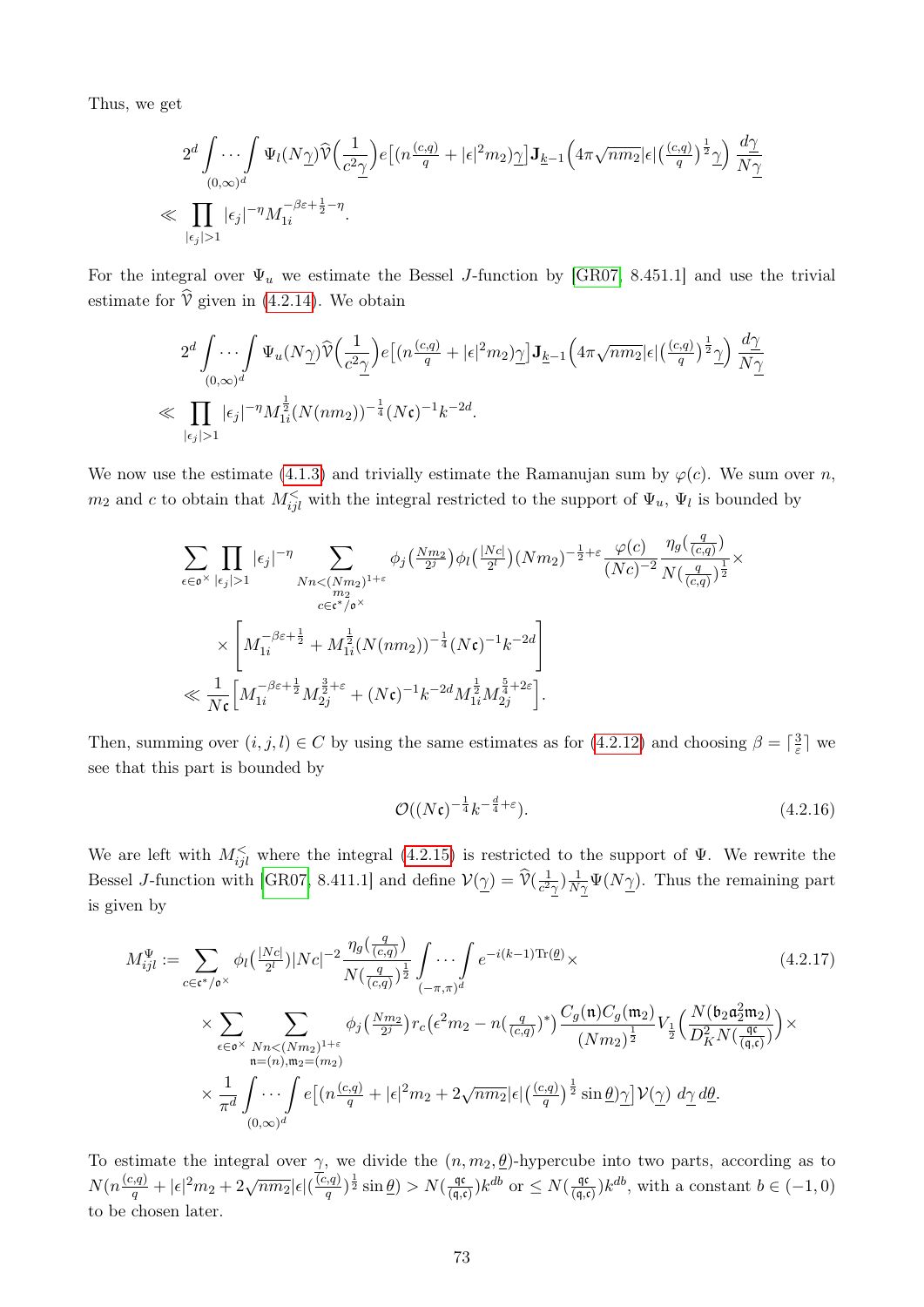Case II.i  $N(n\frac{(c,q)}{q}+|\epsilon|^2 m_2+2\sqrt{nm_2}|\epsilon|(\frac{(c,q)}{q})$  $(\frac{q}{q},\frac{q}{q})^{\frac{1}{2}}\sin\theta)>N(\frac{q\cos\theta}{q\cos\theta})$  $\frac{\mathfrak{q} \mathfrak{c}}{(\mathfrak{q},\mathfrak{c})}$  $k^{db}$ 

In this case we apply integration by parts to the integral over  $\gamma$ . Therefore we consider the derivatives of  $V(\underline{\gamma})$ . Let  $\underline{\alpha} \in \mathbb{N}_0^d$ , and denote by  $\frac{d^{\underline{\alpha}}}{d\gamma^{\underline{\alpha}}}$  and  $f^{(\underline{\alpha})}(\underline{\gamma})$  the  $\alpha_j$ -fold derivative in the j-th variable,  $j = 1, \ldots, d$ . Then

$$
\frac{d^{\underline{\alpha}}}{d\underline{\gamma}^{\underline{\alpha}}} \mathcal{V}(\underline{\gamma}) = \sum_{\underline{\mu} + \underline{\nu} + \underline{o} = \underline{\alpha}} C(\underline{\mu}, \underline{\nu}, \underline{o}) \widehat{\mathcal{V}}^{(\underline{\nu})} \left(\frac{1}{c^2 \underline{\gamma}}\right) \left(\frac{1}{N \underline{\gamma}}\right)^{(\underline{\mu})} \Psi^{(\underline{o})}(N \underline{\gamma})
$$
  
\$\ll\$ 
$$
\sum_{\substack{\underline{\mu} + \underline{\nu} + \underline{o} = \underline{\alpha} \\ \kappa_j = 0, \dots, \nu_j}} M_{1i}^{\frac{1}{2}} (c^{-2} M_{1i})^{\underline{\kappa}} |\underline{\gamma}|^{-(\underline{\alpha} + \underline{\kappa} + 1)} \Psi(N \underline{\gamma})
$$

because the derivatives of  $\hat{v}$  can be estimated via the chain rule.

Now we apply integration by parts to the  $\gamma$  integral  $\lceil \alpha_j + \eta_j \rceil$ -times in the j-th variable,  $j = 1, \ldots, d$ , where  $0 < \eta_j = \eta < \frac{1}{2}$  if  $|\epsilon_j| > 1$  and zero else. We choose  $\alpha_j = \alpha$  for all j. Thus, we obtain

$$
\int \cdots \int_{(0,\infty)^d} e\Big[\Big(n\frac{(c,q)}{q} + |\epsilon|^2 m_2 + 2\sqrt{n m_2}|\epsilon|\Big(\frac{(c,q)}{q}\Big)^{\frac{1}{2}}\sin \underline{\theta}\Big) \underline{\gamma}\Big] \mathcal{V}(\underline{\gamma}) d\underline{\gamma}
$$
\n
$$
\ll \sum_{\substack{\mu_j + \nu_j + o_j = \alpha + \eta \\ \kappa = 0, \ldots, \nu_j \\ j = 1, \ldots d}} M_{1i}^{\frac{1}{2} + \kappa} c^{-2\underline{\kappa}} \int \cdots \int \left(N\underline{\gamma}\Big)^{-\alpha - 1} \Psi(N\underline{\gamma}) \underline{\gamma}^{-\kappa} d\underline{\gamma} \times
$$
\n
$$
\times N\Big(n\frac{(c,q)}{q} + |\epsilon|^2 m_2 + 2\sqrt{n m_2}|\epsilon|\Big(\frac{(c,q)}{q}\Big)^{\frac{1}{2}}\sin \underline{\theta}\Big)^{-\alpha - \eta_j}
$$
\n
$$
\ll N\Big(n\frac{(c,q)}{q} + |\epsilon|^2 m_2 + 2\sqrt{n m_2}|\epsilon|\Big(\frac{(c,q)}{q}\Big)^{\frac{1}{2}}\sin \underline{\theta}\Big)^{-\alpha - \eta_j} \sum_{\substack{\mu_j + \nu_j + o_j = \alpha + \eta \\ \kappa = 0, \ldots, \nu_j \\ j = 1, \ldots d}} M_{1i}^{\frac{1}{2} + \kappa} \Big(M_{1i}^{1 - \varepsilon} \frac{1}{4}\Big)^{-(\alpha + \eta + \underline{\kappa})} (Nc)^{2(\alpha + \eta)}
$$
\n
$$
\ll \prod_{\substack{\kappa = 0, \ldots, \nu_j \\ \kappa = 0, \ldots, \nu_j \\ |\epsilon_j| > 1}} |\epsilon_j|^{-\eta} \Big(N\Big(n\frac{(c,q)}{q|\epsilon|} + |\epsilon| m_2 + 2\sqrt{n m_2} \Big(\frac{(c,q)}{q}\Big)^{\frac{1}{2}}\sin \underline{\theta}\Big)\Big)^{-\alpha - \eta} (Nc)^{2(\alpha + \eta)} M_{1i}^{\frac{1}{2} - \alpha(1 - \varepsilon)}.
$$

Next, we sum over *n*, *m*<sub>2</sub>, *c* and  $\epsilon$ . The Ramanujan sum  $r_c(\epsilon^2 m_2 - n(\frac{q}{c_c})$  $\frac{q}{(c,q)}$ <sup>\*</sup>) is trivially bounded by Euler's  $\varphi$ -function  $\varphi(c)$ .

Then summing over n with  $Nn < (Nm_2)^{1+\varepsilon}$  and making use of the lower bound for the factor  $N(n\frac{(c,q)}{q|\epsilon|}+|\epsilon|m_2+2\sqrt{nm_2}(\frac{(c,q)}{q})^{\frac{1}{2}}\sin\theta)$  we obtain

$$
\sum_{Nn < (Nm_2)^{1+\varepsilon}} C_g((n)) \Big( N\big(n\frac{(c,q)}{q|\epsilon|} + |\epsilon|m_2 + 2\sqrt{nm_2}\big(\frac{(c,q)}{q}\big)^{\frac{1}{2}}\sin\underline{\theta}\big) \Big)^{-\alpha-\eta}
$$
  

$$
\ll \left(N\frac{\mathfrak{q}\mathfrak{c}}{(\mathfrak{q},\mathfrak{c})}\right)^{-\alpha-\eta} k^{-(\alpha+\eta)db} (Nm_2)^{1+2\varepsilon}.
$$

Thus, the sum over  $m_2$  and n is dominated by

$$
\begin{aligned} &\sum_{m_2} \phi_j\big(\tfrac{Nm_2}{2^j}\big) \frac{|C_g(\mathfrak{m}_2)|}{(Nm_2)^{\frac{1}{2}}} V_{\frac{1}{2}}\Big(\frac{N\big(\mathfrak{b}_2 \mathfrak{a}_2^2 \mathfrak{m}_2\big)}{D_K^2 N\big(\frac{\mathfrak{q}\mathfrak{c}}{(\mathfrak{q},\mathfrak{c})}\big)}\Big) \big(N\frac{\mathfrak{q}\mathfrak{c}}{(\mathfrak{q},\mathfrak{c})}\big)^{-\alpha-\eta} k^{-(\alpha+\eta)db} (Nm_2)^{1+2\varepsilon} \\ &\ll \big(N\frac{\mathfrak{q}\mathfrak{c}}{(\mathfrak{q},\mathfrak{c})}\big)^{-\alpha-\eta} k^{-(\alpha+\eta)db} M_{2j}^{\frac{3}{2}+3\varepsilon}. \end{aligned}
$$

As above, the sum over the units  $\epsilon$  is  $\mathcal{O}(1)$ . The integral over  $\underline{\theta}$  is trivially bounded by  $(2\pi)^d$ , and using trivial estimates for the sum over c, we obtain that the expression  $(4.2.17)$ , restricted to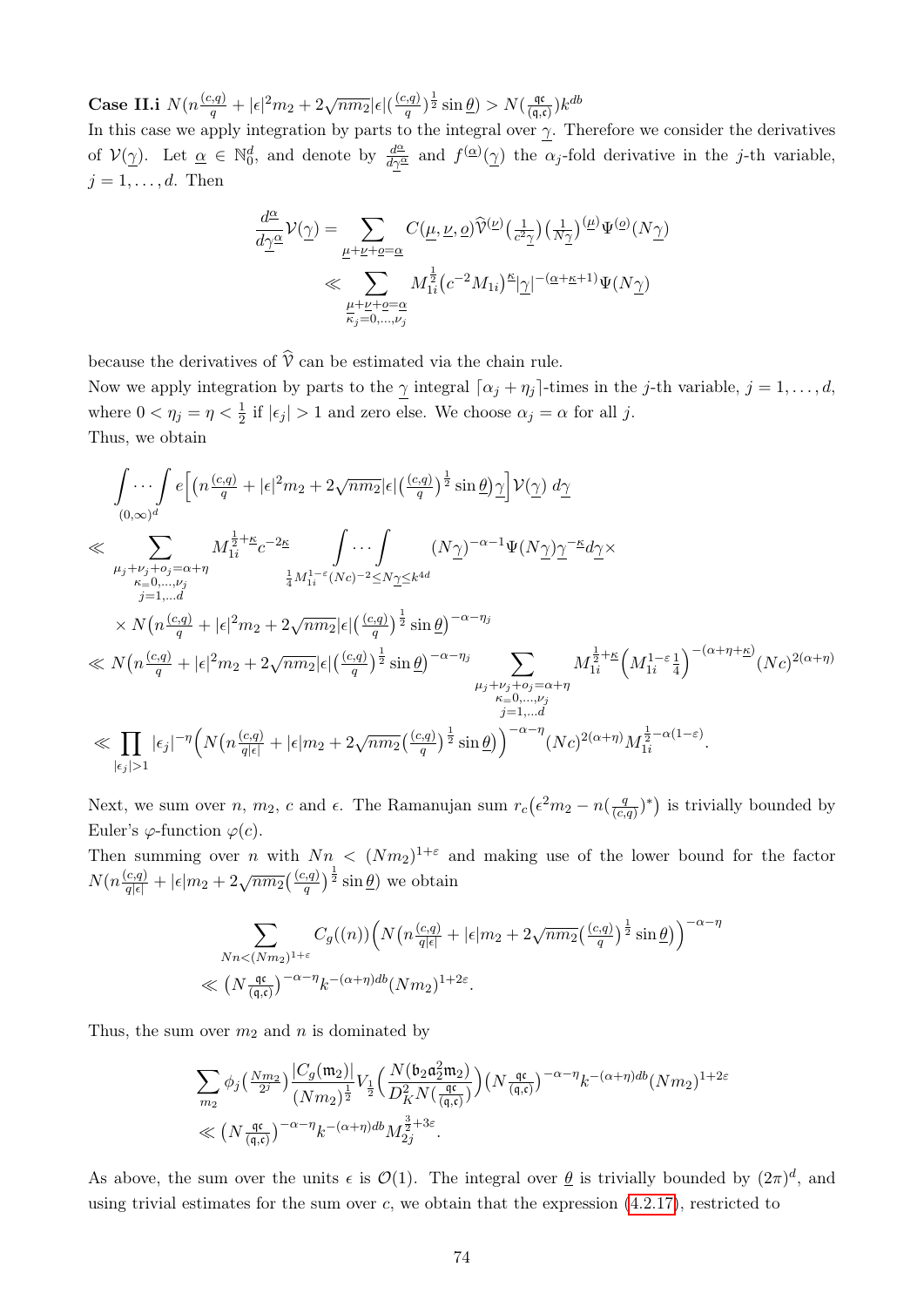$N(n\frac{(c,q)}{q}+|\epsilon|^2 m_2 + 2\sqrt{nm_2}|\epsilon|(\frac{(c,q)}{q})$  $(\frac{q}{q},\frac{q}{q})^{\frac{1}{2}}\sin\theta)>N(\frac{q\cos\theta}{q\cos\theta})$  $\frac{\mathfrak{q}(\mathfrak{q},\mathfrak{c})}{(\mathfrak{q},\mathfrak{c})}$  k<sup>db</sup>, is bounded by

<span id="page-80-3"></span>
$$
\ll \left(N \frac{\mathfrak{q} \mathfrak{c}}{\mathfrak{q} \mathfrak{c} \mathfrak{c}}\right)^{-\alpha-\eta} k^{-(\alpha+\eta)db} M_{2j}^{\frac{3}{2}+3\varepsilon} M_{1i}^{\frac{1}{2}-\alpha(1-\varepsilon)} \frac{Q_l^{2(\alpha+\eta)}}{N\mathfrak{c}}.\tag{4.2.18}
$$

Case II.ii  $N(n \frac{(c,q)}{q} + |\epsilon|^2 m_2 + 2\sqrt{n m_2} |\epsilon| (\frac{(c,q)}{q})$  $(\frac{q,q}{q})^{\frac{1}{2}}\sin\theta)\leq N(\frac{\mathfrak{q}\mathfrak{c}}{(\mathfrak{q},\mathfrak{c})})$  $\frac{\mathfrak{q} \mathfrak{c}}{(\mathfrak{q},\mathfrak{c})}$  $k^{db}$ We use quadratic extension to rewrite

$$
N\left(n\frac{(c,q)}{q}+|\epsilon|^2m_2+2\sqrt{nm_2}|\epsilon|(\frac{(c,q)}{q})^{\frac{1}{2}}\sin\theta\right)
$$
  
= 
$$
N\left(\left(\sqrt{n}(\frac{(c,q)}{q})^{\frac{1}{2}}-\sqrt{m_2}|\epsilon|\right)^2+2\sqrt{nm_2}|\epsilon|(\frac{(c,q)}{q})^{\frac{1}{2}}(1+\sin\theta)\right).
$$

Note that both summands are non-negative. Thus, we extend the sum if we replace the conditions on  $n, m_2, \epsilon$  and  $\underline{\theta}$  by the conditions

$$
N\left(\sqrt{n}(\frac{(c,q)}{q})^{\frac{1}{2}} - \sqrt{m_2}|\epsilon|\right)^2 \le \left(N \frac{\mathfrak{q} \mathfrak{c}}{(\mathfrak{q},\mathfrak{c})}\right) k^{db},
$$
  

$$
|N(1 + \sin \underline{\theta})| < k^{d(b-1)}.
$$
 (4.2.19)

The condition on  $\theta$  is equivalent to

<span id="page-80-2"></span><span id="page-80-1"></span><span id="page-80-0"></span>
$$
|\frac{\pi}{2} + \theta_j| < k^{\frac{b-1}{2}} \tag{4.2.20}
$$

as  $\theta_j \in (-\pi, \pi)$  for all j. We have to estimate

$$
\sum_{c \in \mathfrak{e}^*/\mathfrak{o}^{\times}} \frac{\phi_l\left(\frac{|Nc|}{2^l}\right)}{|Nc|^2} \frac{\eta_g\left(\frac{q}{(c,q)}\right)}{N\left(\frac{q}{(c,q)}\right)^{\frac{1}{2}}} \sum_{\epsilon \in \mathfrak{o}^{\times}} \sum_{\substack{Nn < (Nm_2)^{1+\epsilon} \\ n=(n),m_2=(m_2)}} \phi_j\left(\frac{Nm_2}{2^j}\right) r_c\left(\epsilon^2 m_2 - n\left(\frac{q}{(c,q)}\right)^*)\right) \times \frac{C_g(\mathfrak{n}) C_g(\mathfrak{m}_2)}{\left(\frac{4.2.19}{2}\right)^{\frac{1}{2}}} V_{\frac{1}{2}}\left(\frac{N(\mathfrak{b}_2 \mathfrak{a}_2^2 \mathfrak{m}_2)}{D_K^2 N\left(\frac{\mathfrak{a}_\mathfrak{c}}{q,\mathfrak{c}}\right)}\right) \times \times \frac{\frac{1}{\pi^d} \int \cdots \int \int \cdots \int_{(0,\infty)^d} \left|e^{-i(k-1)\text{Tr}(\underline{\theta})} e\left[(n\frac{(c,q)}{q} + |\epsilon|^2 m_2 + 2\sqrt{n m_2}|\epsilon|\left(\frac{(c,q)}{q}\right)^{\frac{1}{2}} \sin \underline{\theta}\right) \gamma\right] \mathcal{V}(\gamma) \left| d\gamma d\underline{\theta}.\right.
$$
\n(4.2.20)

To begin with we estimate the two multiple-integrals.

Recall that V is a product of the three functions  $\hat{V}(\frac{1}{c^2})$  $\frac{1}{c^2\gamma}$ ),  $\frac{1}{N\gamma}$  and  $\Psi(N\gamma)$ . Using the trivial estimate [\(4.2.14\)](#page-77-0) for  $\hat{V}$  and the support property of  $\Psi$  we obtain that the  $\gamma$ -integral is bounded by

$$
\ll \sqrt{M_{1i}} \log(N \mathfrak{c} k^d).
$$

The  $\theta$ -integral over the domain [\(4.2.20\)](#page-80-1) can trivially be bounded by

$$
\ll 2^d k^{d\frac{b-1}{2}}.
$$

We are left with the summation over  $n, m_2, c$  and  $\epsilon$ . By the condition [\(4.2.19\)](#page-80-0) and our choice of the fundamental domain F we obtain that  $|\epsilon_j| < (N \frac{q\epsilon}{\sqrt{q}})$  $\frac{\mathfrak{q} \mathfrak{c}}{(\mathfrak{q},\mathfrak{c})}$   $\frac{1}{2d} k^{\frac{b}{2}}$  for all  $j=1,\ldots,d$ .

Now, we write  $n \frac{(c,q)}{q} = |\epsilon|^2 m_2 + h$  with  $h \in \mathcal{F}$  as  $n, m_2 \in \mathcal{F}$  to change the summation condition  $(4.2.19)$ into  $Nh \leq (N \frac{\mathfrak{q}c}{\mathfrak{q}c}$  $\left(\frac{\mathfrak{q} \mathfrak{c}}{(\mathfrak{q}, \mathfrak{c})}\right)^{\frac{1}{2}} k^{d \frac{b}{2}} \sqrt{m_2}.$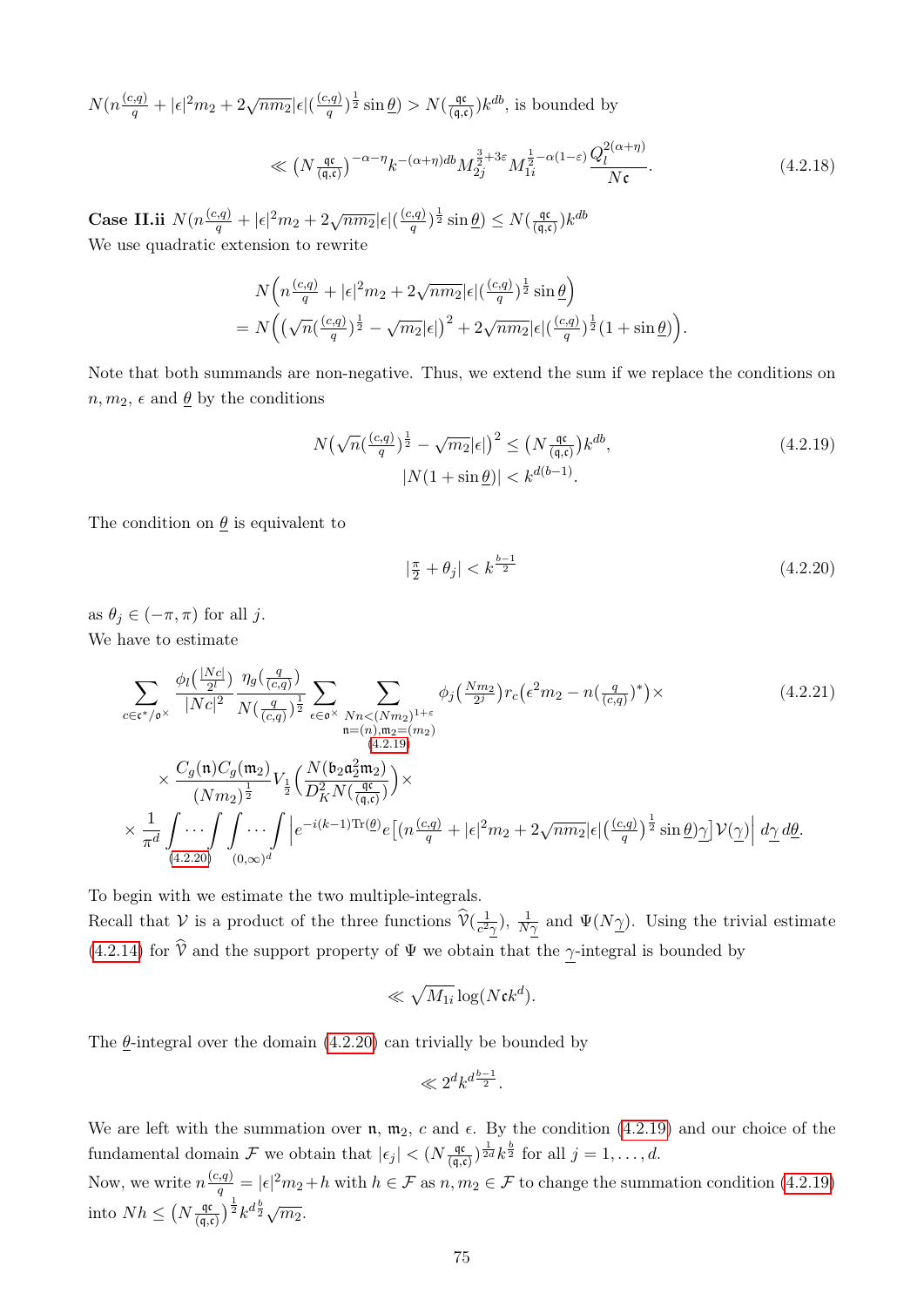We estimate the Fourier coefficients by [\(4.1.3\)](#page-62-0).

Thus, the sum over h and  $m_2$  is bounded by

$$
\sum_{\substack{h,m_2 \in \mathcal{F} \\ \mathfrak{m}_2 = (m_2) \\ M \leq (N \frac{\mathfrak{q} \mathfrak{c}}{(\mathfrak{q}, \mathfrak{c})})^{\frac{1}{2}} k^{\frac{db}{2}}} \phi_j\big( \frac{Nm_2}{2^j} \big) r_c(|h|) \frac{|C_g((m_2|\epsilon|^2 + h)) C_g(\mathfrak{m}_2)|}{(Nm_2)^{\frac{1}{2}}} V_{\frac{1}{2}}\Big( \frac{N(\mathfrak{b}_2 \mathfrak{a}_2^2 \mathfrak{m}_2)}{D_K^2 N(\frac{\mathfrak{q} \mathfrak{c}}{(\mathfrak{q}, \mathfrak{c})})} \Big) \ll M_2^{1 + 2 \varepsilon} \big( N \frac{\mathfrak{q} \mathfrak{c}}{(\mathfrak{q}, \mathfrak{c})} \big)^{\frac{1}{2}} k^{d \frac{b}{2}}.
$$

As a consequence, the sum over  $\epsilon$  is bounded by

<span id="page-81-0"></span>
$$
\sum_{\substack{\epsilon \in \mathfrak{o}^{\times} \\ |\epsilon_j| < (N \frac{\mathfrak{q} \mathfrak{c}}{(\mathfrak{q}, \mathfrak{c})})^{\frac{1}{2d}} k^{\frac{b}{2}}}} 1 \ll 1.
$$

Finally we sum over  $c \in \mathfrak{c}^*/\mathfrak{o}^\times$  to see that  $(4.2.21)$  can be estimated by

$$
\ll \frac{Q_l}{(N\mathfrak{c})^3} \left(N \frac{\mathfrak{q}\mathfrak{c}}{(\mathfrak{q}, \mathfrak{c})}\right)^{\frac{1}{2}+\varepsilon} k^{d(b-\frac{1}{2}+\varepsilon)} \sqrt{M_{1i}} M_{2j}^{1+2\varepsilon}.
$$
\n(4.2.22)

Combining the bounds  $(4.2.18)$  and  $(4.2.22)$  we get

$$
M_{ijl}^{\Psi} \ll \left(N \frac{\mathfrak{q} \mathfrak{c}}{(\mathfrak{q}, \mathfrak{c})}\right)^{-\alpha-\eta} k^{-(\alpha+\eta)db} M_{2j}^{\frac{3}{2}+3\varepsilon} M_{1i}^{\frac{1}{2}-\alpha(1-\varepsilon)} \frac{Q_l^{2(\alpha+\eta)}}{N\mathfrak{c}} + \frac{Q_l}{(N\mathfrak{c})^3} \left(N \frac{\mathfrak{q} \mathfrak{c}}{(\mathfrak{q}, \mathfrak{c})}\right)^{\frac{1}{2}+\varepsilon} k^{d(b-\frac{1}{2}+\varepsilon)} \sqrt{M_{1i}} M_{2j}^{1+2\varepsilon}.
$$

Thus, we are left with the summation over  $(i, j, l) \in C$ . We recall that  $\eta < \frac{1}{2}$ . Considering the definition [\(4.2.9\)](#page-75-1) of C, we have on  $Q_l$  the upper bound  $Q_l \ll \sqrt{M_{1i}M_{2j}}k^{-d}$  which implies that  $M_{1i}$ is bounded by  $M_{1i}^{-\alpha(1-\varepsilon)+\frac{1}{2}} < (M_{2j}(k^d Q_l)^{-2})^{\alpha-\frac{1}{2}}$ . The sum over i contains  $\log(k^d N \frac{dq}{(q,q)^2})$  $\frac{\mathfrak{q} \mathfrak{c}}{(\mathfrak{q},\mathfrak{c})}$  elements. If the exponent is positive the upper bounds for  $M_*$  are given in [\(4.2.9\)](#page-75-1). Further we use  $Q_l < (N \frac{q\sigma}{\sigma}$  $\frac{\mathfrak{q}\mathfrak{c}}{(\mathfrak{q},\mathfrak{c})}$  $k^{d\varepsilon}$ to obtain

$$
\sum_{(i,j,l)\in C} |M_{ijl}^{\Psi}| \ll \left(N \frac{\mathfrak{q}^{\mathfrak{c}}}{(\mathfrak{q},\mathfrak{c})}\right)^{-\alpha\varepsilon + \frac{3}{2} + 6\varepsilon} k^{d(-\alpha(b+1) + 2 + 9\varepsilon)} (N(\mathfrak{b}_2 \mathfrak{a}_2^2))^{-1 - \frac{\alpha}{2}}
$$
(4.2.23)  
+ 
$$
\left(N \frac{\mathfrak{q}^{\mathfrak{c}}}{(\mathfrak{q},\mathfrak{c})}\right)^{6\varepsilon} k^{d(b+1+9\varepsilon)} N\left(\frac{\mathfrak{q}}{(\mathfrak{q},\mathfrak{c})}\right) (N(\mathfrak{b}_1 \mathfrak{a}_1^2))^{-\frac{1}{2}} (N(\mathfrak{b}_2 \mathfrak{a}_2^2))^{-1}
$$

$$
\ll (N\mathfrak{c})^{\frac{1}{2} + 3\varepsilon} k^{-\frac{1}{2} + \varepsilon} + \left(N \frac{\mathfrak{q}^{\mathfrak{c}}}{(\mathfrak{q},\mathfrak{c})}\right)^{6\varepsilon} \left(N \frac{\mathfrak{q}}{(\mathfrak{q},\mathfrak{c})}\right)^{3\varepsilon} k^{9d\varepsilon}.
$$
(4.2.24)

The second estimate follows by choosing  $b = -1 + 3\varepsilon$  and  $\alpha = \lceil \frac{1}{\varepsilon} \rceil$  $\frac{1}{\varepsilon}$ ]. The sums over  $a_i$  and  $b_i$  are bounded by

$$
\sum_{\substack{N\mathfrak{a}_{\iota} \leq \sqrt{k^{d+\varepsilon}D_{K}^{2}N\left(\frac{\mathfrak{q}\varepsilon}{(\mathfrak{q},\mathfrak{c})}\right)}}\frac{\chi_{\mathfrak{q}\mathfrak{c}}(\mathfrak{a}_1\mathfrak{a}_2)}{N(\mathfrak{a}_1\mathfrak{a}_2)} \ll \left(k^{d}N\frac{\mathfrak{q}\varepsilon}{(\mathfrak{q},\mathfrak{c})}\right)^{\varepsilon}, \sum_{\substack{\mathfrak{b}_{\iota}|(\mathfrak{q},\mathfrak{c}) \sim \\ \iota=1,2}} (N(\mathfrak{b}_1\mathfrak{b}_2))^{\varepsilon-\frac{1}{2}} \ll \left(k^{d}N\frac{\mathfrak{q}\varepsilon}{(\mathfrak{q},\mathfrak{c})}\right)^{2\varepsilon}.
$$

Combining the results  $(4.2.8)$  with  $(4.2.12)$ ,  $(4.2.16)$  and  $(4.2.23)$  we obtain

$$
M_S(g) \ll k^{d15\varepsilon} (N\mathfrak{c})^{9\varepsilon} \left(N \frac{\mathfrak{q}}{(\mathfrak{q}, \mathfrak{c})}\right)^{6\varepsilon}.
$$
\n(4.2.25)

<span id="page-81-2"></span><span id="page-81-1"></span> $\Box$ 

Then by [\(4.2.3\)](#page-71-0), [\(4.2.4\)](#page-72-1) and [\(4.2.25\)](#page-81-2) Theorem [1.2.1](#page-11-0) is follows.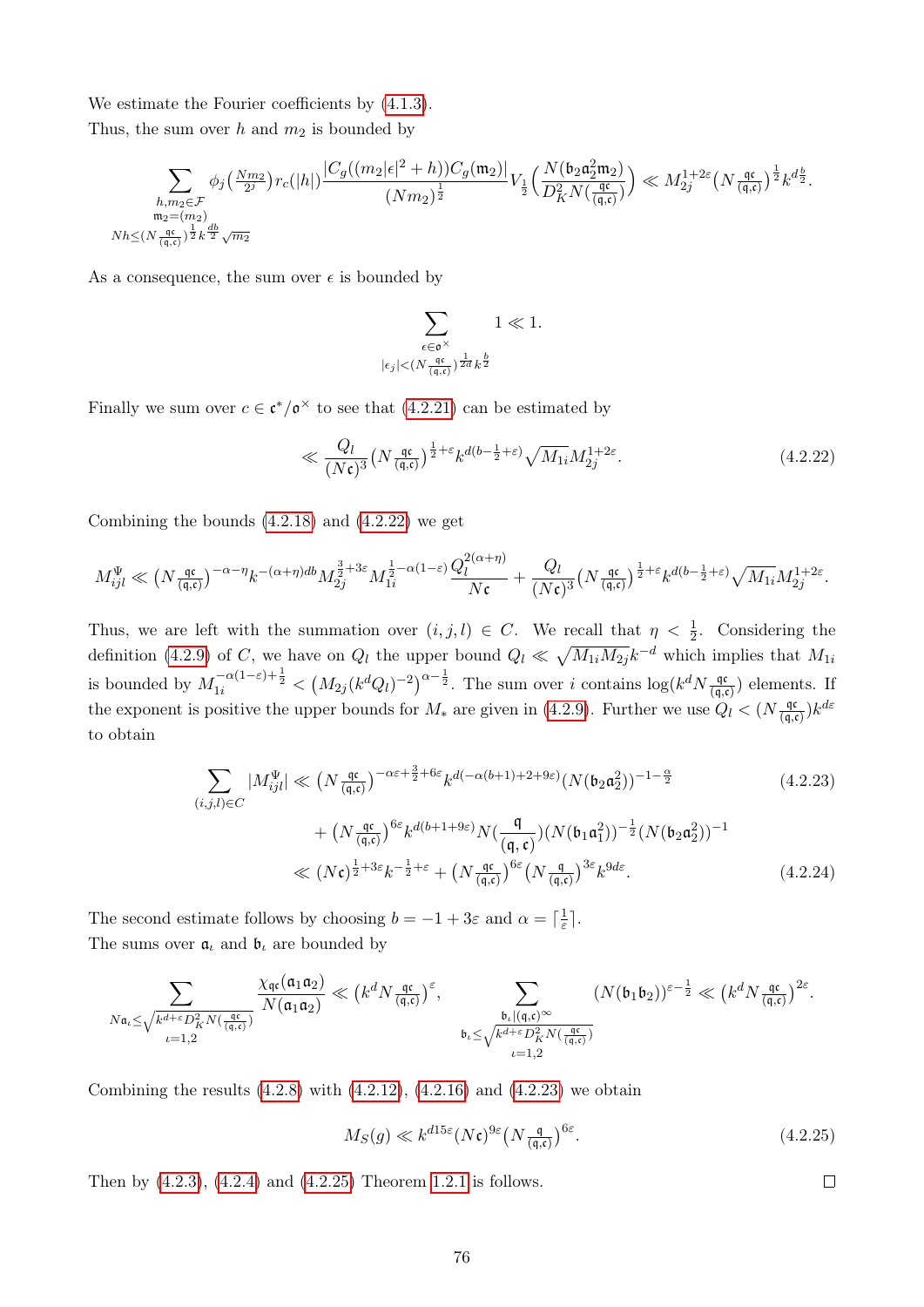## Chapter 5

## Appendix

### 5.1 Whittaker Functions

The Whittaker function is solution of a differential equation. More precisely, see [\[GR07,](#page-86-0) 9.220], the equation

$$
\frac{d^2W}{dz^2} + \left(-\frac{1}{4} + \frac{a}{z} + \frac{\frac{1}{4} - b^2}{z^2}\right)W = 0
$$

has the two linearly independent solutions

$$
M_{a,b}(z) = z^{b+\frac{1}{2}}e^{-\frac{z}{2}}\Phi(b-a+\frac{1}{2},2b+1;z),
$$
  
\n
$$
M_{a,-b}(z) = z^{-b+\frac{1}{2}}e^{-\frac{z}{2}}\Phi(-b-a+\frac{1}{2},-2b+1;z).
$$

Then the Whittaker function is given by

$$
W_{a,b}(z) = \frac{\Gamma(-2b)}{\Gamma(\frac{1}{2} - b - a)} M_{a,b}(z) + \frac{\Gamma(2b)}{\Gamma(\frac{1}{2} + b - a)} M_{a,-b}(z).
$$

### 5.2 Bessel Functions

The Bessel functions are solutions of the differential equation

$$
\frac{d^2Z_{\nu}}{dz^2} + \frac{1}{z}\frac{dZ_{\nu}}{dz} + \left(1 - \frac{\nu^2}{z^2}\right)Z_{\nu} = 0,
$$

for  $\nu \in \mathbb{C}$ , see [\[GR07,](#page-86-0) 8.40]. For  $|\arg z| < \pi$  the Bessel function of the first kind  $J_{\nu}(z)$  is given by the series

$$
J_{\nu}(z) = \frac{z^{\nu}}{2^{\nu}} \sum_{k=0}^{\infty} (-1)^{k} \frac{z^{2k}}{2^{2k}k! \Gamma(\nu+k+1)}.
$$

The modified Bessel function  $I_{\nu}$  is defined as

$$
I_{\nu}(z) = \begin{cases} e^{-\frac{1}{2}i\pi\nu} J_{\nu}(e^{\frac{i\pi}{2}}z), & \text{for } -\pi < \arg z \leq \frac{\pi}{2}, \\ e^{-\frac{3}{2}i\pi\nu} J_{\nu}(e^{\frac{3i\pi}{2}}z), & \text{for } \frac{\pi}{2} < \arg z \leq \pi. \end{cases}
$$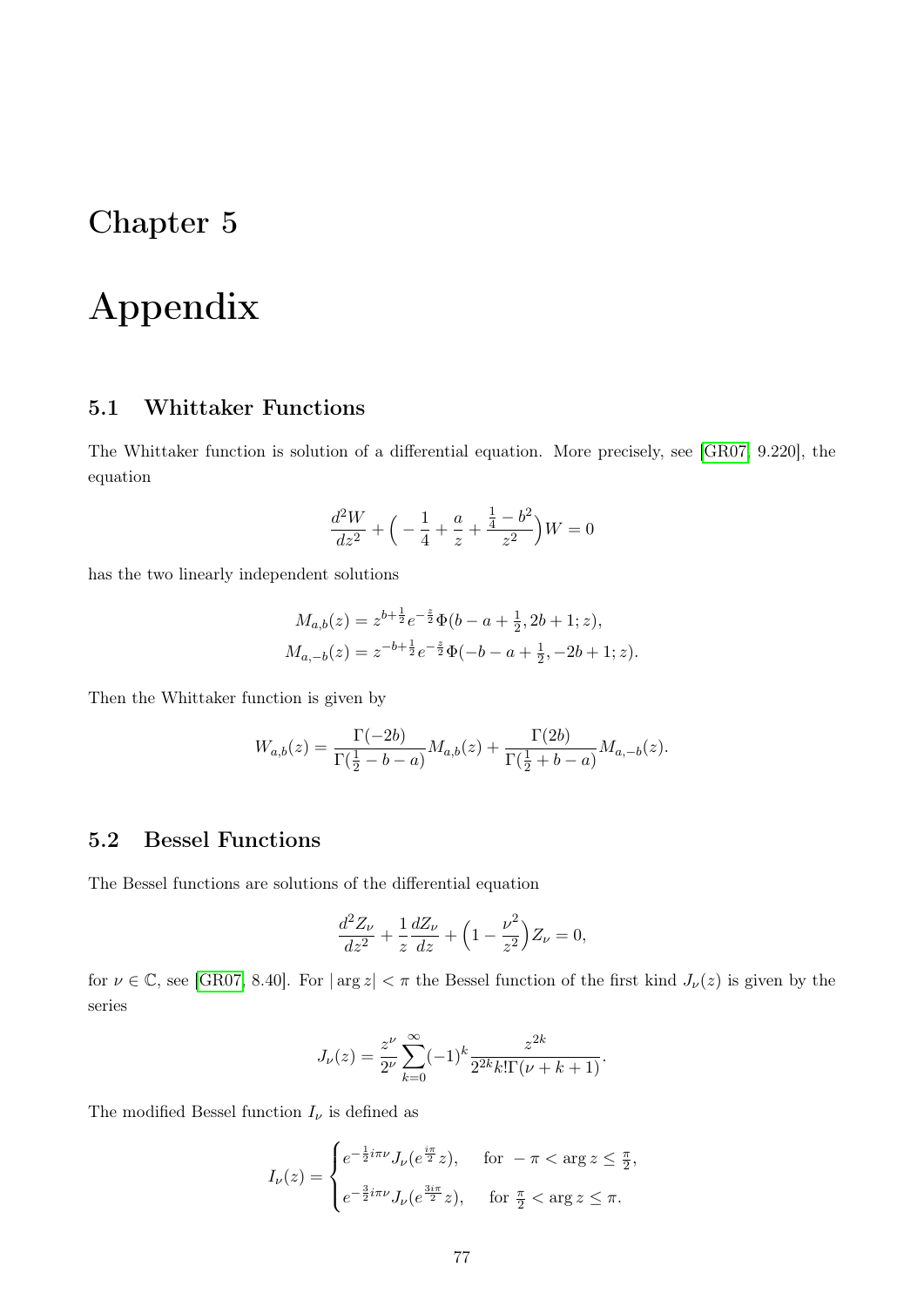We write  $J_{\nu}^{+}$  to denote  $J_{\nu}$  and  $J_{\nu}^{-}$  for the modified Bessel function  $I_{\nu}$ .

The modified Bessel  $K\mbox{-}\mathrm{function}$  is defined as

$$
K_{\nu}(z) = \begin{cases} \frac{\pi i}{2} e^{\frac{\pi}{2}i\nu} \left( J_{\nu}(iz) + iY_{\nu}(iz) \right), & \text{for } -\pi < \arg z \le \frac{\pi}{2}, \\ \frac{-\pi i}{2} e^{-\frac{\pi}{2}i\nu} \left( J_{-\nu}(-iz) - iY_{-\nu}(-iz) \right), & \text{for } \frac{\pi}{2} < \arg z \le \pi \end{cases}
$$

where  $Y_{\nu}(z) = \frac{1}{\sin(\pi \nu)} \left[ \cos(\pi \nu) J_{\nu}(z) - J_{-\nu}(z) \right]$ .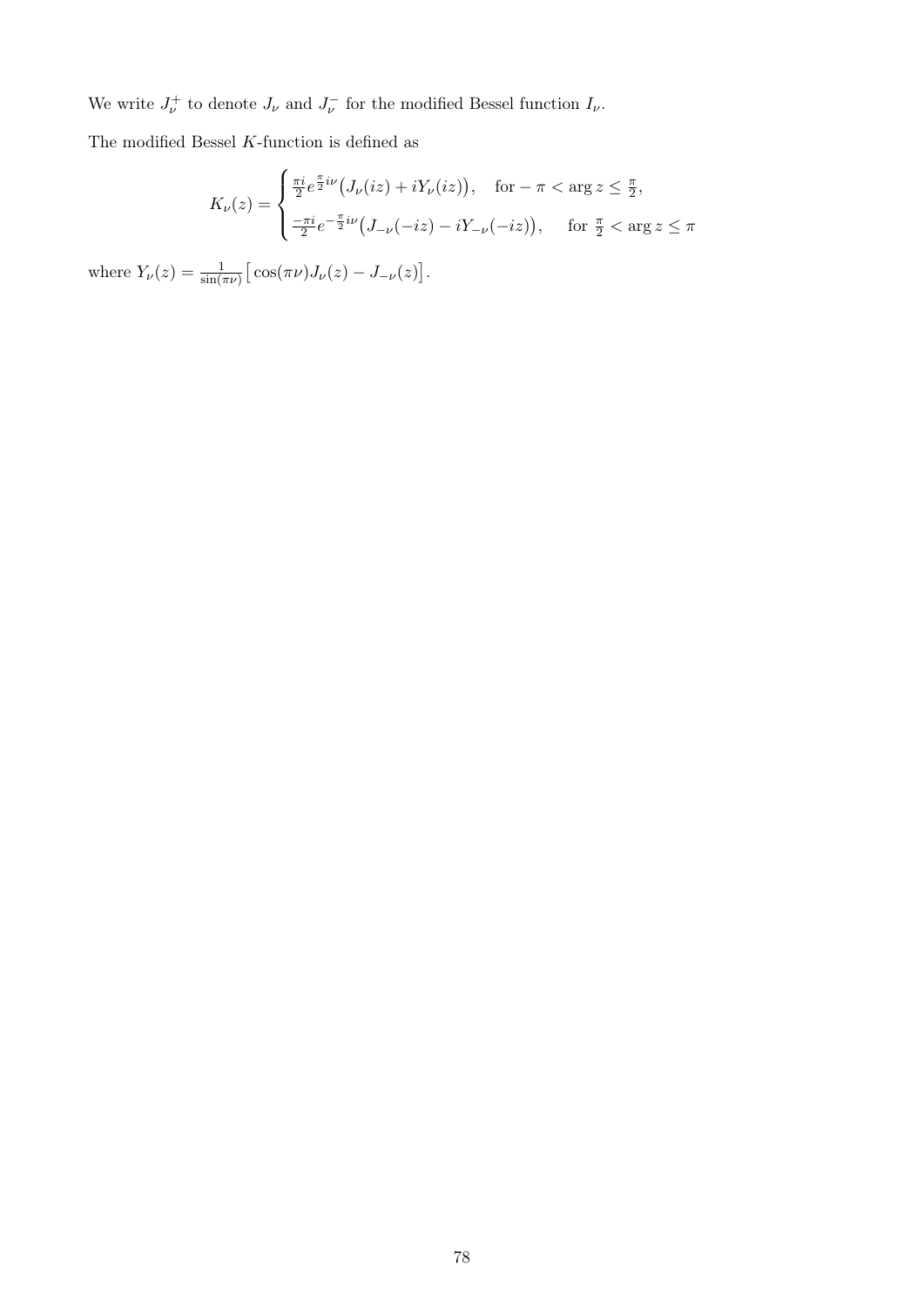## List of Symbols

| Symbol                                              | Page             | Symbol                                        | Page |
|-----------------------------------------------------|------------------|-----------------------------------------------|------|
| $\lambda_{\underline{\nu}}(\mathfrak{n})$           | 10               | $sgn^{\ell}[n]$                               | 30   |
| $\Lambda^{d-1}$                                     | 10               | $\Gamma_{\ell}(\underline{s};\alpha)$         | 30   |
| $\zeta_K(s,\underline{\nu})$                        | 11               |                                               |      |
| $\chi_{\mathfrak{qc}}(\mathfrak{n})$                | 59               | $h(\underline{x})$                            | 27   |
| $L(s, \chi_{\mathfrak{q}\mathfrak{c}})$             | 59               | $\widetilde{h}(\underline{s};e)$              | 29   |
| $L(f\otimes g,s)$                                   | 59               | $\widetilde{h}_\ell$                          | 30   |
|                                                     |                  | $\ddot{h}(\eta_1,\eta_2)$                     | 39   |
| e[x]                                                | $\boldsymbol{9}$ | $[h]_{\ell}(x;\alpha)$                        | 33   |
| $S_K(m, n; c)$                                      | $\boldsymbol{9}$ | $[[h]]_{\ell}(x;\alpha,\beta;\xi)$            | 34   |
| $\Psi(x)$                                           | 13               |                                               |      |
| $\Psi_{+}(x)$                                       | 13               | $S_{m,n}(\alpha,\beta,\xi;[h]_{\ell})$        | 34   |
| $c_{\Psi}$                                          | $27\,$           | $\Delta_{e_i}^{\pm}$                          | 37   |
| $n[\underline{x}]$                                  | 14               | $\Phi_*(\underline{r}; \alpha, \beta; h)$     | 37   |
| a[y]                                                | 14               | $\Psi_t(\alpha, \beta; h)$                    | 40   |
| $k[\underline{\theta}]$                             | 14               | $\Lambda_V(g,\omega)$                         | 47   |
| $\mathbf{w}_j$                                      | 14               | $\Xi_{\nu}(t; g, \omega)$                     | 47   |
| $\mathbf{e}_j^\pm$                                  | 14               | $M_K(g,\omega)$                               | 47   |
| $\Omega_j$                                          | 14               |                                               |      |
| $\psi_n(\mathrm{g})$                                | 15               |                                               |      |
| $E_q(g; s, \underline{\nu})$                        | 15               | $f _{\gamma}$                                 | 56   |
| $\kappa_V$                                          | 18               | $\langle f_1, f_2 \rangle$                    | 57   |
| $\varrho_V$                                         | 21               | $W_q$                                         | 57   |
| $\eta_V(\cdot)$                                     | $21\,$           | $\eta_g(q)$                                   | 57   |
| $a_V$                                               | 21               | $C_g(\mathfrak{n})$                           | 57   |
| $B_{\rm e}f$                                        | 22               | $\mathbf{J}_k(x)$                             | 64   |
| $H_V(s)$                                            | 23               |                                               |      |
|                                                     |                  | $M^\sharp(g)$                                 | 66   |
| $\mathcal{Z}(g,\omega;K)$                           | 26               | M(g)                                          | 66   |
| $C_K(g,\omega)$                                     | 26               | $M_{\delta}$                                  | 66   |
| $\mathfrak{I}(\underline{z};g,\omega)$              | 26               | $M_S$                                         | 66   |
| $\mathfrak{I}_0(\underline{z};g,\omega)$            | $27\,$           | $M_{1i}$                                      | 68   |
| $\mathcal{I}_{+}(\underline{z};g,\omega)$           | $27\,$           | $M_{2j}$                                      | 68   |
| $\mathfrak{I}^{(r)}(\underline{z};g,\omega)$        | 46               | $Q_l$                                         | 68   |
|                                                     |                  | $\phi_*$                                      | 68   |
| $W(\underline{x})$                                  | 27               | $M_{ijl}$                                     | 68   |
| $W_{+}(\underline{x};\gamma,\delta)$                | 28               |                                               | 70   |
| $W_+(\underline{s};{\bf e};\gamma,\delta)$          | 42               | $M_{i j l}^{\geq} \over M_{i j l}^{<}$        | 70   |
| $\ddot{W}_+(s_1,s_2;z_1,z_3)$                       | 45               | $M_{ijl}^{\Psi}$                              | 73   |
|                                                     |                  |                                               |      |
| $\mathcal{B}_m(\alpha,\beta;h)$                     | 27               | $\mathcal{V}(\underline{x})$                  | 72   |
| $D_m(\alpha, \frac{a}{c}; h)$                       | 28               | $\widehat{\mathcal{V}}(1/\underline{\gamma})$ | 72   |
| $D_{\ell}(s, \alpha; \underline{\nu}; \frac{a}{c})$ | 30               | $\mathcal{V}(\gamma)$                         | 73   |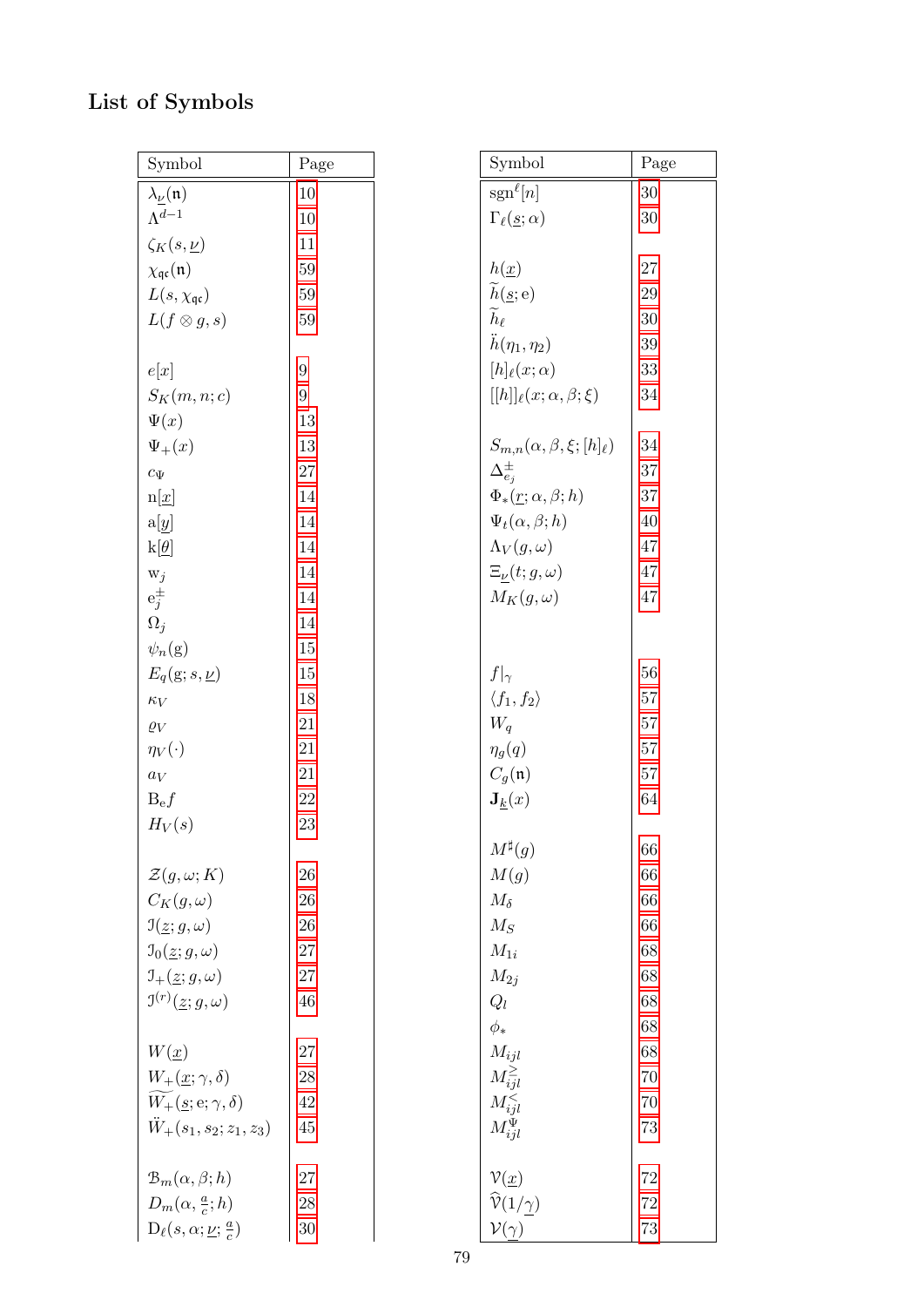# Bibliography

| [AL78]         | A. Atkin and W. Li. Twists of newforms and pseudo-eigenvalues of W-operators. Invent.<br>Math. Volume 48. pages 221–243 (1978)                                                                             |
|----------------|------------------------------------------------------------------------------------------------------------------------------------------------------------------------------------------------------------|
| [BB04]         | J. Beineke and D. Bump. Moments of the Riemann zeta function and Eisenstein series-I.<br>Journal of Number Theory. Volume 105. pages 150–174 (2004)                                                        |
| [B11]          | V. Blomer. Period Integrals and Rankin-Selberg L-functions on $GL(n)$ . Geometric and<br>Functional Analysis. Volume 22. pages 608–620 (2011)                                                              |
| [BB11]         | V. Blomer and F. Brumley. On the Ramanujan Conjecture over Number Fields.<br>arXiv:1003.0559(2011)                                                                                                         |
| [BM15]         | V. Blomer and D. Milićević. The Second Moment of Twisted Modular L-Functions.<br>Geometric and Functional Analysis. Volume 25. Issue 2. pages 453–516 (2015)                                               |
| [BFKMM17]      | V. Blomer, É. Fouvry, E. Kowalski, P. Michel and D. Milićević. On Moments of twisted<br>L-Functions. American Journal of Mathematics. Volume 139. Number 3. pages 707-768<br>(2017)                        |
| [ <b>B81</b> ] | R. W. Bruggeman. Fourier Coefficients of Automorphic Forms. Springer Lecture Notes<br>in Mathematics. Volume 865 (1981)                                                                                    |
| [BM01]         | R. W. Bruggeman and Y. Motohashi. Fourth Power Moment of Dedekind Zeta-Functions<br>of Real Quadratic Number Fields. Functiones et Approximatio. Volume XXIX. pages<br>$41 - 79(2001)$                     |
| [BM02]         | R. W. Bruggeman and Y. Motohashi. Sum formula for Kloosterman sums and fourth<br>moment of the Dedekind zeta-function over the Gaussian number field. Cambridge Uni-<br>versity Press $(2002)$             |
| [BMP01]        | R. W. Bruggeman, R. J. Miatello and I. Pacharoni. Estimates for Kloosterman sums for<br>totally real number fields. Journal für die reine und angewandte Mathematik. Volume<br>535. pages $103-164$ (2001) |
| [C90]          | M. Coleman. A zero-free region for the Hecke L-functions. Mathematika, Volume 37(2),<br>pages 287-304. (1990)                                                                                              |
| [C92]          | M. Coleman. The distribution of points at which norms are prime. Journal of Number<br>Theory. Volume 4. pages 359–378 (1992)                                                                               |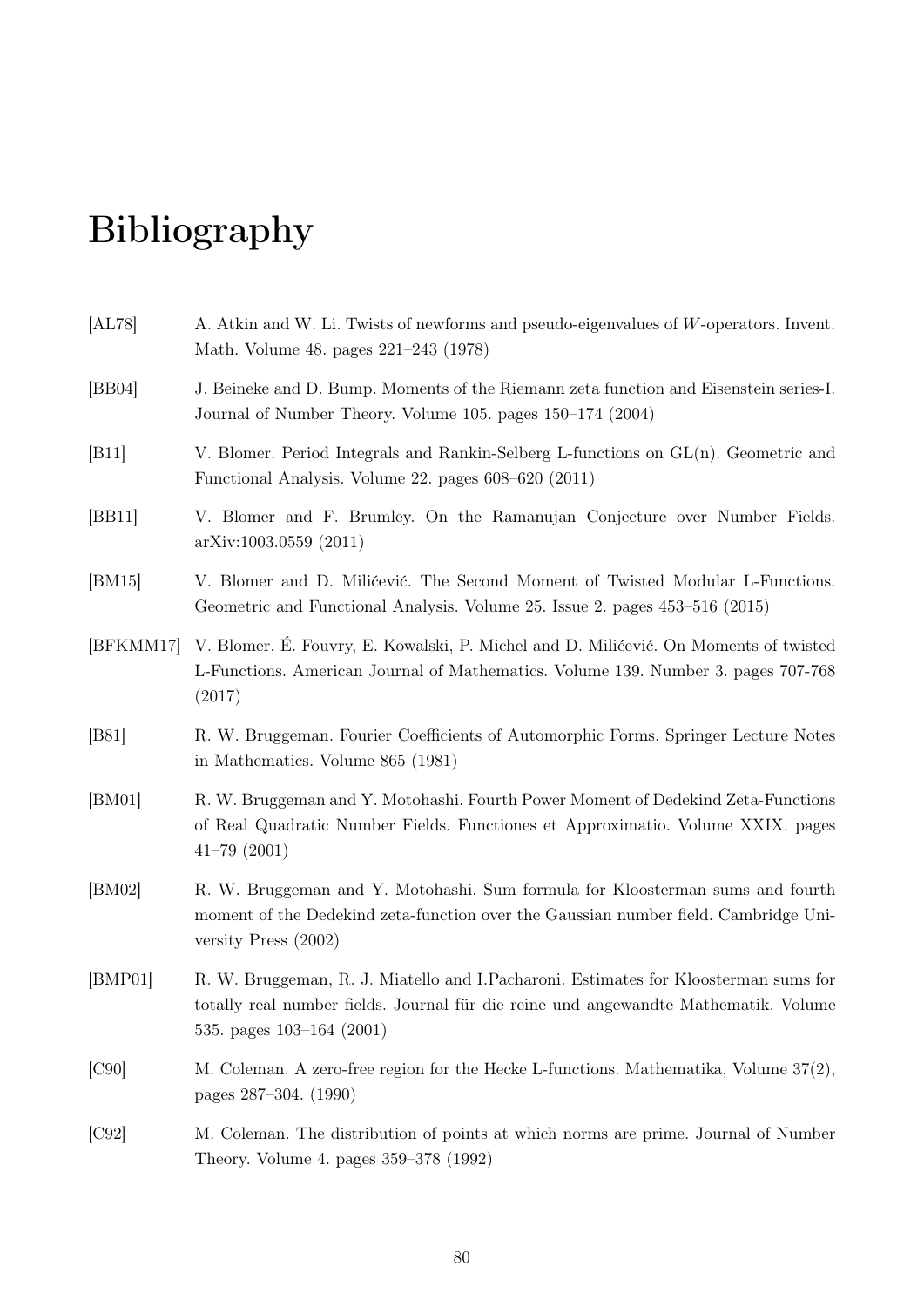<span id="page-86-0"></span>

| [DG09]  | A. Diaconu and P. Garrett. Integral moments of automorphic L-functions. Cambridge<br>University Press. Journal of the Institute of Mathematics of Jussieu. Volume 8. Issue 2.<br>pages 335–382 (2009)      |
|---------|------------------------------------------------------------------------------------------------------------------------------------------------------------------------------------------------------------|
| [DGG11] | A. Diaconu, P. Garrett and D. Goldfeld. Moments for L-functions for $GL_r \times GL_{r-1}$ .<br>Springer Proceedings in Mathematics. Volume 9. pages 197–227 (2011)                                        |
| [D89]   | W. Duke. Some problems in multidimensional analytic number theory. Acta Arithmetica.<br>Volume LII. pages 203–228 (1989)                                                                                   |
| [GR07]  | I. S. Gradshteyn and I. M. Ryzhik. Table of Integrals, Series, and Products. Seventh<br>Edition. Editors A. Jeffrey and D. Zwillinger. Academic Press (2007)                                               |
| [HB79]  | D. R. Heath-Brown. The Fourth Power Moment of the Riemann Zeta Function. Pro-<br>ceedings of the London Mathematical Society. Volume s3-38. Issue 3. pages 385-422<br>(1979)                               |
| [H12]   | W. Heap. The Twisted Second Moment of the Dedekind Zeta Function of a Quadratic<br>Field. International Journal of Number Theory. Volume 10. (2012)                                                        |
| [H19]   | W. Heap. Moments of the Dedekind zeta function and other non-primitive L-functions.<br>Cambridge University Press. Mathematical Proceedings of the Cambridge Philosophical<br>Society. pages $1-29$ (2019) |
| [HT16]  | A. Hamieh and N. Tanabe. Determining Hilbert Modular Forms by Central Values of<br>Rankin-Selberg Convolutions: The Level Aspect. arXiv:1609.07209 (2016)                                                  |
| [HT20]  | A. Hamieh and N. Tanabe. Non-vanishing of Rankin-Selberg convolutions for Hilbert<br>modular forms. Mathematische Zeitschrift. (2020)                                                                      |
| [128]   | A. E. Ingham. Mean-Value Theorems in the Theory of the Riemann Zeta-Function.<br>Proceedings of the London Mathematical Society. Volume s2-27. Issue 1. pages 273-300<br>(1928)                            |
| [IL07]  | H. Iwaniec and X. Li. The orthogonality of Hecke eigenvalues. Compositio Math. Volume<br>143. pages $541-565$ (2007)                                                                                       |
| [JL70]  | H. Jacquet and R.P. Langlands, Automorphic Forms on $GL(2)$ . Springer Lecture Notes<br>in Mathematics. Volume 114. pages $1-548$ (1970)                                                                   |
| [KMV00] | E. Kowalski, P. Michel and J. Vanderkam. Rankin-Selberg L-functions in the level aspect.<br>Duke Mathematical Journal. Volume 114. No 1. pages 123-191.(2000)                                              |
| [L90]   | R. Laun. Darstellung total positiver ganzer algebraischer Zahlen als Summe N-freier<br>Zahlen. Acta Arithmetica. Volume 55. pages 171–190 (1990)                                                           |
| [L79]   | W.-C. W. Li. L-series of Rankin type and their functional equation. Math. Ann., Vol.<br>244, pages 135-166, (1979)                                                                                         |
| [LM14]  | S.-C. Liu and R. Masri. Nonvanishing of Rankin-Selberg L-functions for Hilbert modular<br>forms. Ramanujan Journal. Volume 34. pages 227–236 (2014)                                                        |